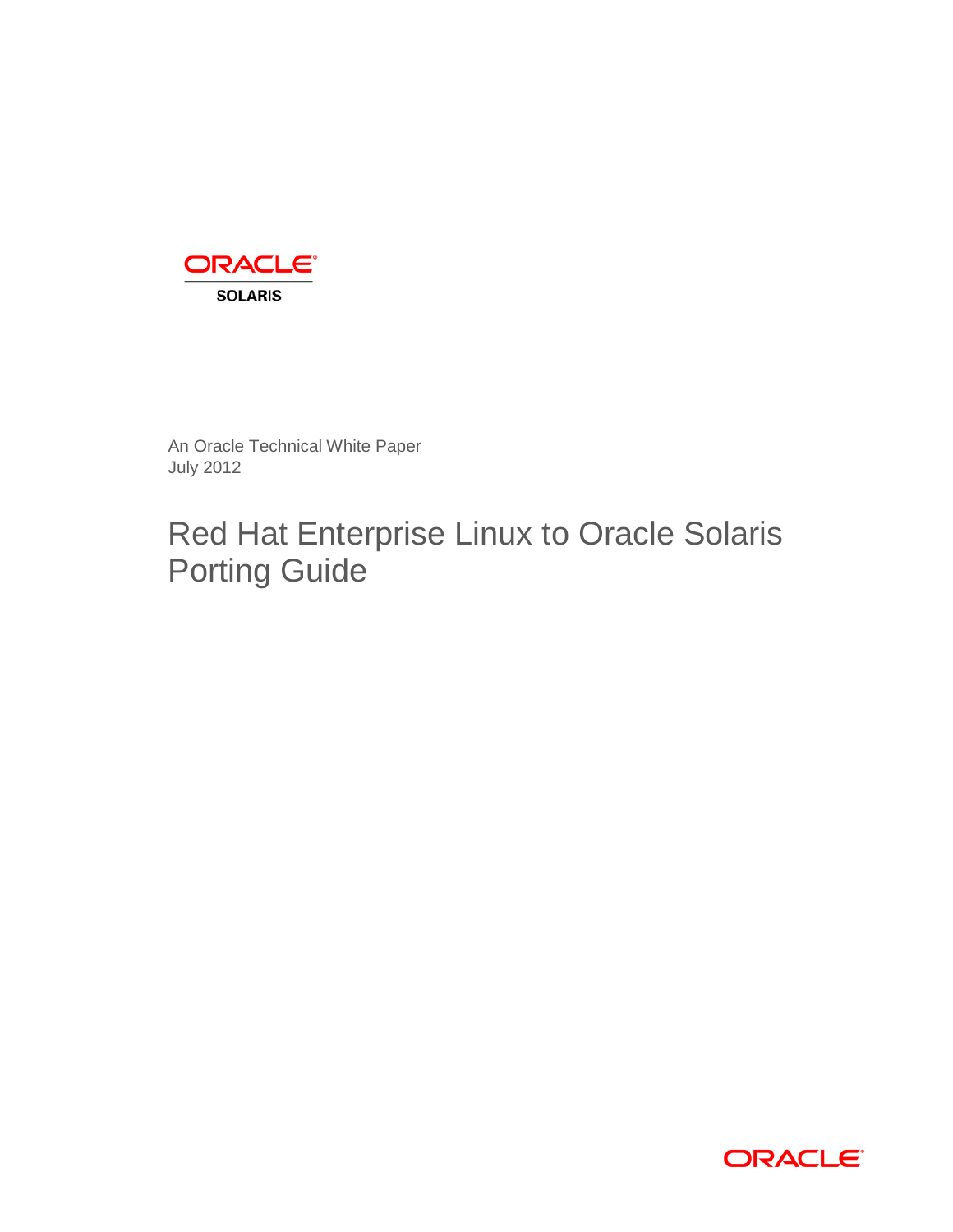| Oracle Portability and Compatibility Guarantee  5                                                                                        |
|------------------------------------------------------------------------------------------------------------------------------------------|
| Similarities and Differences Between Oracle Solaris and Linux  5<br>Availability of Open Source Software on the Oracle Solaris Platform7 |
|                                                                                                                                          |
|                                                                                                                                          |
|                                                                                                                                          |
| Data Portability, Well-Known Issues, and Solutions 13                                                                                    |
|                                                                                                                                          |
| Supported Processor Architectures (Linux Versus Oracle Solaris)  17                                                                      |
|                                                                                                                                          |
|                                                                                                                                          |
|                                                                                                                                          |
|                                                                                                                                          |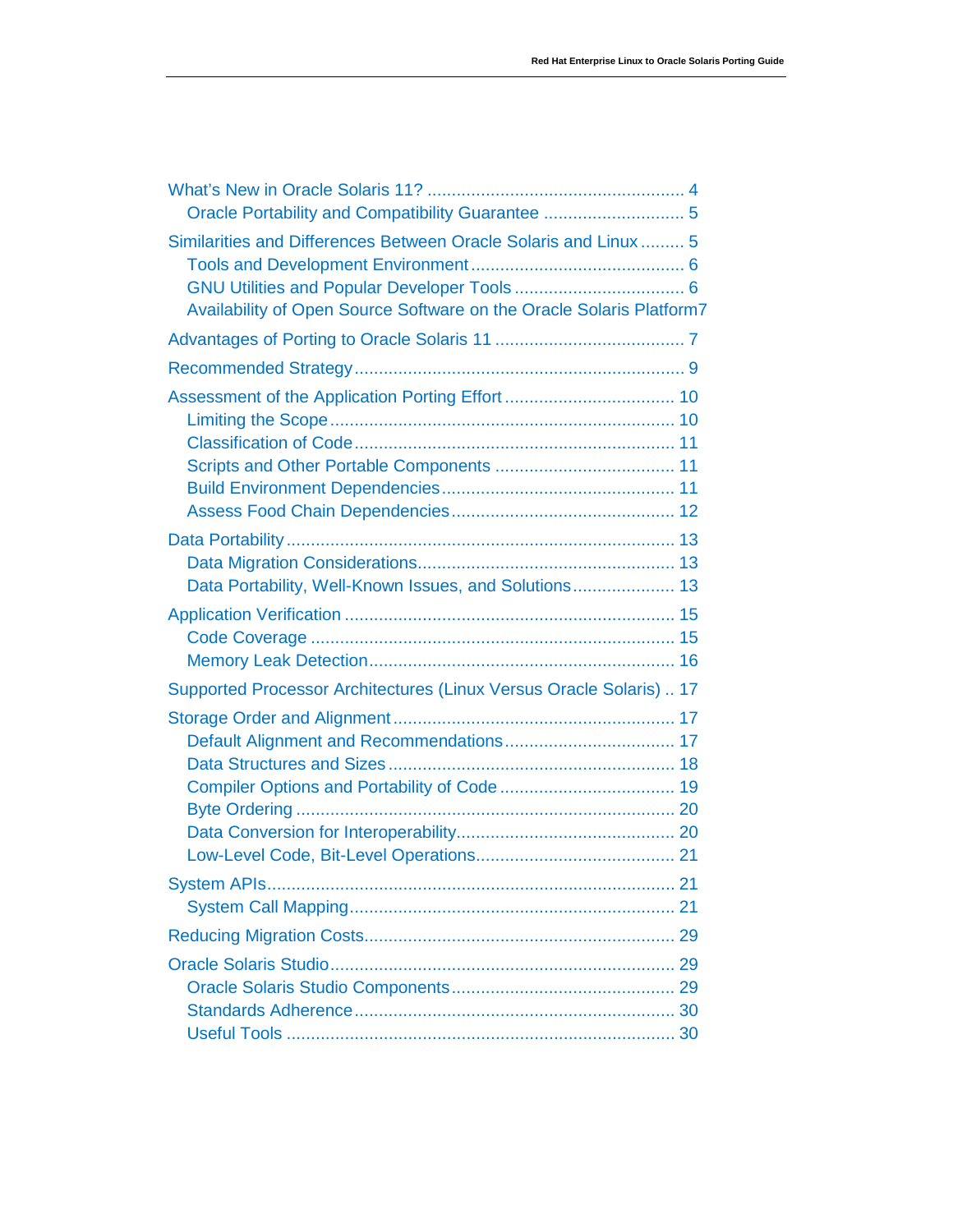| <b>GNU Compiler Collection (GCC) Versus Oracle Solaris Studio Compiler</b><br>Dynamic Linking Using Hardware-Specific Performance Libraries35 |  |
|-----------------------------------------------------------------------------------------------------------------------------------------------|--|
|                                                                                                                                               |  |
|                                                                                                                                               |  |
|                                                                                                                                               |  |
| Differences Between the Oracle Solaris and Linux Threading Models<br>51                                                                       |  |
| Auto Parallelization and Compile-Time Optimizations 55                                                                                        |  |
|                                                                                                                                               |  |
| Device Driver Interface and Driver-Kernel Interface 60<br>Necessary Compiler Options, Linker Options, and Linked Libraries61                  |  |
| Best Practices for Porting Device Drivers and Kernel Modules 62                                                                               |  |
| Delegate Minimal Privileges-Only as Appropriate 63                                                                                            |  |
| Encryption Algorithms, Mechanisms, and Their Mapping 65                                                                                       |  |
| Using Hardware Accelerators and System-Provided Interfaces 67                                                                                 |  |
|                                                                                                                                               |  |
|                                                                                                                                               |  |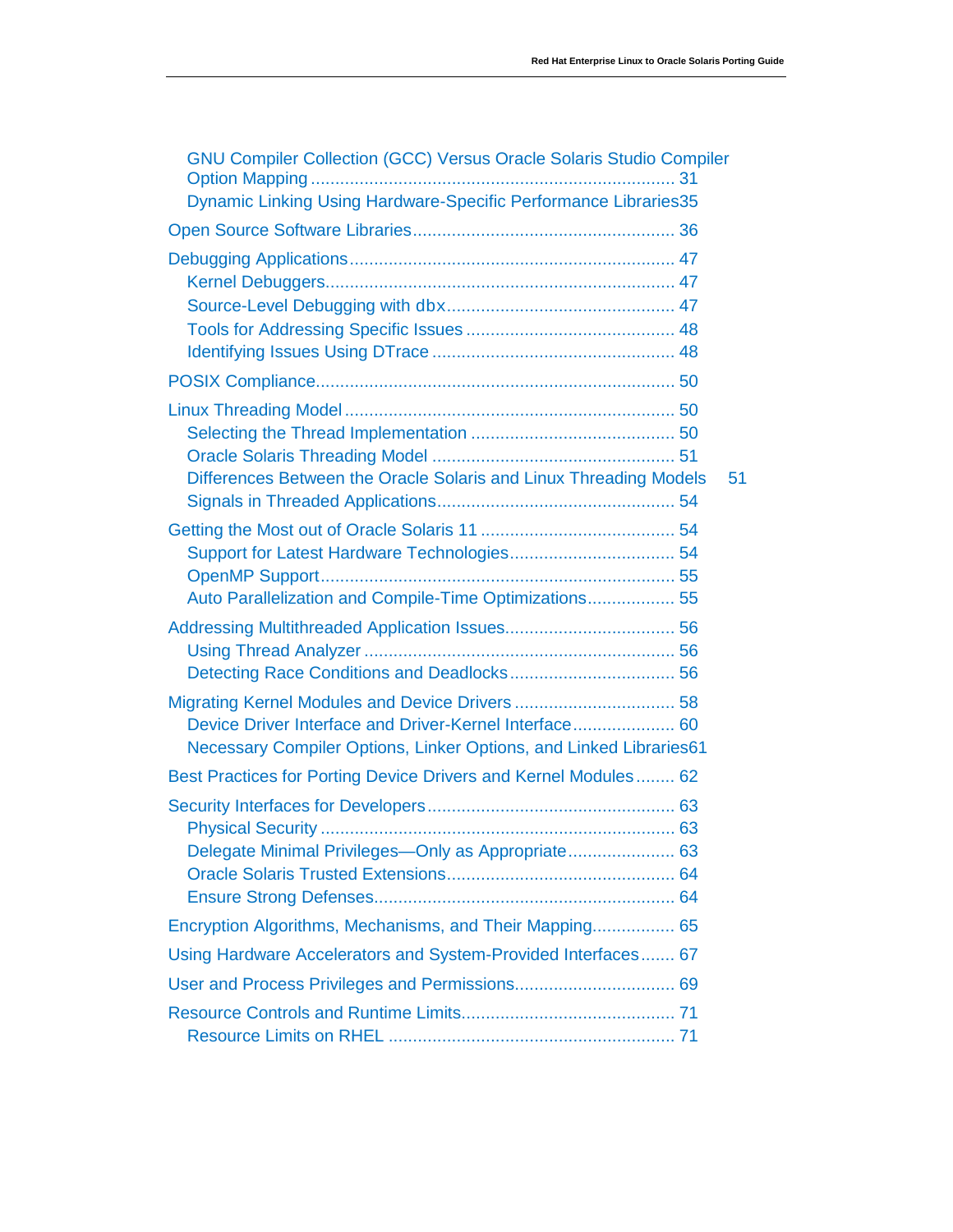|                   | Equivalent Commands, Options, and Alternatives on Oracle Solaris 11 72                                                                                                                   |  |
|-------------------|------------------------------------------------------------------------------------------------------------------------------------------------------------------------------------------|--|
|                   |                                                                                                                                                                                          |  |
|                   | Managing and Controlling Service Dependencies  79                                                                                                                                        |  |
|                   | Oracle Solaris Service Management Facility (SMF) 80<br>Managing Service Dependencies in Oracle Solaris  82                                                                               |  |
|                   | Leveraging SMF Facilities in Oracle Solaris 11 83                                                                                                                                        |  |
|                   |                                                                                                                                                                                          |  |
|                   | Migrating Custom PAM Modules-Developer's Perspective 85<br>Differences in PAM Data Structures and Function Calls 88<br>Necessary Compiler Option, Linker Options, and Linked Libraries89 |  |
|                   |                                                                                                                                                                                          |  |
|                   |                                                                                                                                                                                          |  |
|                   |                                                                                                                                                                                          |  |
|                   | Package Administration and Managing Dependencies and Upgrades94                                                                                                                          |  |
|                   |                                                                                                                                                                                          |  |
| <b>Appendix A</b> |                                                                                                                                                                                          |  |
| <b>Appendix B</b> | GCC to Oracle Solaris Studio Compiler Flag Mapping107                                                                                                                                    |  |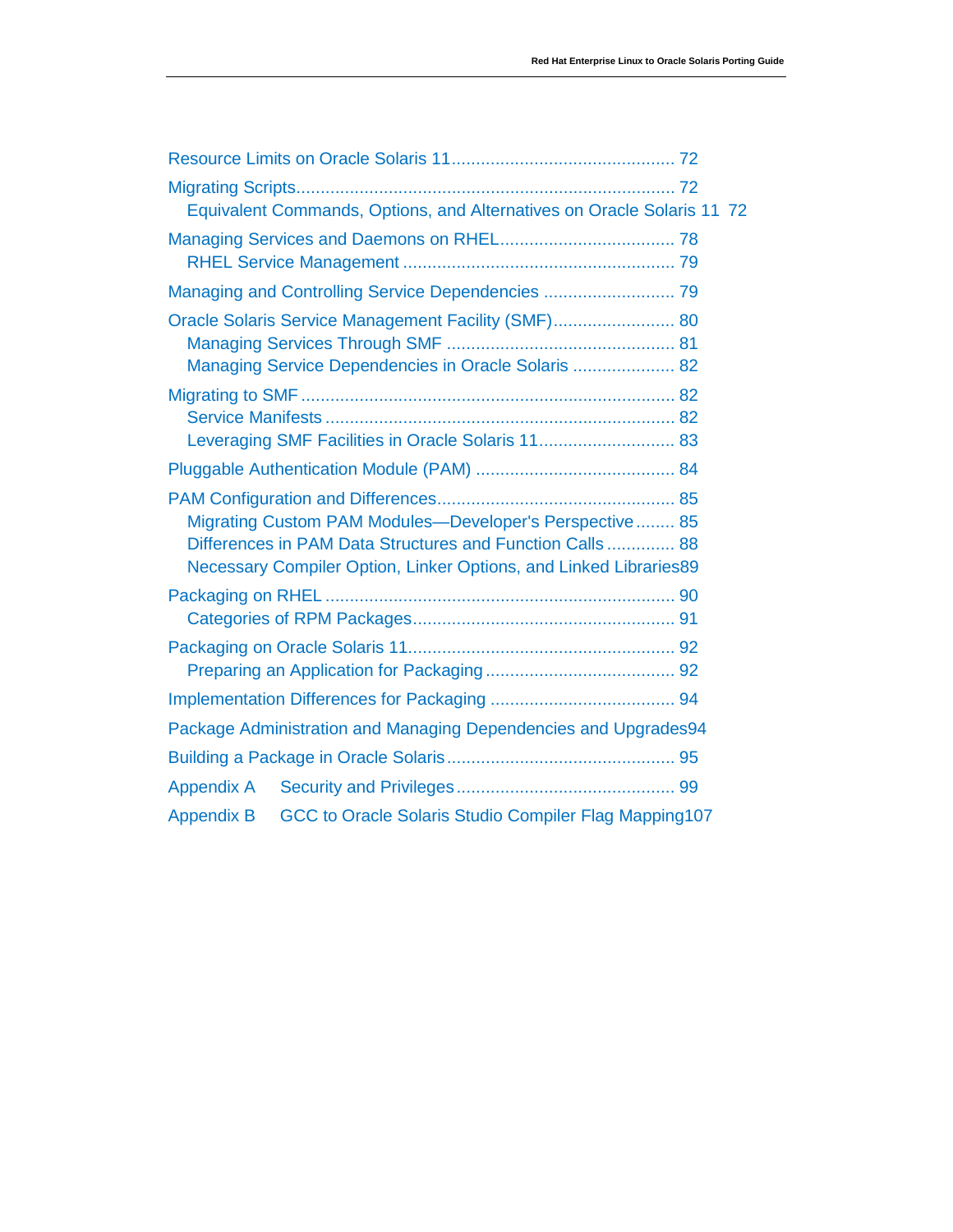**4**

# Chapter 1 Introduction

The purpose of this document is to enable developers to resolve issues faced during the migration of Red Hat Enterprise Linux (RHEL) applications to Oracle Solaris 11. The document describes similarities and differences between the two environments in terms of architecture, system calls, tools, utilities, development environments, and operating system features. Wherever possible, it also provides pointed solutions and workarounds to address the specific porting issues that commonly arise due to implementation differences on these two platforms.

Using the information presented in this guide, developers should be able to tackle projects ranging from the smallest data conversion to the largest legacy native-code migration projects.

This document also includes best practices to help developers get the most out of their applications when running them on Oracle Solaris 11. Specific guidance is offered to help avoid some of the pitfalls that are common to migration projects.

In the interest of larger developer groups with varied development and functional requirements, as well as to maintain the general usefulness of this guide, the guide avoids going too deep into the specifics of a given problem. Instead, pointers are provided to direct readers to additional relevant information for further reading. Oracle strongly advises both novice users and those familiar with the Oracle Solaris operating system to use man pages to obtain accurate and detailed information about Oracle Solaris 11 and its features.

### <span id="page-4-0"></span>What's New in Oracle Solaris 11?

Oracle Solaris 11 delivers the industry's best cloud operating system. It is designed to meet the security, performance, and scalability requirements of cloud-based deployments. As the first fully virtualized operating system, Oracle Solaris 11 provides comprehensive, built-in virtualization capabilities for OS, network, and storage resources. It offers comprehensive management across the entire infrastructure operating system, physical hardware, networking, and storage, as well as the virtualization layer. Oracle has made a strong commitment to Oracle Solaris on both SPARC and x86 systems. Oracle is working to help its customers understand its strong commitment and the importance of offering a single operating system that runs on both SPARC (RISC) and x86 (CISC) processors.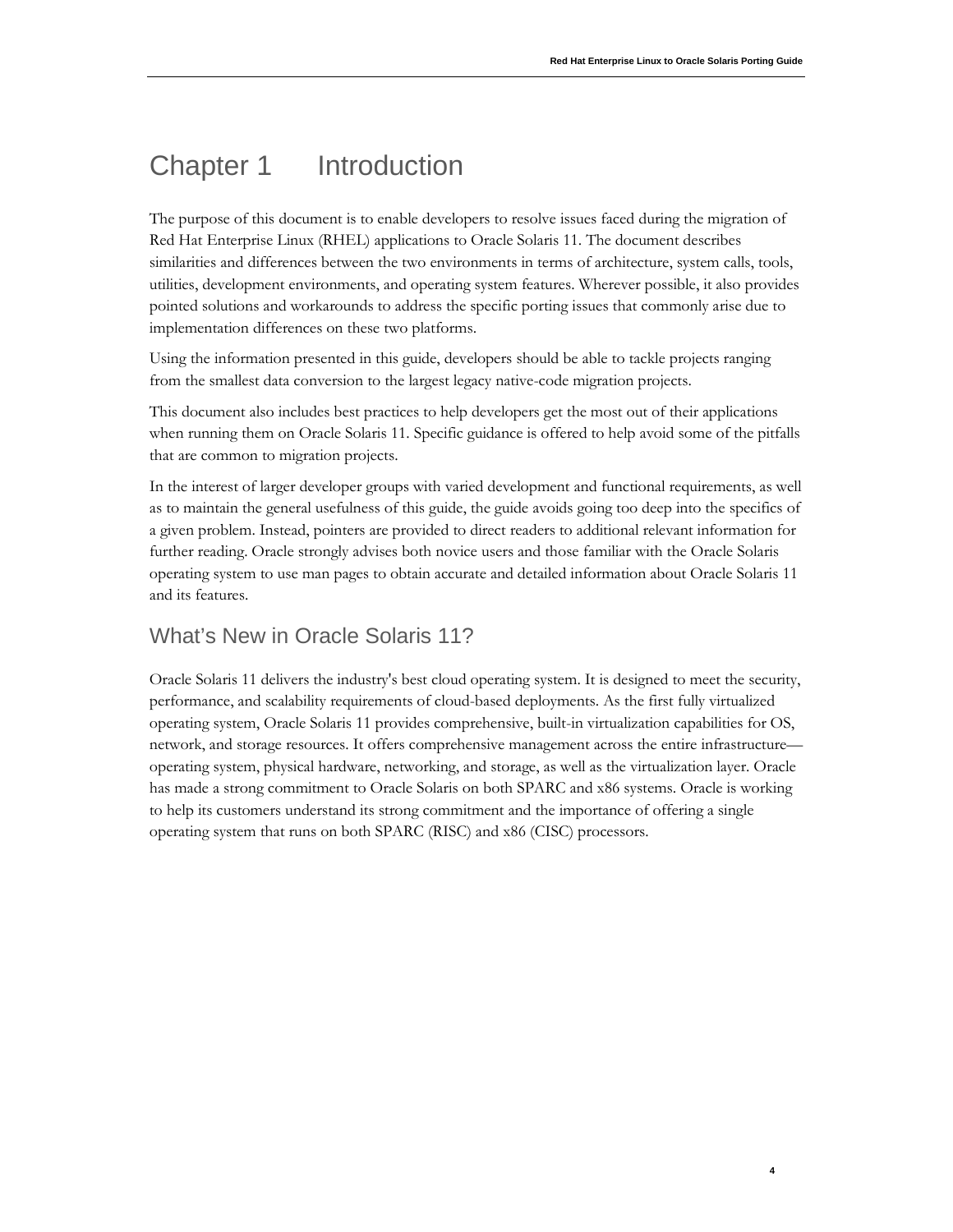

Figure 1-1. Oracle Solaris is designed to meet the security, performance, and scalability requirements of cloud-based deployments.

#### <span id="page-5-0"></span>Oracle Portability and Compatibility Guarantee

Oracle Solaris has maintained binary compatibility between operating system releases for nearly a decade, enabling existing Oracle Solaris applications to run unmodified on Oracle Solaris 11. This means that Oracle Solaris applications developed over many years will run on Oracle Solaris 11 unchanged, taking full advantage of new and advanced Oracle Solaris features.

The Oracle Solaris Source Code Guarantee provides assurance that  $C$  and  $C_{++}$  applications developed and successfully compiled to run on either a SPARC or x86 platform will successfully compile and run on both platforms. Through Oracle's commitment to choice, organizations can confidently develop and deploy applications on whatever platform best suits their needs now and into the future. This guarantee helps protect long-term investments in software development, training, and IT staff skills.

To learn more about the Oracle Solaris Binary Compatibility Guarantee and the Oracle Solaris Source Code Guarantee, visit [http://www.oracle.com/us/products/servers-storage/solaris/binary-app](http://www.oracle.com/us/products/servers-storage/solaris/binary-app-guarantee-080255.pdf)[guarantee-080255.pdf.](http://www.oracle.com/us/products/servers-storage/solaris/binary-app-guarantee-080255.pdf)

### <span id="page-5-1"></span>Similarities and Differences Between Oracle Solaris and Linux

The Single UNIX Specification (SUS) is an industry-standard description of C-language program and user command interfaces for a standard UNIX operating system. The SUS was developed to ensure that a program developed in one UNIX operating system would run in a somewhat different UNIX operating system. The specification is owned by The Open Group, an industry group that oversees UNIX certification and branding.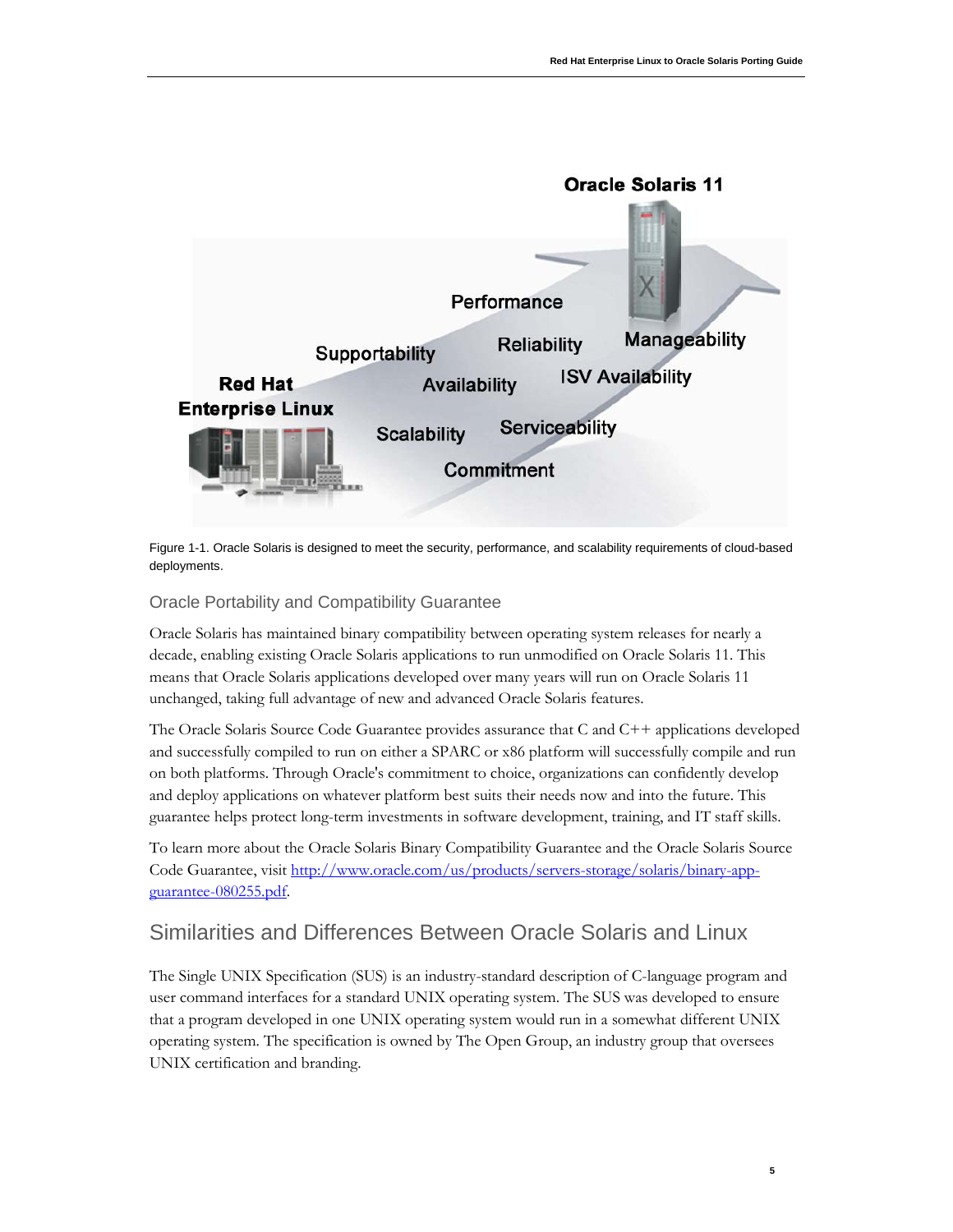RHEL conforms to the **Linux Standard Base 4.0** (LSB 4.0) specification. The LSB is based on the POSIX specification, the SUS, and several other open standards, but it extends them in certain areas.

Oracle Solaris supports IEEE Std 1003.1 and IEEE Std 1003.2, commonly known as POSIX.1 and POSIX.2, respectively. Specifically, Oracle Solaris 11 conforms to POSIX.1-2004 [\(POSIX.1-2001](http://www.opengroup.org/sib/details.tpl?id=1003.1_2004)  [update\)](http://www.opengroup.org/sib/details.tpl?id=1003.1_2004) and POSIX.1-2008 [\(POSIX.1-2004 update\)](http://pubs.opengroup.org/onlinepubs/9699919799/mindex.html).

Since both the operating systems are POSIX-compliant (variants), there should be little difficulty porting code from RHEL to Oracle Solaris, as long as specific operating extensions are not used. If Linux-specific extensions are used, an equivalent Oracle Solaris extension will need to be used or the extensions will need to be manually ported in order to achieve the desired result.

#### <span id="page-6-0"></span>Tools and Development Environment

RHEL is a standards-based UNIX operating system that provides a development environment very similar to Oracle Solaris 11. Most of the popular development and scripting tools used by Linux developers are also available on Oracle Solaris 11. For example, the default shell for root on both the operating systems is bash (version 4.1.x).

The k-shell (ksh) available on RHEL is ksh93, while the default shell for a *new user* on Oracle Solaris 11 is also ksh93. The availability of the same shell on both platforms makes it easier to migrate scripts from RHEL to Oracle Solaris 11.

Oracle Solaris 11 ships with hundreds of standard commands, tools, utilities, and services. These packages are built from the same open source code base that feeds Linux. The availability of these packages along with the normal Oracle Solaris functionalities is a benefit to Oracle Solaris users. Users can choose to use these Linux-like packages and, thereby, increase affinity with Linux. (Please note that environment variables, such as PATH, might need to be altered in order to use similar tools on both the platforms.)

Oracle Solaris 11 and RHEL are very similar in many ways; for example, they both have support for Oracle Solaris Studio software and GNU tools. Both use X Windows as the GUI for their desktop interface. It is worth noting that if the GNU family of compilers is used on RHEL and you would also like to continue to use the GNU compiler for the SPARC platform, GNU compilers and tools are also available on Oracle Solaris 11.

In short, since the shell and development tools are very similar on the two platforms, it is very easy to move from RHEL to Oracle Solaris as an end user or a developer.

#### <span id="page-6-1"></span>GNU Utilities and Popular Developer Tools

Given that Oracle Solaris 11 already provides a very significant RHEL baseline in terms of: commands, tools, libraries, platform services, and software development environment, the task of porting an application to Oracle Solaris 11 boils down to migrating the actual native code that needs to be modified. If the same development tools and compilers are used on both sides, the tool-related complexities during porting become minimal. Oracle has made Oracle Solaris Studio 12.x compilers and tools available on both Oracle Solaris and RHEL platforms. It is also important to note that the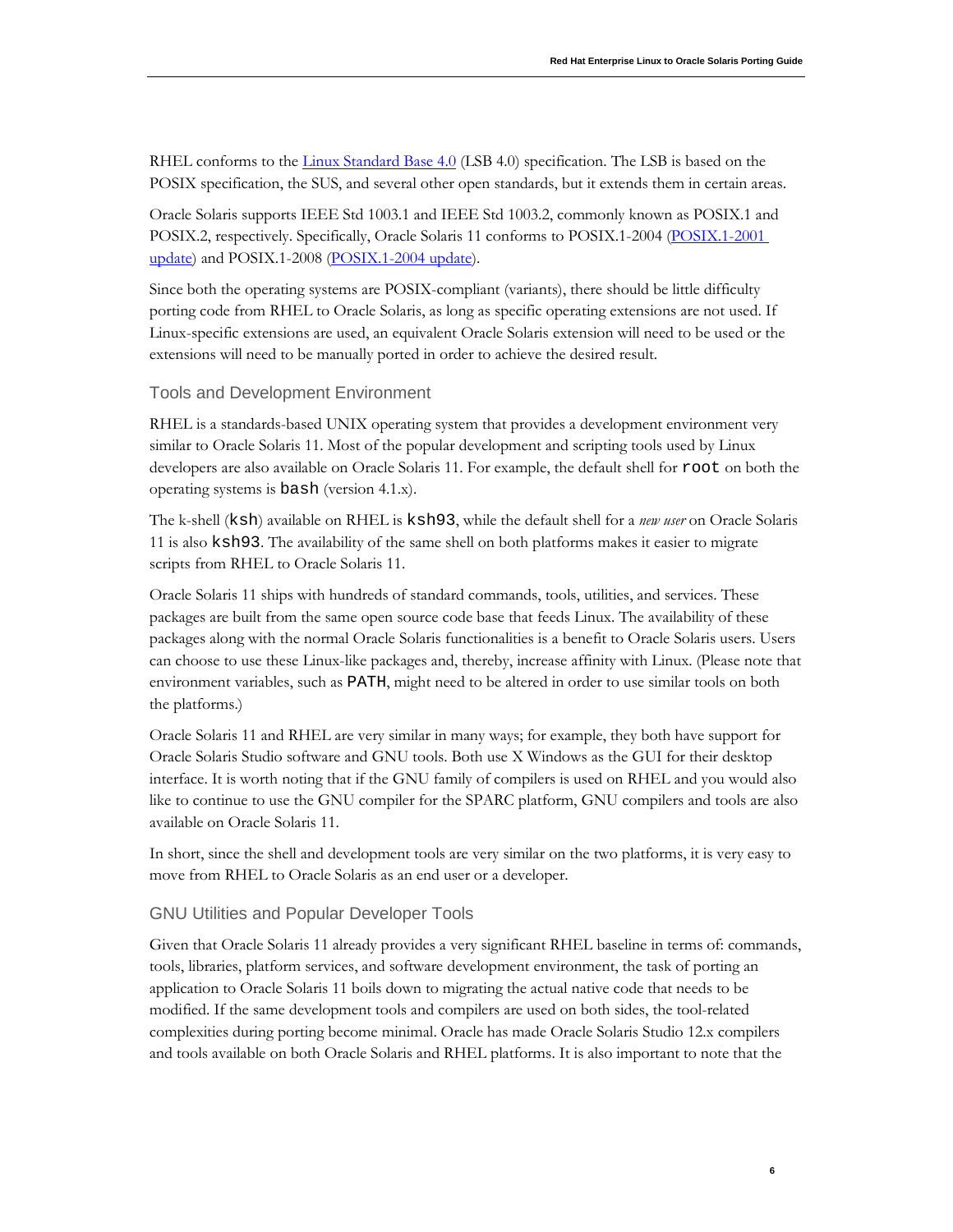GNU Compiler Collection (GCC) and other GNU tools are also available on both RHEL and Oracle Solaris 11.

### <span id="page-7-0"></span>Availability of Open Source Software on the Oracle Solaris Platform

Most of the popular open source software is either already available on Oracle Solaris 11, or the ported binaries as well as source code are made available through various popular open source repositories, such as<http://www.sunfreeware.com/>*,* <http://www.blastwave.org/>*,* [http://www.sourceforge.net](http://www.sourceforge.net/)*,*  <http://www.solaris4you.dk/>*,* <http://www.unixpackages.com/>*,* and many more.

### <span id="page-7-1"></span>Advantages of Porting to Oracle Solaris 11

There are many advantages moving to Oracle Solaris 11.



### **Optimized to Work Together**

Figure 1-2. Oracle Solaris is part of Oracle's integrated hardware and software stack in which the components are optimized to work together to enhance performance, availability, and security.

The following list highlights some of the key capabilities of Oracle Solaris 11 that can make a big difference, particularly in demanding environment for large enterprise-wide deployments.

- Complete integrated stack (hardware to applications) optimized to work together
- Portability across architectures (SPARC, X64)
- Standards compliance
- Tools optimized to work best on the integrated stack
- Support for a wide range of hardware
- Infrastructure designed to scale on large systems *without touching code*
- Investments in new-feature development and technology advancements (R&D spends)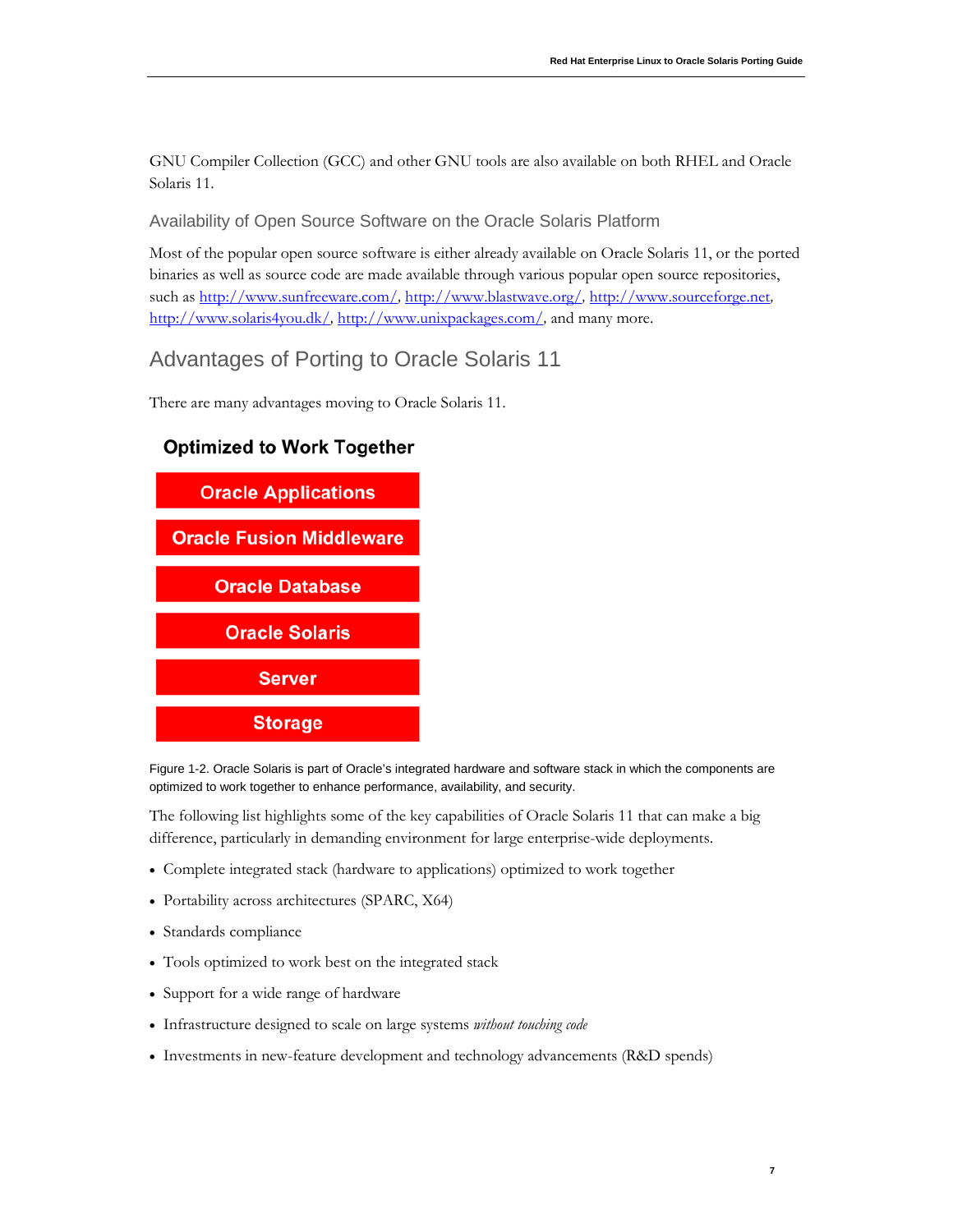**8**

- Oracle's commitment for long-term investments
- End-to-end 24 x 7 support from Oracle (a single vender) for hardware to applications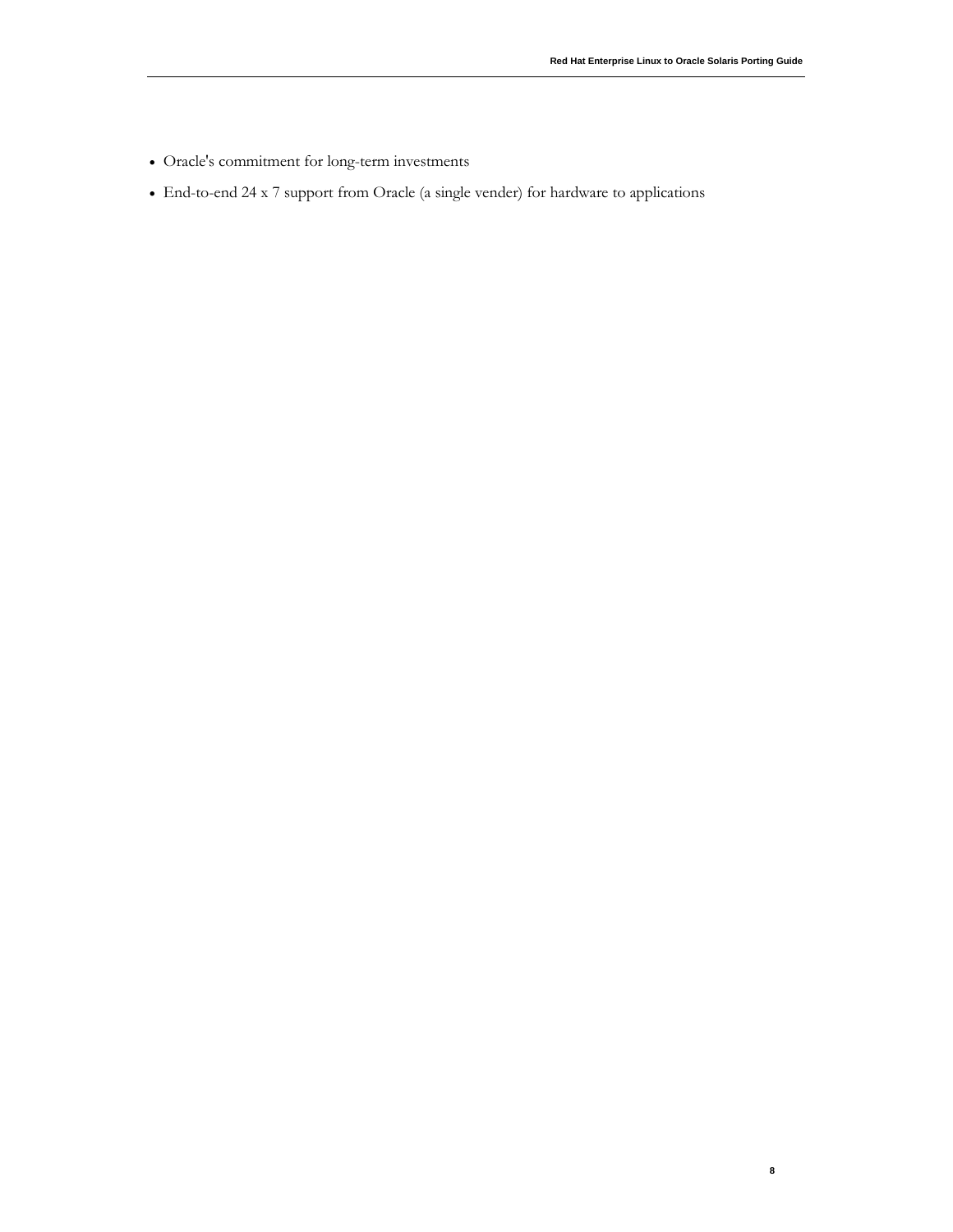# Chapter 2 The Porting Process

### <span id="page-9-0"></span>Recommended Strategy

Due to both operating systems' conformance to standards and the availability of tools to aid migration, many times the migration process can be straightforward and hassle-free. However, it is important to plan the migration systematically, so as to isolate the areas where more effort might be needed.

Here are the steps that are followed in typical migration projects:

- Planning phase (making the right choices to minimize porting efforts):
	- <sup>−</sup> Assessing application porting
	- <sup>−</sup> Assessing the current environment
	- <sup>−</sup> Estimating the migration effort
	- <sup>−</sup> Choosing the right tools and build infrastructure
	- <sup>−</sup> Incorporating Oracle-recommended tools and following best practices
- Execution phase (porting):
	- <sup>−</sup> Module-wise porting
	- <sup>−</sup> Unit testing
	- <sup>−</sup> Integration testing
- Validation, testing, and certification phase:
	- <sup>−</sup>Functional testing
	- <sup>−</sup> System testing
	- <sup>−</sup> Stress tests, soak tests, and long-haul tests
- Deployment phase (getting the most from the new platform):
	- <sup>−</sup> Deployment of applications on the new architecture
	- <sup>−</sup> Performance tuning

Oracle Solaris 11 has many built-in features that make it compatible with Linux, including commands, tools, utilities, and application programming interfaces (APIs). Oracle Solaris 11 ships with hundreds of popular Linux utilities and tools. Many popular GNU utilities, libraries, and applications are available on Oracle Solaris 11 as optional installable packages and can be installed based on specific application requirements. For example gnu-coreutils, gnu-findutils, binutils, glib2, gtk2, Perl, Bison, Ruby, Python, and other similar scripting languages as well as Tcl/Tk libraries, GNU Emacs, Apache HTTP server, the GCC compiler, and many other development tools are available on Oracle Solaris 11. It should be noted that for many of these utilities, the legacy Oracle Solaris versions as well as the GNU versions can be made available on the system, if you install some of these optional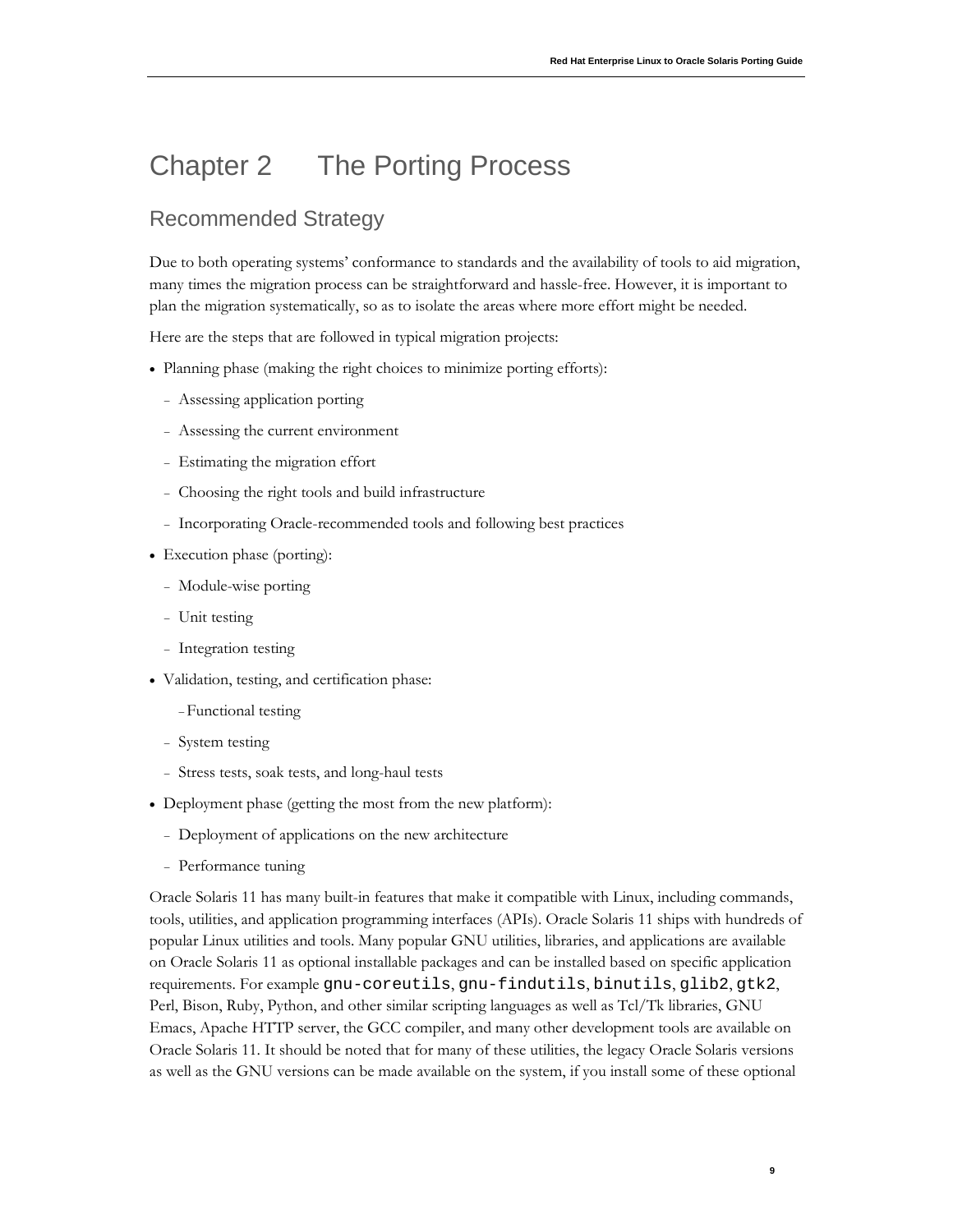packages on top of the default installation. Hence, you will have to carefully set the PATH environment in your development and deployment environments in order to invoke the correct utilities from the system.

From the previously mentioned migration phases, you estimaet the time required for completing most of the tasks because the amount of effort required does not very much with the target platform. For example, functional testing, soak testing, and stress testing, are usually fairly consistent across platforms. The area that can potentially pose the maximum risk is the complexities involved in porting the legacy native code. This risk can be minimized by spending sufficient time and effort during the planning phase.

Though both the operating systems are similar in many aspects, you might observe subtle differences when it comes to porting legacy native code. Hence, the effort required for the transition to Oracle Solaris 11 will greatly vary due to the composition of application components as well as the programming language and tools used by various application subcomponents. To arrive at an estimate for the porting effort, it is important to classify the various application subcomponents based on their implementation complexities.

## <span id="page-10-0"></span>Assessment of the Application Porting Effort

The most important part of migration process is the assessment of existing applications and the associated environment. This will allow you to create a risk list that can be used to identify any areas of the project that might require proof of concept to ensure that the project can be completed.

The outcome of the assessment will be a *risk list* and a *work breakdown* structure that details the amount of effort required to migrate the application modules and the associated environment. The work breakdown structure can then used to create a plan and to schedule various activities. During project execution, remember to allow sufficient time to follow Oracle recommended best practices as well as to time to re-architect some of the modules or to change the deployment strategy to get most from Oracle Solaris 11.

For custom*,* quickly evolving applications, it is very important to freeze a snapshot of the application source code and associated infrastructure to serve as a baseline for the migration activity. The following sections discuss best practices that can greatly help in identifying the overall migration effort and potential areas of risk.

### <span id="page-10-1"></span>Limiting the Scope

Understanding the composition of the code used by an application is a critical part of the planning process. Since many legacy applications are large (millions of lines of code), simply trying to understand the layout of the source tree and the types of files can become a complex task. Developers seldom remove old, unused code from the source code directory, and seldom are there different build instructions for each targeted deployment scenario.

As an application evolves, new functionality gets added, some business functionality becomes redundant or irrelevant, and some modules are no longer required for a given deployment scenario.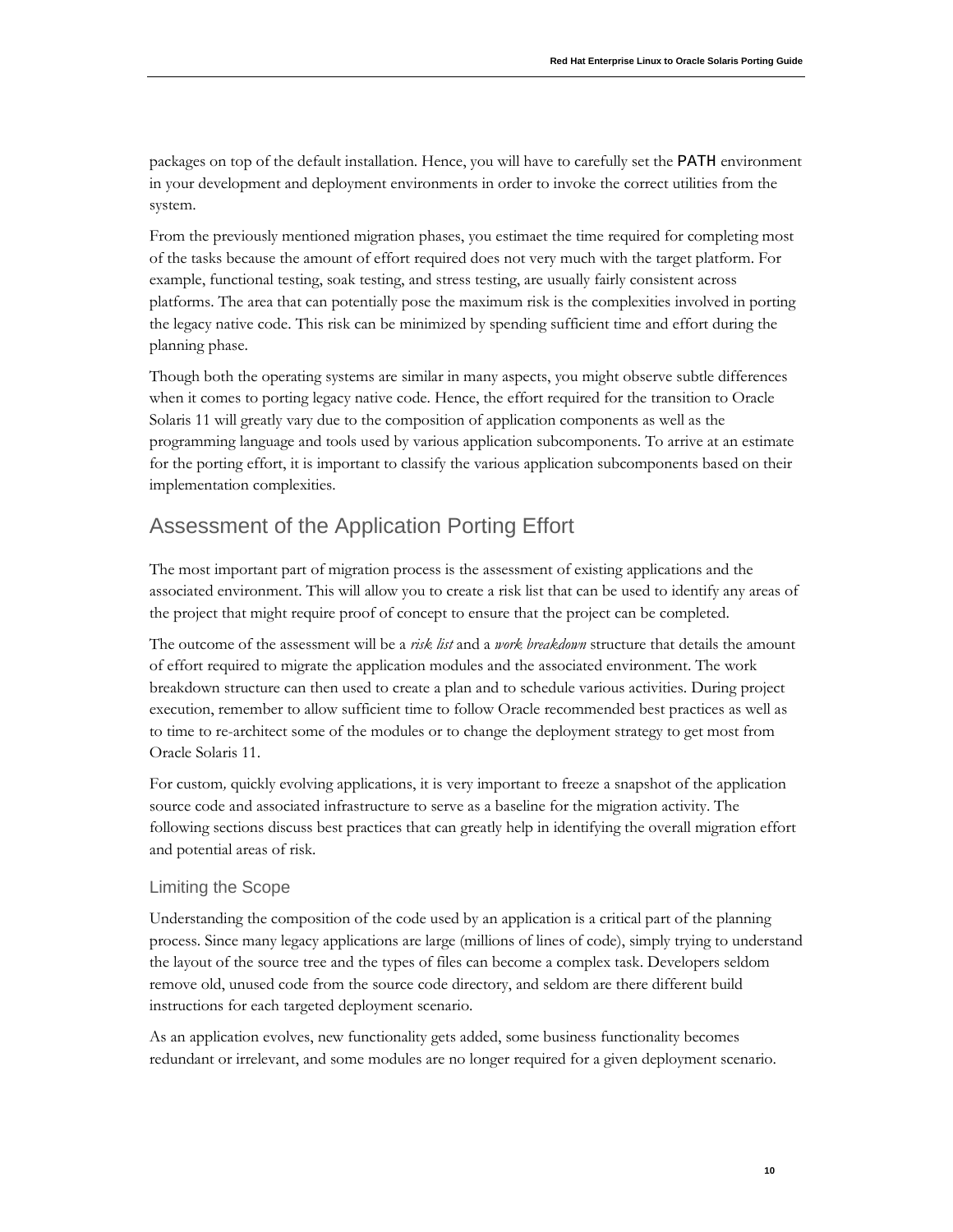Hence, for a large application, understanding which files within the source distribution are actually getting used to build the application for the given deployment scenario can help limit the scope of the porting activity.

#### <span id="page-11-0"></span>Classification of Code

Before starting the actual porting process, it is good to segregate the code based on the amount of migration effort required for each unit. This will allow you to estimate the overall effort required for the migration. For example, if 80 percent of the code is portable (for example, Java) and if 10 percent is scripts, only the remaining 10 percent of the code might have bigger porting challenges and need more attention.

The easiest way to arrive at this estimate is to segregate code based on the programming languages used for coding, and then evaluate each one of them separately for porting complexities. For example, as a thumb rule, code written in Java, Perl scripts, and shell scripts might present fewer challenges compared to native modules written in the C, C++, or Visual C programming languages. Needless to say, you might come across projects with exceptions. The porting of scripts is one such area which needs careful planning and assessment. The following section discusses in more detail the potential issues during script migration.

#### <span id="page-11-1"></span>Scripts and Other Portable Components

The Perl utility is popular as a scripting tool because of its power and flexibility as well as its availability on most platforms. However, the shell is still the scripting tool of choice for most developers, primarily because of its availability across a variety of platforms and environments.

When assessing shell scripts, check each command for the following conditions:

- The command is unavailable on Oracle Solaris 11.
- The command is in a different location and the location is not in the user's path.
- Multiple implementations of the command are available on the system (legacy, GNU, XPG4, XPG6, and so on) and PATH is picking up the right ones.
- The command uses an option that does not exist on Oracle Solaris 11.
- The command uses an option that has different functionality on Oracle Solaris 11.
- The output of the command is different and is redirected.

#### <span id="page-11-2"></span>Build Environment Dependencies

It is very important to choose the right set of tools and build environment in order to reduce the migration effort to the barest minimum. It should be noted that almost all the open source build tools (GNU/GPL) and utilities popularly used on RHEL are also available on Oracle Solaris 11. It is also important to note that Oracle Solaris Studio 12.x and bundled utilities provide a very powerful build environment that can help you get the most out of your applications on Oracle Solaris and Oracle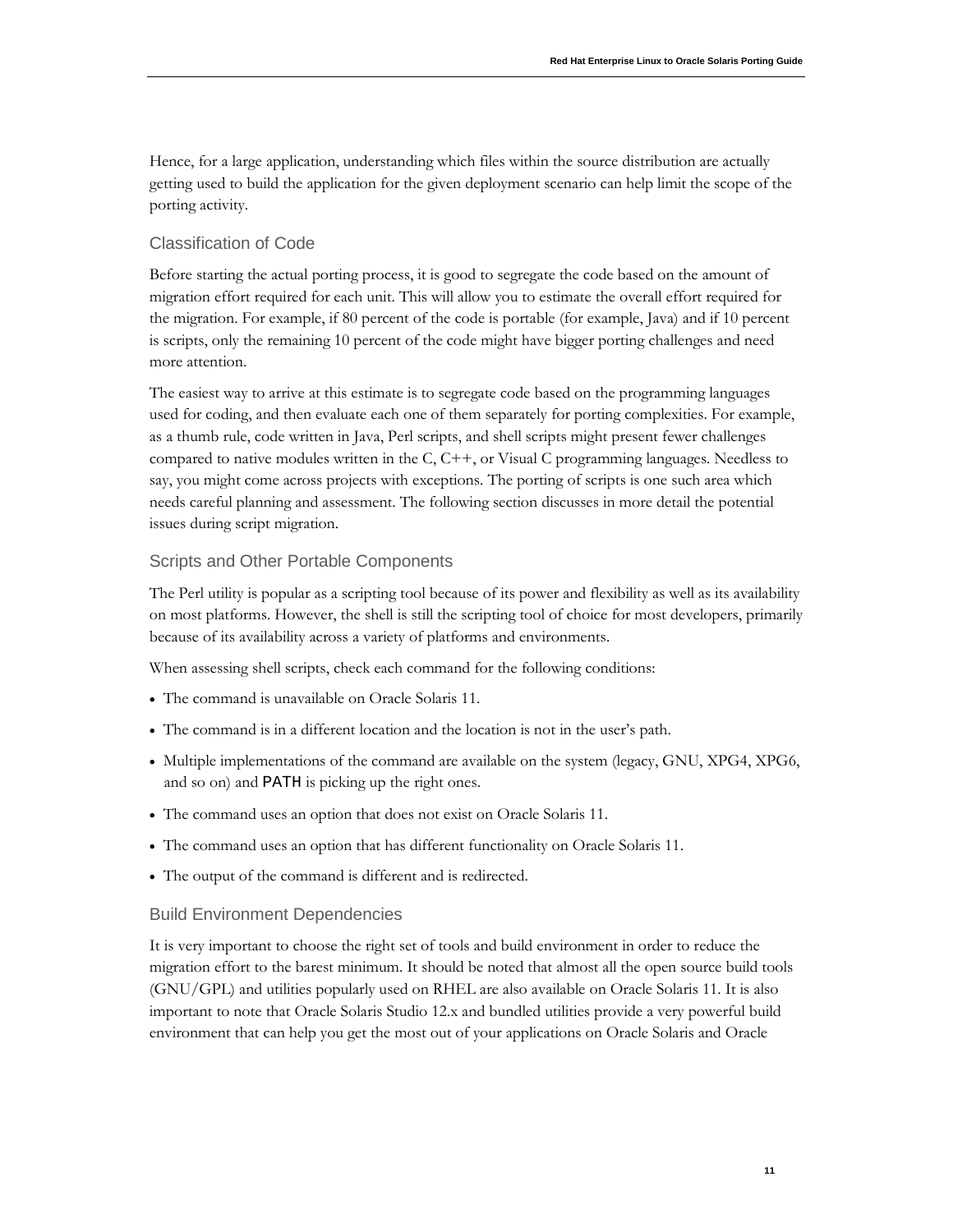systems. Oracle Solaris Studio 12.x is available on both RHEL and Oracle Solaris (SPARC as well as x64).

It is much easier to transition from RHEL to Oracle Solaris if you can maintain the same build tools and build environment on the two systems.

The following points need to be taken into consideration while finalizing the target build environment:

- Build tools and other build dependencies (gmake, dmake, make, ANT, and so on)
- Tools used by the applications
- Command-line options provided by the tools

#### <span id="page-12-0"></span>Assess Food Chain Dependencies

Another very important factor that needs special attention is dependency on third-party components. For example, check whether the applications use or depend on the following:

- Any third-party proprietary libraries available in the public domain as a ready-made binary (no source code)
- Open source code or open source library
- The order in which symbols are resolved; that is, which symbols get resolved from which library if symbols with the same name are defined (implemented) in multiple libraries

The most important part of the migration process is to check for the availability of the above mentioned dependencies on the target Oracle Solaris 11 platform, because sometimes the availability of a third-party dependency can become a limiting factor.

Below are some guidelines that will not only help reduce migration effort but also help the applications work better on Oracle Solaris 11:

- Evaluate the benefit of using native tools (Oracle-provided tools) versus open source tools. Choosing the right tools and libraries and, at times, changing the environment to a native implementation can be beneficial. In almost all cases, you will find that the return on investment (ROI) and operational improvements you gain by transitioning to an Oracle Solaris 11 implementation are compelling and significant.
- Check whether you can upgrade to the latest libraries and scalable infrastructure without affecting the supported functionality of the existing applications.
- Explore the availability of Oracle Solaris built-in features, infrastructure, and tools that can provide similar functionality.
- Look for alternatives from different venders providing similar functionality.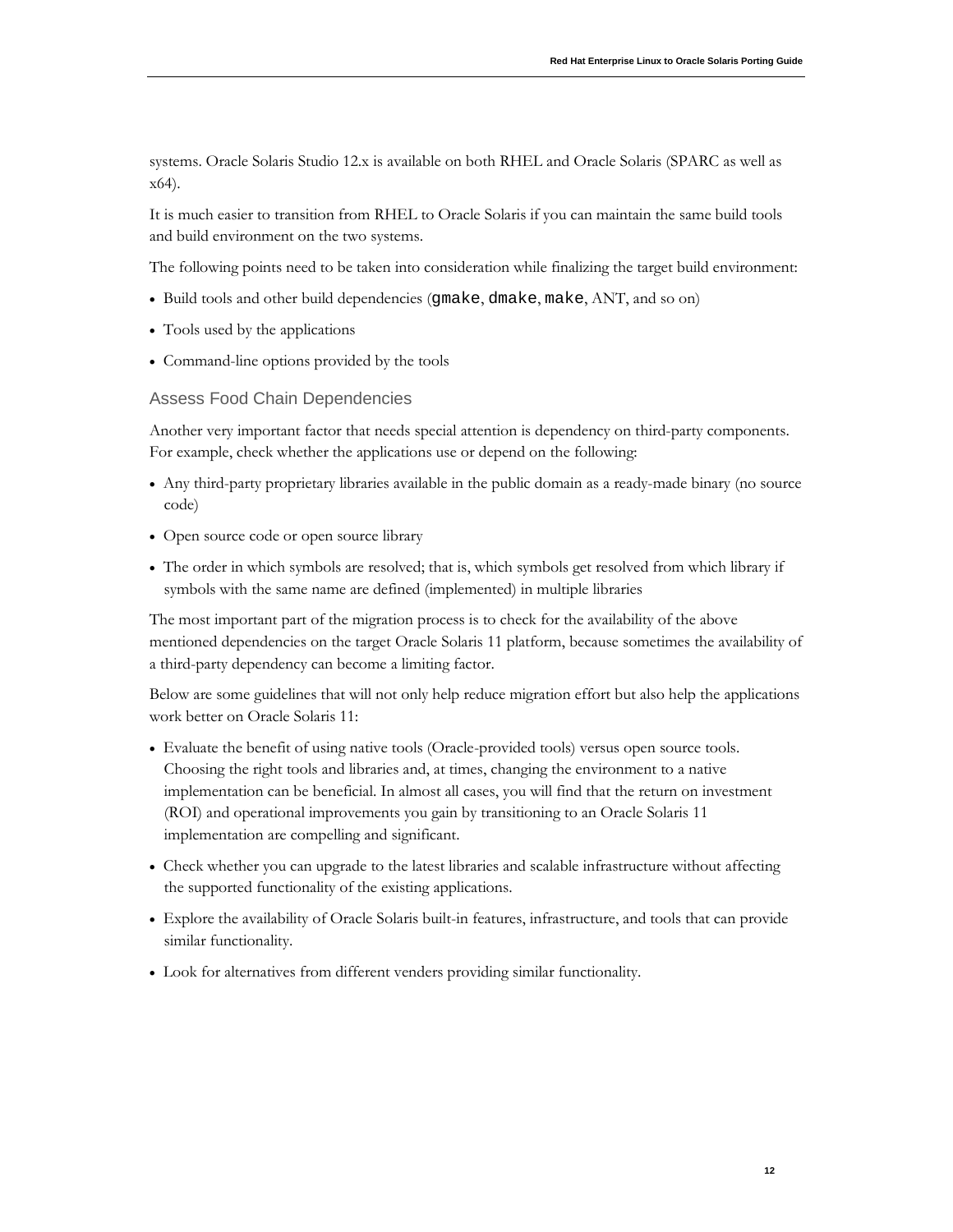## <span id="page-13-0"></span>Data Portability

#### <span id="page-13-1"></span>Data Migration Considerations

Data migration is one of the most challenging tasks in the porting process. Data migration activity is primarily divided into two parts:

- Migration of raw data, which includes migration of application data, schema, tables, indexes, constraints, and so on.
- Migration of associated infrastructure, which includes migration of stored procedures, database triggers, SQL queries, functions, and so on.

Data migration is the process of converting data from one format to another, and it is an important component of any porting effort if data is to be readable on the target system. Data migration can involve file systems, file content, applications, and database content. Data migration becomes more challenging when the stored data is in an encoded format or it is in a format that is incompatible with the receiving system. Fortunately, RHEL and Oracle Solaris use ASCII to store textual data and a standard text file format.

Many data migration tools and toolkits are available in the market, and there are also many free or paid support services offered by database vendors for migrations. By using them, enterprises can realize significant time and cost savings during the migration and testing process.

RHEL and Oracle Solaris 11 provide many common GNU and legacy applications and utilities for managing data. For example, the GNU tape archive utility (gtar) uses a similar data format and provides common options in both environments. On Oracle Solaris, you will also find the Oracle Solaris legacy tar utility which has some different options than the utility on RHEL. For many of the commands and utilities, you will find more options available on Oracle Solaris than on RHEL. One reason is that Oracle Solaris has optional, installable packages with GNU utilities bundled in it, and another reason is that you still have access to legacy Oracle Solaris utilities that provide similar functionality with minor implementation differences. As a result, developers already familiar with the RHEL environment will be able to work seamlessly on Oracle Solaris without having to move from their favorite tools and utilities. This commonality is true for many other applications and utilities, and it can yield significant benefits during and after the data migration.

#### <span id="page-13-2"></span>Data Portability, Well-Known Issues, and Solutions

File systems are neutral to endianness in general, and swapping files is not an issue between SPARC and x86/x64 (Intel or AMD) versions of Oracle Solaris. However, applications storing raw data that needs to be shared across platforms can become an issue.

For example, if an application on the Oracle Solaris OS for SPARC platforms writes the data structures in a raw format to the files, the data stored in these files would be endian-dependent. Reading from or writing to these same data files from an Oracle Solaris system that is based on Intel or AMD processors can create problems regarding the endianness of the data. In short, the binary (raw) data stored in a file is generally not transferable between SPARC and x86/x64 (Intel or AMD) platforms.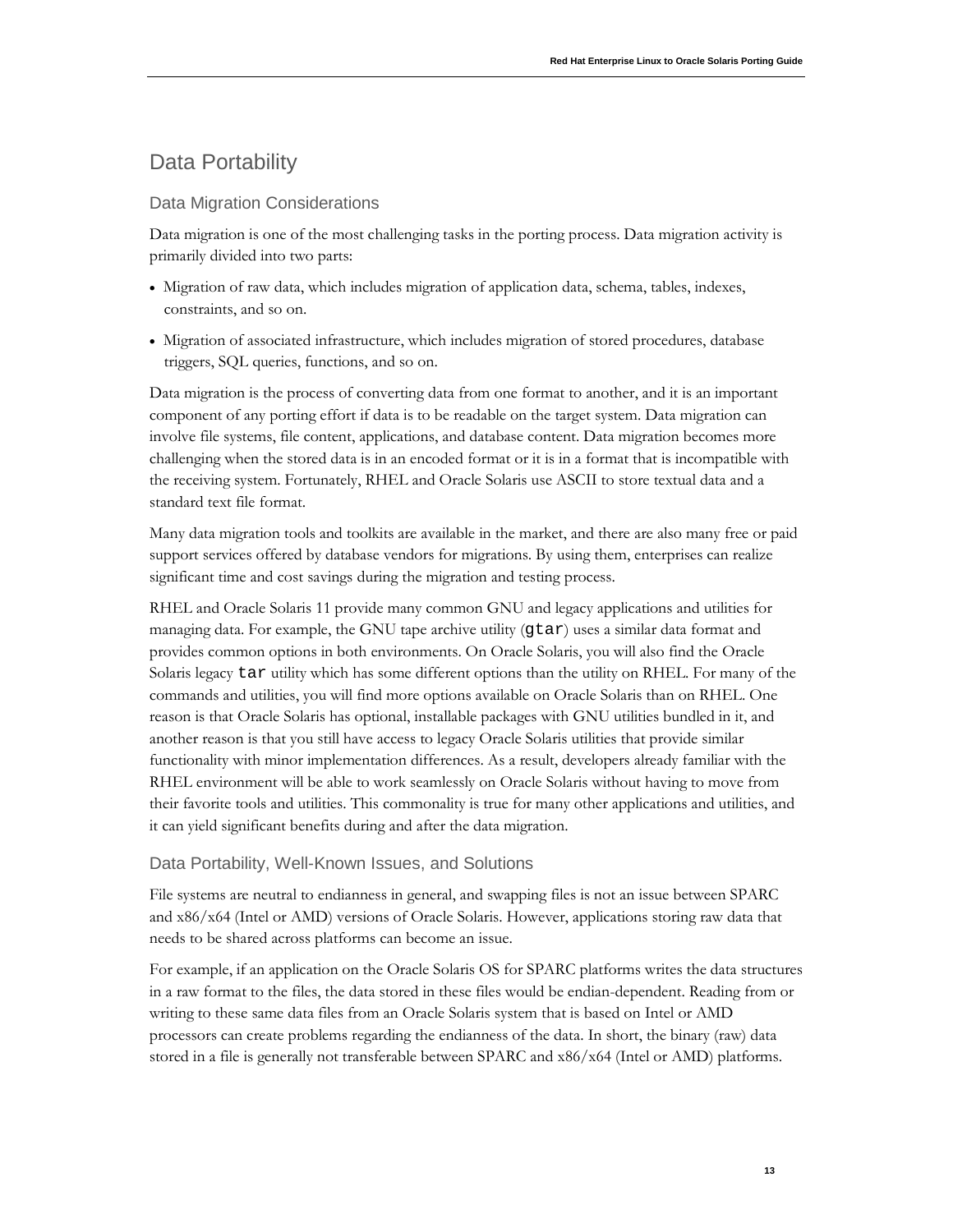Applications storing data that is shared between platforms can handle the endianness issues in one of the following two ways:

- Store data in an application-defined, endian-neutral format using text files and strings.
- Choose either the big-endian or little-endian convention and do byte swapping (potentially using enabling technology such as XDR) when necessary.

The need for cross-platform compatibility is so well understood that major applications have been available on big-endian and little-endian Oracle Solaris environments for years without problems. They range from personal productivity applications to major database management systems from vendors including Oracle, Informix, and Sybase.

While there are many similarities between a database running on RHEL and one running on Oracle Solaris, simply moving a database from one platform to the other usually requires some data transformation. If the database product is available on both platforms *from the same vendor*, this task might become as simple as exporting the database running on RHEL to a standardized file format and then importing it into a new database on Oracle Solaris. When the port also involves a change in database vendors, more extensive data transformations might be required.

Most enterprise applications rely on information stored in databases to satisfy user requests. At a broader level, databases can be classified in two categories:

- Open source databases
- Proprietary databases

The database choice is driven by application needs, cost, and business needs. If the same database vendor can be maintained on both platforms, the migration process is much simpler and straightforward. Fortunately, most of the databases in both the categories are available on both Linux and Oracle Solaris.

Here is a list of the most popular open source and proprietary databases and their availability on both platforms.

| <b>DATABASE</b>               | <b>LATEST VERSION</b> | <b>RHEL</b> | <b>ORACLE SOLARIS</b> |  |
|-------------------------------|-----------------------|-------------|-----------------------|--|
| POPULAR OPEN-SOURCE DATABASES |                       |             |                       |  |
| <b>MySQL</b>                  | 5.6.x                 |             |                       |  |
| PostgreSQL                    | 9.1.x                 |             |                       |  |
| SQLLite                       | 3.7.x                 |             |                       |  |
| Ingres                        | 10.x                  |             |                       |  |
| <b>Berkeley DB</b>            | 5.x                   |             |                       |  |

**TABLE 2-1. DATABASE SUPPORT**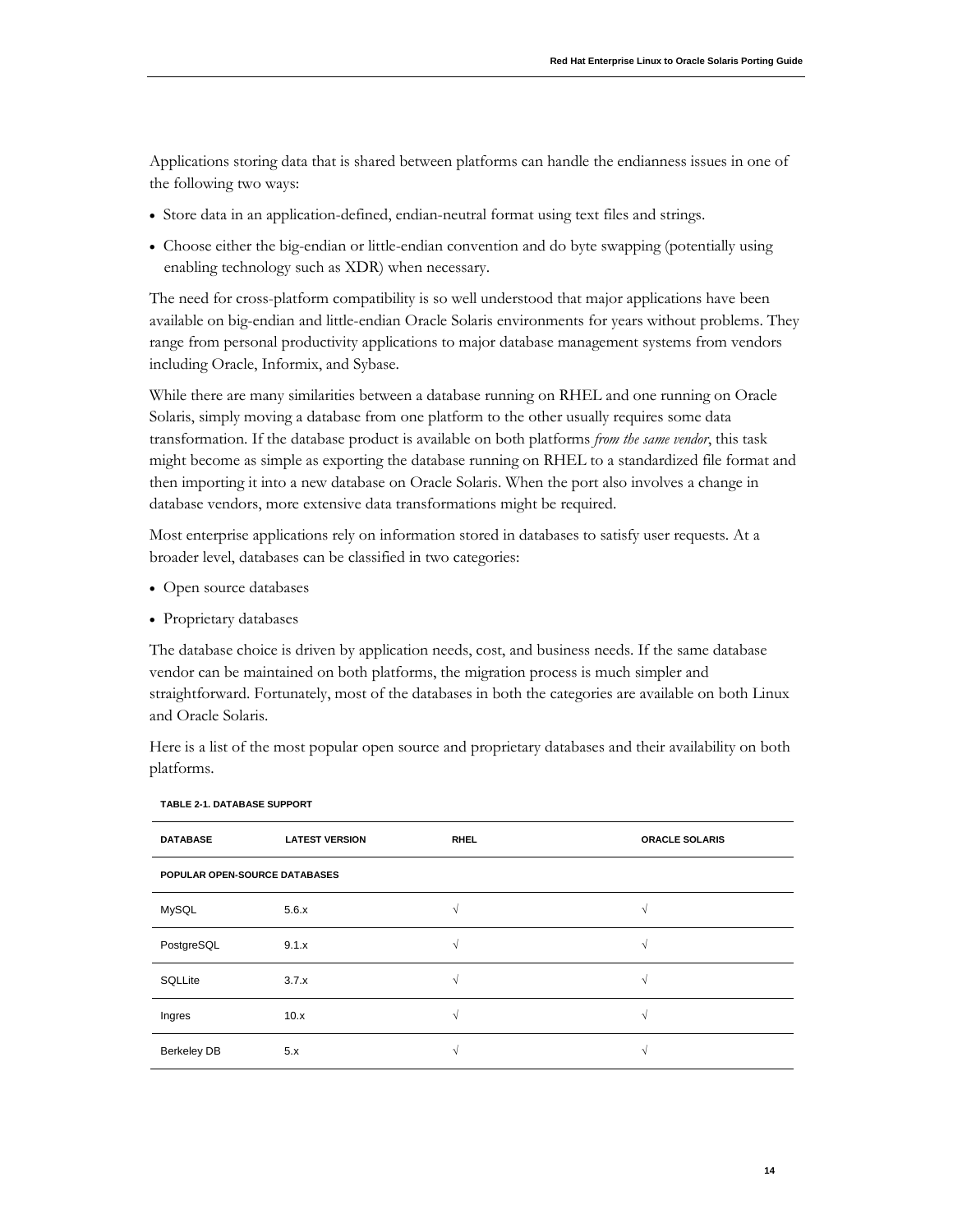| POPULAR PROPRIETARY DATABASES |        |  |  |
|-------------------------------|--------|--|--|
| Oracle                        | 11gR2  |  |  |
| DB <sub>2</sub>               | 9.7.x  |  |  |
| Sybase                        | 15.7.x |  |  |
| Informix                      | 11.7.x |  |  |

Though it is challenging to move data between proprietary databases, most of the database vendors ship tools to aid this type of data migration.

For information about migrating from various proprietary databases to Oracle Database, please refer to [http://www.oracle.com/technetwork/products/migration/index-084442.html.](http://www.oracle.com/technetwork/products/migration/index-084442.html)

## <span id="page-15-0"></span>Application Verification

#### <span id="page-15-1"></span>Code Coverage

Functional testing is the most critical phase in the migration process. Many of the system calls and features on both platforms look similar, but there are subtle behavioral differences that can be uncovered only during testing. Even if the code compiles on the new platform, it might behave significantly different during actual test runs. Hence, it is very important to ensure that the applications are thoroughly tested on the target platform.

Oracle provides powerful tools to help track code coverage during testing as well as to unearth difficult to detect code issues, such as memory leaks. One such tool is Uncover, which is a code-coverage tool bundled with Oracle Solaris Studio software.

To use Uncover on Oracle Solaris 11, the following steps must be performed:

• The code must be compiled with Oracle Solaris Studio optimization flags  $-xO[n]$ . For example, a typical compilation command line looks like the following:

cc -g -xO2 test.c

• Instrumentation codes should be added to the binary using the following command:

uncover a.out

• When the instrumented binary is run and regular functional testing is performed, the code-coverage data will be stored in the following directory:

/tmp/project/a.out.uc

• Then this Oracle Solaris Studio tool can be used to generate the report: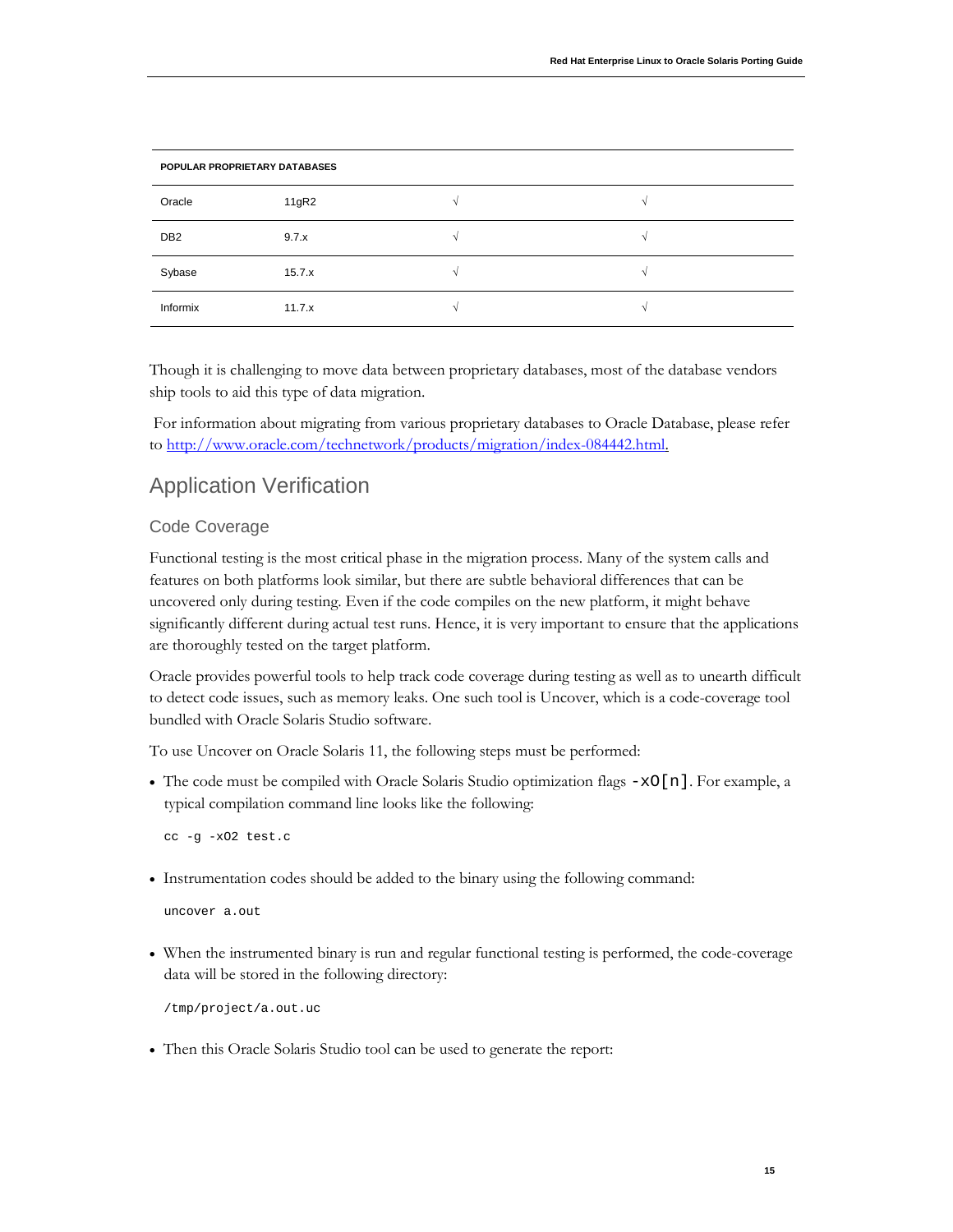uncover a.out.uc

A GUI will then appear for viewing coverage data.

```
Memory Leak Detection
```
One of the most powerful tools that is bundled with Oracle Solaris Studio is Discover, which is a memory error discovery tool for detecting memory access errors and leaks.

To use Discoverer, the following steps must be performed:

• As a prerequisite, the code must be compiled with Oracle Solaris Studio compiler optimization flags  $-xO[n]$ :

cc -g -xO2 test.c

• Instrumentation codes need to be added to the binary:

discover -w text a.out

**Note**: Discover automatically adds instrumentation to shared libraries when they are opened.

- Once instrumentation is added, the instrumented binary can be run and the usual testing, including stress tests, can be continued.
- The tool will track all the memory leaks during the runs, which can be viewed through the report generated by the tool.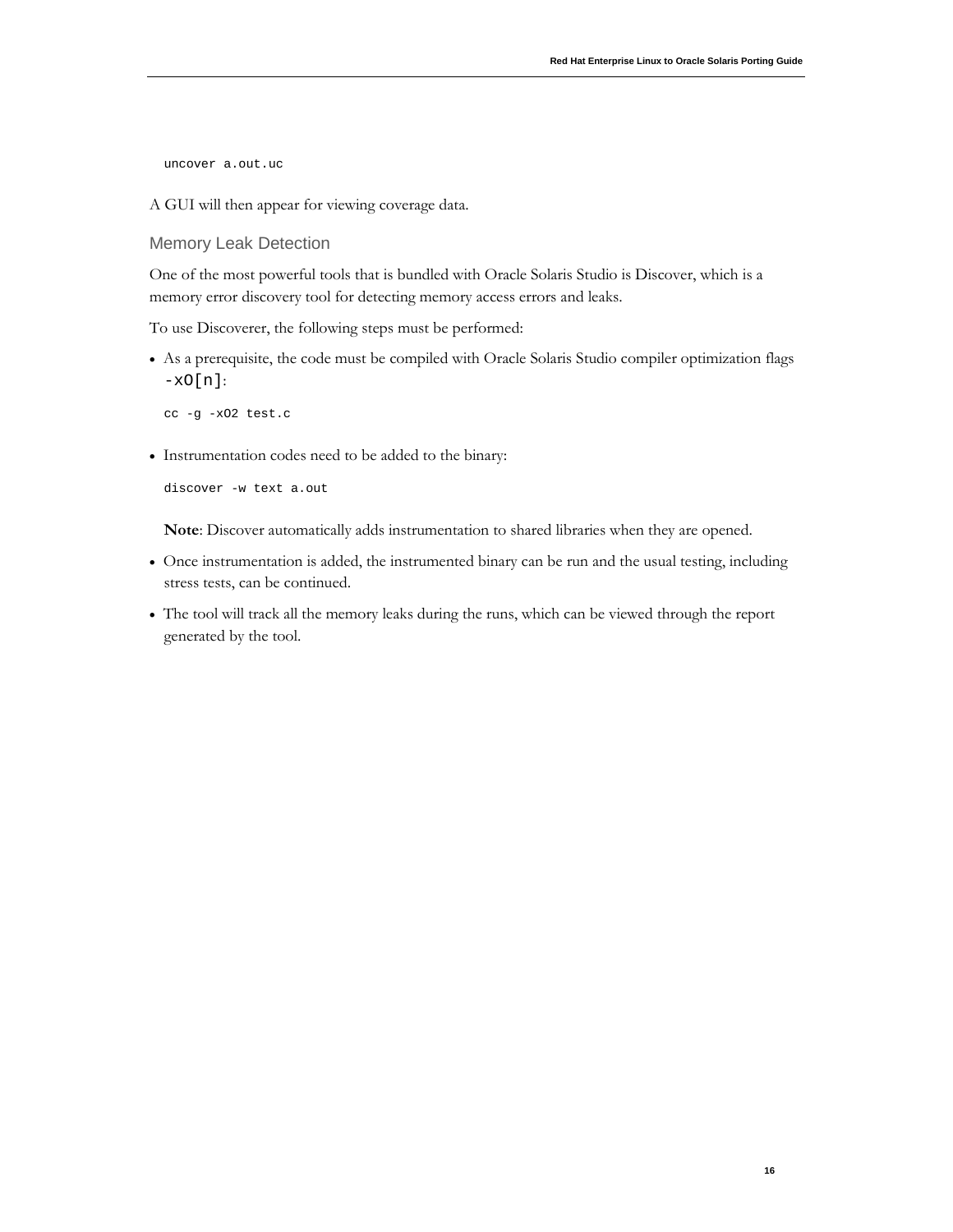# Chapter 3 Operating System Considerations

# <span id="page-17-0"></span>Supported Processor Architectures (Linux Versus Oracle Solaris)

Many factors have resulted in increased use of Linux systems during last decade; in particular, significant popularity was observed in desktop systems and to some extent in the server systems market as well. One of the major reasons for this increase in deployments was the desire to decrease system costs. Though various flavors of Linux are available on SPARC (RISC) platforms, most Linux deployments happened on x86/x64 systems. On the other hand, most enterprise deployments continue to happen on RISC platforms due to their inherent reliability, stability, availability, and scalability.

Oracle Solaris 11 is designed to address both of these markets. The availability of Oracle Solaris on x86/x64 and SPARC platforms, along with the source code compatibility guarantee across processor architectures offered by Oracle, makes development on Oracle Solaris a compelling proposition.

Migrating from Linux to Oracle Solaris while remaining on an x86/x64 system is a simple task because few processor-specific issues arise during this transition. On the other hand, specific measures must be taken when transitioning to a SPARC/RISC platform.

The next few sections discuss in detail the various aspects that must be considered during migration from an x86/x64 system to an Oracle Solaris SPARC platform.

## <span id="page-17-1"></span>Storage Order and Alignment

### <span id="page-17-2"></span>Default Alignment and Recommendations

Every data type has alignment requirements mandated by the processor architecture. A processor will be able to efficiently process data if the processing word size matches processor's data bus size. For example, on a 32-bit machine, the processing word size is 4 bytes.

The reason for not permitting misaligned long-word reads and writes is obvious. For example, an aligned integer A would be written as  $A0$ ,  $A1$ ,  $A2$ , and  $A3$  in the memory (4 bytes). If this integer is stored with proper alignment, the processor can read the complete word in a single bus cycle.



Figure 3-1. A properly aligned integer value can be read in a single fetch operation.

If the same processor now attempts to access an integer at an unaligned address, it will have to read bytes X0, X1, X2, and X3 (see Figure 3.2). This read cannot be performed in a single 32-bit bus cycle.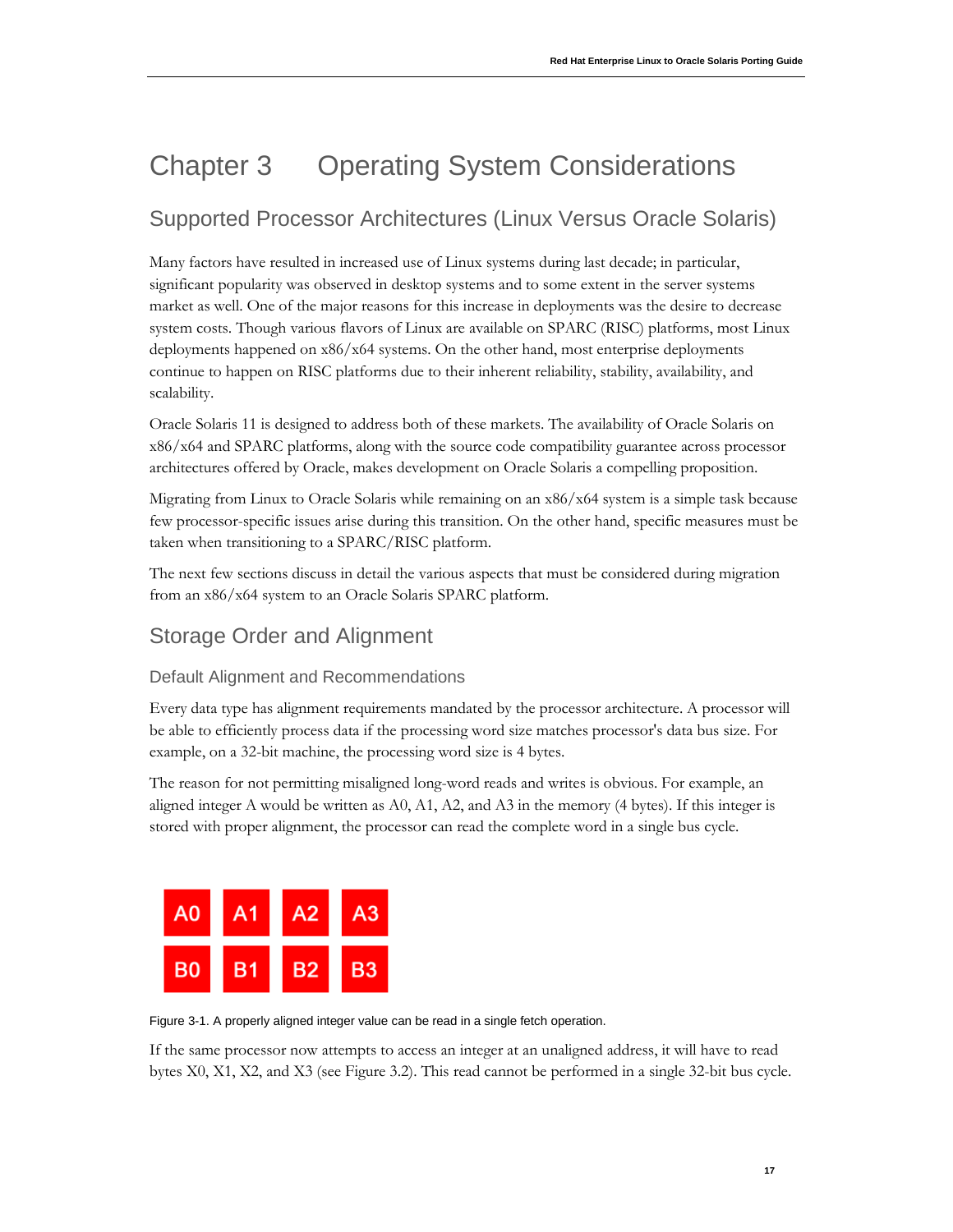The processor will have to issue two different read instructions to read the complete integer. Thus, it takes twice as long to read a misaligned integer. In short, the addresses of memory chunks should be in multiples of their sizes. If an address satisfies this requirement, it is said to be properly aligned. The consequences of accessing data via an unaligned address can range from slower execution to program termination.



Figure 3-2. An improperly aligned integer value would require two fetch operations.

#### <span id="page-18-0"></span>Data Structures and Sizes

In order to generate efficient code, compilers have to follow the byte alignment restrictions defined by the target processors. This means that compilers have to add pad bytes into user-defined structures so that the structure does not violate any restrictions imposed by the target processor. The compiler padding is illustrated in the following example. Here, an int is assumed to be 4 bytes, a short is 2 bytes, and a char is a single byte.

```
struct mydata { 
char C;
long L;
short B;
long J;
};
```
Since the alignment of an int on this platform is 4 bytes, 3 bytes are added after char c, and two bytes are added at the end of short b, as shown in Figure 3-3. The size of this struct is 16 bytes on an x86 system and 32 bytes on a SPARC (64-bit) system. By padding, the address of this struct data is divisible evenly by 4. This is called structure member alignment. Of course, the size of struct has grown as a consequence.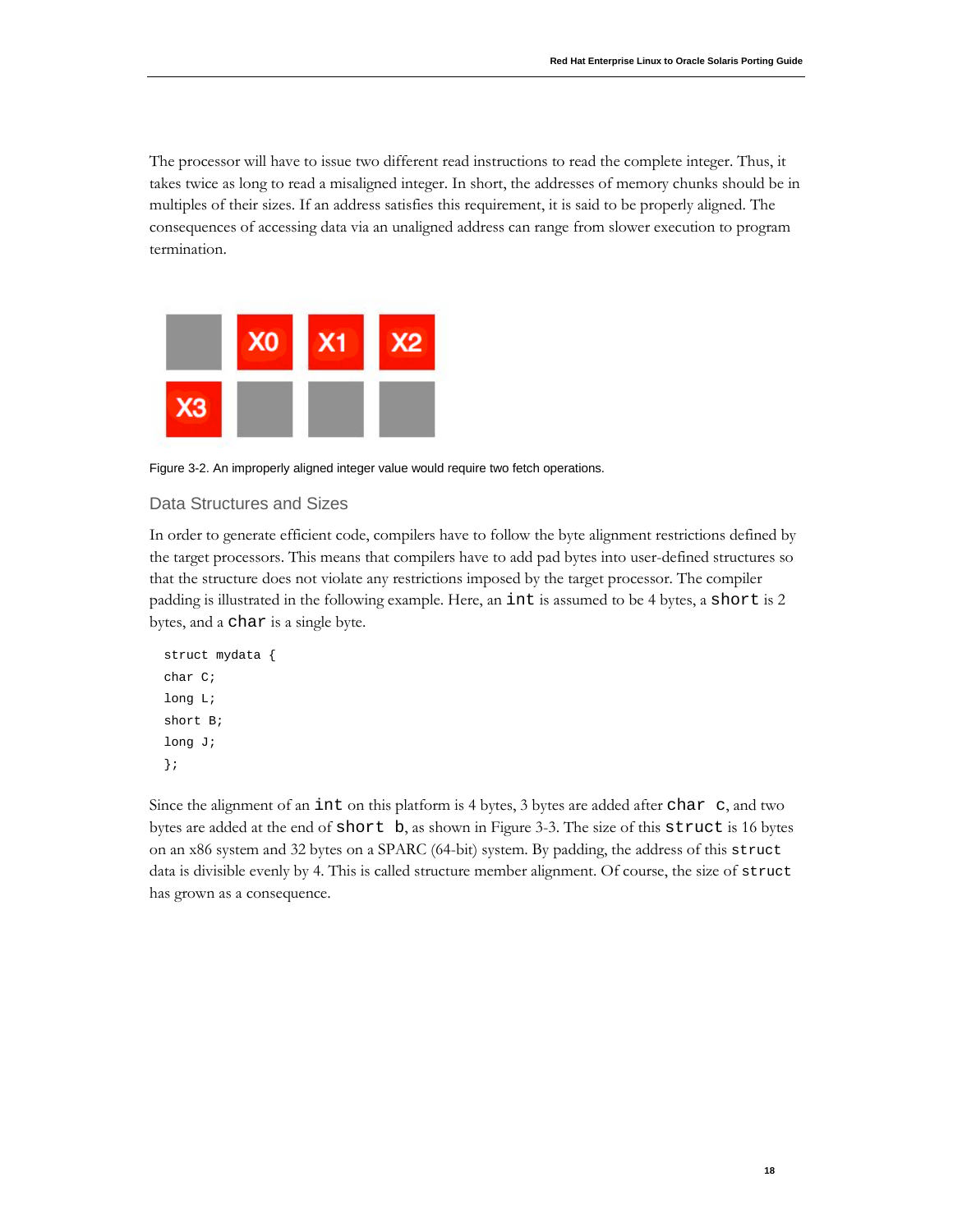

Figure 3-3. Visual representation of how struct mydata would be padded to align with 4-byte boundaries.

#### <span id="page-19-0"></span>Compiler Options and Portability of Code

The pack pragma directive can be used to specify different packing alignment for structure, union, or class members.

```
#pragma pack(push, 1)
struct mystruct
{
char c1; // 1-byte
double d2; // 8-byte
};
#pragma pack(pop)
```
Most compilers provide nonstandard extensions (for example, pragmas or command-line switches) to switch off the default padding. Consult the documentation provided by the compiler for more details. Be aware of using custom structure member alignment, because this can cause serious compatibility issues, for example, when you pass a custom-aligned structure to a function from an external library that is using different packing alignments. To avoid such problems, it is almost always better to use default alignment.

In some cases, it is mandatory to avoid padded bytes among the members of a structure. For example, take the case of an application whose primary job is to send serialized data over a network. Avoiding byte padding can drastically improve the network utilization.

However, care should be exercised in accessing structure members at the other end. Typically, reading byte-by-byte is an option for avoiding misalignment errors.

It should be clear by now that to be able to transfer the raw data from one platform and load it on another, the two platforms not only need to have *fundamental types* of the same size and of the same endianess, but they also need to be *alignment-compatible*. Otherwise, the positions of members inside the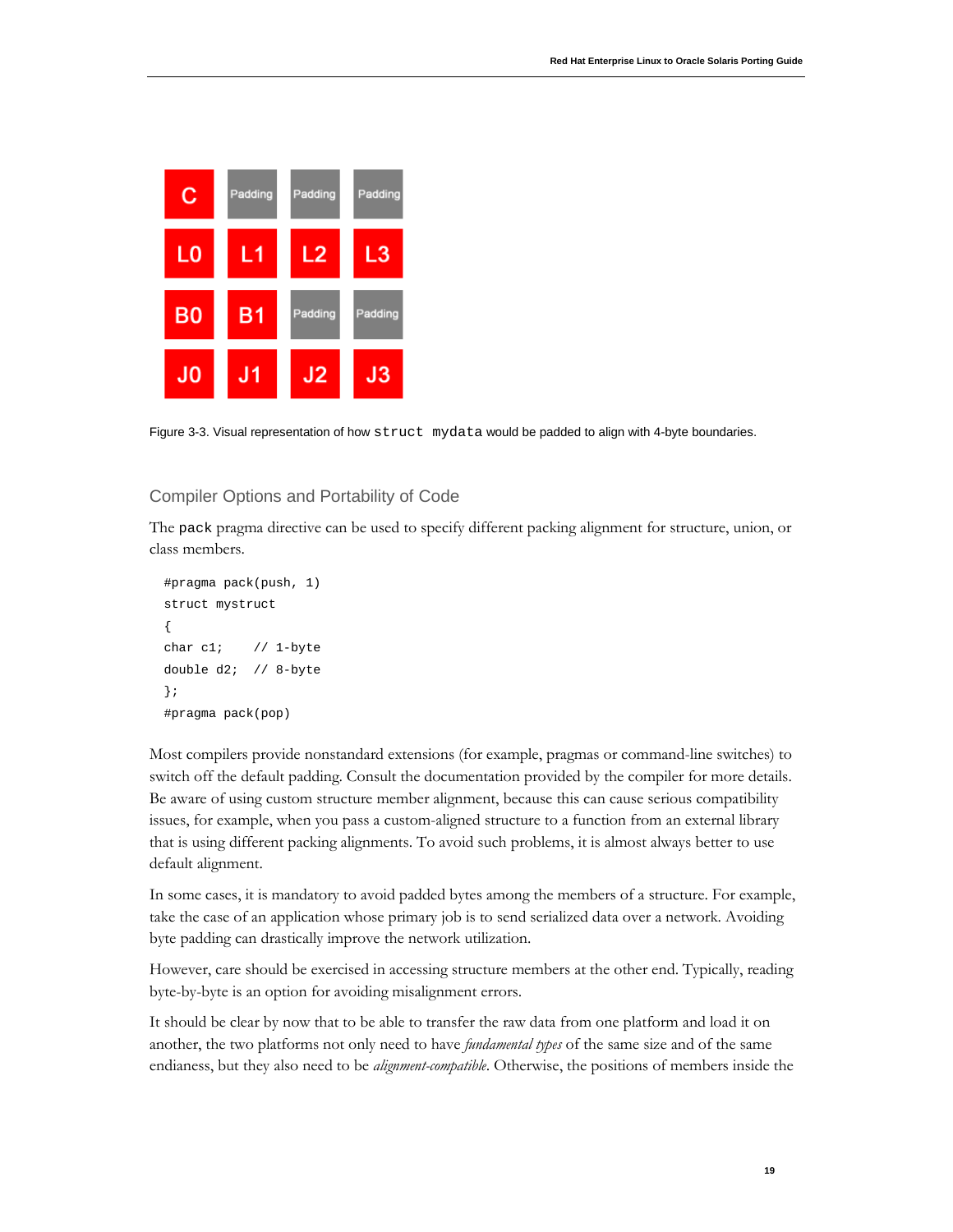type—and even the size of the type itself—can differ. And this is exactly what happens if the data corresponding to mystruct is moved between an x86/x64 system and a SPARC system, even though the types used in the struct are of the same size.

#### <span id="page-20-0"></span>Byte Ordering

Different microprocessor vendors use different byte-ordering schemes. For example, Intel processors have traditionally been little-endian. Motorola processors have always been big-endian. Big-endian is an order in which the "big end" (the most-significant byte) is stored first. Little-endian is an order in which the "little end" (the least-significant byte) is stored first.

Figure 3-4 and Figure 3-5 show a representation of the hexadecimal number 0xFF342109 on a big-endian and little-endian machine. The contents of memory locations 0x1000 to 0x1003 are shown.



Figure 3-4. Representation of 0xFF342109 on a little-endian system such as with Linux on an x86 system.



Figure 3-5. Representation of 0xFF342109 on a big-endian system such as with Oracle Solaris on a SPARC system.

#### <span id="page-20-1"></span>Data Conversion for Interoperability

The logic for converting between the big-endian and little-endian formats is actually quite straight forward. Looking at the diagrams above, it is obvious that just by swapping the appropriate bytes, one format can be converted to the other.

To account for communication over a network that has machines with diverse architectures, generally the data is converted in "network byte order" at the transmitting end before being sent to the network, and the received data is converted back to "host byte order" after the receipt of the packet at the destination host. Ready-made library conversion routines are shipped with the operating system to help with this conversion, for example:

ntohl( ) // Network-to-host byte order htonl() // Host–to-network byte order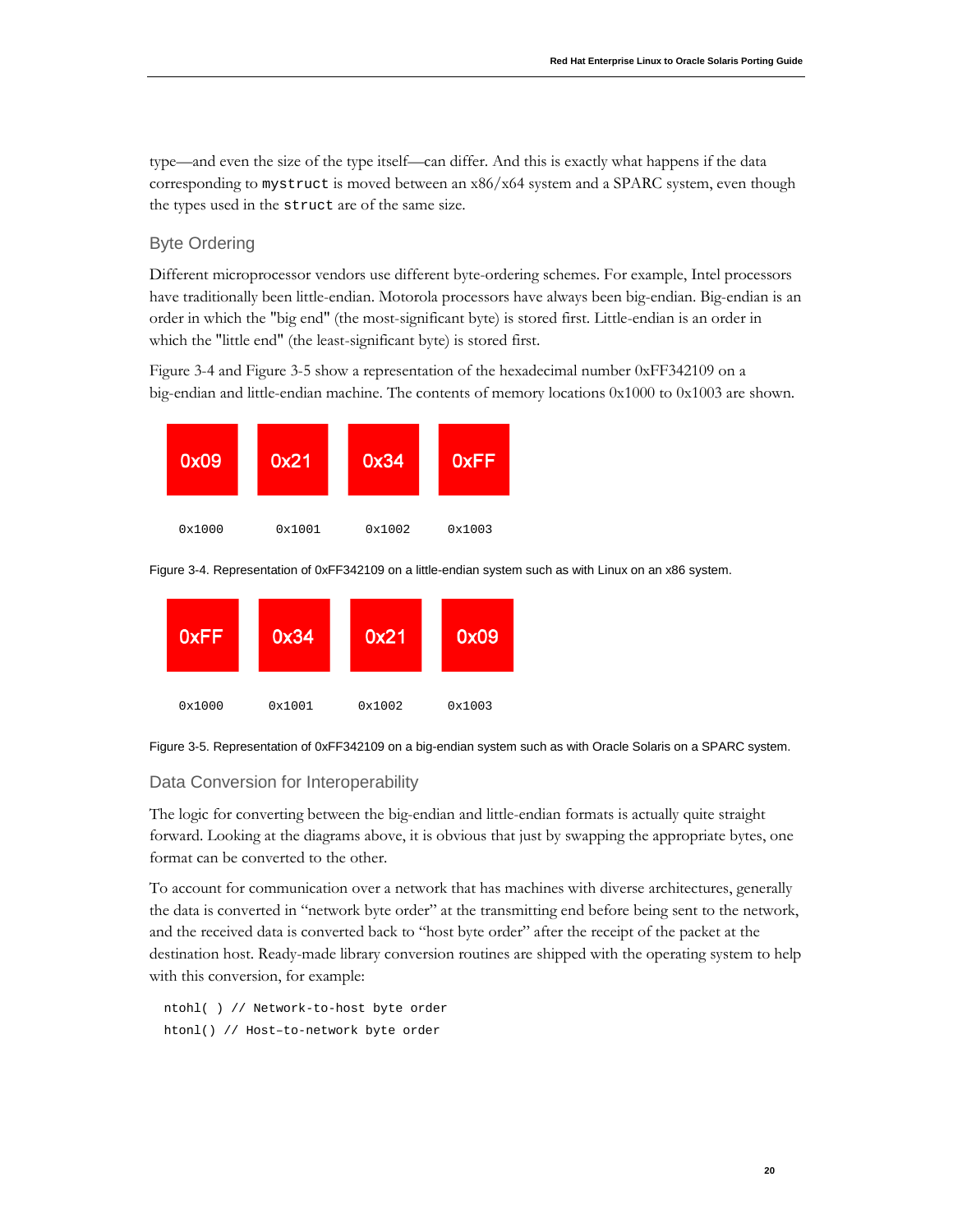The story is little different for member data in a structure, union, or class objects. The struct member variables must be aligned to the highest bytes of the size of any member variables to prevent performance penalties.

```
// 4-byte alignment
struct mystruct 
{
    char a; // size = 1 byte
                // 3 bytes padding
    int i; // size = 4 bytes};
```
In the above example, the size of mystruct is 8 bytes.

```
// 8-byte alignment
struct mystruct_1
{
    char a; \frac{1}{2} // size = 1 byte
                         // 7 bytes padding
    double i; // size = 8 bytes};
```
In the above example, the size of mystruct\_1 is 16 bytes.

<span id="page-21-0"></span>Low-Level Code, Bit-Level Operations

When migrating from a 32-bit RHEL application to a 64-bit Oracle Solaris SPARC application, the bit-shifting operations used inattentively in typical legacy C code can cause lots of problems. The following example is a function that does a shift operation. Note that untyped integral constants are of type unsigned int. During shifting, this can lead to unexpected truncation.

For example, in the following code, the maximum value for i can be 31. This is because the type of " $1$  <<  $i$ " is int.

long  $j = 1$  << i;

To get the shift done on a 64-bit SPARC system, 1L should be used, as shown below:

<span id="page-21-1"></span>long  $j = 1$ L << i;

### System APIs

<span id="page-21-2"></span>System Call Mapping

Both RHEL and Oracle Solaris are UNIX operating systems that follow the POSIX standard. Both provide well-defined system call interfaces. Most of the system calls available on RHEL are also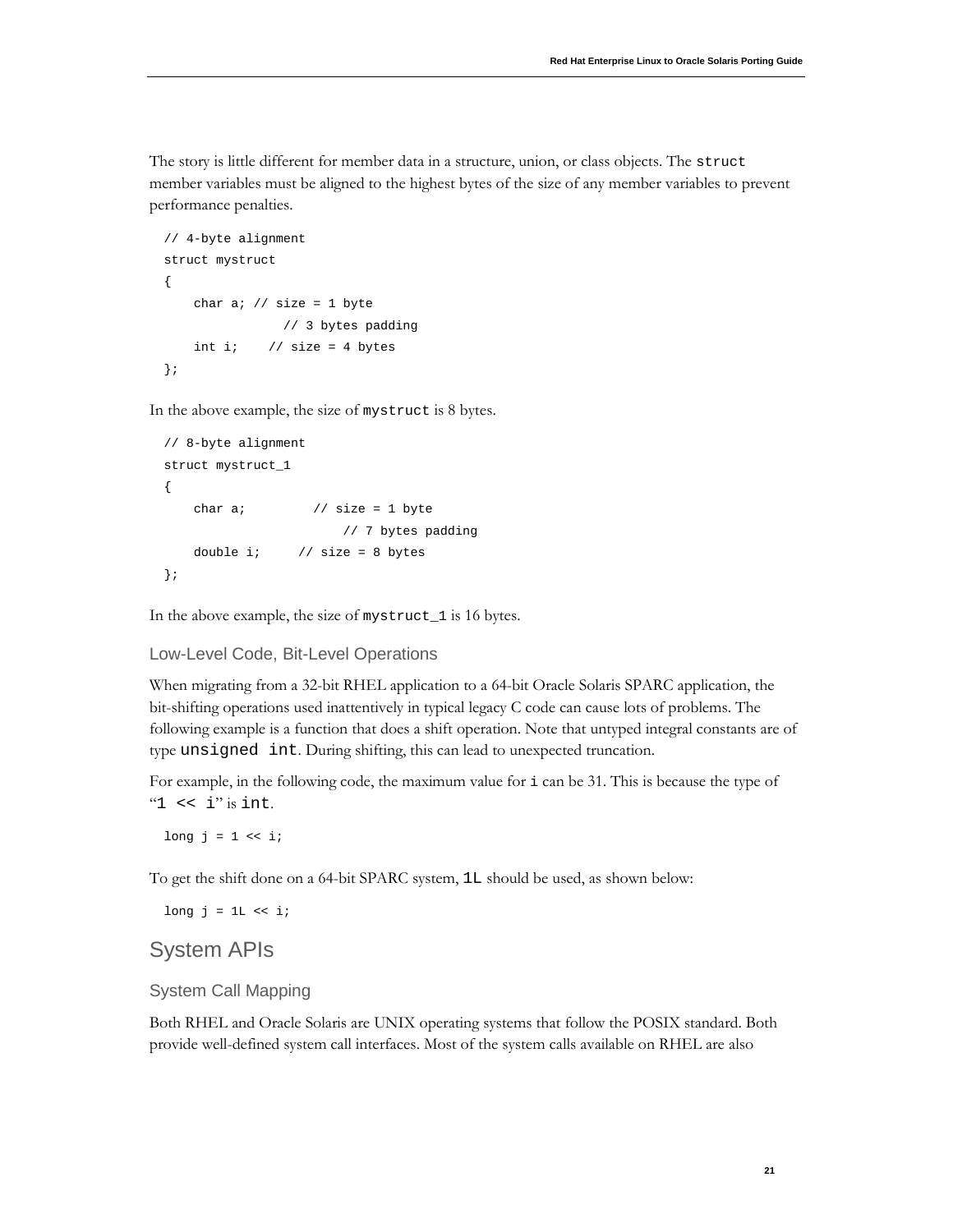available on Oracle Solaris, either as system calls or library functions (APIs). There are some minor differences in system call implementation on the two platforms.

Table 3-1 lists the implementation differences in terms of differences in the number of parameters, return values, or changes in the headers file names where the system call signatures are declared. The table also gives the workaround or alternate function call that needs to be used on Oracle Solaris 11 so that code originally written to work on RHEL can compile and work on Oracle Solaris 11.

There are also some system calls that are available on only one platform. For such system calls, more time and effort will have to be spent during the migration.

| <b>API</b> | <b>SYNOPSIS ON LINUX</b>                                                       | <b>FOR ORACLE SOLARIS 11</b>                       |
|------------|--------------------------------------------------------------------------------|----------------------------------------------------|
| access     | #include <unistd.h></unistd.h>                                                 | Signature on Oracle Solaris is the same.           |
|            | int access (const char *pathname, int                                          | On Oracle Solaris, need to additionally include:   |
|            | $mode$ );                                                                      | #include <sys fcntl.h=""></sys>                    |
| chown      | #include <unistd.h></unistd.h>                                                 | Signature on Oracle Solaris is the same.           |
|            | int chown(const char *path, uid_t                                              | On Oracle Solaris, need to additionally            |
|            | owner, $gid_t$ group);                                                         | include:#include <sys types.h=""></sys>            |
| creat      | #include <sys types.h=""></sys>                                                | Signature on Oracle Solaris is the same.           |
|            | #include <sys stat.h=""></sys>                                                 | Does not require sys/types.h.                      |
|            | #include <fcntl.h></fcntl.h>                                                   |                                                    |
|            | int creat(const char *pathname, mode_t                                         |                                                    |
|            | $mode$ );                                                                      |                                                    |
| faccessat  | #define _ATFILE_SOURCE                                                         | Signature on Oracle Solaris is the same.           |
|            | #include <fcntl.h></fcntl.h>                                                   | Requires #include <sys fcntl.h="">instead of</sys> |
|            | /* Definition of AT_* constants */                                             | #include <fcntl.h>.</fcntl.h>                      |
|            | #include <unistd.h></unistd.h>                                                 | #define _ATFILE_SOURCE not required.               |
|            | int faccessat(int dirfd, const char                                            |                                                    |
|            | *pathname, int mode, int flags);                                               |                                                    |
| fchmodat   | #define _ATFILE_SOURCE                                                         | Signature on Oracle Solaris is the same.           |
|            | #include <fcntl.h> /* Definition of</fcntl.h>                                  | Does not require #define _ATFILE_SOURCE and        |
|            | AT_* constants */ #include <sys stat.h=""> #include <fcntl.h>.</fcntl.h></sys> |                                                    |
|            | int fchmodat(int dirfd, const char                                             |                                                    |
|            | *pathname, mode_t mode, int flags);                                            |                                                    |
| fchown     | #include <unistd.h></unistd.h>                                                 | Signature on Oracle Solaris is the same.           |
|            | int fchown(int fd, uid_t owner, gid_t                                          | Requires #include <sys types.h="">.</sys>          |
|            | $group)$ ;                                                                     |                                                    |
| fchownat   | #define _ATFILE_SOURCE                                                         | Signature on Oracle Solaris is the same.           |
|            | #include <fcntl.h> /* Definition of</fcntl.h>                                  | Does not require #define _ATFILE_SOURCE and        |

**TABLE 3-1. EQUIVALENT SYSTEM CALLS, ALTERNATIVE SYSTEM CALLS, AND WORKAROUNDS**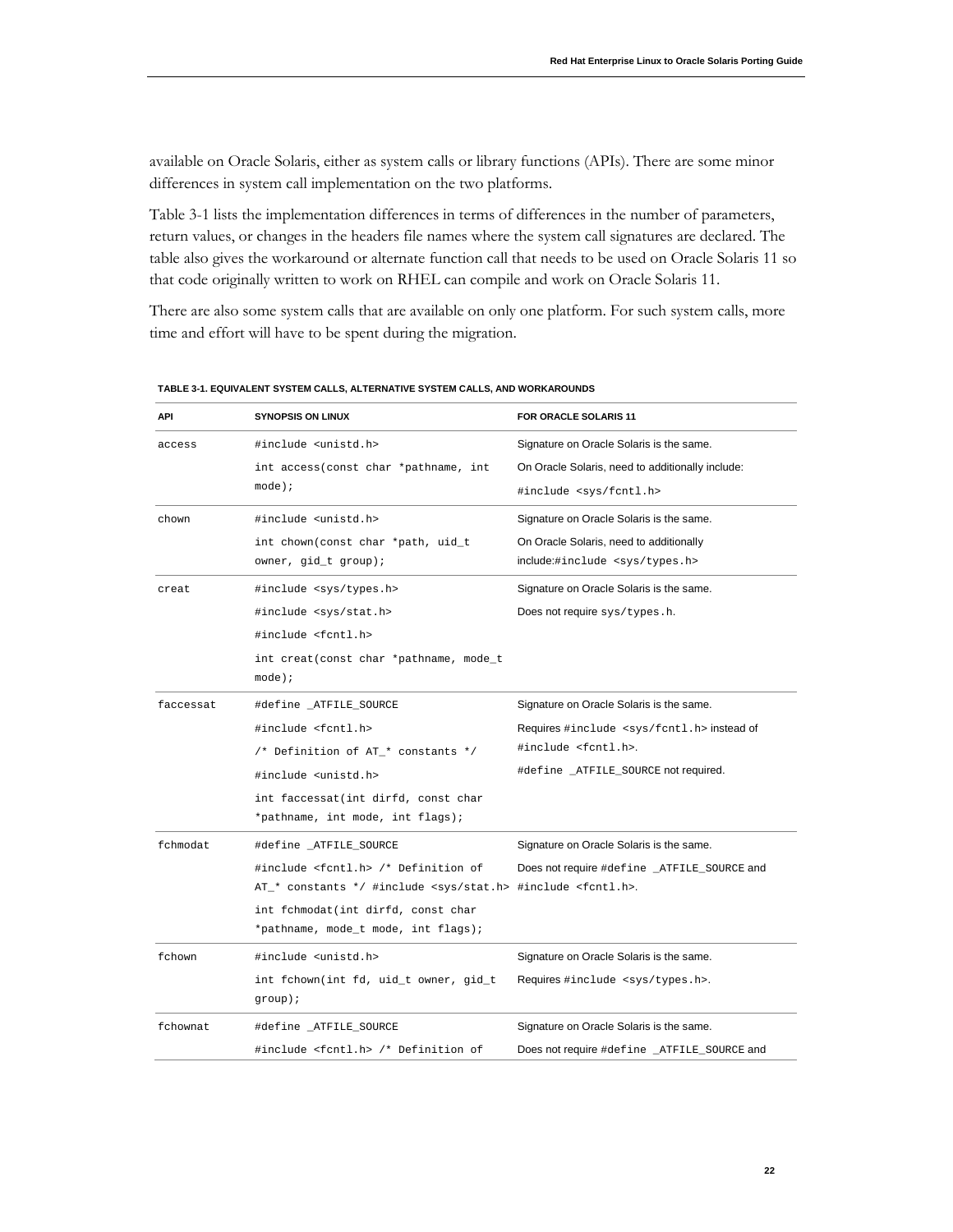| API       | <b>SYNOPSIS ON LINUX</b>                                                                              | FOR ORACLE SOLARIS 11                                                              |
|-----------|-------------------------------------------------------------------------------------------------------|------------------------------------------------------------------------------------|
|           | AT_* constants */ #include <unistd.h></unistd.h>                                                      | #include <fcntl.h>.</fcntl.h>                                                      |
|           | int fchmodat(int dirfd, const char<br>*pathname, mode_t mode, gid_t group,<br>int flags);             | Requires #include <sys types.h="">.</sys>                                          |
| fcntl     | #include <unistd.h></unistd.h>                                                                        | Signature on Oracle Solaris is the same.                                           |
|           | #include <fcntl.h></fcntl.h>                                                                          | Requires #include <sys types.h="">.</sys>                                          |
|           | int fentl(int fd, int cmd,  /* arg<br>$*$ $\left\langle \right\rangle$ ;                              |                                                                                    |
| fork      | #include <unistd.h></unistd.h>                                                                        | Signature on Oracle Solaris is the same.                                           |
|           | pid_t fork(void);                                                                                     | Requires #include <sys types.h="">.</sys>                                          |
| fstat     | #include <sys types.h=""></sys>                                                                       | Signature on Oracle Solaris is the same.                                           |
|           | #include <sys stat.h=""></sys>                                                                        | Requires #include <fcntl.h>.</fcntl.h>                                             |
|           | #include <unistd.h></unistd.h>                                                                        | Does not require #include <unistd.h>.</unistd.h>                                   |
|           | int fstat(int fd, struct stat *buf);                                                                  |                                                                                    |
| futimesat | #define _ATFILE_SOURCE                                                                                | Signature on Oracle Solaris is the same.                                           |
|           | #include <fcntl.h> /* Definition of</fcntl.h>                                                         | Does not require #define _ATFILE_SOURCE and                                        |
|           | AT_* constants */                                                                                     | #include <fcntl.h>.</fcntl.h>                                                      |
|           | int futimesat(int dirfd, const chat<br>*pathname, const struct timeval<br>times $[2]$ );              | Requires #include <sys time.h="">.</sys>                                           |
| getdents  | int getdents (unsigned int fd, struct<br>linux_dirent *dirp,unsigned int count); *buf, size_t nbyte); | int getdents(int fildes, struct dirent<br>Requires #include <dirent.h>.</dirent.h> |
| getgroups | #include <sys types.h=""></sys>                                                                       | int getgroups(int gidsetsize, gid_t                                                |
|           | #include <unistd.h></unistd.h>                                                                        | *grouplist);                                                                       |
|           | #include <grp.h></grp.h>                                                                              | Does not require #include <sys types.h="">.</sys>                                  |
|           | int getgroups(int size, gid_t list[]);                                                                |                                                                                    |
| getpid    | #include <sys types.h=""></sys>                                                                       | Signature on Oracle Solaris is the same.                                           |
|           | #include <unistd.h> pid_t getpid(void); Does not require #include <sys types.h="">.</sys></unistd.h>  |                                                                                    |
| getppid   | #include <sys types.h=""></sys>                                                                       | Signature on Oracle Solaris is the same.                                           |
|           | #include <unistd.h></unistd.h>                                                                        | Does not require #include <sys types.h="">.</sys>                                  |
|           | pid_t getppid(void);                                                                                  |                                                                                    |
| getrlimit | #include <sys time.h=""></sys>                                                                        | Signature on Oracle Solaris is the same.                                           |
|           | #include <sys resource.h=""></sys>                                                                    | Does not require #include <sys time.h="">.</sys>                                   |
|           | int getrlimit(int resource, struct<br>rlimit *rlim);                                                  |                                                                                    |
| ioctl     | #include <sys ioctl.h=""></sys>                                                                       | Signature on Oracle Solaris is the same.                                           |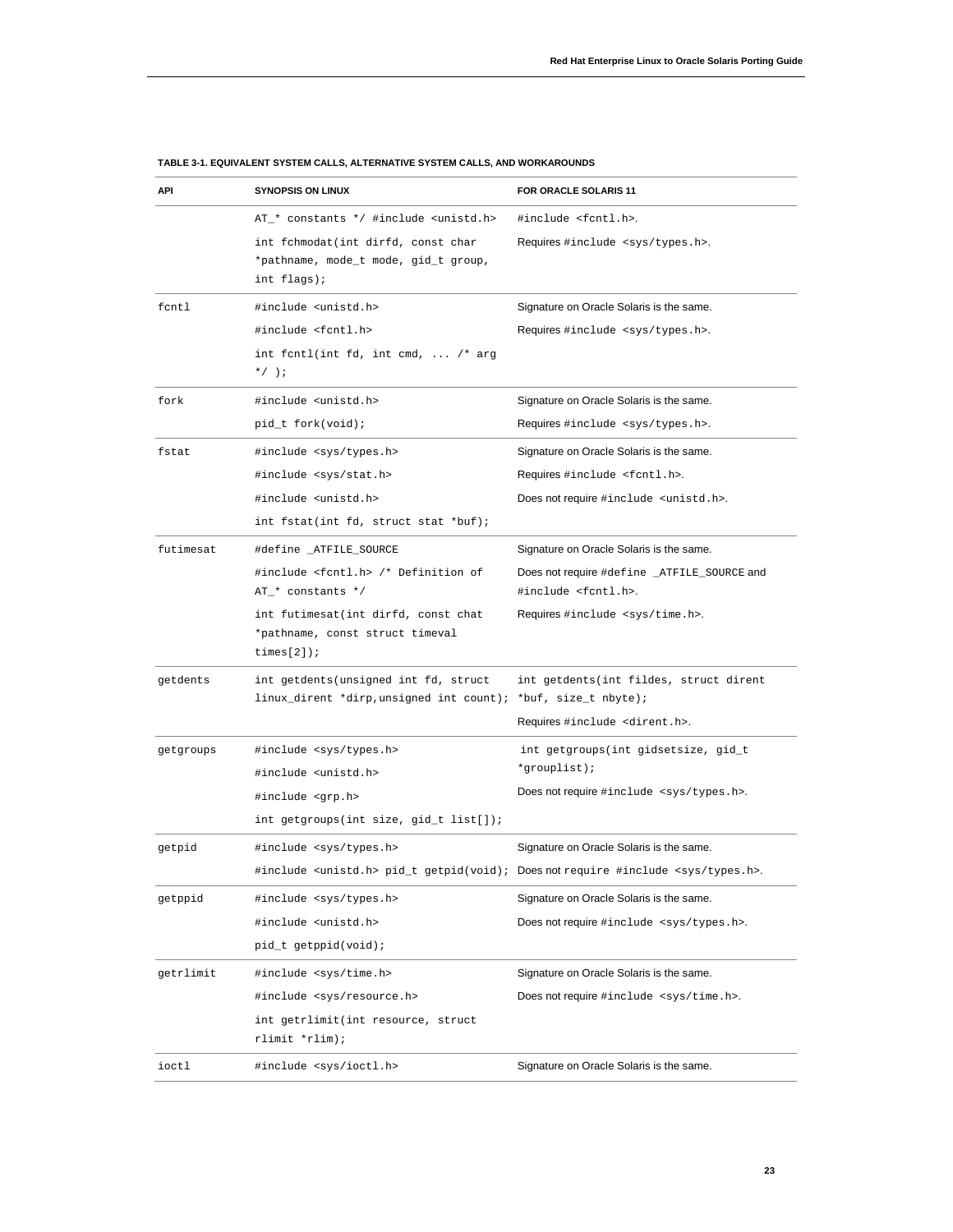| API     | <b>SYNOPSIS ON LINUX</b>                                                                           | FOR ORACLE SOLARIS 11                                                                   |
|---------|----------------------------------------------------------------------------------------------------|-----------------------------------------------------------------------------------------|
|         | int ioctl(int d, int request, $\ldots$ );                                                          | Requires #include <unistd.h> and #include<br/><stropts.h>.</stropts.h></unistd.h>       |
|         |                                                                                                    | Does not require #include <sys ioctl.h="">.</sys>                                       |
| lchown  | #include <unistd.h></unistd.h>                                                                     | Signature on Oracle Solaris is the same.                                                |
|         | int lchown(const char *path, uid_t<br>owner, gid_t group);                                         | Requires #include <sys types.h="">.</sys>                                               |
| linkat  | #define _ATFILE_SOURCE                                                                             | Signature on Oracle Solaris is the same.                                                |
|         | #include <fcntl.h> /* Definition of<br/>AT_* constants */ #include <unistd.h></unistd.h></fcntl.h> | Does not require #define _ATFILE_SOURCE and<br>#include <fcntl.h>.</fcntl.h>            |
|         | int linkat(int olddirfd, const char<br>*oldpath, int newdirfd, const char<br>*newpath, int flags); |                                                                                         |
| lstat   | #include <sys types.h=""><br/>#include <sys stat.h=""></sys></sys>                                 | int stat(const char *restrict path, struct<br>stat *restrict buf);                      |
|         | #include <unistd.h></unistd.h>                                                                     | Requires #include <fcntl.h>.</fcntl.h>                                                  |
|         | int lstat(const char *path, struct stat<br>$*$ buf);                                               | Does not require #include <unistd.h>.</unistd.h>                                        |
| mincore | #include <unistd.h></unistd.h>                                                                     | int mincore(caddr_t addr, size_t len, char                                              |
|         | #include <sys mman.h=""></sys>                                                                     | $*vec)$ ;                                                                               |
|         | int mincore(void *addr, size_t length,                                                             | Requires #include <sys types.h="">.</sys>                                               |
|         | unsigned char *vec);                                                                               | Does not require #include <unistd.h> and<br/>#include <sys mman.h="">.</sys></unistd.h> |
| mkdir   | #include <sys stat.h=""></sys>                                                                     | Signature on Oracle Solaris is the same.                                                |
|         | #include <sys types.h=""></sys>                                                                    | Does not require #include <sys types.h="">.</sys>                                       |
|         | int mkdir(const char *pathname, mode_t<br>mode);                                                   |                                                                                         |
| mkdirat | #define _ATFILE_SOURCE                                                                             | Signature on Oracle Solaris is the same.                                                |
|         | #include <fcntl.h> /* Definition of</fcntl.h>                                                      | Does not require #define _ATFILE_SOURCE and                                             |
|         | AT_* constants */ #include <sys stat.h=""> #include <fcntl.h>.</fcntl.h></sys>                     |                                                                                         |
|         | int mkdirat(int dirfd, const char<br>*pathname, mode_t mode);                                      |                                                                                         |
| mknod   | #include <sys types.h=""></sys>                                                                    | Signature on Oracle Solaris is the same.                                                |
|         | #include <sys stat.h=""></sys>                                                                     | Does not require #include <sys types.h="">,</sys>                                       |
|         | #include <fcntl.h></fcntl.h>                                                                       | #include <fcntl.h>,and #include <unistd.h>.</unistd.h></fcntl.h>                        |
|         | #include <unistd.h></unistd.h>                                                                     |                                                                                         |
|         | int mknod(const char *pathname, mode_t                                                             |                                                                                         |
|         | mode, dev_t dev);                                                                                  |                                                                                         |
| mknodat | #define _ATFILE_SOURCE                                                                             | Signature on Oracle Solaris is the same.                                                |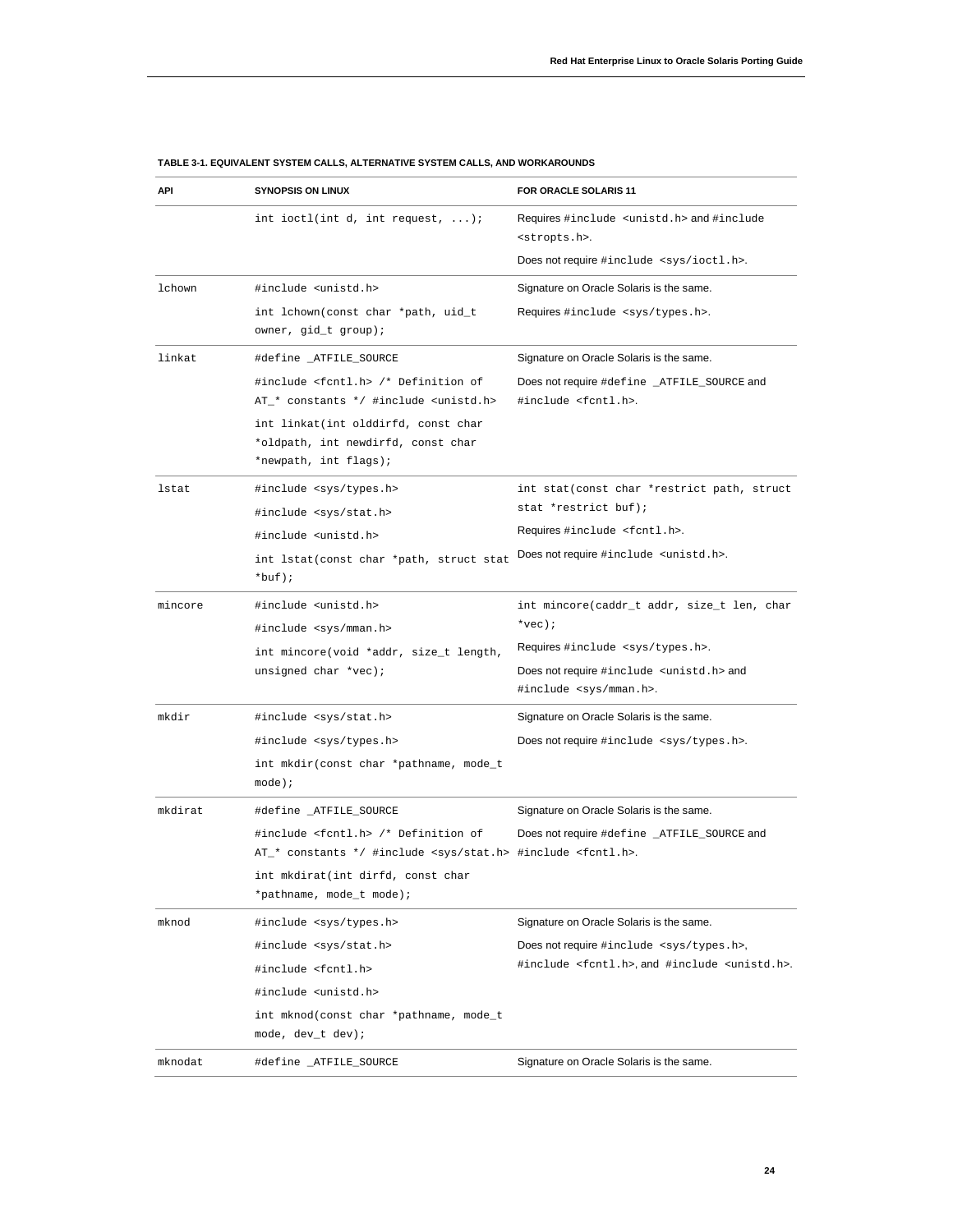| API      | <b>SYNOPSIS ON LINUX</b>                                                                                                                                                                                       | FOR ORACLE SOLARIS 11                                                                                                                                                                                                        |
|----------|----------------------------------------------------------------------------------------------------------------------------------------------------------------------------------------------------------------|------------------------------------------------------------------------------------------------------------------------------------------------------------------------------------------------------------------------------|
|          | #include <fcntl.h> /* Definition of<br/>AT_* constants */ #include <sys stat.h=""> #include <fcntl.h>.<br/>int mknodat(int dirfd, const char<br/>*pathname, mode_t mode, dev_t dev);</fcntl.h></sys></fcntl.h> | Does not require #define _ATFILE_SOURCE and                                                                                                                                                                                  |
| mount    | #include <sys mount.h=""><br/>int mount (const char *source, const<br/>char *target, const char<br/>*filesystemtype, unsigned long<br/>mountflags, const void *data);</sys>                                    | int mount (const char *spec, const char<br>*dir, int mflag, char *fstype, char<br>*dataptr, int datalen, char *optptr, int<br>optlen);<br>Requires #include <sys types.h=""> and<br/>#include <sys mntent.h="">.</sys></sys> |
| mprotect | #include <sys mman.h=""><br/>int mprotect(const void *addr, size_t<br/>len, int <math>prot);</math></sys>                                                                                                      | int mprotect(void *addr, size_t len, int<br>$prot)$ ;                                                                                                                                                                        |
| msgctl   | #include <sys types.h=""><br/>#include <sys ipc.h=""><br/>#include <sys msg.h=""><br/>int msgctl(int msqid, int cmd, struct<br/><math>msqid_ds *buf);</math></sys></sys></sys>                                 | Signature on Oracle Solaris is the same.<br>Does not require #include <sys types.h=""> and<br/><sys ipc.h="">.</sys></sys>                                                                                                   |
| msgget   | #include <sys types.h=""><br/>#include <sys ipc.h=""><br/>#include <sys msg.h=""><br/>int msgget(key_t key, int msgflg);</sys></sys></sys>                                                                     | Signature on Oracle Solaris is the same.<br>Does not require #include <sys types.h=""> and<br/>#include <sys ipc.h="">.</sys></sys>                                                                                          |
| msgrcv   | #include <sys types.h=""><br/>#include <sys ipc.h=""><br/>#include <sys msg.h=""><br/>ssize_t msgrcv(int msqid, void *msgp,<br/>size_t msgsz, long msgtyp, int msgflg);</sys></sys></sys>                      | ssize_t msgrcv(int msqid, void *msgp,<br>size_t msgsz,long int msgtyp, int msgflg);<br>Does not require #include <sys types.h=""> and<br/><sys ipc.h="">.</sys></sys>                                                        |
| msgsnd   | #include <sys types.h=""><br/>#include <sys ipc.h=""><br/>#include <sys msg.h=""><br/>int msgsnd(int msqid, const void *msgp,<br/>size_t msgsz, int msgflg);</sys></sys></sys>                                 | Signature on Oracle Solaris is the same.<br>Does not require #include <sys types.h=""> and<br/><sys ipc.h="">.</sys></sys>                                                                                                   |
| ppoll    | #define _GNU_SOURCE<br>#include <poll.h><br/>#include <poll.h><br/>int ppoll(struct pollfd *fds, nfds_t<br/>nfds, const struct timespec *timeout,<br/>const sigset_t *sigmask);</poll.h></poll.h>              | int ppoll(struct pollfd *restrict fds,<br>nfds_t nfds, const struct timespec<br>*restrict timeout, const sigset_t *restrict<br>$signask)$ ;<br>Does not require #define _GNU_SOURCE.                                         |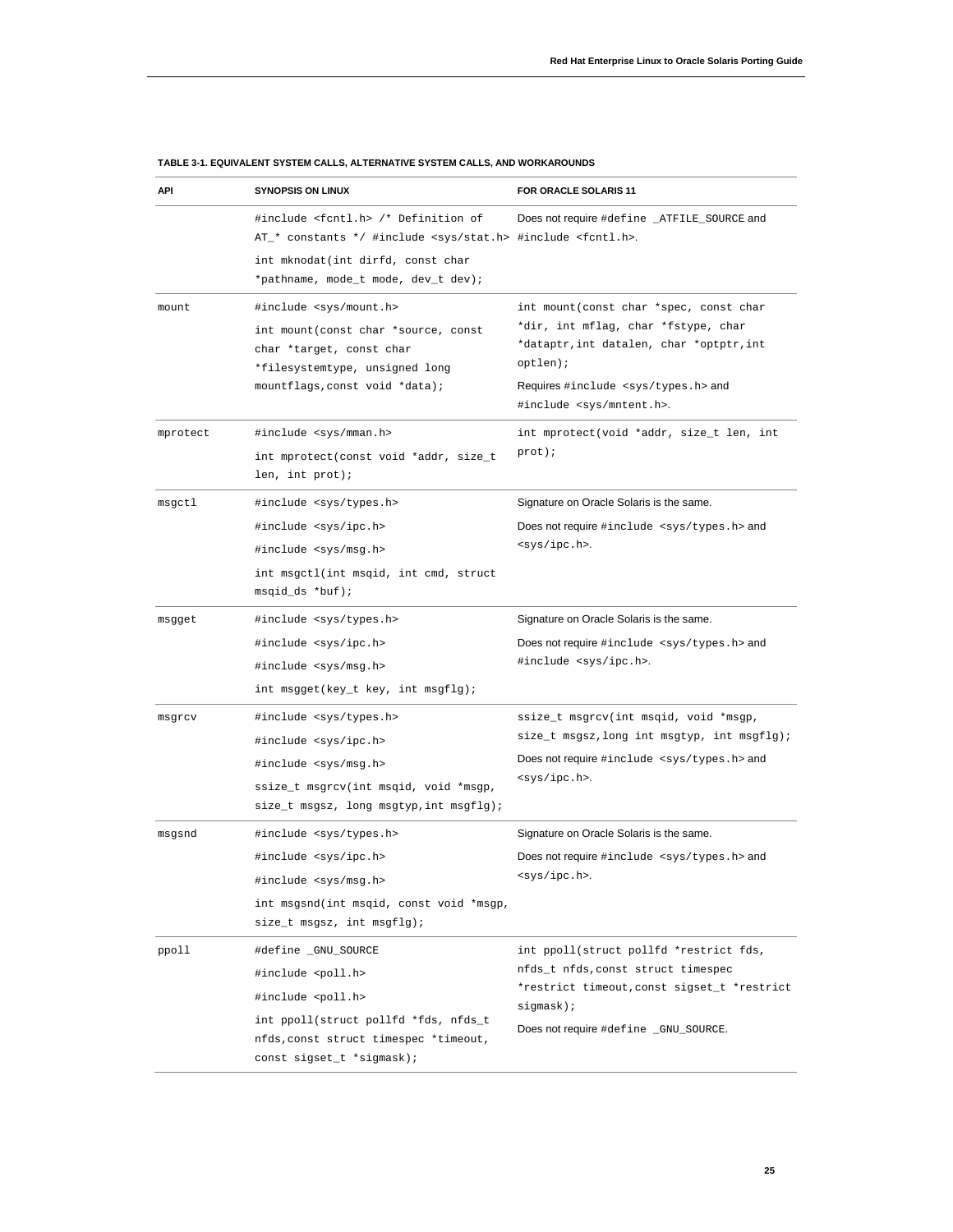| API        | <b>SYNOPSIS ON LINUX</b>                                                                                                                                                                                                   | FOR ORACLE SOLARIS 11                                                                                                                                                               |
|------------|----------------------------------------------------------------------------------------------------------------------------------------------------------------------------------------------------------------------------|-------------------------------------------------------------------------------------------------------------------------------------------------------------------------------------|
| profil     | #include <unistd.h><br/>int profil(unsigned short *buf, size_t<br/>bufsiz, size_t offset, unsigned, int<br/>scale);</unistd.h>                                                                                             | void profil(unsigned short *buff, unsigned<br>int bufsiz, unsigned int offset, unsigned<br>int scale);                                                                              |
| readlink   | #include <unistd.h><br/>*buf, size_t bufsiz);</unistd.h>                                                                                                                                                                   | ssize_t readlink(const char *restrict<br>ssize_t readlink(const char *path, char path, char *restrict buf, size_t bufsiz);                                                          |
| readlinkat | #define _ATFILE_SOURCE<br>#include <fcntl.h> /* Definition of<br/>AT_* constants */ #include <unistd.h><br/>int readlinkat(int dirfd, const char<br/>*pathname, char *buf, size_t bufsiz);</unistd.h></fcntl.h>            | ssize_t readlinkat(int fd, const char<br>*restrict path, char *restrict buf, size_t<br>$butsize$ );<br>Does not require #define _ATFILE_SOURCE and<br>#include <fcntl.h>.</fcntl.h> |
| renameat   | #define _ATFILE_SOURCE<br>#include <fcntl.h> /* Definition of<br/>AT_* constants */ #include <stdio.h><br/>int renameat(int olddirfd, const char<br/>*oldpath, int newdirfd, const char<br/>*newpath);</stdio.h></fcntl.h> | Signature on Oracle Solaris is the same.<br>Requires only #include <unistd.h>.</unistd.h>                                                                                           |
| semop      | #include <sys types.h=""><br/>#include <sys ipc.h=""><br/>#include <sys sem.h=""><br/>int semop(int semid, struct sembuf<br/>*sops, unsigned nsops);</sys></sys></sys>                                                     | int semop(int semid, struct sembuf *sops,<br>$size_t$ nsops);                                                                                                                       |
| semtimedop | #include <sys types.h=""><br/>#include <sys ipc.h=""><br/>#include <sys sem.h=""><br/>int semtimedop(int semid, struct sembuf<br/>*sops, unsigned nsops, struct timespec<br/>*timeout);</sys></sys></sys>                  | int semtimedop(int semid, struct sembuf<br>*sops, size_t nsops, const struct timespec<br>*timeout);                                                                                 |
| setgroups  | #include <grp.h><br/>int setgroups(size_t size, const gid_t<br/><math>*list)</math>;</grp.h>                                                                                                                               | int setgroups (int ngroups, const gid_t<br>*grouplist);<br>Requires <unistd.h> and does not require <grp.h>.</grp.h></unistd.h>                                                     |
| setpgid    | #include <unistd.h><br/>int setpgid(pid_t pid, pid_t pgid);</unistd.h>                                                                                                                                                     | Signature on Oracle Solaris is the same.<br>Requires #include <sys types.h="">.</sys>                                                                                               |
| setsid     | #include <unistd.h><br/>pid_t setsid(void);</unistd.h>                                                                                                                                                                     | Signature on Oracle Solaris is the same.<br>Requires #include <sys types.h="">.</sys>                                                                                               |
| shmctl     | #include <sys ipc.h=""><br/>#include <sys shm.h=""></sys></sys>                                                                                                                                                            | Signature on Oracle Solaris is the same.<br>Also requires #include <sys types.h="">.</sys>                                                                                          |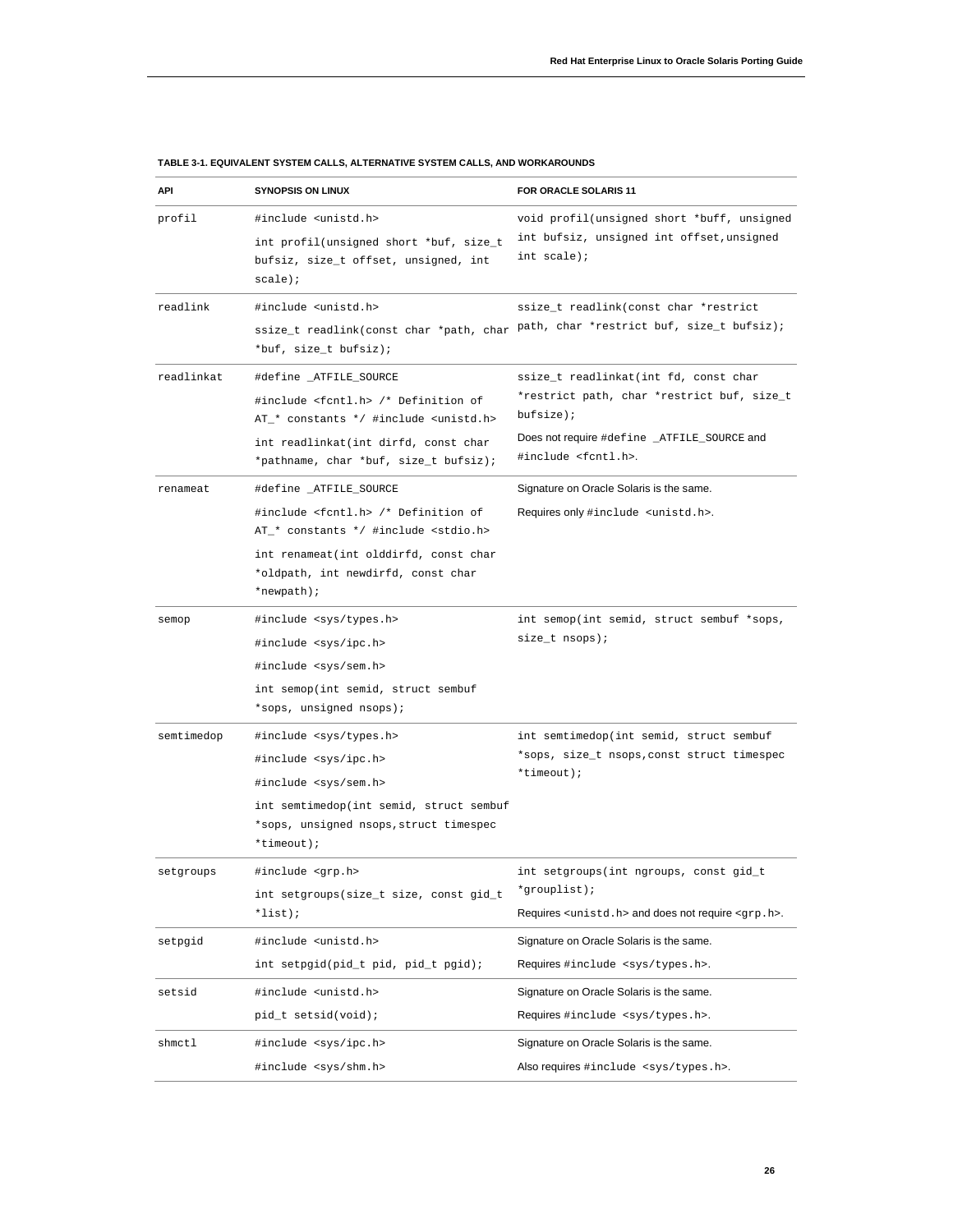| API         | <b>SYNOPSIS ON LINUX</b>                                                                | FOR ORACLE SOLARIS 11                                           |
|-------------|-----------------------------------------------------------------------------------------|-----------------------------------------------------------------|
|             | int shmctl(int shmid, int cmd, struct<br>shmid_ds *buf);                                |                                                                 |
| shmget      | #include <sys ipc.h=""></sys>                                                           | Signature on Oracle Solaris is the same.                        |
|             | #include <sys shm.h=""></sys>                                                           | Also requires #include <sys types.h="">.</sys>                  |
|             | int shmget(key_t key, size_t size, int<br>shmfly;                                       |                                                                 |
| sigaction   | #include <signal.h></signal.h>                                                          | int sigaction(int sig, const struct                             |
|             | int sigaction(int signum, const struct<br>sigaction *act, struct sigaction<br>*oldact); | sigaction *restrict act, struct sigaction<br>*restrict oact);   |
| sigaltstack | #include <signal.h></signal.h>                                                          | int sigaltstack(const stack_t *restrict                         |
|             | int sigaltstack(const stack_t *ss,                                                      | ss, stack_t *restrict oss);                                     |
|             | stack_t *oss);                                                                          |                                                                 |
| sigprocmask | #include <signal.h></signal.h>                                                          | int sigprocmask(int how, const sigset_t                         |
|             | int sigprocmask(int how, const sigset_t<br>*set, sigset_t *oldset);                     | *restrict set, sigset_t *restrict oset);                        |
| stat        | #include <sys types.h=""></sys>                                                         | int stat(const char *restrict path, struct                      |
|             | #include <sys stat.h=""></sys>                                                          | stat *restrict buf);                                            |
|             | #include <unistd.h></unistd.h>                                                          | Requires #include <fcntl.h>.</fcntl.h>                          |
|             | int stat(const char *path, struct stat<br>$*but)$ ;                                     | Does not require #include <unistd.h>.</unistd.h>                |
| stime       | #include <time.h></time.h>                                                              | int stime(const time_t *tp);                                    |
|             | int stime(time_t *t);                                                                   | Requires #include <unistd.h>.</unistd.h>                        |
|             |                                                                                         | Does not require #include <time.h>.</time.h>                    |
| symlinkat   | #define _ATFILE_SOURCE                                                                  | Signature on Oracle Solaris is the same.                        |
|             | #include <fcntl.h> /* Definition of</fcntl.h>                                           | Requires#include <unistd.h>.</unistd.h>                         |
|             | AT_* constants */ #include <stdio.h></stdio.h>                                          | Does not require #define _ATFILE_SOURCE,                        |
|             | int symlinkat(const char *oldpath, int<br>newdirfd, const char *newpath);               | #include <fcntl.h>, and #include <stdio.h>.</stdio.h></fcntl.h> |
| sysfs       | int sysfs(int option, const char<br>$*$ fsname $)$ ;                                    | int sysfs(int opcode, int fs_index, char<br>$*$ buf);           |
|             | int sysfs(int option, unsigned int                                                      | Requires #include <sys fstyp.h=""> and</sys>                    |
|             | fs_index, char *buf); int sysfs(int<br>$option)$ ;                                      | #include <sys fsid.h="">.</sys>                                 |
| sysinfo     | #include <sys sysinfo.h=""></sys>                                                       | int sysinfo(int command, char *buf, long                        |
|             | int sysinfo(struct sysinfo *info);                                                      | $count$ );                                                      |
|             |                                                                                         | Requires #include <sys systeminfo.h="">.</sys>                  |
|             |                                                                                         | Does not require #include <sys sysinfo.h="">.</sys>             |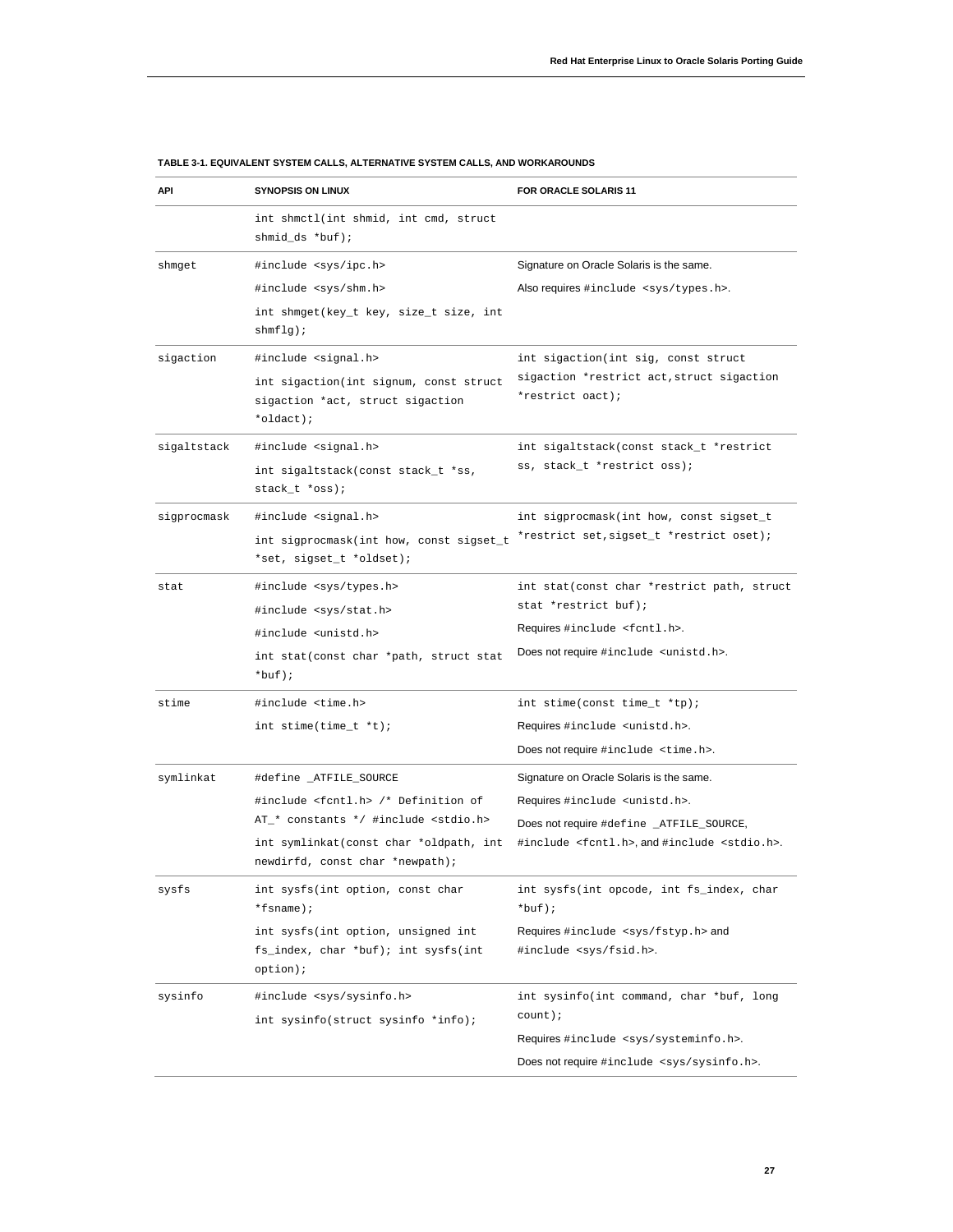| <b>API</b> | <b>SYNOPSIS ON LINUX</b>                                   | <b>FOR ORACLE SOLARIS 11</b>                     |
|------------|------------------------------------------------------------|--------------------------------------------------|
| time       | #include <time.h></time.h>                                 | Signature on Oracle Solaris is the same.         |
|            | time_t time(time_t *t);                                    | Requires #include <sys types.h="">.</sys>        |
| times      | #include <sys times.h=""></sys>                            | Signature on Oracle Solaris is the same.         |
|            | clock t times (struct tms *buf);                           | Requires #include <limits.h>.</limits.h>         |
| unlinkat   | #define ATFILE SOURCE                                      | Signature on Oracle Solaris is the same.         |
|            | #include <fcntl.h></fcntl.h>                               | Requires only #include <unistd.h>.</unistd.h>    |
|            | int unlinkat(int dirfd, const char                         |                                                  |
|            | *pathname, int flags);                                     |                                                  |
| ustat      | #include <sys types.h=""></sys>                            | Signature on Oracle Solaris is the same.         |
|            | #include <unistd.h> <math>/*</math> libc[45] */</unistd.h> | Does not require #include <unistd.h>.</unistd.h> |
|            | #include <ustat.h> /* qlibc2 */</ustat.h>                  |                                                  |
|            | int ustat(dev_t dev, struct ustat                          |                                                  |
|            | $*$ ubuf);                                                 |                                                  |
| vhanqup    | #include <unistd.h></unistd.h>                             | void vhangup(void);                              |
|            | $int \ vhanqup(void)$ ;                                    |                                                  |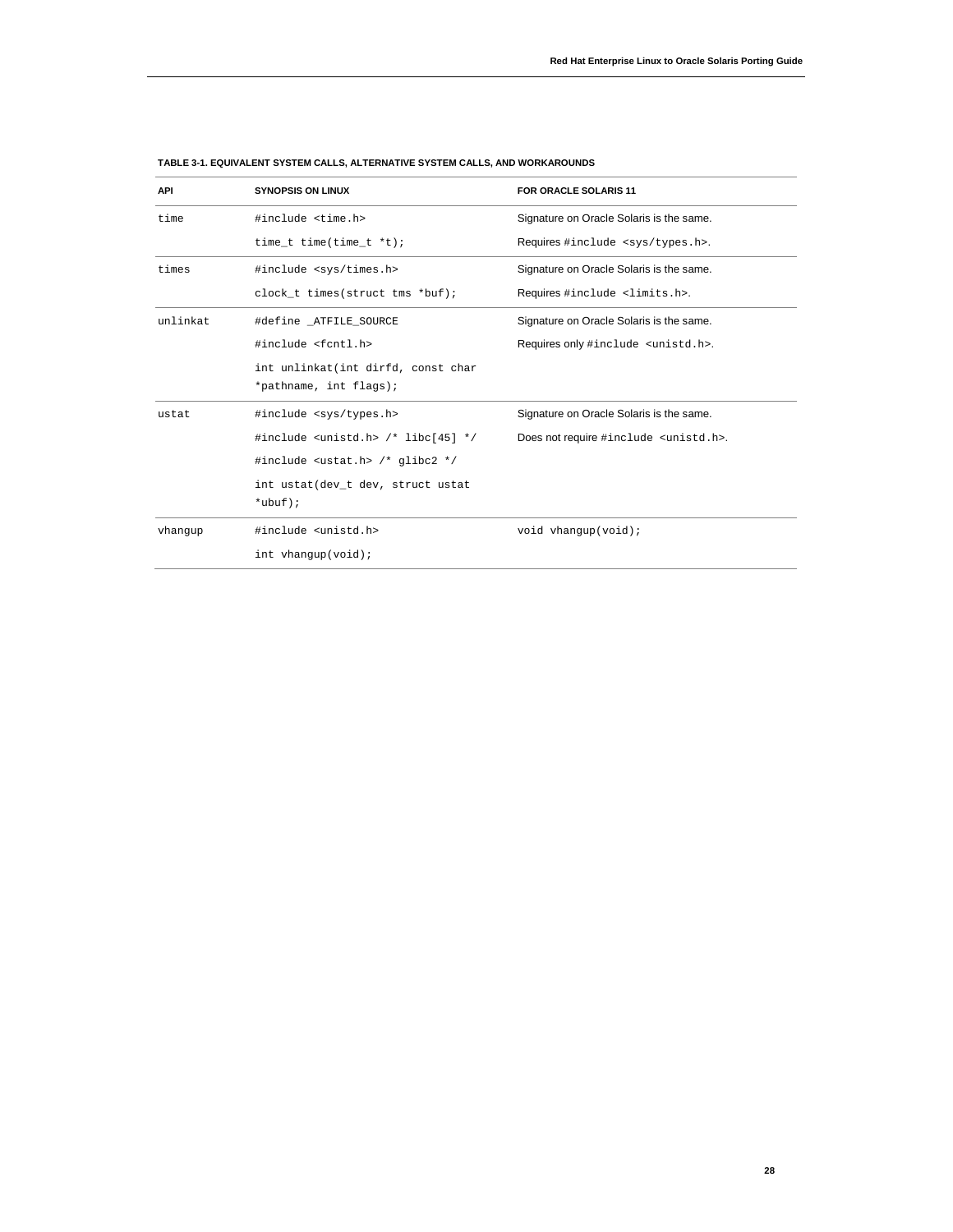# Chapter 4 Application Development Environment

# <span id="page-29-0"></span>Reducing Migration Costs

Oracle Solaris 11 provides a very large set of native (Oracle proprietary) and open source commands, tools, libraries, and platform services similar to those available on RHEL. Therefore, the migration of an application development environment from Linux to Oracle Solaris can be very smooth. Oracle Solaris 11 provides enables using open source tools and libraries alongside the native infrastructure. For example, NetBeans can be configured to use GCC as the default compiler.

If the same development tools and compilers are used on both sides, the tool-related porting complexities become minimal. Oracle has made Oracle Solaris Studio 12.x compilers and tools available on both the Oracle Solaris and RHEL platforms. It is also important to note that the GNU compiler collection GCC and other GNU tools are available on both RHEL and Oracle Solaris 11.

A first step towards migration to Oracle Solaris can be moving to Oracle Solaris Studio development on the Linux platform.

The benefit of using native tools (Oracle-provided tools) instead of open source tools is enormous. At times, changing the environment to a native implementation provides more value compared to the effort required for migration. In almost all the cases, the return on investment (ROI) and operational improvements reaped by transitioning to an Oracle Solaris 11 implementation are very compelling and significant; hence, it is strongly recommended to plan for migrating to an Oracle-provided, native build infrastructure (Oracle Solaris Studio tools and libraries) once the initial porting is completed.

## <span id="page-29-1"></span>Oracle Solaris Studio

Oracle Solaris Studio is a comprehensive C, C++, and Fortran tool suite for both Oracle Solaris and Linux operating systems that accelerates the development of scalable, secure, and reliable enterprise applications.

In particular, Oracle Solaris Studio tools are designed to leverage the capabilities of multicore CPUs including Oracle's SPARC T4, SPARC T3, SPARC T2, and SPARC Enterprise M-Series processors, as well as the Intel Xeon and AMD Opteron processors. The tools enable easier creation of parallel and concurrent software applications for these platforms. The compilers, tools, and libraries shipped with Oracle Solaris Studio are engineered to make applications run optimally on Oracle platforms.

### <span id="page-29-2"></span>Oracle Solaris Studio Components

The components of Oracle Solaris Studio include the following:

• An IDE for application development in a graphical environment. The Oracle Solaris Studio IDE integrates several other Oracle Solaris Studio tools and uses Oracle Solaris technologies such as DTrace.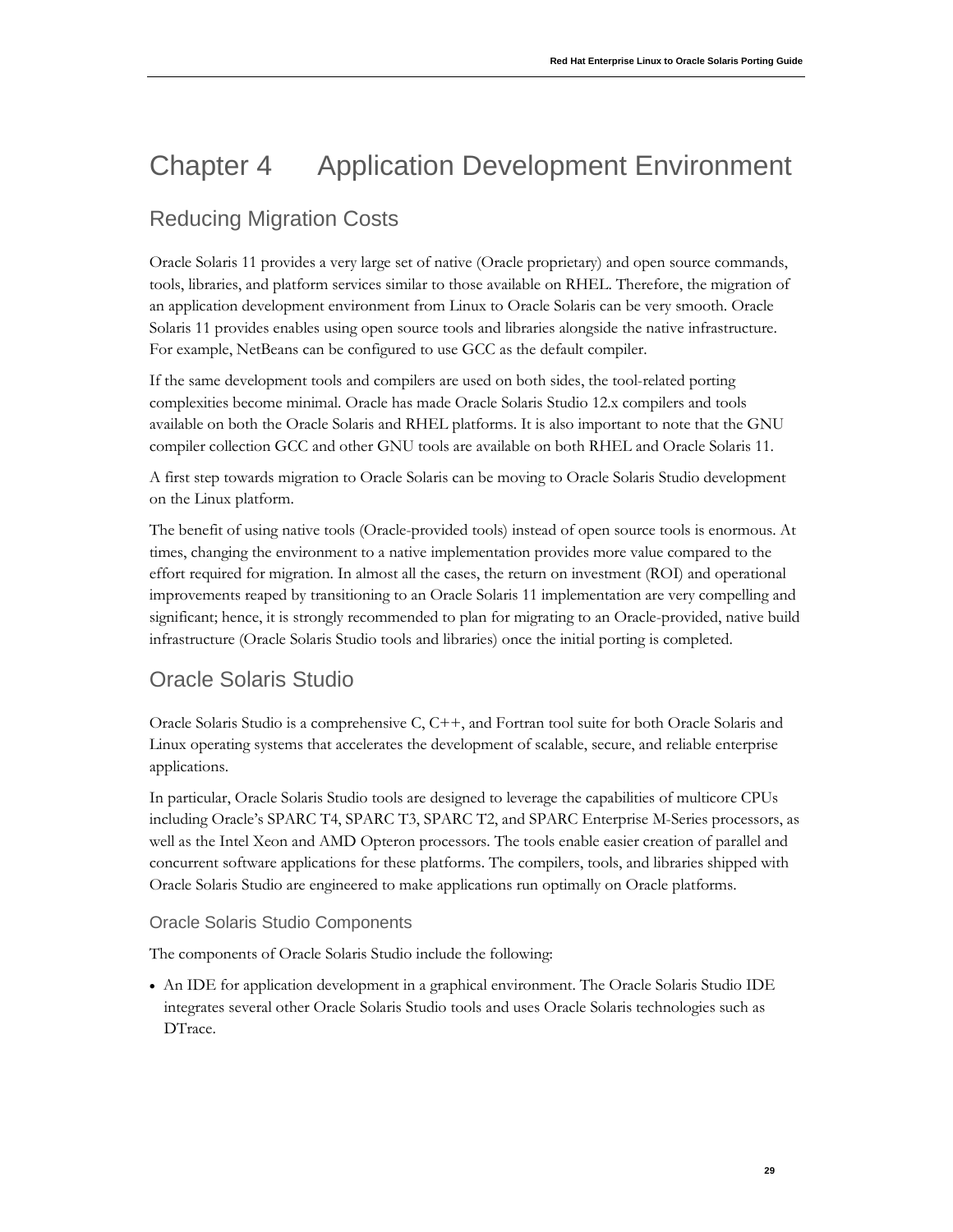- C, C++, and Fortran compilers for compiling code at the command line or through the IDE. The compilers are engineered to work well with the Oracle Solaris Studio debugger (dbx) and include the ability to optimize code by specifying compiler options.
- Libraries to add advanced performance and multithreading capabilities to applications.
- The dmake utility for building code in distributed computing environments at the command line or through the IDE.
- The dbx bebugger for finding bugs in code at the command line, through the IDE, or through an independent graphical interface (dbxtool).
- Performance tools that employ Oracle Solaris technologies such as DTrace, which can be used at the command line or through independent graphical interfaces to find trouble spots in code that might be diffiuclt to detect by debugging with dbx.

Together, all these tools enable building, debugging, and tuning applications for high performance on Oracle Solaris running on Oracle's Sun systems.

#### <span id="page-30-0"></span>Standards Adherence

If the application to be ported has strict requirements for adherence to standards, Oracle Solaris Studio is the way to go. The native C compiler (cc) available in Oracle Solaris Studio is in full compliance with the ISO/IEC 9899:1999 standard, while the C++ compiler (CC) supports the ISO International Standard for C++ (ISO IS 14882:2003). The Fortran compiler ( f 95) conforms to part one of the ISO/IEC 1539-1:1997 Fortran standards document. This compiler also provides a Fortran 77 compatibility mode that accepts most legacy Fortran 77 source code. The Oracle Solaris Studio compilers support OpenMP, IEEE floating point, and C99, and they adhere to IEEE 754.

If the application to be ported does *not* have strict requirements for adherence to standards, additional performance gains can be achieved by using optimization flags that enable building higher-performing binaries. For example, the C compiler option -fns allows nonstandard floating-point truncation.

The -fast macro available in Oracle Solaris Studio is the easiest way to generate an optimized binary for specific targeted hardware. (A word of caution: The -fast macro implies –fns.)

#### <span id="page-30-1"></span>Useful Tools

Many useful tools are available on Oracle Solaris 11 that not only help generate high-performing binaries but also help isolate difficult-to-detect code issues, for example, the following Oracle Solaris Studio tools:

**Performance Analyzer** can be used not only to analyze application performance but also to determine what parts of a program are candidates for improvement and to help identify performance hotspots.

- **Thread Analyzer** can be used to detect difficult-to-detect code issues in multithreaded programs. For example, it helps detect data races and deadlock conditions.
- **D-light** is a plug-in for Oracle Solaris Studio 12.x, which offers instrumentation that takes advantage of the DTrace debugging and performance analysis functionality in Oracle Solaris.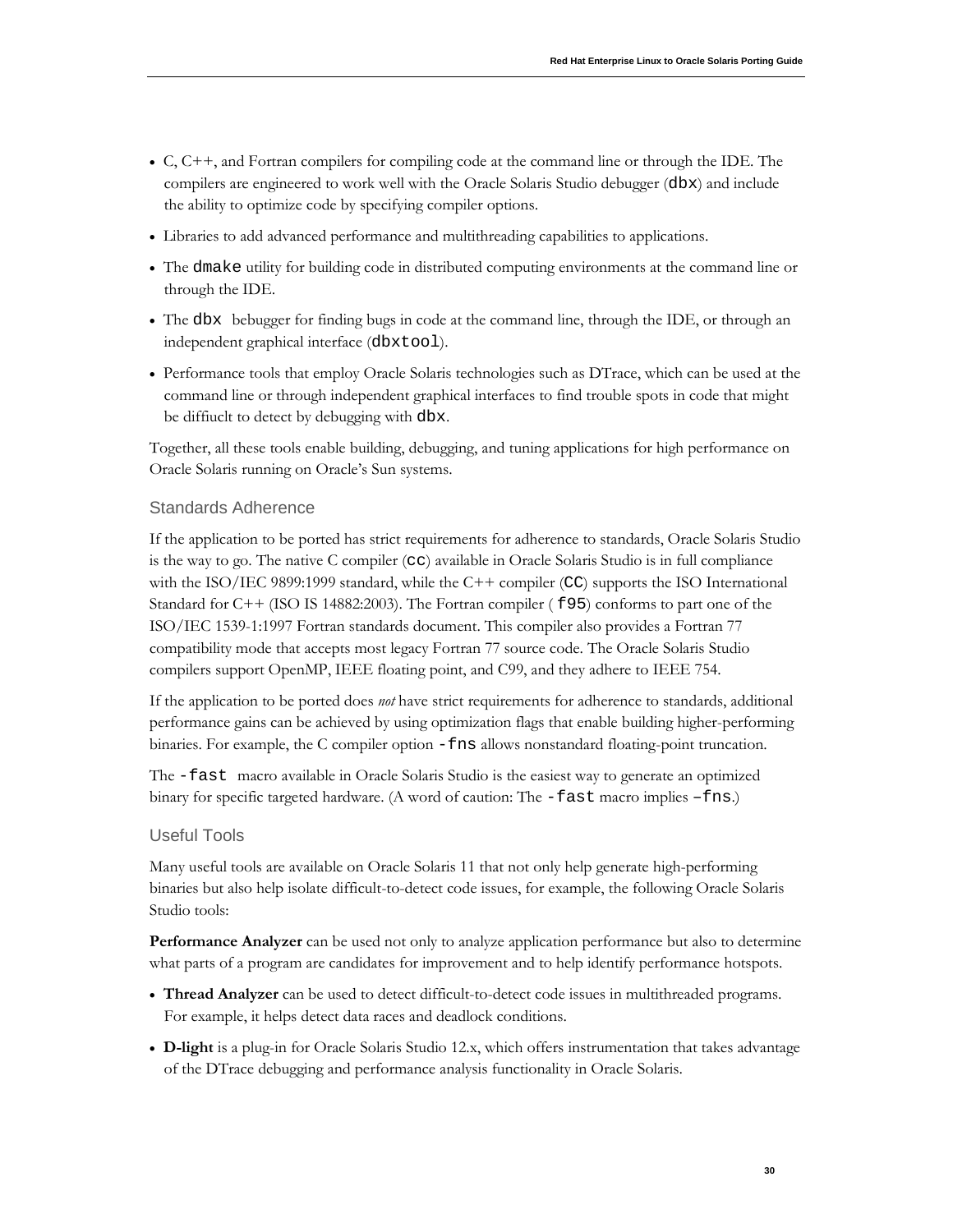- **Discover** is a tool used by software developers to detect programming errors related to the allocation and use of program memory at runtime.
- It can detect the following types of programming errors:
	- <sup>−</sup> Reading from and writing to unallocated memory
	- <sup>−</sup> Freeing the wrong memory blocks
	- <sup>−</sup> Using freed memory
	- <sup>−</sup> Accessing memory beyond allocated array bounds
	- <sup>−</sup> Memory leaks
	- <sup>−</sup> Accessing uninitialized memory
- **Uncover** is a command-line tool for measuring the code coverage of user applications. This tool can display information on the areas of an application that are exercised during testing. The coverage information reported by this tool could be at the level of a function, statement, basic block, or instruction. With Oracle Solaris 11, there is no longer a need to buy expensive commercial third-party memory usage and leak analyzers. By default, the high-performance libumem library is bundled with Oracle Solaris 11. The libumem library, along with debugging tool dbx, finds difficult-to-detect memory leaks and buffer overruns.

### <span id="page-31-0"></span>GNU Compiler Collection (GCC) Versus Oracle Solaris Studio Compiler Option Mapping

By default, RHEL 6 comes with GCC v 4.4.5, while on Oracle Solaris 11, the certified IPS package for GCC v 4.5.2 is available for installation. For various reasons discussed earlier, it is strongly recommend that Oracle Solaris Studio be used for all development work on both platforms.

To help with this compiler transition, Table 4-1 provides the mapping of various GCC options with Oracle Solaris Studio compiler options. Also see Appendix B, which provides a list of all GCC options that exactly match the options in Oracle Solaris Studio 12.3. The list in Appendix B includes compiler options available in Oracle Solaris Studio 12.3 that are not shown in Table 4-1.

| GCC 4.4.5 OPTIONS           | <b>ORACLE SOLARIS STUDIO 12.3</b><br><b>OPTIONS</b> | <b>DESCRIPTION</b>                                                                                                                |
|-----------------------------|-----------------------------------------------------|-----------------------------------------------------------------------------------------------------------------------------------|
| $-$ ###                     | -xdryrun<br>or<br>$-$ ###                           | Shows each component as it would be invoked, but does not<br>actually execute it. Also shows how command options would<br>expand. |
| -aux-info filename          | $-xP$                                               | Prints prototypes for K&R function definitions.                                                                                   |
| -Bprefix<br>GCC EXEC PREFIX | $-YA$ , $dir$<br>$-yc, dir$                         | -YA changes the default directory that is searched for the<br>compiler components.                                                |

#### **TABLE 4-1. EQUIVALENT COMPILER FLAGS AND WORKAROUNDS**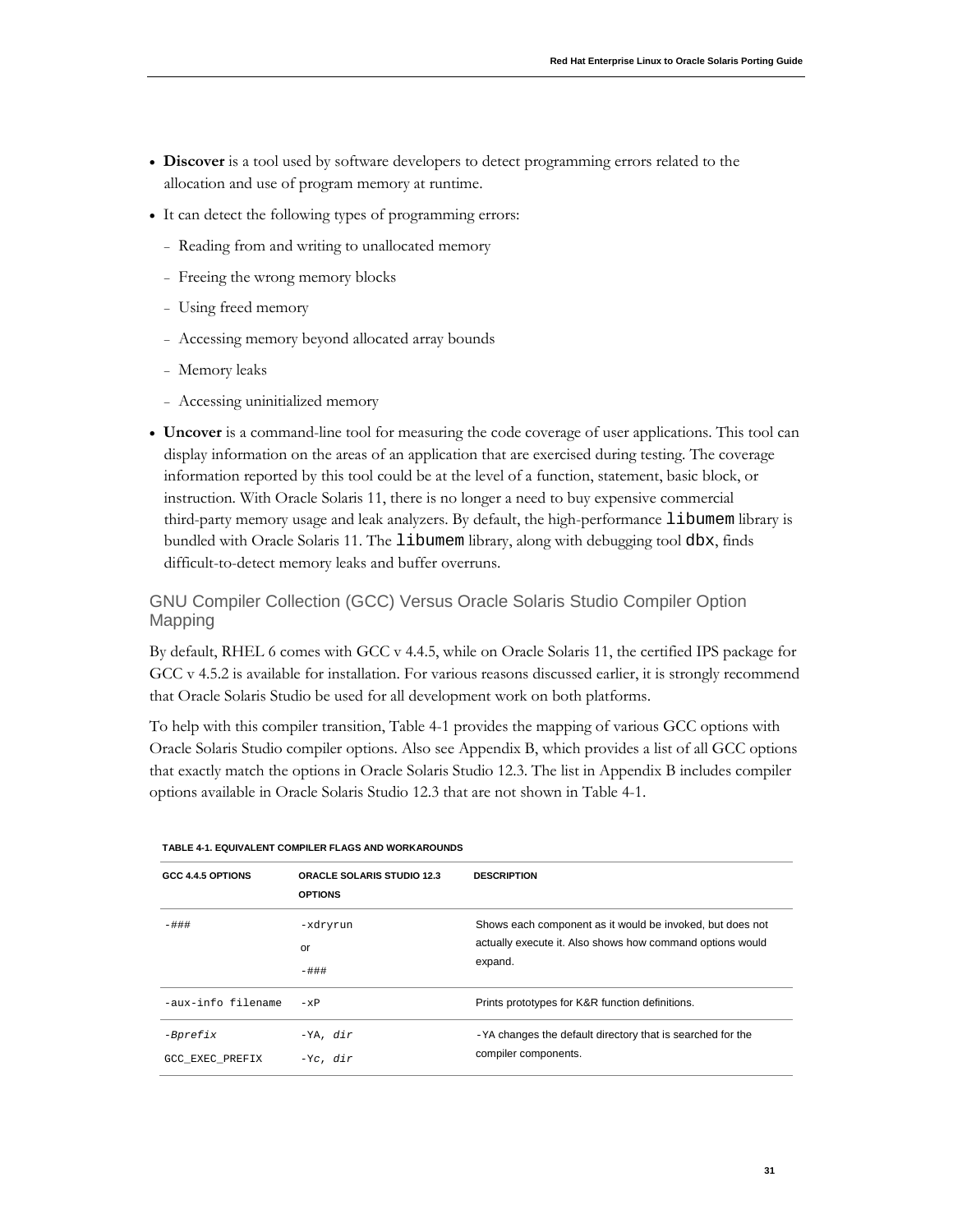| GCC 4.4.5 OPTIONS                    | <b>ORACLE SOLARIS STUDIO 12.3</b><br><b>OPTIONS</b> | <b>DESCRIPTION</b>                                                                                       |
|--------------------------------------|-----------------------------------------------------|----------------------------------------------------------------------------------------------------------|
| (environment variable)               |                                                     | $-yc$ specifies that the component $c$ of the compiler can be found<br>in directory dir.                 |
|                                      |                                                     | For GCC, the $-B$ option specifies the directory but not the                                             |
|                                      |                                                     | component.                                                                                               |
| -B-Idir                              | -YI, dir                                            | Changes the default directory that is searched for include files.                                        |
| -B -Ldir                             | -YP, dir                                            | Changes the default directory for finding library files.                                                 |
| -march=cputype                       | $-xchip[ = name]$                                   | Selects the target processor.                                                                            |
| -mcpu=i386                           | $-x386$                                             | Optimizes for the 386 processor.                                                                         |
| or                                   |                                                     |                                                                                                          |
| -march=i386                          |                                                     |                                                                                                          |
| -mcpu=i486                           | $-x486$                                             | Similar to $-x386$ , but for the i486 processor.                                                         |
| or                                   |                                                     |                                                                                                          |
| -march=i486                          |                                                     |                                                                                                          |
| -b machine -                         | -native                                             | Directs the compiler to generate code for the current system                                             |
| march=cputype                        | -xtarget=native                                     | architecture.                                                                                            |
| $-$ fPIC                             | -xcode                                              | Emits position-independent code. In Oracle Solaris Studio,<br>-KPIC is obsolete. Use -xcode instead.     |
| -fsyntax-only                        | $-xe$                                               | Performs syntax checks only.                                                                             |
| -ftls-model=model                    | -xthreadvar[ =o]                                    | Controls implementation of thread local variables.                                                       |
| -fno-inline                          | -xinline=no%function_name                           | Does not try to inline functions.                                                                        |
| -finline-functions                   | -xinline=%auto                                      | Attempts to inline all functions.                                                                        |
| -floopoptimize                       | -xdepend                                            | Analyzes loops for inter-iteration data dependencies.<br>GCC -floopoptimize performs loop optimizations. |
| -fno-builtin                         | -xbuiltin                                           | Improves optimization of code that calls standard library<br>functions.                                  |
| (default behavior is to<br>optimize) |                                                     |                                                                                                          |
| -ffixed-reg                          | $-$ xregs= $r$ [, $r$ .]                            | Specifies the usage of registers for the generated code.                                                 |
| -fcall-used-reg                      |                                                     |                                                                                                          |
| -fcall-saved-reg                     |                                                     |                                                                                                          |
| -ffast-math                          | -fsimple=[ n]                                       | Allows the optimizer to make simplifying assumptions about<br>floating-point arithmetic.                 |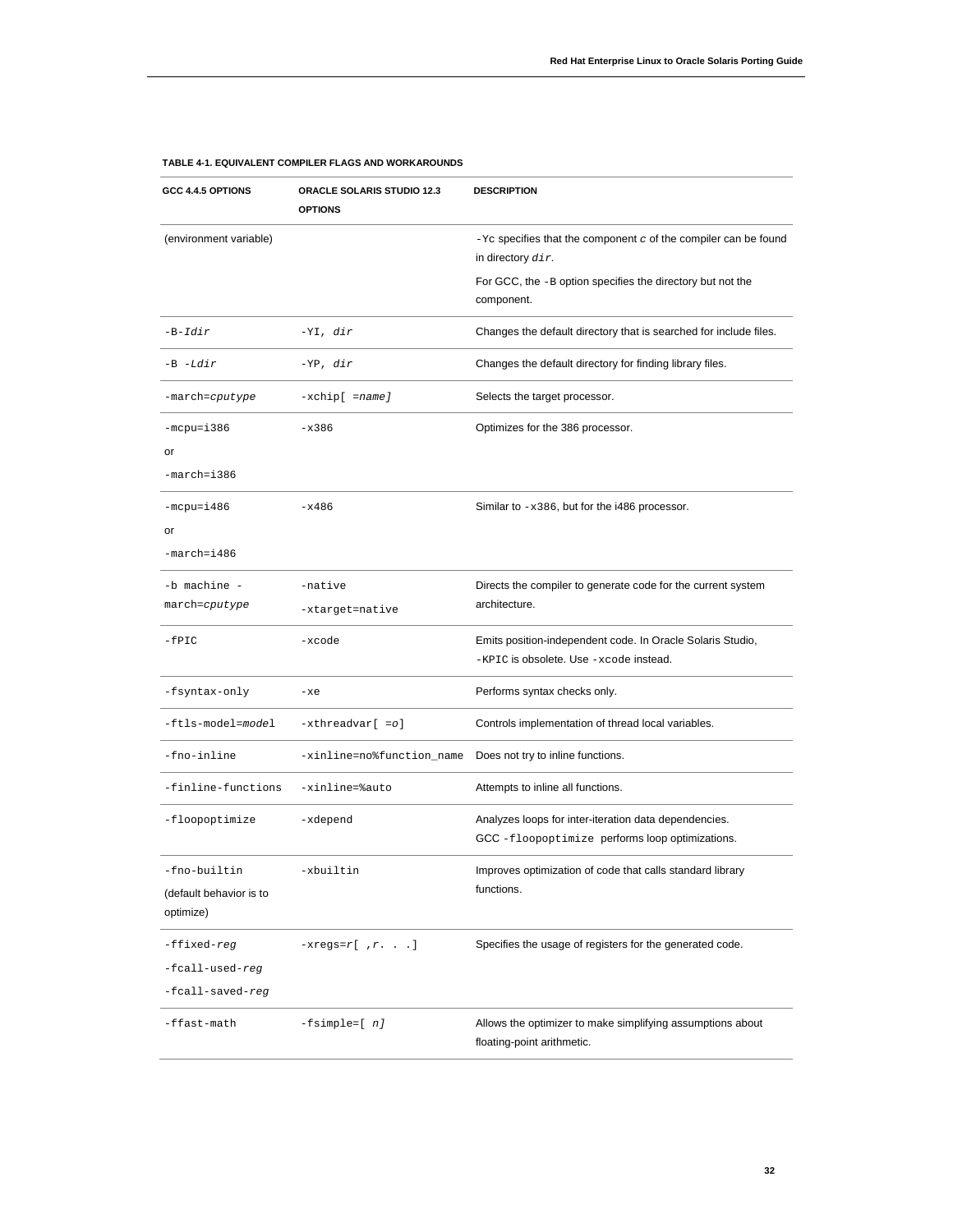| GCC 4.4.5 OPTIONS                                                              | ORACLE SOLARIS STUDIO 12.3<br><b>OPTIONS</b>       | <b>DESCRIPTION</b>                                                                                     |
|--------------------------------------------------------------------------------|----------------------------------------------------|--------------------------------------------------------------------------------------------------------|
| -ffloat-store                                                                  | -[ no] fstore                                      | Forces conversion of floating-point expressions instead of<br>leaving them in the register.            |
| -fargument-<br>$(no)$ alias<br>-fargument -<br>(no)alias-global                | $-$ xrestrict $[$ =f]                              | Treats pointer-valued function parameters as restricted pointers.                                      |
| -fstrict-aliasing<br>-fargument-<br>[no]alias<br>-fargument-noalias-<br>global | $-xalias_{level}[ = 1]$                            | Specifies what assumptions can be made to perform<br>optimizations using type-based alias analysis.    |
| - f[no]unsigned-<br>char                                                       | $-xchar[-0]$                                       | Specifies whether type char is signed or unsigned.                                                     |
| -fstack-check                                                                  | $-xcheck[-0]$                                      | Turns on runtime checking for stack overflow.                                                          |
| -fprofile-generate                                                             | -xprofile=collect                                  | Instructs the compiler to generate code for collecting profiling<br>information.                       |
| -fprofile-use                                                                  | -xprofile=use                                      | Uses the information from various runs of a program compiled<br>with-xprofile=coll ect.                |
| -fprofile-arcs                                                                 | -xprofile=tcov                                     | Causes the program to emit information that can be examined<br>using the tcov tool. For GCC, use gcov. |
| -ftime-report                                                                  | -xtime                                             | Reports the time and resources used for the compilation.                                               |
| --help                                                                         | -xhelp=flags                                       | Displays a summary of the compiler options.                                                            |
| -malign-double                                                                 | -dalign is obsolete.<br>Use -xmemalign=8s instead. | Assumes at most 8-byte alignment.                                                                      |
| -mhard-float                                                                   | -fma[=none fused]                                  | Enables generation of floating point, fused, and multiply-add<br>instructions.                         |
| $-M$                                                                           | $-xM$                                              | Generates makefile dependencies.                                                                       |
| $-MD$                                                                          | -xMD                                               | Generates makefile dependencies including compilation.                                                 |
| $-MF$                                                                          | -xMF                                               | Specifies a file name for the makefile dependency output.                                              |
| $-MM$                                                                          | -xM1                                               | Same as -M, but excludes files in /usr/include. GCC<br>excludes files from system header directories.  |
| $-MMD$                                                                         | $-xMMD$                                            | Generates makefile dependencies excluding system header                                                |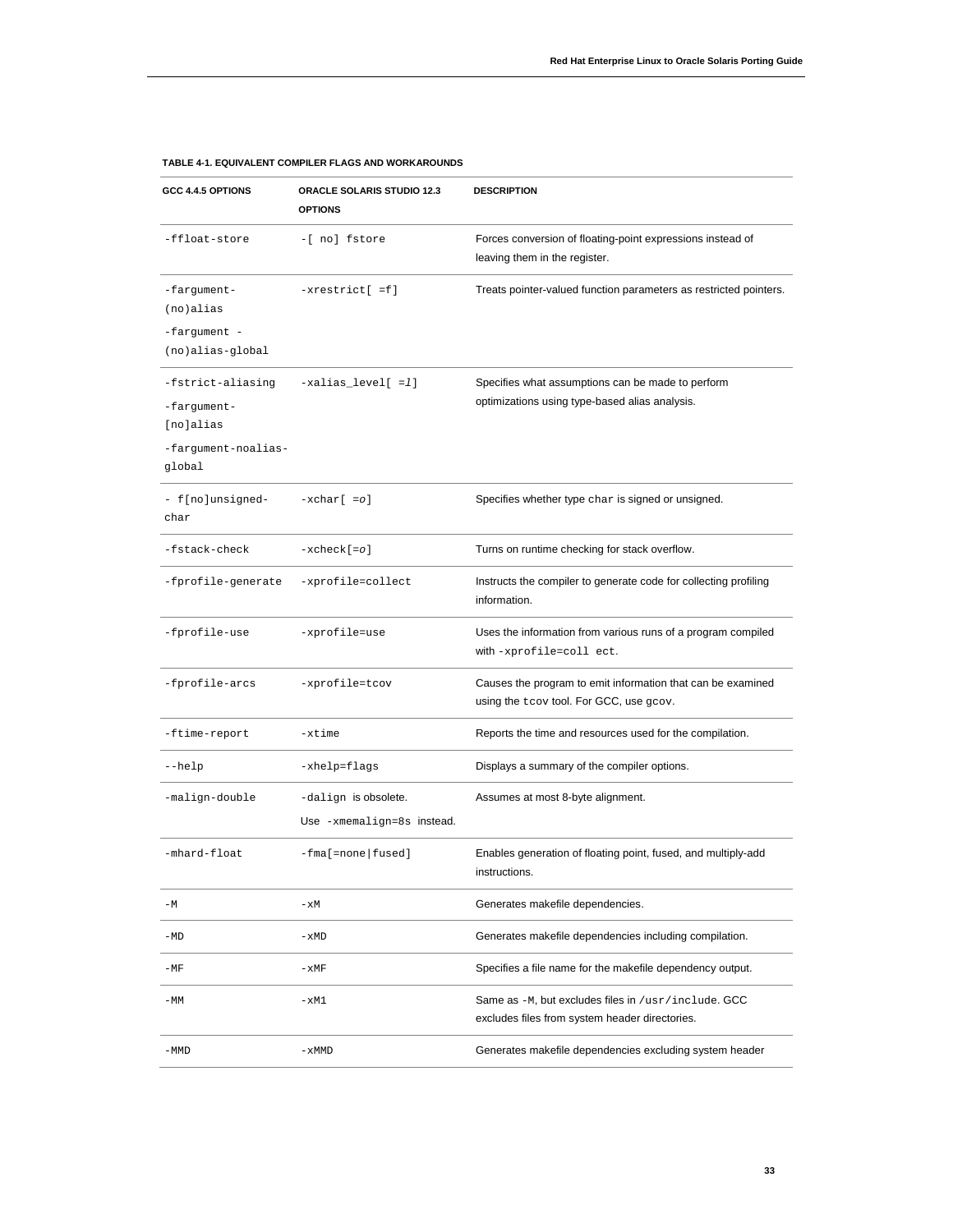| GCC 4.4.5 OPTIONS                     | <b>ORACLE SOLARIS STUDIO 12.3</b><br><b>OPTIONS</b> | <b>DESCRIPTION</b>                                                                                                                                                                                       |
|---------------------------------------|-----------------------------------------------------|----------------------------------------------------------------------------------------------------------------------------------------------------------------------------------------------------------|
|                                       |                                                     | files.                                                                                                                                                                                                   |
| -nostdlib                             | -xnolib                                             | Does not automatically link in any libraries.                                                                                                                                                            |
| $-0s$                                 | -xspace                                             | Performs only optimizations that do not increase the code size.                                                                                                                                          |
| $-pg$                                 | -xpg                                                | Prepares the code to collect data for profiling with gprof.                                                                                                                                              |
| -pthread                              | $-mt$                                               | Passes -D_REENTRANT to the preprocessor and adds the<br>threads library to the link line.                                                                                                                |
| -save-temps                           | -keeptmp                                            | Retains temporary files.                                                                                                                                                                                 |
| -shared                               | $-\mathbf{G}$                                       | Causes the linker to create a shared object instead of an<br>executable. (Also use -Kpic with GCC and -xcode with Oracle<br>Solaris Studio.)                                                             |
| -static                               | $-d[y n]$                                           | Specifies dynamic or static linking.                                                                                                                                                                     |
| $-std = \{ c99   c89 \}$              | $-xc99[-0]$                                         | Controls recognition of features from the C99 standard.                                                                                                                                                  |
| TMPDIR (environment<br>variable)      | $-x$ temp= $dir$                                    | Sets the directory for temporary files. With GCC, set the<br>environment variable TMPDIR to the name of the directory you<br>want to use.                                                                |
| -trigraphs                            | -xtrigraphs                                         | Determines whether the compiler recognizes trigraph sequences<br>as defined by the ISO C standard.                                                                                                       |
| $-\nabla$                             | $-V$                                                | Prints information about the version of each tool as the compiler<br>executes.                                                                                                                           |
| --version                             | -xlicinfo (obsolete)                                | Returns version, copyright, and license information about the<br>compiler.                                                                                                                               |
| $-w$                                  | $-errorff[t]$                                       | Disables printing specific warnings based on their tag number. In<br>GCC, -w inhibits all warnings.                                                                                                      |
| $-Wa11$                               | -erroff                                             | Causes the compiler to perform more semantic checks and<br>enables lint-like tests. This can be achieved with GCC by using<br>the -Wall option and other -W options that are not included in<br>$-Wall.$ |
| -Werror                               | -errwarn=t                                          | Treats warnings as errors.                                                                                                                                                                               |
| -Wstrict-prototypes                   | -fd                                                 | Warns about K&R-style function declarations and definitions.                                                                                                                                             |
| $-std = iso*$                         | $-X[a c s t]$                                       | Selects various degrees of compliance with ISO C.                                                                                                                                                        |
| -funroll-loops -<br>funroll-all-loops | -xunroll=n                                          | Instructs the compiler to unroll loops.                                                                                                                                                                  |

**34**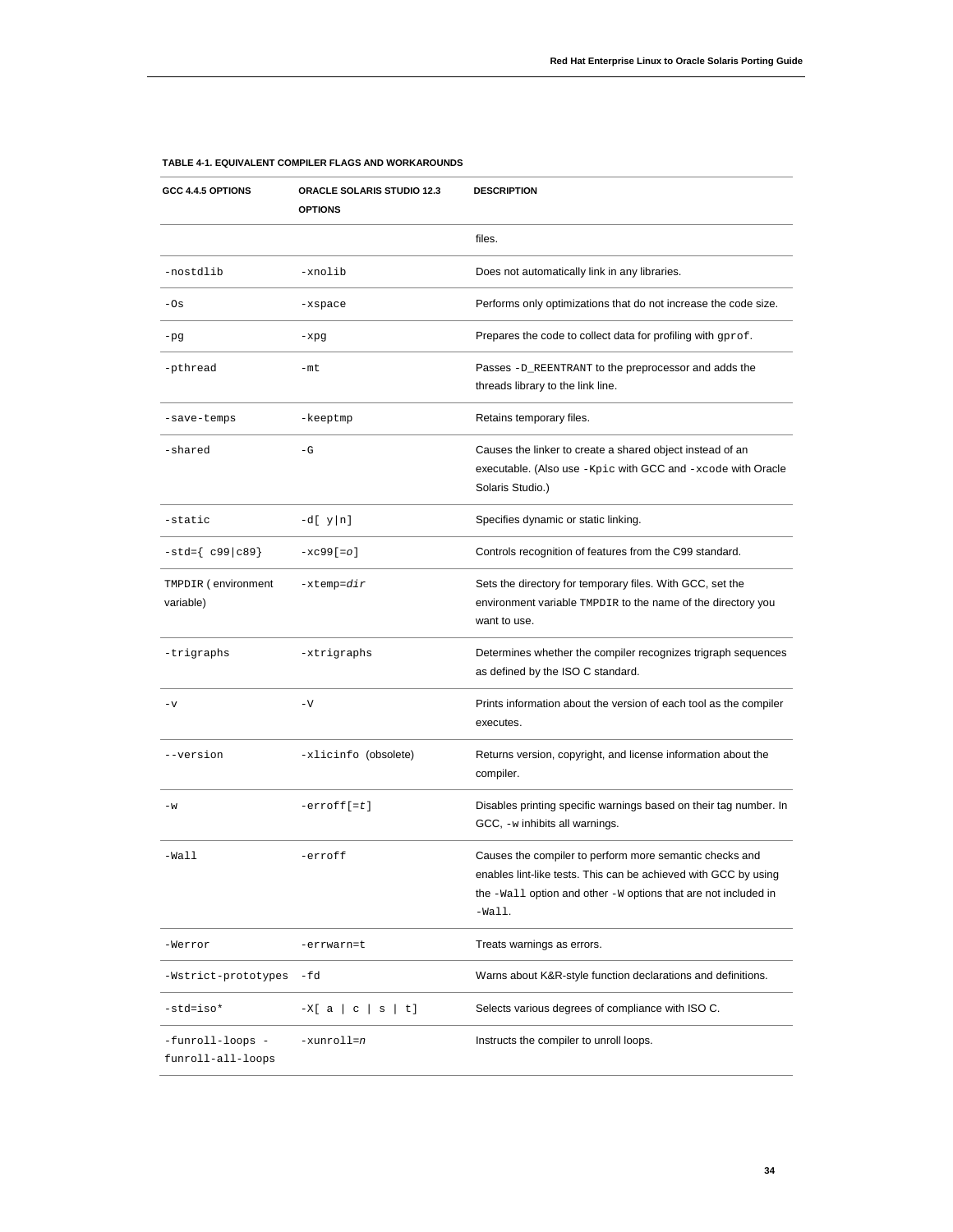| <b>GCC 4.4.5 OPTIONS</b> | <b>ORACLE SOLARIS STUDIO 12.3</b><br><b>OPTIONS</b> | <b>DESCRIPTION</b>                                                |
|--------------------------|-----------------------------------------------------|-------------------------------------------------------------------|
| -ffast-math              | -xlibmopt                                           | Enables the compiler to use a library of optimized math routines. |

#### <span id="page-35-0"></span>Dynamic Linking Using Hardware-Specific Performance Libraries

Taking advantage of hardware properties specific to target platforms can result in a significant performance improvement. For example, numerically intensive applications can utilize the specific features of a target SPARC platform, such as the number of registers available for computation, memory latency, and so on while generating the binaries for independent software vendor (ISV) applications. The CPU-specific instruction set or the amount of data prefetching that is advantageous on the target hardware architecture can be used, but note that this might not work or it might degrade the performance on the other processors. It is not always feasible for an ISV to develop and distribute different versions of an application specifically tuned for different platforms. However, some features of the Oracle Solaris runtime linker allow different optimized libraries to be used on different architectures within a single version of the application (transparent to the user).

One way to build platform-specific libraries is to use the \$PLATFORM linker token, which can be specified as a part of the runtime library path. The \$PLATFORM token will expand at runtime as the output of the uname -i command. As an example, consider two implementations of the same library: one optimized for platforms based on the sun4u processor architecture and the default version for all other Sun machines from Oracle:

```
$ find /opt/ISV -name libtmp.so
/opt/ISV/lib/sun4u/libtmp.so
/opt/ISV/lib/other/libtmp.so
```
Linking these libraries with the \$PLATFORM token results in an executable that resolves the correct library depending on the architecture detected at runtime.

\$ setenv LD\_OPTIONS '-R /opt/ISV/lib/\$PLATFORM:/opt/ISV/lib/other'

**Note**: The /opt/ISV/lib/other directory explicitly specified in the runtime linker path ensures that the default version of the /opt/ISV/lib/other/libtmp.so library will be used on machines running versions of Oracle Solaris earlier than 2.6; anything else is, therefore, not capable of using the \$PLATFORM functionality.

In addition to \$PLATFORM, tokens \$OSNAME and \$OSREL can be used, which expand to the uname  $-s$  and uname  $-r$  outputs, respectively. The Oracle Solaris linker also allows shared libraries that are specific to a particular instruction set to be specified via the \$ISALIST token. At runtime, this token is replaced by each of the native instruction sets on the platform shown by the isalist command until the path containing \$ISALIST points to an available implementation of the library. Using platform-specific or instruction set–specific versions of numerically intensive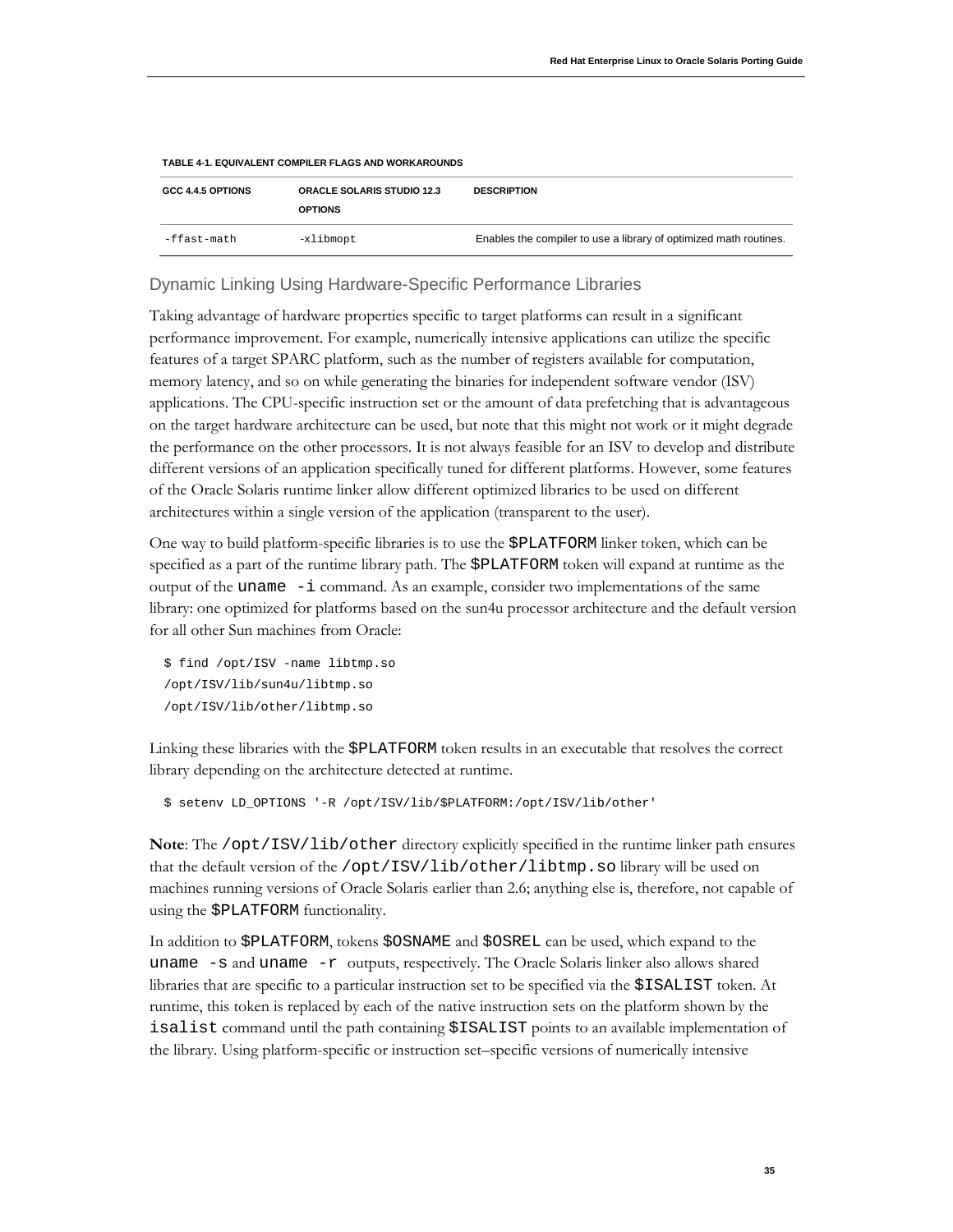applications can have a dramatic impact on the overall performance of an application on Oracle Solaris.

# Open Source Software Libraries

Most of the popular open source and GNU software is either already available on Oracle Solaris 11 as IPS packages, or the ported binaries as well as the source code are available through various popular open source repositories*.* The techniques described in the previous section can be used to decide the version of libraries or commands to be used on a given installation to get the best performance on an Oracle Solaris 11 platform.

The Table 4-2 maps various popular GNU commands on RHEL with the equivalent ones on Oracle Solaris 11. The table also provides the IPS package name that needs to be installed to make the GNU utilities available on Oracle Solaris 11.

| <b>COMMAND</b>      | <b>VERSION ON RHEL</b> | <b>LOCATION ON ORACLE</b><br>SOLARIS <sub>11</sub>      | <b>VERSION ON ORACLE</b><br>SOLARIS <sub>11</sub> | <b>PACKAGE NAME ON ORACLE</b><br>SOLARIS <sub>11</sub> |
|---------------------|------------------------|---------------------------------------------------------|---------------------------------------------------|--------------------------------------------------------|
| echo                | GNU coreutils 8.4      | /usr/bin/gecho<br>Links to /usr/gnu/bin/echo            | GNU coreutils 8.5                                 | file/gnu-coreutils                                     |
| FALSE               | GNU coreutils 8.4      | /usr/bin/gfalse<br>Links to /usr/gnu/bin/false          | GNU coreutils 8.5                                 | file/gnu-coreutils                                     |
| autopoint           | GNU gettext-tools 0.17 | /usr/bin/autopoint                                      | GNU gettext-tools 0.16.1                          | text/gnu-gettext                                       |
| qettextize          | GNU gettext-tools 0.17 | /usr/bin/gettextize                                     | GNU gettext-tools 0.16.1                          | text/gnu-gettext                                       |
| qlib-<br>gettextize | GNU glib 2.22.5        | /usr/bin/glib-gettextize                                | GNU glib 2.28.6                                   | library/glib2                                          |
| autoconf            | GNU Autoconf2.63       | /usr/bin/autoconf                                       | GNU Autoconf2.63                                  | developer/build/autoconf                               |
| autoheader          | GNU Autoconf2.63       | /usr/bin/autoheader                                     | GNU Autoconf2.63                                  | developer/build/autoconf                               |
| autom4te            | GNU Autoconf2.63       | /usr/bin/autom4te                                       | GNU Autoconf2.63                                  | developer/build/autoconf                               |
| autoreconf          | GNU Autoconf2.63       | /usr/bin/autoreconf                                     | GNU Autoconf2.63                                  | developer/build/autoconf                               |
| autoscan            | GNU Autoconf2.63       | /usr/bin/autoscan                                       | GNU Autoconf2.63                                  | developer/build/autoconf                               |
| autoupdate          | GNU Autoconf2.63       | /usr/bin/autoupdate                                     | GNU Autoconf2.63                                  | developer/build/autoconf                               |
| b2m                 | GNU Emacs 23.1         | /usr/bin/b2m                                            | GNU Emacs 23.1                                    | editor/gnu-emacs                                       |
| base64              | GNU coreutils 8.4      | /usr/bin/base64                                         | GNU coreutils 8.5                                 | runtime/ruby-18                                        |
| basename            | GNU coreutils 8.4      | /usr/bin/gbasename<br>Links to<br>/usr/gnu/bin/basename | GNU coreutils 8.5                                 | file/gnu-coreutils                                     |
| bison               | GNU Bison 2.4.1        | /usr/bin/bison                                          | GNU Bison 2.3                                     | developer/parser/bison                                 |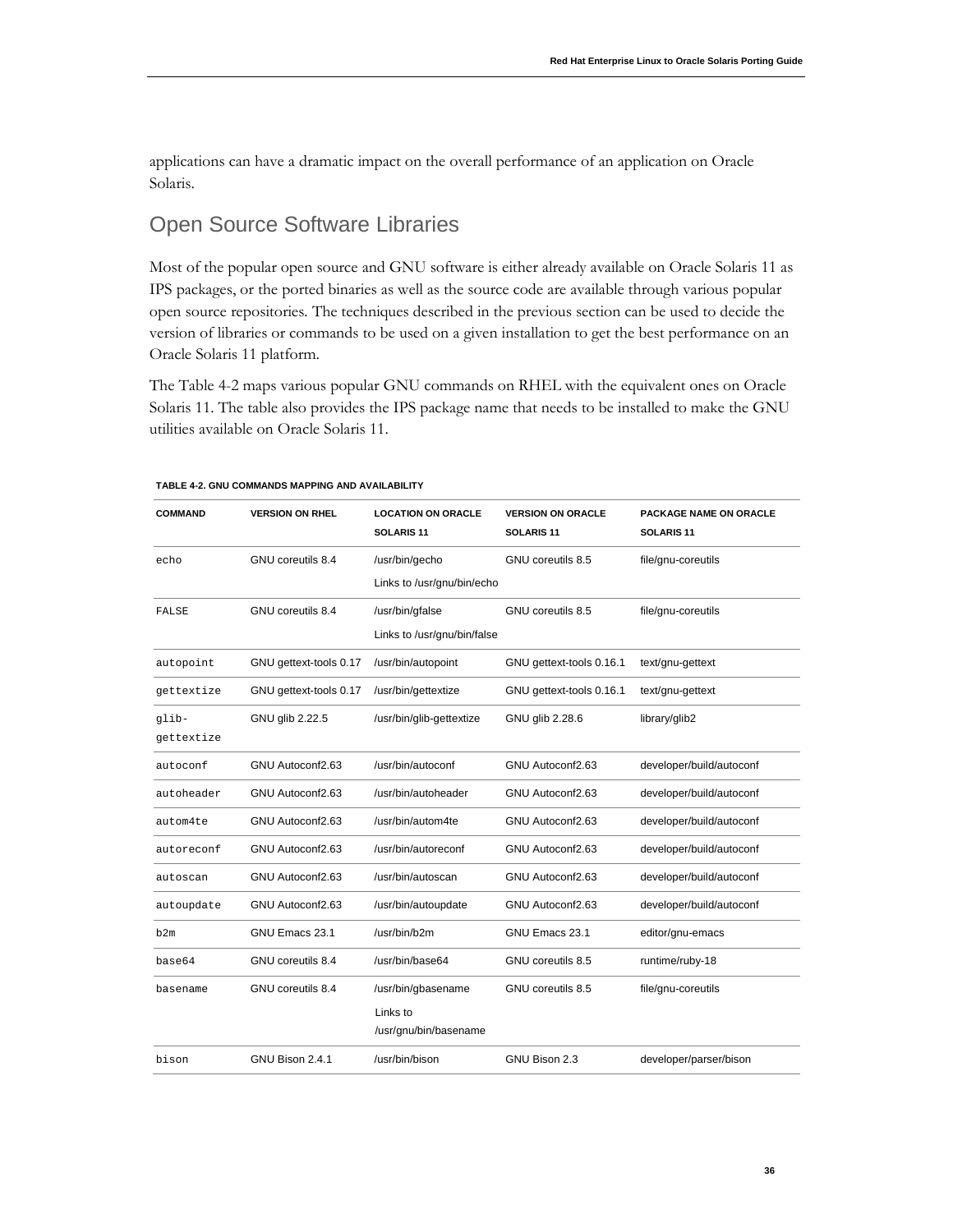| <b>COMMAND</b> | <b>VERSION ON RHEL</b> | <b>LOCATION ON ORACLE</b><br>SOLARIS <sub>11</sub> | <b>VERSION ON ORACLE</b><br>SOLARIS <sub>11</sub> | PACKAGE NAME ON ORACLE<br>SOLARIS <sub>11</sub> |
|----------------|------------------------|----------------------------------------------------|---------------------------------------------------|-------------------------------------------------|
| cat            | GNU coreutils 8.4      | /usr/bin/gcat                                      | GNU coreutils 8.5                                 | file/gnu-coreutils                              |
|                |                        | Links to /usr/gnu/bin/cat                          |                                                   |                                                 |
| chgrp          | GNU coreutils 8.4      | /usr/bin/gchgrp                                    | GNU coreutils 8.5                                 | file/gnu-coreutils                              |
|                |                        | Links to                                           |                                                   |                                                 |
|                |                        | /usr/gnu/bin/chgrp                                 |                                                   |                                                 |
| chmod          | GNU coreutils 8.4      | /usr/bin/gchmod                                    | GNU coreutils 8.5                                 | file/gnu-coreutils                              |
|                |                        | Links to                                           |                                                   |                                                 |
|                |                        | /usr/gnu/bin/chmod                                 |                                                   |                                                 |
| chown          | GNU coreutils 8.4      | /usr/bin/gchown                                    | GNU coreutils 8.5                                 | file/gnu-coreutils                              |
|                |                        | Links to                                           |                                                   |                                                 |
|                |                        | /usr/gnu/bin/chown                                 |                                                   |                                                 |
| chroot.        | GNU coreutils 8.4      | /usr/bin/gchroot                                   | GNU coreutils 8.5                                 | file/gnu-coreutils                              |
|                |                        | Links to                                           |                                                   |                                                 |
|                |                        | /usr/gnu/bin/chroot                                |                                                   |                                                 |
| cmp            | GNU diffutils 2.8.1    | /usr/bin/gcmp                                      | GNU diffutils 2.8.7                               | text/gnu-diffutils                              |
|                |                        | Links to /usr/gnu/bin/cmp                          |                                                   |                                                 |
| comm           | GNU coreutils 8.4      | /usr/bin/gcomm                                     | GNU coreutils 8.5                                 | file/gnu-coreutils                              |
|                |                        | Links to                                           |                                                   |                                                 |
|                |                        | /usr/gnu/bin/comm                                  |                                                   |                                                 |
| сp             | GNU coreutils 8.4      | /usr/bin/gcp                                       | GNU coreutils 8.5                                 | file/gnu-coreutils                              |
|                |                        | Links to /usr/gnu/bin/cp                           |                                                   |                                                 |
| csplit         | GNU coreutils 8.4      | /usr/bin/gcsplit                                   | GNU coreutils 8.5                                 | file/gnu-coreutils                              |
|                |                        | Links to /usr/gnu/bin/csplit                       |                                                   |                                                 |
| cut            | GNU coreutils 8.4      | /usr/bin/gcut                                      | GNU coreutils 8.5                                 | file/gnu-coreutils                              |
|                |                        | Links to /usr/gnu/bin/cut                          |                                                   |                                                 |
| date           | GNU coreutils 8.4      | /usr/bin/gdate                                     | GNU coreutils 8.5                                 | file/gnu-coreutils                              |
|                |                        | Links to /usr/gnu/bin/date                         |                                                   |                                                 |
| df             | GNU coreutils 8.4      | /usr/bin/gdf                                       | GNU coreutils 8.5                                 | file/gnu-coreutils                              |
|                |                        | Links to /usr/gnu/bin/df                           |                                                   |                                                 |
| diff           | GNU diffutils 2.8.1    | /usr/bin/gdiff                                     | GNU diffutils 2.8.7                               | text/gnu-diffutils                              |
|                |                        | Links to /usr/gnu/bin/diff                         |                                                   |                                                 |
| diff3          | GNU diffutils 2.8.1    | /usr/bin/gdiff3                                    | GNU diffutils 2.8.7                               | text/gnu-diffutils                              |
|                |                        | Links to /usr/gnu/bin/diff3                        |                                                   |                                                 |
| dir            | GNU coreutils 8.4      | /usr/bin/dir                                       | GNU coreutils 8.5                                 | runtime/ruby-18                                 |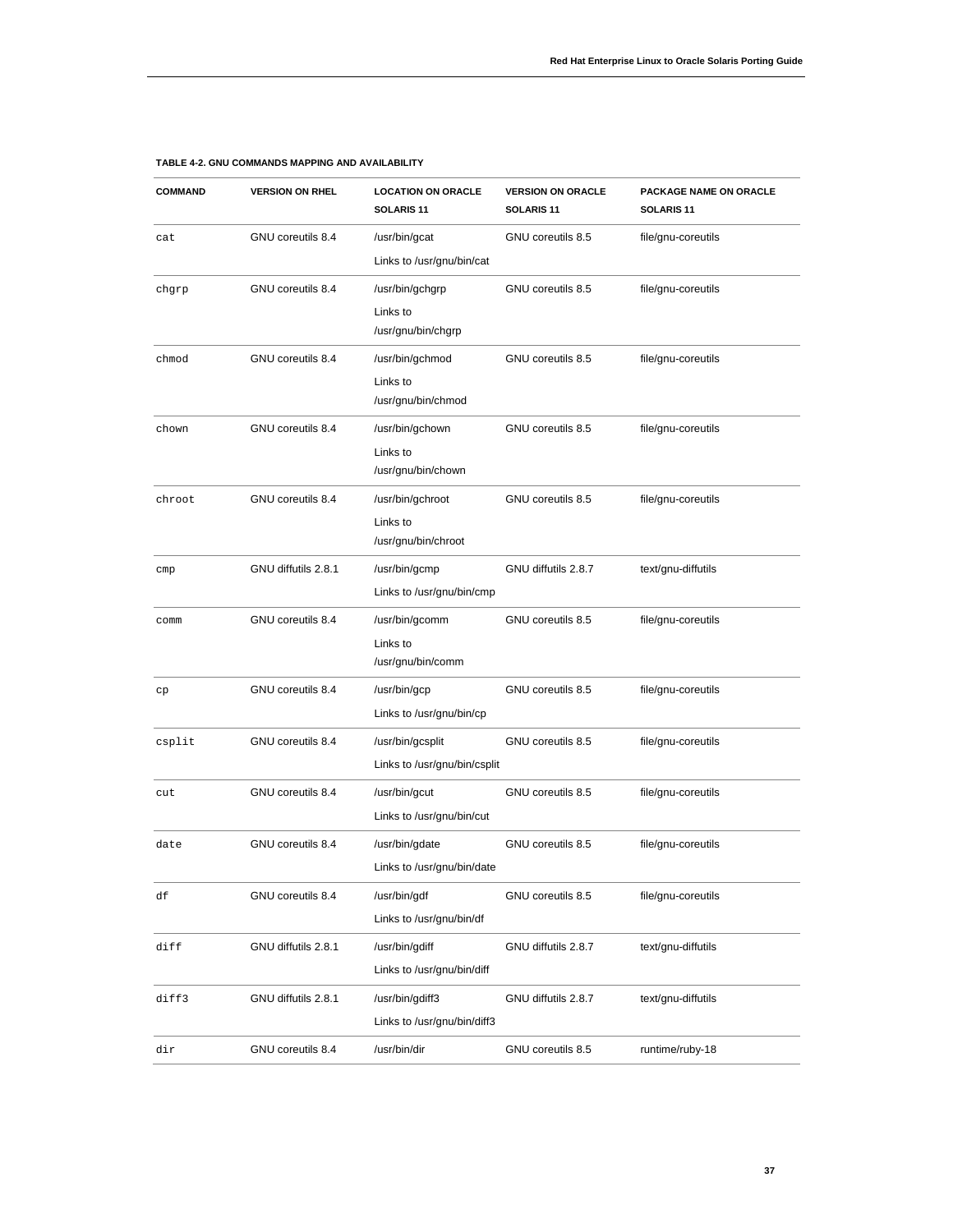| <b>COMMAND</b> | <b>VERSION ON RHEL</b>                                                 | <b>LOCATION ON ORACLE</b><br>SOLARIS <sub>11</sub>        | <b>VERSION ON ORACLE</b><br><b>SOLARIS 11</b> | PACKAGE NAME ON ORACLE<br>SOLARIS <sub>11</sub> |
|----------------|------------------------------------------------------------------------|-----------------------------------------------------------|-----------------------------------------------|-------------------------------------------------|
| dircolors      | GNU coreutils 8.4                                                      | /usr/bin/dircolors                                        | GNU coreutils 8.5                             | file/gnu-coreutils                              |
| dirname        | GNU coreutils 8.4                                                      | /usr/bin/gdirname<br>Links to<br>/usr/gnu/bin/dirname     | GNU coreutils 8.5                             | file/gnu-coreutils                              |
| du             | GNU coreutils 8.4                                                      | /usr/bin/gdu<br>Links to /usr/gnu/bin/du                  | GNU coreutils 8.5                             | file/gnu-coreutils                              |
| env            | GNU coreutils 8.4                                                      | /usr/bin/genv<br>Links to /usr/gnu/bin/env                | GNU coreutils 8.5                             | file/gnu-coreutils                              |
| envsubst       | GNU gettext-runtime<br>0.17                                            | /usr/bin/envsubst                                         | GNU gettext-runtime<br>0.16.1                 | text/gnu-gettext                                |
| expand         | GNU coreutils 8.4                                                      | /usr/bin/gexpand<br>Links to<br>/usr/gnu/bin/expand       | GNU coreutils 8.5                             | file/gnu-coreutils                              |
| expr           | GNU coreutils 8.4                                                      | /usr/bin/gexpr<br>Links to /usr/gnu/bin/expr              | GNU coreutils 8.5                             | file/gnu-coreutils                              |
| factor         | GNU coreutils 8.4                                                      | /usr/bin/gfactor<br>Links to<br>/usr/gnu/bin/factor       | GNU coreutils 8.5                             | file/gnu-coreutils                              |
| find           | GNU findutils 4.4.2                                                    | /usr/bin/gfind<br>Links to /usr/gnu/bin/find              | GNU find version 4.2.31                       | file/gnu-findutils                              |
| fmt            | GNU coreutils 8.4                                                      | /usr/bin/gfmt<br>Links to /usr/gnu/bin/fmt                | GNU coreutils 8.5                             | file/gnu-coreutils                              |
| fold           | GNU coreutils 8.4                                                      | /usr/bin/gfold<br>Links to /usr/gnu/bin/fold              | GNU coreutils 8.5                             | file/gnu-coreutils                              |
| gettext        | GNU gettext-runtime<br>0.17                                            | /usr/bin/ggettext<br>Links to<br>/usr/gnu/bin/gettext     | GNU gettext-runtime<br>0.16.1                 | text/gnu-gettext                                |
| addr2line      | GNU addr2line version<br>2.20.51.0.2-5.19.el6<br>20091009              | /usr/bin/gaddr2line<br>Links to<br>/usr/gnu/bin/addr2line | GNU Binutils 2.19                             | developer/gnu-binutils                          |
| as             | GNU assembler version /usr/bin/gas<br>2.20.51.0.2-5.19.el6<br>20091009 | Links to /usr/gnu/bin/as                                  | GNU Binutils 2.19                             | developer/gnu-binutils                          |
| awk            | <b>GNU Awk 3.1.7</b>                                                   | /usr/bin/gawk<br>Links to /usr/gnu/bin/awk                | GNU Awk 3.1.5                                 | text/gawk                                       |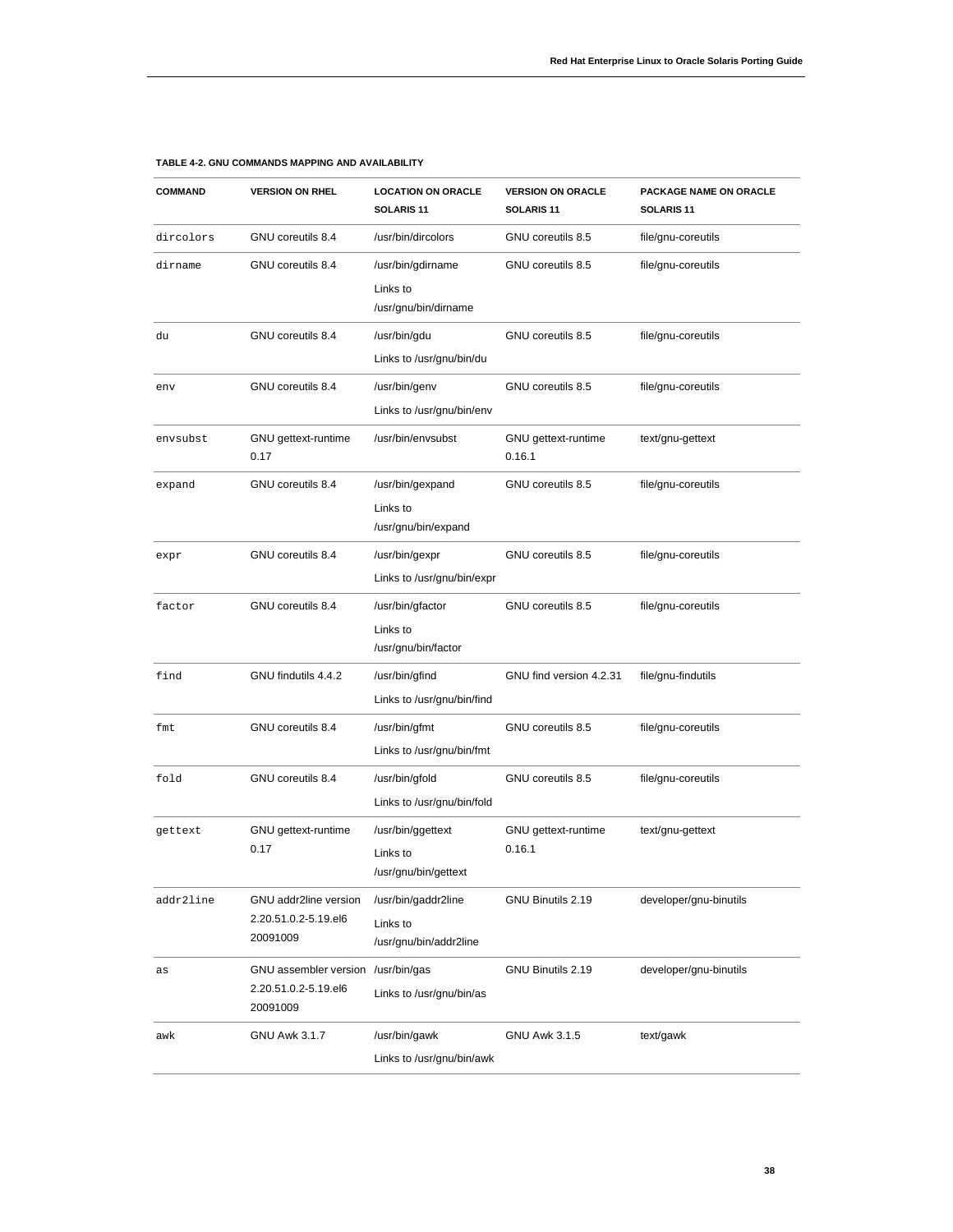| <b>COMMAND</b>       | <b>VERSION ON RHEL</b>                                                 | <b>LOCATION ON ORACLE</b><br>SOLARIS <sub>11</sub>     | <b>VERSION ON ORACLE</b><br>SOLARIS <sub>11</sub>                     | PACKAGE NAME ON ORACLE<br><b>SOLARIS 11</b> |
|----------------------|------------------------------------------------------------------------|--------------------------------------------------------|-----------------------------------------------------------------------|---------------------------------------------|
| pgawk                | <b>GNU Awk 3.1.7</b>                                                   | /usr/bin/pgawk                                         | GNU Awk 3.1.5                                                         | text/gawk                                   |
| bash                 | GNU bash, version<br>4.1.2(1)-release<br>(x86_64-redhat-linux-<br>gnu) | /usr/bin/bash                                          | <b>GNU</b> bash version<br>4.1.9(1)-release (i386-pc-<br>solaris2.11) | shell/bash                                  |
| gc++filt             | GNU c++filt version<br>2.20.51.0.2-5.19.el6<br>20091009                | /usr/bin/gc++filt<br>Links to<br>/usr/gnu/bin/c++filt  | GNU Binutils 2.19                                                     | developer/gnu-binutils                      |
| emacs                | <b>GNU Emacs 23.1.1</b>                                                | /usr/bin/emacs                                         | <b>GNU Emacs 23.1.1</b>                                               | library/desktop/gtk2                        |
| prof                 | GNU gprof version<br>2.20.51.0.2-5.19.el6<br>20091009                  | /usr/bin/ggprof<br>Links to /usr/gnu/bin/gprof         | GNU Binutils 2.19                                                     | developer/gnu-binutils                      |
| egrep                | GNU grep 2.6.3                                                         | /usr/bin/gegrep<br>Links to<br>/usr/gnu/bin/egrep      | GNU grep 2.5.4                                                        | text/gnu-grep                               |
| fgrep                | GNU grep 2.6.3                                                         | /usr/bin/gfgrep<br>Links to /usr/gnu/bin/fgrep         | GNU grep 2.5.4                                                        | text/gnu-grep                               |
| grep                 | GNU grep 2.6.4                                                         | /usr/bin/ggrep<br>Links to /usr/gnu/bin/grep           | GNU grep 2.5.4                                                        | text/gnu-grep                               |
| $gimp-2.6$           | <b>GNU Image</b><br>Manipulation Program<br>version 2.6.10             | /usr/bin/gimp-2.6                                      | <b>GNU Image Manipulation</b><br>Program version 2.6.10               | image/editor/gimp                           |
| gimp-console         | <b>GNU Image</b><br>Manipulation Program<br>version 2.6.11             | /usr/bin/gimp-console<br>Links to gimp-console-<br>2.6 | <b>GNU Image Manipulation</b><br>Program version 2.6.10               | image/editor/gimp                           |
| gimp-console-<br>2.6 | <b>GNU Image</b><br>Manipulation Program<br>version 2.6.12             | /usr/bin/gimp-console-2.6 GNU Image Manipulation       | Program version 2.6.10                                                | image/editor/gimp                           |
| gimp                 | <b>GNU Image</b><br>Manipulation Program<br>version 2.6.9              | /usr/bin/gimp<br>Links to gimp-2.6                     | <b>GNU Image Manipulation</b><br>Program version 2.6.10               | library/desktop/gtk2                        |
| gld                  | GNU Id version<br>2.20.51.0.2-5.19.el6<br>20091009                     | /usr/bin/gld<br>Links to /usr/gnu/bin/ld               | GNU Binutils 2.19                                                     | system/kernel                               |
| gmake                | GNU Make 3.81                                                          | /usr/bin/gmake<br>Links to<br>/usr/gnu/bin/make        | GNU Make 3.81                                                         | developer/build/gnu-make                    |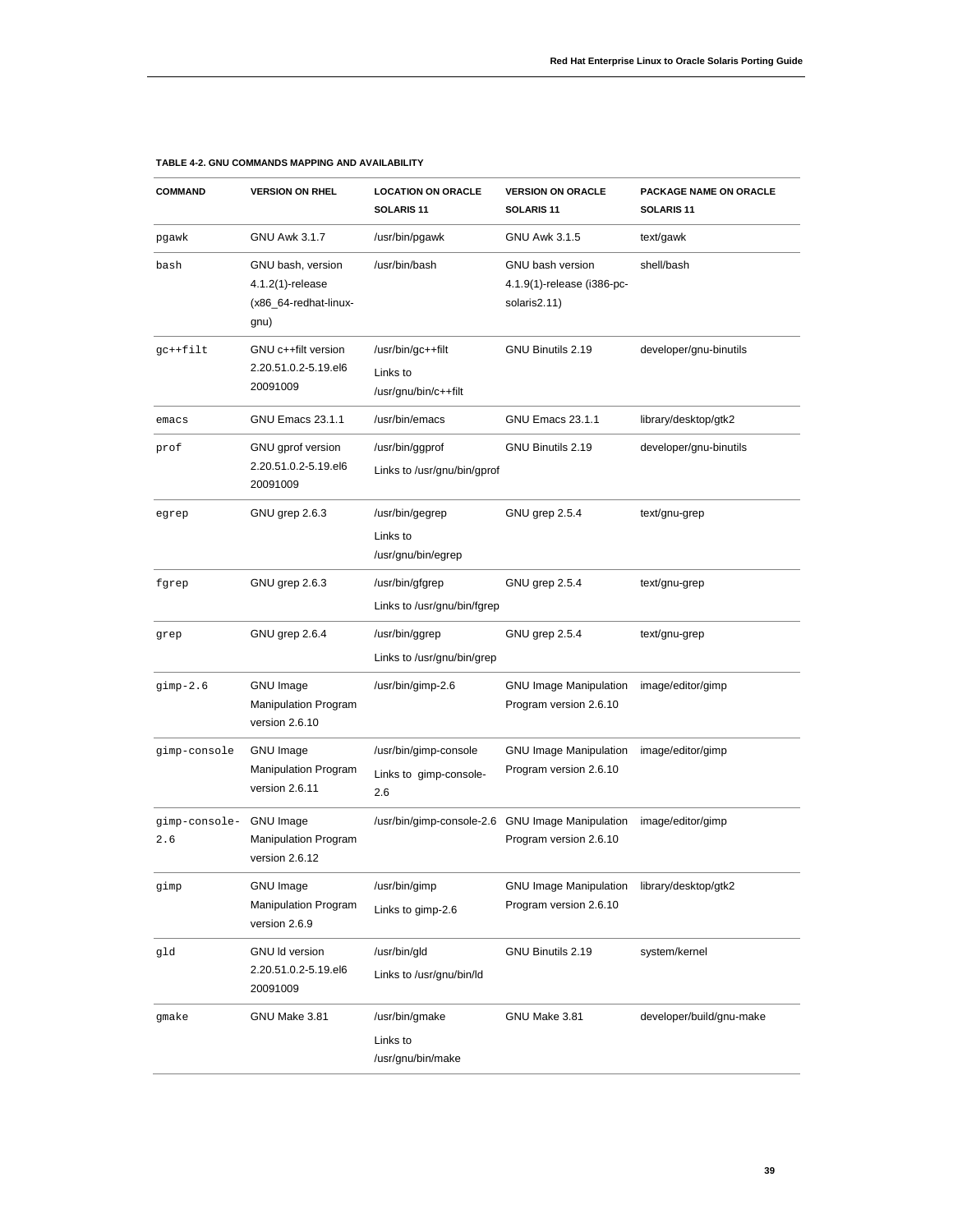| <b>COMMAND</b> | <b>VERSION ON RHEL</b>                                         | <b>LOCATION ON ORACLE</b><br>SOLARIS <sub>11</sub>    | <b>VERSION ON ORACLE</b><br>SOLARIS <sub>11</sub> | PACKAGE NAME ON ORACLE<br>SOLARIS <sub>11</sub> |
|----------------|----------------------------------------------------------------|-------------------------------------------------------|---------------------------------------------------|-------------------------------------------------|
| rnano          | <b>GNU</b> mano version<br>2.0.10                              | /usr/bin/rnano                                        | GNU mano version 2.0.9                            | editor/nano                                     |
| nano           | GNU nano version 2.0.9 /usr/bin/nano                           |                                                       | GNU nano version 2.0.9                            | editor/nano                                     |
| nm             | GNU nm version<br>2.20.51.0.2-5.19.el6<br>20091009             | /usr/bin/gnm<br>Links to /usr/gnu/bin/nm              | GNU Binutils 2.19                                 | developer/gnu-binutils                          |
| objcopy        | GNU objcopy version<br>2.20.51.0.2-5.19.el6<br>20091009        | /usr/bin/gobjcopy<br>Links to<br>/usr/gnu/bin/objcopy | GNU Binutils 2.19                                 | developer/gnu-binutils                          |
| objdump        | GNU objdump version<br>2.20.51.0.2-5.19.el6<br>20091009        | /usr/bin/gobjdump<br>Links to<br>/usr/gnu/bin/objdump | GNU Binutils 2.19                                 | developer/gnu-binutils                          |
| readelf        | <b>GNU</b> readelf version<br>2.20.51.0.2-5.19.el6<br>20091009 | /usr/bin/greadelf<br>Links to<br>/usr/gnu/bin/readelf | GNU Binutils 2.19                                 | developer/gnu-binutils                          |
| sed            | GNU sed version 4.2.1                                          | /usr/bin/gsed<br>Links to /usr/gnu/bin/sed            | GNU sed version 4.2.1                             | text/gnu-sed                                    |
| size           | GNU size version<br>2.20.51.0.2-5.19.el6<br>20091009           | /usr/bin/gsize<br>Links to /usr/gnu/bin/size          | GNU Binutils 2.19                                 | developer/gnu-binutils                          |
| strings        | GNU strings version<br>2.20.51.0.2-5.19.el6<br>20091009        | /usr/bin/gstrings<br>Links to<br>/usr/gnu/bin/strings | GNU Binutils 2.19                                 | developer/gnu-binutils                          |
| strip          | GNU strip version<br>2.20.51.0.2-5.19.el6<br>20091009          | /usr/bin/gstrip<br>Links to /usr/gnu/bin/strip        | GNU Binutils 2.19                                 | developer/gnu-binutils                          |
| wget           | GNU Wget 1.12 built on /usr/bin/wget<br>Linux-gnu.             |                                                       | GNU Wget 1.12 built on<br>solaris2.11.            | web/wget                                        |
| which          | GNU which v2.19                                                | /usr/bin/gwhich<br>Links to<br>/usr/gnu/bin/which     | GNU which v2.16                                   | shell/which                                     |
| qroups         | GNU coreutils 8.4                                              | /usr/bin/ggroups<br>Links to<br>/usr/gnu/bin/groups   | GNU coreutils 8.5                                 | file/gnu-coreutils                              |
| head           | GNU coreutils 8.4                                              | /usr/bin/ghead<br>Links to /usr/gnu/bin/head          | GNU coreutils 8.5                                 | file/gnu-coreutils                              |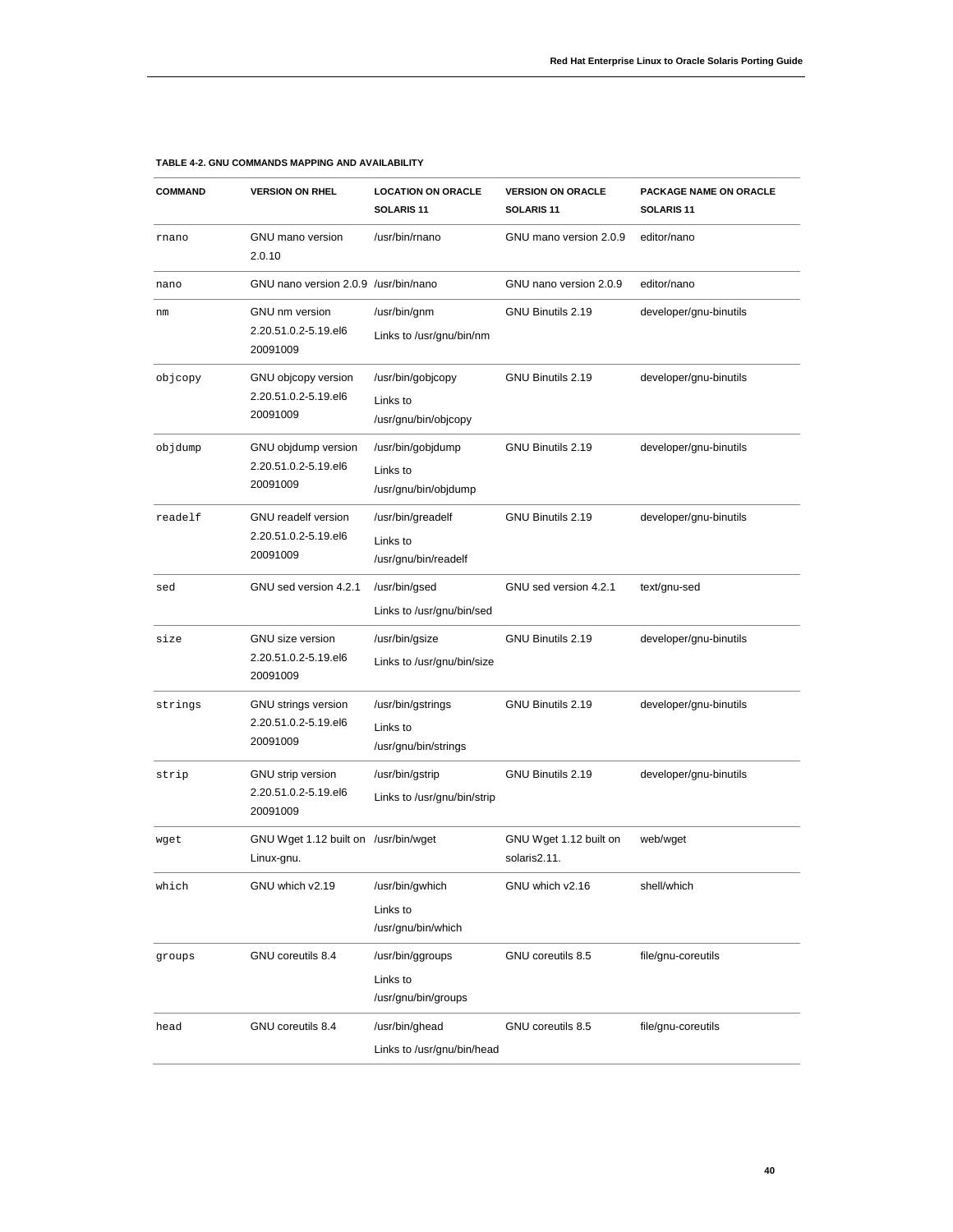| <b>COMMAND</b> | <b>VERSION ON RHEL</b> | <b>LOCATION ON ORACLE</b><br>SOLARIS <sub>11</sub>    | <b>VERSION ON ORACLE</b><br>SOLARIS <sub>11</sub> | PACKAGE NAME ON ORACLE<br>SOLARIS <sub>11</sub> |
|----------------|------------------------|-------------------------------------------------------|---------------------------------------------------|-------------------------------------------------|
| hostid         | GNU coreutils 8.4      | /usr/bin/ghostid<br>Links to<br>/usr/gnu/bin/hostid   | GNU coreutils 8.5                                 | file/gnu-coreutils                              |
| id             | GNU coreutils 8.4      | /usr/bin/gid<br>Links to /usr/gnu/bin/id              | GNU coreutils 8.5                                 | runtime/ruby-18                                 |
| idn            | GNU Libidn 1.18        | /usr/bin/idn                                          | (GNU Libidn) 1.19                                 | web/php-52/extension/php-idn                    |
| ifnames        | GNU Autoconf2.63       | /usr/bin/ifnames                                      | GNU Autoconf2.63                                  | developer/build/autoconf                        |
| info           | GNU texinfo 4.13       | /usr/bin/info                                         | GNU texinfo 4.7                                   | runtime/ruby-18                                 |
| infokey        | GNU texinfo 4.13       | /usr/bin/infokey                                      | GNU texinfo 4.7                                   | text/texinfo                                    |
| install        | GNU coreutils 8.4      | /usr/bin/ginstall<br>Links to<br>/usr/gnu/bin/install | GNU coreutils 8.5                                 | file/gnu-coreutils                              |
| install-info   | GNU texinfo 4.13       | /usr/bin/install-info                                 | GNU texinfo 4.7                                   | text/texinfo                                    |
| intltoolize    | GNU intltool 0.41.0    | /usr/bin/intltoolize                                  | GNU intltool 0.40.6                               | developer/gnome/gettext                         |
| join           | GNU coreutils 8.4      | /usr/bin/gjoin<br>Links to /usr/gnu/bin/join          | GNU coreutils 8.5                                 | file/gnu-coreutils                              |
| link           | GNU coreutils 8.4      | /usr/bin/glink<br>Links to /usr/gnu/bin/link          | GNU coreutils 8.5                                 | file/gnu-coreutils                              |
| ln             | GNU coreutils 8.4      | /usr/bin/gln<br>Links to /usr/gnu/bin/ln              | GNU coreutils 8.5                                 | file/gnu-coreutils                              |
| logname        | GNU coreutils 8.4      | /usr/bin/glogname<br>Links to<br>/usr/gnu/bin/logname | GNU coreutils 8.5                                 | file/gnu-coreutils                              |
| ls             | GNU coreutils 8.4      | /usr/bin/gls<br>Links to /usr/gnu/bin/ls              | GNU coreutils 8.5                                 | file/gnu-coreutils                              |
| m4             | GNU M4 1.4.13          | /usr/bin/gm4<br>Links to /usr/gnu/bin/m4              | GNU M4 1.4.12                                     | developer/macro/gnu-m4                          |
| makeinfo       | GNU texinfo 4.13       | /usr/bin/makeinfo                                     | GNU texinfo 4.7                                   | text/texinfo                                    |
| md5sum         | GNU coreutils 8.4      | /usr/bin/md5sum                                       | GNU coreutils 8.5                                 | file/gnu-coreutils                              |
| mkdir          | GNU coreutils 8.4      | /usr/bin/gmkdir<br>Links to<br>/usr/gnu/bin/mkdir     | GNU coreutils 8.5                                 | file/gnu-coreutils                              |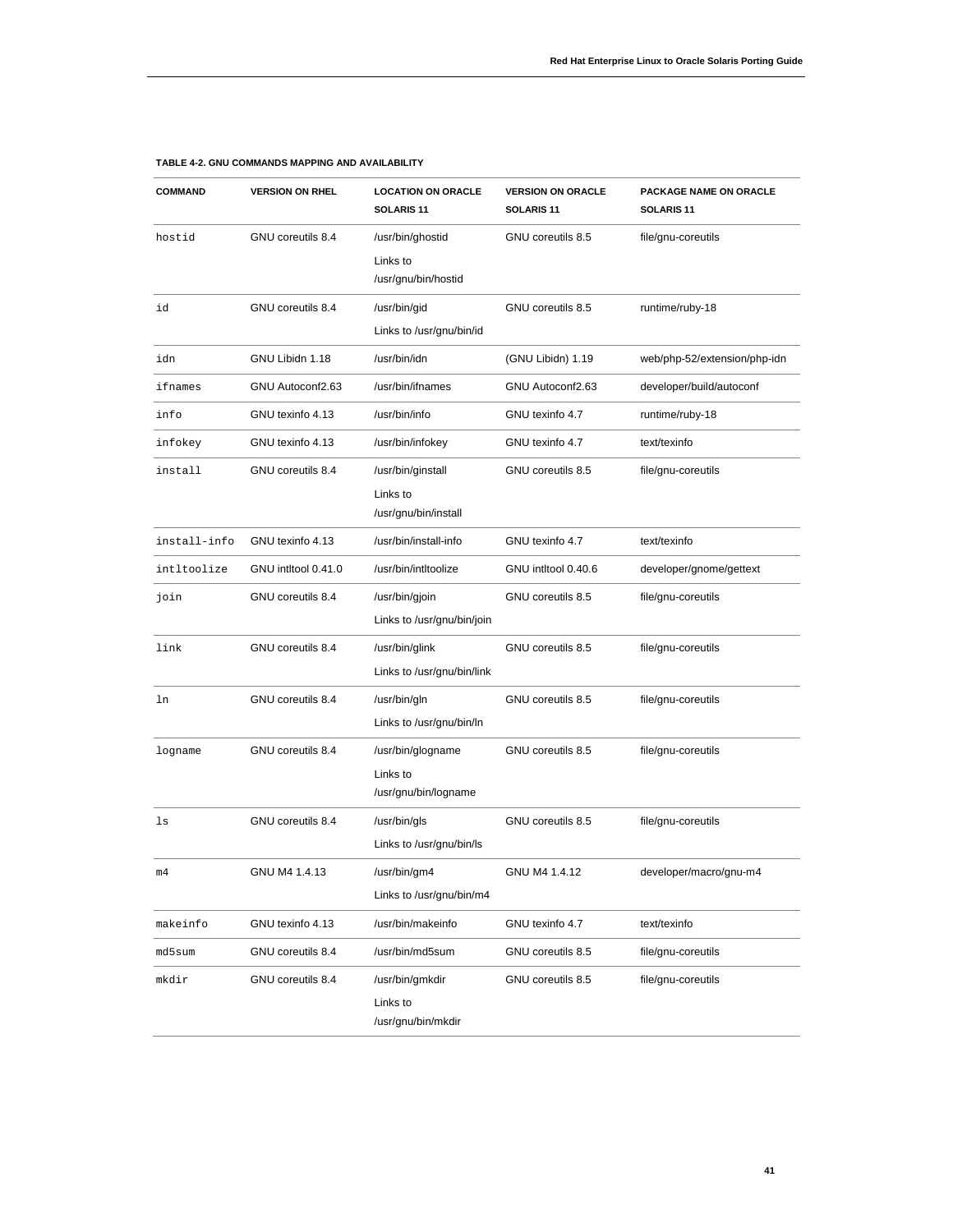| <b>COMMAND</b> | <b>VERSION ON RHEL</b>             | <b>LOCATION ON ORACLE</b><br>SOLARIS <sub>11</sub>  | <b>VERSION ON ORACLE</b><br>SOLARIS <sub>11</sub> | PACKAGE NAME ON ORACLE<br>SOLARIS <sub>11</sub> |
|----------------|------------------------------------|-----------------------------------------------------|---------------------------------------------------|-------------------------------------------------|
| mkfifo         | GNU coreutils 8.4                  | /usr/bin/gmkfifo<br>Links to<br>/usr/gnu/bin/mkfifo | GNU coreutils 8.5                                 | file/gnu-coreutils                              |
| mknod          | GNU coreutils 8.4                  | /usr/bin/gmknod<br>Links to<br>/usr/gnu/bin/mknod   | GNU coreutils 8.5                                 | file/gnu-coreutils                              |
| mktemp         | GNU coreutils 8.4                  | /usr/bin/gmktemp<br>Links to<br>/usr/gnu/bin/mktemp | GNU coreutils 8.5                                 | file/gnu-coreutils                              |
| msgattrib      | GNU gettext-tools 0.17             | /usr/bin/msgattrib                                  | GNU gettext-tools 0.16.1                          | text/gnu-gettext                                |
| msgcat         | GNU gettext-tools 0.17             | /usr/bin/msgcat                                     | GNU gettext-tools 0.16.1                          | text/gnu-gettext                                |
| msgcmp         | GNU gettext-tools 0.17             | /usr/bin/msgcmp                                     | GNU gettext-tools 0.16.1                          | text/gnu-gettext                                |
| msgcomm        | GNU gettext-tools 0.17             | /usr/bin/msgcomm                                    | GNU gettext-tools 0.16.1                          | text/gnu-gettext                                |
| msgconv        | GNU gettext-tools 0.17             | /usr/bin/msgconv                                    | GNU gettext-tools 0.16.1                          | text/gnu-gettext                                |
| msgen          | GNU gettext-tools 0.17             | /usr/bin/msgen                                      | GNU gettext-tools 0.16.1                          | text/gnu-gettext                                |
| msgexec        | GNU gettext-tools 0.17             | /usr/bin/msgexec                                    | GNU gettext-tools 0.16.1                          | text/gnu-gettext                                |
| msgfilter      | GNU gettext-tools 0.17             | /usr/bin/msgfilter                                  | GNU gettext-tools 0.16.1                          | text/gnu-gettext                                |
| msgfmt         | GNU gettext-tools 0.17             | /usr/bin/gmsgfmt<br>Links to<br>/usr/gnu/bin/msgfmt | GNU gettext-tools 0.16.1                          | text/locale                                     |
| msggrep        | GNU gettext-tools 0.17             | /usr/bin/msggrep                                    | GNU gettext-tools 0.16.1                          | text/gnu-gettext                                |
| msginit        | GNU gettext-tools 0.17             | /usr/bin/msginit                                    | GNU gettext-tools 0.16.1                          | text/gnu-gettext                                |
| msgmerge       | GNU gettext-tools 0.17             | /usr/bin/msgmerge                                   | GNU gettext-tools 0.16.1                          | developer/gnome/gettext                         |
| msgunfmt       | GNU gettext-tools 0.17             | /usr/bin/msgunfmt                                   | GNU gettext-tools 0.16.1                          | text/gnu-gettext                                |
| msguniq        | GNU gettext-tools 0.17             | /usr/bin/msguniq                                    | GNU gettext-tools 0.16.1                          | text/gnu-gettext                                |
| mv             | GNU coreutils 8.4                  | /usr/bin/gmv<br>Links to /usr/gnu/bin/mv            | GNU coreutils 8.5                                 | file/gnu-coreutils                              |
| ngettext       | <b>GNU</b> gettext-runtime<br>0.17 | /usr/bin/ngettext                                   | GNU gettext-runtime<br>0.16.1                     | text/gnu-gettext                                |
| nice           | GNU coreutils 8.4                  | /usr/bin/gnice<br>Links to /usr/gnu/bin/nice        | GNU coreutils 8.5                                 | file/gnu-coreutils                              |
| nl             | GNU coreutils 8.4                  | /usr/bin/gnl<br>Links to /usr/gnu/bin/nl            | GNU coreutils 8.5                                 | file/gnu-coreutils                              |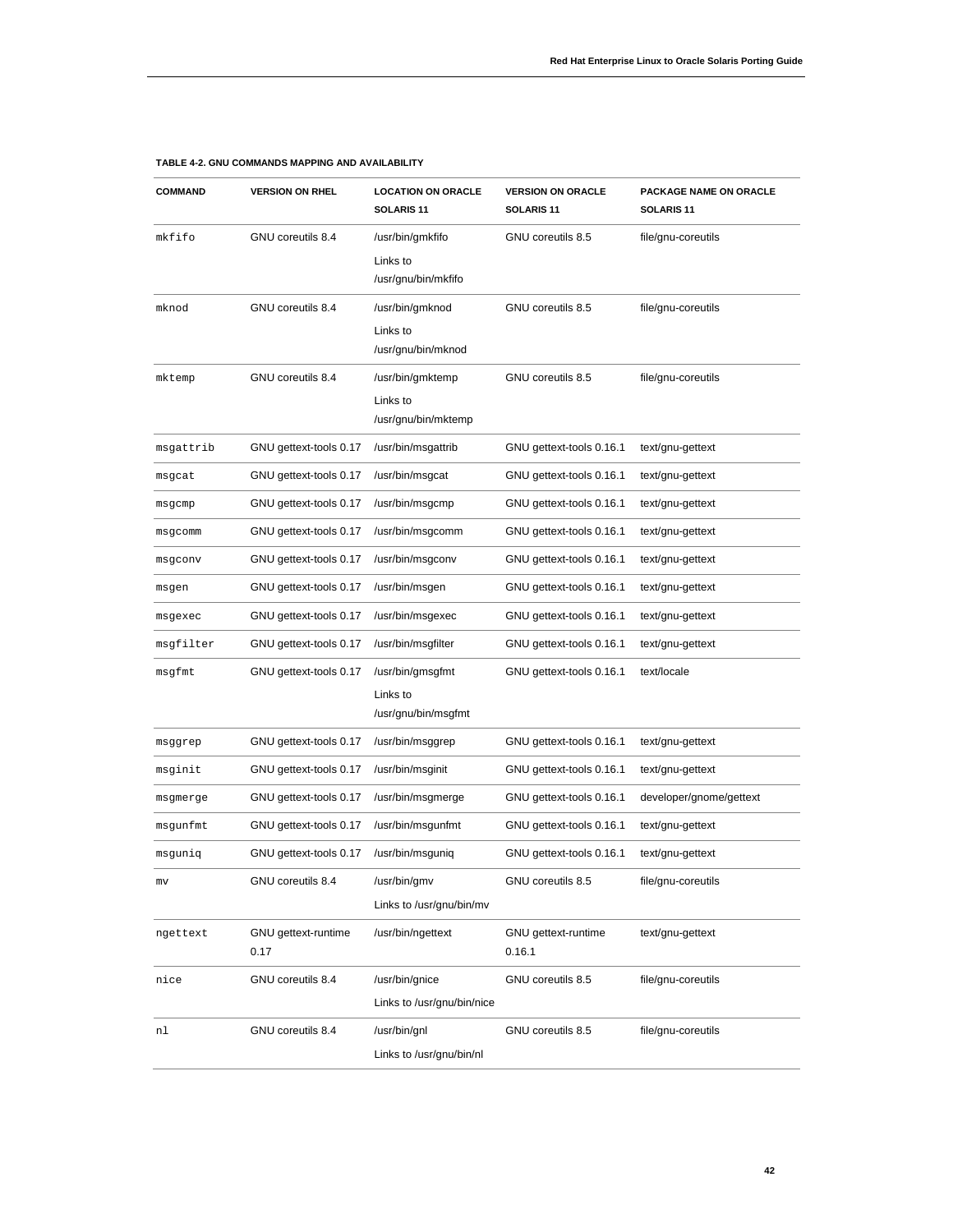| <b>COMMAND</b> | <b>VERSION ON RHEL</b>                 | <b>LOCATION ON ORACLE</b><br>SOLARIS <sub>11</sub>    | <b>VERSION ON ORACLE</b><br>SOLARIS <sub>11</sub>              | PACKAGE NAME ON ORACLE<br>SOLARIS <sub>11</sub> |
|----------------|----------------------------------------|-------------------------------------------------------|----------------------------------------------------------------|-------------------------------------------------|
| nohup          | GNU coreutils 8.4                      | /usr/bin/gnohup<br>Links to<br>/usr/gnu/bin/nohup     | GNU coreutils 8.5                                              | file/gnu-coreutils                              |
| autogen        |                                        | /usr/bin/autogen                                      | GNU AutoGen - The<br>Automated Program<br>Generator - Ver. 5.9 | developer/build/autogen                         |
| card           |                                        | /usr/bin/card                                         | GNU a2ps 4.14                                                  | driver/pcmcia                                   |
| columns        |                                        | /usr/bin/columns                                      | GNU AutoGen -<br>Columnize Input Text -<br>Ver. 1.1            | terminal/resize                                 |
| fixps          |                                        | /usr/bin/fixps                                        | GNU a2ps 4.14                                                  | print/filter/a2ps                               |
| a2ps           |                                        | /usr/bin/a2ps                                         | GNU a2ps 4.14                                                  | print/filter/a2ps                               |
| nproc          | GNU coreutils 8.4                      | /usr/bin/nproc                                        | GNU coreutils 8.5                                              | file/gnu-coreutils                              |
| od             | GNU coreutils 8.4                      | /usr/bin/god<br>Links to /usr/gnu/bin/od              | GNU coreutils 8.5                                              | file/gnu-coreutils                              |
| paste          | GNU coreutils 8.4                      | /usr/bin/gpaste<br>Links to<br>/usr/gnu/bin/paste     | GNU coreutils 8.5                                              | file/gnu-coreutils                              |
| pathchk        | GNU coreutils 8.4                      | /usr/bin/gpathchk<br>Links to<br>/usr/gnu/bin/pathchk | GNU coreutils 8.5                                              | file/gnu-coreutils                              |
| perf           | perf version 2.6.32-<br>122.el6.x86_64 | /usr/bin/gperf                                        | GNU gperf 3.0.3                                                | developer/gperf                                 |
| pinky          | GNU coreutils 8.4                      | /usr/bin/pinky                                        | GNU coreutils 8.5                                              | file/gnu-coreutils                              |
| pr             | GNU coreutils 8.4                      | /usr/bin/gpr<br>Links to /usr/gnu/bin/pr              | GNU coreutils 8.5                                              | file/gnu-coreutils                              |
| printenv       | GNU coreutils 8.4                      | /usr/bin/printenv                                     | GNU coreutils 8.5                                              | web/server/apache-22                            |
| ptx            | GNU coreutils 8.4                      | /usr/bin/ptx                                          | GNU coreutils 8.5                                              | file/gnu-coreutils                              |
| readlink       | GNU coreutils 8.4                      | /usr/bin/readlink                                     | GNU coreutils 8.5                                              | file/gnu-coreutils                              |
| rm             | GNU coreutils 8.4                      | /usr/bin/grm<br>Links to /usr/gnu/bin/rm              | GNU coreutils 8.5                                              | file/gnu-coreutils                              |
| rmdir          | GNU coreutils 8.4                      | /usr/bin/grmdir<br>Links to /usr/gnu/bin/rmdir        | GNU coreutils 8.5                                              | file/gnu-coreutils                              |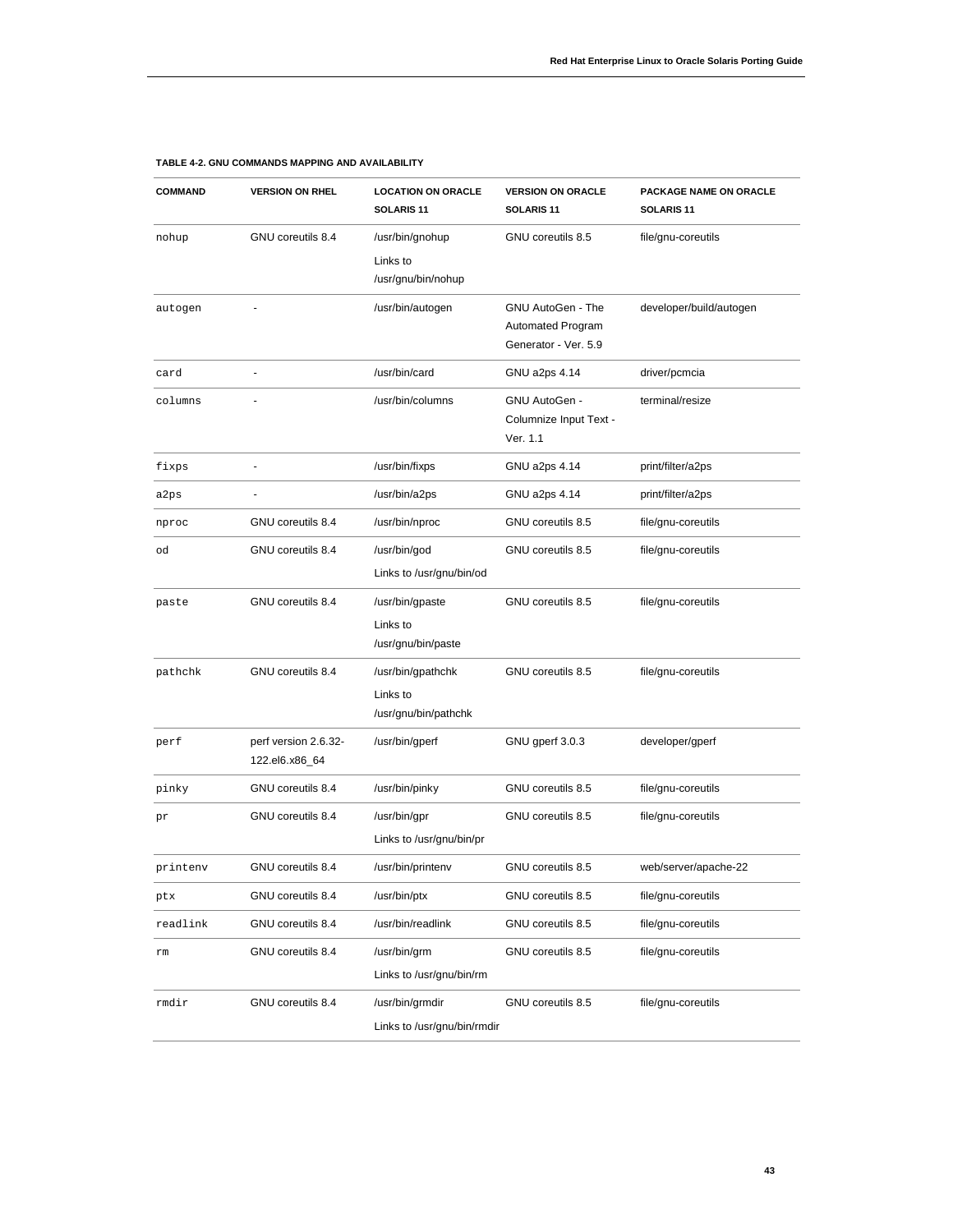| <b>COMMAND</b> | <b>VERSION ON RHEL</b> | <b>LOCATION ON ORACLE</b><br>SOLARIS <sub>11</sub> | <b>VERSION ON ORACLE</b><br>SOLARIS <sub>11</sub> | PACKAGE NAME ON ORACLE<br>SOLARIS 11 |
|----------------|------------------------|----------------------------------------------------|---------------------------------------------------|--------------------------------------|
| sdiff          | GNU diffutils 2.8.1    | /usr/bin/gsdiff                                    | GNU diffutils 2.8.7                               | text/gnu-diffutils                   |
|                |                        | Links to /usr/gnu/bin/sdiff                        |                                                   |                                      |
| seq            | GNU coreutils 8.4      | /usr/bin/seq                                       | GNU coreutils 8.5                                 | runtime/ruby-18                      |
| shalsum        | GNU coreutils 8.4      | /usr/bin/sha1sum                                   | GNU coreutils 8.5                                 | file/gnu-coreutils                   |
| sha224sum      | GNU coreutils 8.4      | /usr/bin/sha224sum                                 | GNU coreutils 8.5                                 | file/gnu-coreutils                   |
| sha256sum      | GNU coreutils 8.4      | /usr/bin/sha256sum                                 | GNU coreutils 8.5                                 | file/gnu-coreutils                   |
| sha384sum      | GNU coreutils 8.4      | /usr/bin/sha384sum                                 | GNU coreutils 8.5                                 | file/gnu-coreutils                   |
| sha512sum      | GNU coreutils 8.4      | /usr/bin/sha512sum                                 | GNU coreutils 8.5                                 | file/gnu-coreutils                   |
| shred          | GNU coreutils 8.4      | /usr/bin/shred                                     | GNU coreutils 8.5                                 | file/gnu-coreutils                   |
| shuf           | GNU coreutils 8.4      | /usr/bin/shuf                                      | GNU coreutils 8.5                                 | file/gnu-coreutils                   |
| sleep          | GNU coreutils 8.4      | /usr/bin/gsleep                                    | GNU coreutils 8.5                                 | file/gnu-coreutils                   |
|                |                        | Links to /usr/gnu/bin/sleep                        |                                                   |                                      |
| sort           | GNU coreutils 8.4      | /usr/bin/gsort                                     | GNU coreutils 8.5                                 | file/gnu-coreutils                   |
|                |                        | Links to /usr/gnu/bin/sort                         |                                                   |                                      |
| split          | GNU coreutils 8.4      | /usr/bin/gsplit                                    | GNU coreutils 8.5                                 | file/gnu-coreutils                   |
|                |                        | Links to /usr/gnu/bin/split                        |                                                   |                                      |
| stat           | GNU coreutils 8.4      | /usr/bin/stat                                      | GNU coreutils 8.5                                 | runtime/ruby-18                      |
| stdbuf         | GNU coreutils 8.4      | /usr/bin/stdbuf                                    | GNU coreutils 8.5                                 | file/gnu-coreutils                   |
| stty           | GNU coreutils 8.4      | /usr/bin/gstty                                     | GNU coreutils 8.5                                 | file/gnu-coreutils                   |
|                |                        | Links to /usr/gnu/bin/stty                         |                                                   |                                      |
| sum            | GNU coreutils 8.4      | /usr/bin/gsum                                      | GNU coreutils 8.5                                 | file/gnu-coreutils                   |
|                |                        | Links to /usr/gnu/bin/sum                          |                                                   |                                      |
| tac            | GNU coreutils 8.4      | /usr/bin/tac                                       | GNU coreutils 8.5                                 | file/gnu-coreutils                   |
| tail           | GNU coreutils 8.4      | /usr/bin/gtail                                     | GNU coreutils 8.5                                 | file/gnu-coreutils                   |
|                |                        | Links to /usr/gnu/bin/tail                         |                                                   |                                      |
| tee            | GNU coreutils 8.4      | /usr/bin/gtee                                      | GNU coreutils 8.5                                 | file/gnu-coreutils                   |
|                |                        | Links to /usr/gnu/bin/tee                          |                                                   |                                      |
| timeout        | GNU coreutils 8.4      | /usr/bin/timeout                                   | GNU coreutils 8.5                                 | runtime/ruby-18                      |
| touch          | GNU coreutils 8.4      | /usr/bin/gtouch                                    | GNU coreutils 8.5                                 | file/gnu-coreutils                   |
|                |                        | Links to                                           |                                                   |                                      |
|                |                        | /usr/gnu/bin/touch                                 |                                                   |                                      |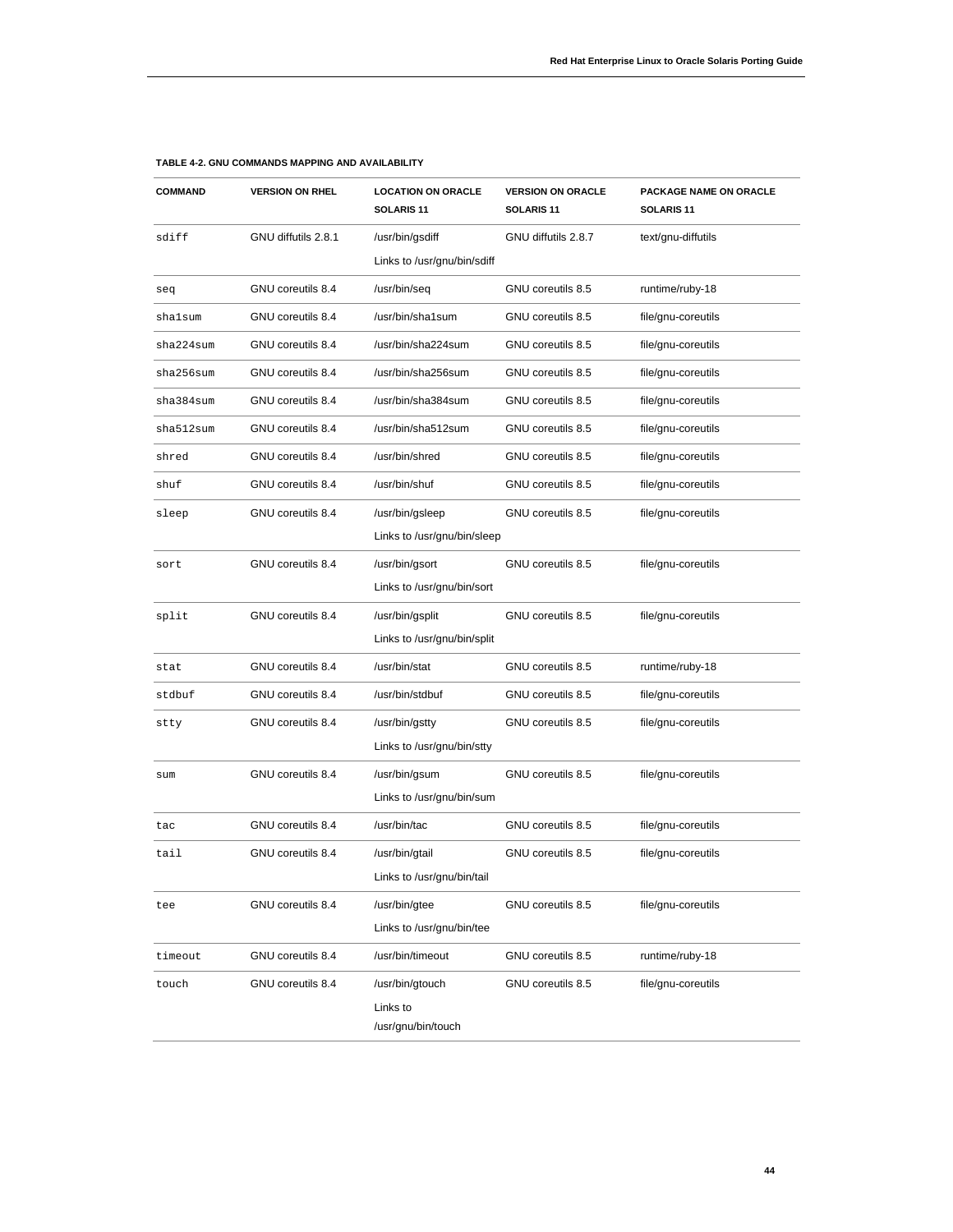| <b>COMMAND</b> | <b>VERSION ON RHEL</b> | <b>LOCATION ON ORACLE</b><br>SOLARIS <sub>11</sub> | <b>VERSION ON ORACLE</b><br>SOLARIS <sub>11</sub> | PACKAGE NAME ON ORACLE<br>SOLARIS <sub>11</sub> |
|----------------|------------------------|----------------------------------------------------|---------------------------------------------------|-------------------------------------------------|
| tr             | GNU coreutils 8.4      | /usr/bin/gtr                                       | GNU coreutils 8.5                                 | file/gnu-coreutils                              |
|                |                        | Links to /usr/gnu/bin/tr                           |                                                   |                                                 |
| truncate       | GNU coreutils 8.4      | /usr/bin/truncate                                  | GNU coreutils 8.5                                 | file/gnu-coreutils                              |
| tty            | GNU coreutils 8.4      | /usr/bin/gtty                                      | GNU coreutils 8.5                                 | file/gnu-coreutils                              |
|                |                        | Links to /usr/gnu/bin/tty                          |                                                   |                                                 |
| uname          | GNU coreutils 8.4      | /usr/bin/guname                                    | GNU coreutils 8.5                                 | file/gnu-coreutils                              |
|                |                        | Links to                                           |                                                   |                                                 |
|                |                        | /usr/gnu/bin/uname                                 |                                                   |                                                 |
| unexpand       | GNU coreutils 8.4      | /usr/bin/gunexpand                                 | GNU coreutils 8.5                                 | file/gnu-coreutils                              |
|                |                        | Links to<br>/usr/gnu/bin/unexpand                  |                                                   |                                                 |
|                | GNU coreutils 8.4      |                                                    | GNU coreutils 8.5                                 |                                                 |
| uniq           |                        | /usr/bin/guniq<br>Links to /usr/gnu/bin/uniq       |                                                   | file/gnu-coreutils                              |
|                |                        |                                                    |                                                   |                                                 |
| unlink         | GNU coreutils 8.4      | /usr/bin/gunlink<br>Links to                       | GNU coreutils 8.5                                 | file/gnu-coreutils                              |
|                |                        | /usr/gnu/bin/unlink                                |                                                   |                                                 |
| users          | GNU coreutils 8.4      | /usr/bin/users                                     | GNU coreutils 8.5                                 | network/chat/ircii                              |
| vdir           | GNU coreutils 8.4      | /usr/bin/vdir                                      | GNU coreutils 8.5                                 | file/gnu-coreutils                              |
| WC             | GNU coreutils 8.4      | /usr/bin/gwc                                       | GNU coreutils 8.5                                 | file/gnu-coreutils                              |
|                |                        | Links to /usr/gnu/bin/wc                           |                                                   |                                                 |
| who            | GNU coreutils 8.4      | /usr/bin/gwho                                      | GNU coreutils 8.5                                 | file/gnu-coreutils                              |
|                |                        | Links to /usr/gnu/bin/who                          |                                                   |                                                 |
| whoami         | GNU coreutils 8.4      | /usr/bin/gwhoami                                   | GNU coreutils 8.5                                 | file/gnu-coreutils                              |
|                |                        | Links to                                           |                                                   |                                                 |
|                |                        | /usr/gnu/bin/whoami                                |                                                   |                                                 |
| whoami         | GNU coreutils 8.4      | /usr/bin/whoami                                    | GNU coreutils 8.5                                 | file/gnu-coreutils                              |
| xargs          | GNU findutils 4.4.2    | /usr/bin/gxargs                                    | GNU xargs version 4.2.31 file/gnu-findutils       |                                                 |
|                |                        | Links to                                           |                                                   |                                                 |
|                |                        |                                                    |                                                   |                                                 |
| xgettext       | GNU gettext-tools 0.17 | /usr/bin/gxgettext                                 | GNU gettext-tools 0.16.1                          | text/gnu-gettext                                |
|                |                        | /usr/gnu/bin/xgettext                              |                                                   |                                                 |
|                |                        |                                                    |                                                   |                                                 |
|                |                        | Links to /usr/gnu/bin/yes                          |                                                   |                                                 |
| yes            | GNU coreutils 8.4      | /usr/gnu/bin/xargs<br>Links to<br>/usr/bin/gyes    | GNU coreutils 8.5                                 | file/gnu-coreutils                              |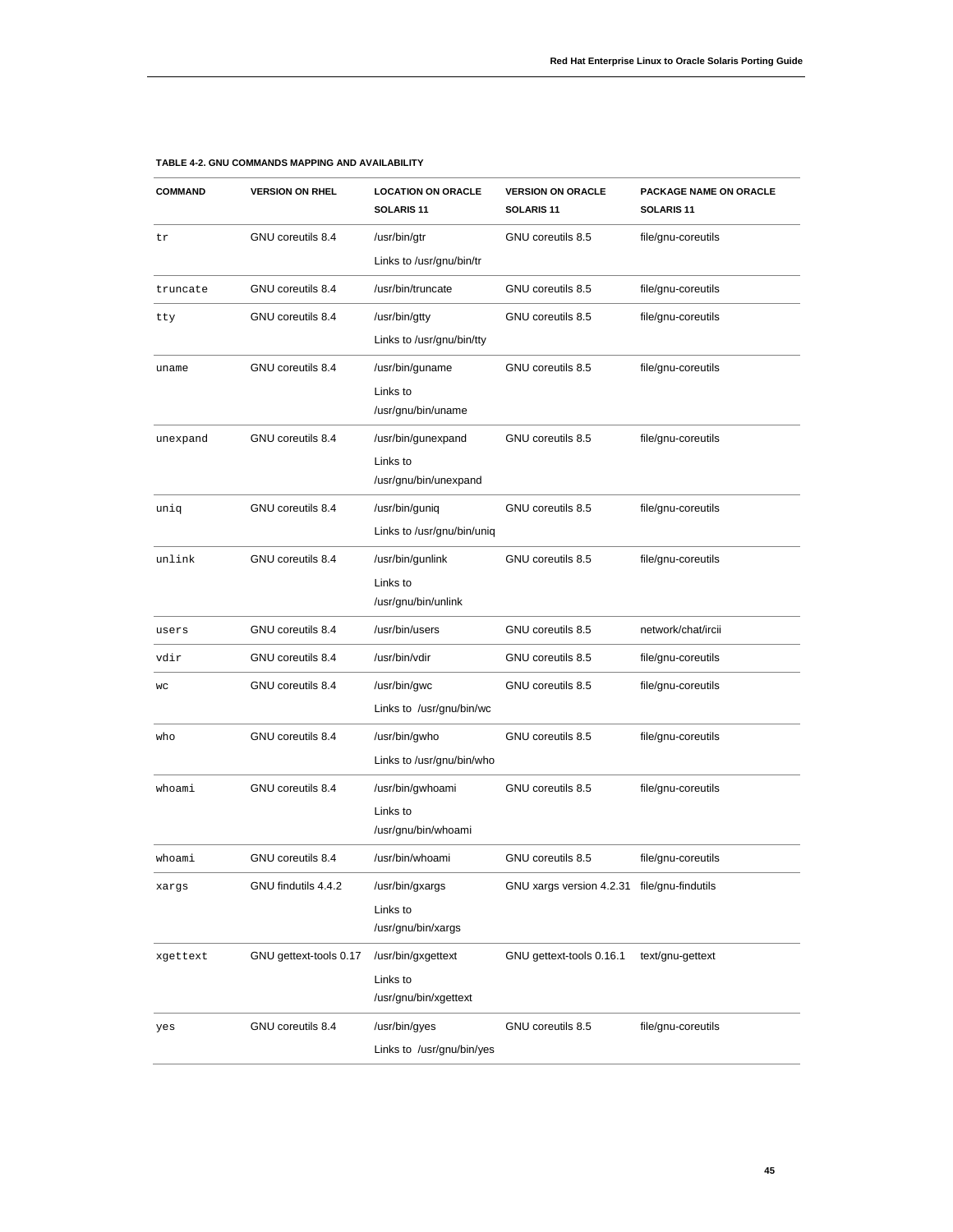| <b>COMMAND</b>  | <b>VERSION ON RHEL</b>                | <b>LOCATION ON ORACLE</b><br>SOLARIS <sub>11</sub>  | <b>VERSION ON ORACLE</b><br>SOLARIS <sub>11</sub>                     | <b>PACKAGE NAME ON ORACLE</b><br>SOLARIS <sub>11</sub> |
|-----------------|---------------------------------------|-----------------------------------------------------|-----------------------------------------------------------------------|--------------------------------------------------------|
| clisp           |                                       | /usr/bin/clisp                                      | GNU CLISP 2.47 (2008-<br>10-23) (built on userland<br>[10.134.73.164] | runtime/clisp                                          |
| diffmk          |                                       | /usr/bin/gdiffmk<br>Links to<br>/usr/gnu/bin/diffmk | GNU gdiffmk (groff)<br>version 1.19.2                                 | text/groff/groff-core                                  |
| grolbp          | GNU grolbp /groff<br>version 1.18,1,4 | /usr/bin/grolbp                                     | GNU grolbp (groff) version text/groff<br>1.19.2                       |                                                        |
| pth-config      |                                       | /usr/bin/pth-config                                 | GNU Pth 2.0.7                                                         | library/pth                                            |
| ranlib          |                                       | /usr/bin/granlib<br>Links to<br>/usr/gnu/bin/ranlib | <b>GNU ranlib GNU Binutils</b><br>2.19                                | developer/gnu-binutils                                 |
| kill            |                                       | /usr/bin/gkill<br>Links to /usr/gnu/bin/kill        | GNU coreutils 8.5                                                     | file/gnu-coreutils                                     |
| pdiff           |                                       | /usr/bin/pdiff                                      | GNU a2ps 4.14                                                         | print/filter/a2ps                                      |
| printf          |                                       | /usr/bin/gprintf<br>Links to /usr/gnu/bin/printf    | GNU coreutils 8.5                                                     | file/gnu-coreutils                                     |
| psmandup        |                                       | /usr/bin/psmandup                                   | GNU a2ps 4.14                                                         | print/filter/a2ps                                      |
| psset           |                                       | /usr/bin/psset                                      | GNU a2ps 4.14                                                         | print/filter/a2ps                                      |
| pwd             |                                       | /usr/bin/gpwd<br>Links to /usr/gnu/bin/pwd          | GNU coreutils 8.5                                                     | file/gnu-coreutils                                     |
| texi2dvi4a2ps - |                                       | /usr/bin/texi2dvi4a2ps                              | GNU Texinfo 4.1 -<br>1.1.1.1.2.3                                      | print/filter/a2ps                                      |
| texi2dvi        |                                       | /usr/bin/texi2dvi                                   | GNU Texinfo 4.7 1.3                                                   | text/texinfo                                           |
| texindex        |                                       | /usr/bin/texindex                                   | GNU texinfo 4.7                                                       | text/texinfo                                           |
| true            | GNU coreutils 8.4                     | /usr/bin/gtrue<br>Links to /usr/gnu/bin/true        | GNU coreutils 8.5                                                     | file/gnu-coreutils                                     |
| uptime          | procps version 3.2.8                  | /usr/bin/guptime<br>Links to<br>/usr/gnu/bin/uptime | GNU coreutils 8.5                                                     | file/gnu-coreutils                                     |
| xml2aq          |                                       | /usr/bin/xml2ag                                     | GNU AutoGen - XML to<br>AutoGen Definiton<br>Converter - Ver. 5.9     | developer/build/autogen                                |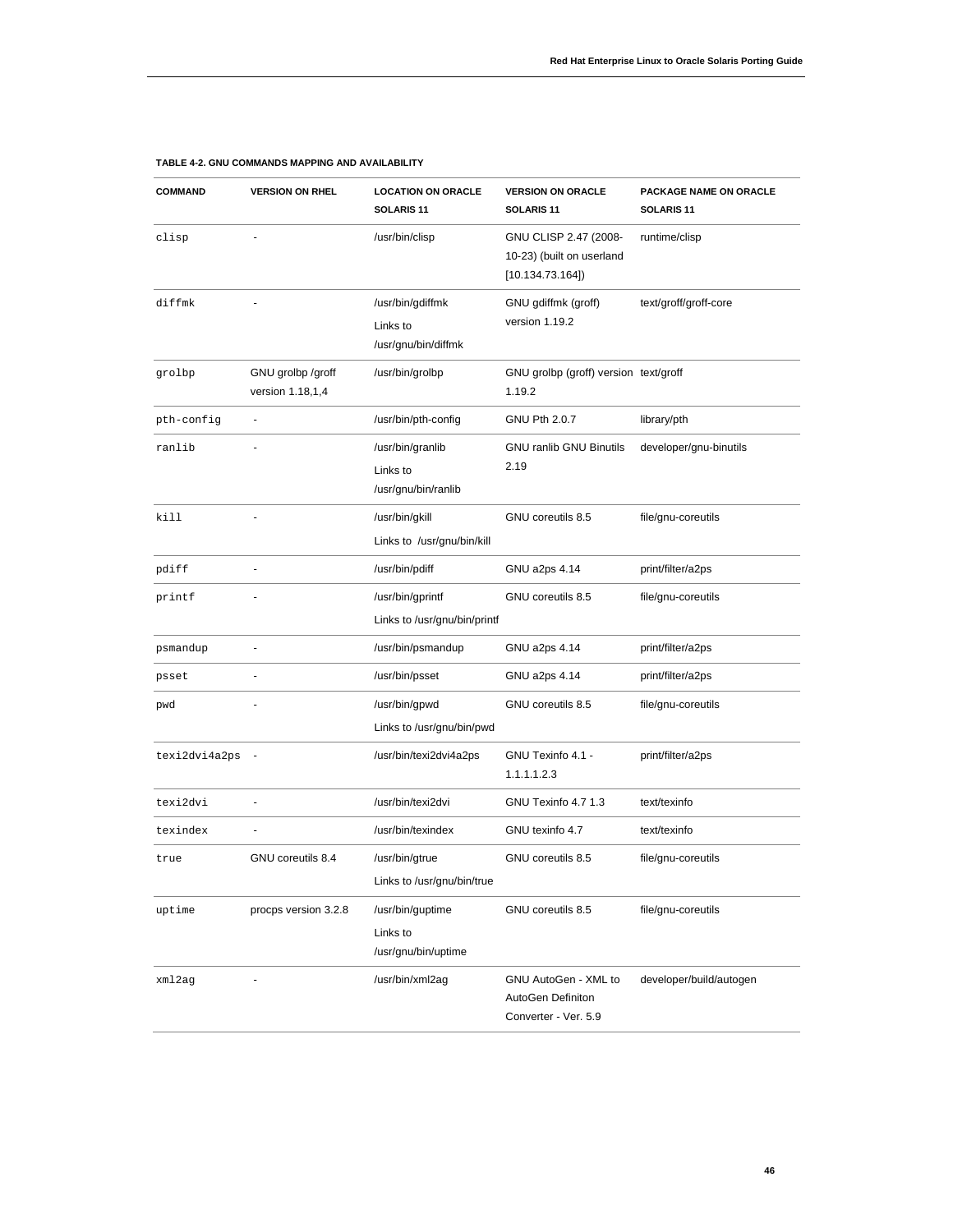# Debugging Applications

Many powerful tools are available on Oracle Solaris 11 for debugging software. These debugging tools can be broadly categorized as follows:

- Kernel-land debuggers, for running in kernel mode
	- <sup>−</sup> Kernel mode maps to the privilege mode of the CPU. Examples of kernel modules include file system kernel modules, device drivers, and so on.
- User-land debuggers for running in user mode
	- <sup>−</sup> User-land maps to the non-privilege mode of the CPU. User-land is where applications execute and the applications interface to the OS kernel via system calls. Kernel-land code and user-land code have different address spaces.
- Tools for addressing specific issues
	- <sup>−</sup> This includes tools for detecting memory-access errors or leaks, code coverage, data races and deadlocks, hot locks, and so on.

## Kernel Debuggers

The tools under this category are used for debugging code running in kernel mode (which maps to the privilege mode of the CPU). The most popular tools among kernel developers are kdb and mdb:

- kdb is the interactive kernel debugger.
- mdb is the modular debugger generally used for debugging the live kernel, processes, core dumps, memory leaks, and so on, but it can also be used for debugging application core dumps. mdb is a very popular tool for debugging system crash dumps. It is an easy-to-extend utility for low-level debugging and it is modularized. Oracle Solaris 11 includes a set of mdb modules that assist programmers in debugging the Oracle Solaris kernel and related device drivers. Third-party developers can develop their own debugging modules for supervisor or user software.

# Source-Level Debugging with dbx

Similar to gdb (the GNU debugger on Linux), dbx is a proprietary source-level debugger shipped with Oracle Solaris Studio. dbx can be used for source-level debugging and execution of programs written in C++, ANSI C, Fortran 77, Fortran 95, and Java programming languages. It provides symbolic debugging for programs written in C and  $C++$ . Useful features of dbx include stepping through programs one source line or one machine instruction at a time. In addition to simply viewing the operation of the program, variables can be manipulated and a wide range of expressions can be evaluated and displayed. A program, a running process, or a core file can be debugged using dbx. When dbx is used to debug a running process, the process is stopped.

To use dbx effectively, you need a debug binary, that is, you need to build your source code with the g compiler flag. Also note that the full debugging information is available only with *no compiler optimization*. Only partial debugging support is available for optimized code. dbx allows you to modify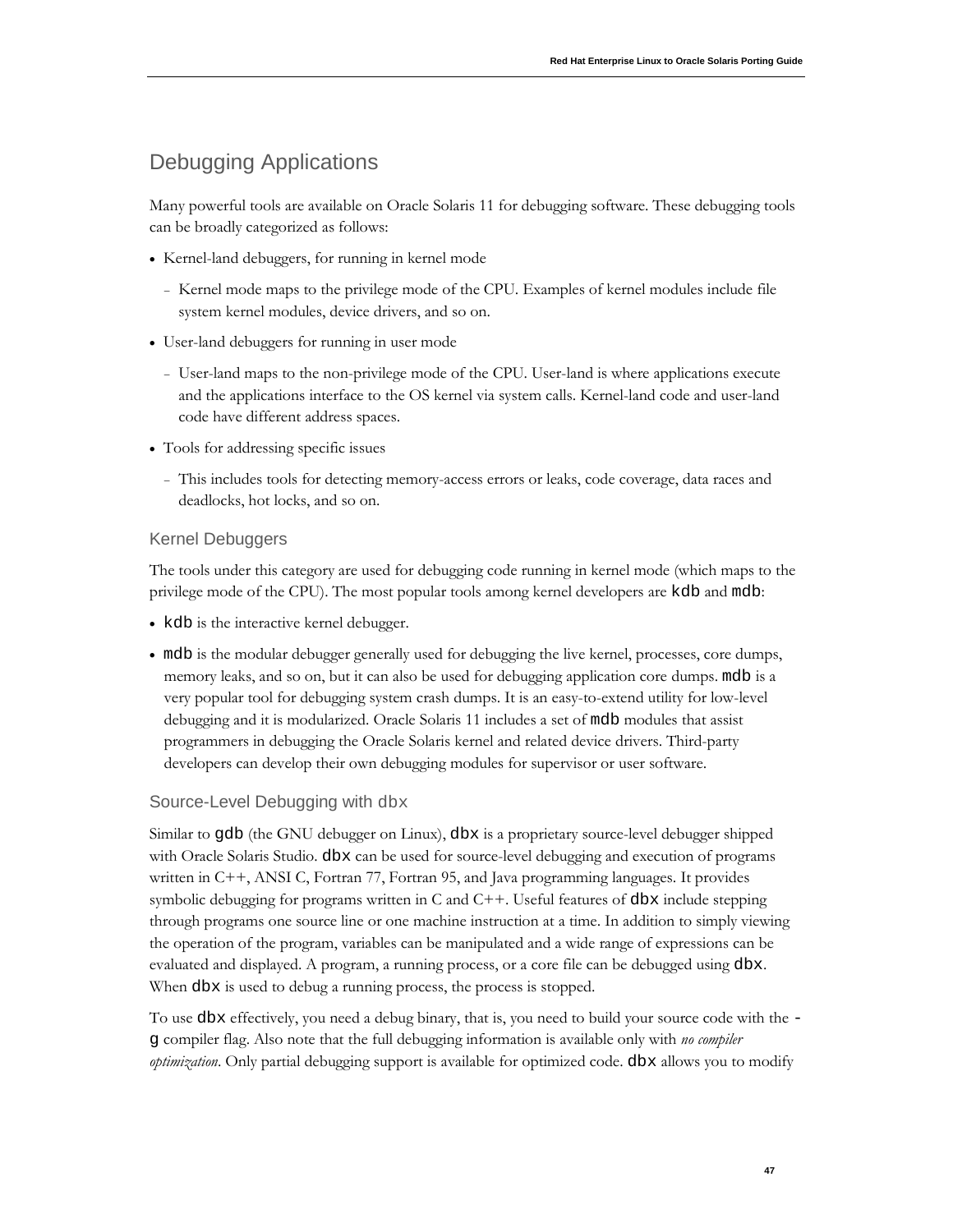and recompile a native source file and continue executing without rebuilding the entire program. You can resume running from the *code fix* location. You do not need to relink or reload to continue debugging. In dbx, you can also navigate between threads, suspend, step a thread, and display the stack and locks.

Tools for Addressing Specific Issues

- Memory access errors or leaks (discover, mdb libumem): There are number of dbx commands for detecting memory leaks. For example, the dbx check memusage command enables memory leak detection and memory usage summary reports at program exit. The showleaks command shows memory leaks when you've stopped at a breakpoint, and you can use the dbx showmemuse command to see the memory usage report when you've stopped at a breakpoint. Through dbxenv variables rtc\_error\_log\_file\_name and rtc\_mel\_at\_exit, you can specify where you want the summary report written to and control the verbosity of the memory usage report at the end of execution.
- Hot locks (lockstat, plockstat): The lockstat and plockstat tools are built-in Oracle Solaris 11 tools. plockstat is used to find locks in applications, while lockstat will report kernel lock and profiling statistics.
- Code coverage (uncover): uncover is a command-line tool for measuring the code coverage of user applications. This tool can display information about areas of the application being exercised during testing. The coverage information reported by this tool could be at a function level, statement level, block level, or instruction level.
- Data races and deadlocks (Thread Analyzer): You can use Thread Analyzer to nail down difficult-to-detect code issues in multithreaded programs. For example, it helps you detect data races and deadlock conditions.

# Identifying Issues Using DTrace

DTrace is a comprehensive dynamic tracing framework for troubleshooting kernel and application problems on production systems in real time. DTrace can be used to get a global overview of a running system, such as the amount of memory, the CPU time, and file system and network resources used by the active processes. It can also provide much more fine-grained information, such as a log of the arguments with which a specific function is being called or a list of the processes accessing a specific file. It is a very powerful dynamic tracing tool that can trace any part of the system. You can instrument the system by writing a simple Dtrace script. The tracing gets enabled only for the code area (probe) mentioned in the Dtrace script. Hence, there is near zero overhead on the system when the probes are not enabled. This infrastructure can be safely used in production (assuming the user knows the possible overhead and impact of the script.)

Please refer to the following resources for additional information about DTrace tools:

• DTrace toolkit, which is a set of ready-to-use DTrace scripts written by Brendan Gregg and available for free download at

[http://hub.opensolaris.org/bin/view/Community+Group+dtrace/dtracetoolkit.](http://hub.opensolaris.org/bin/view/Community+Group+dtrace/dtracetoolkit)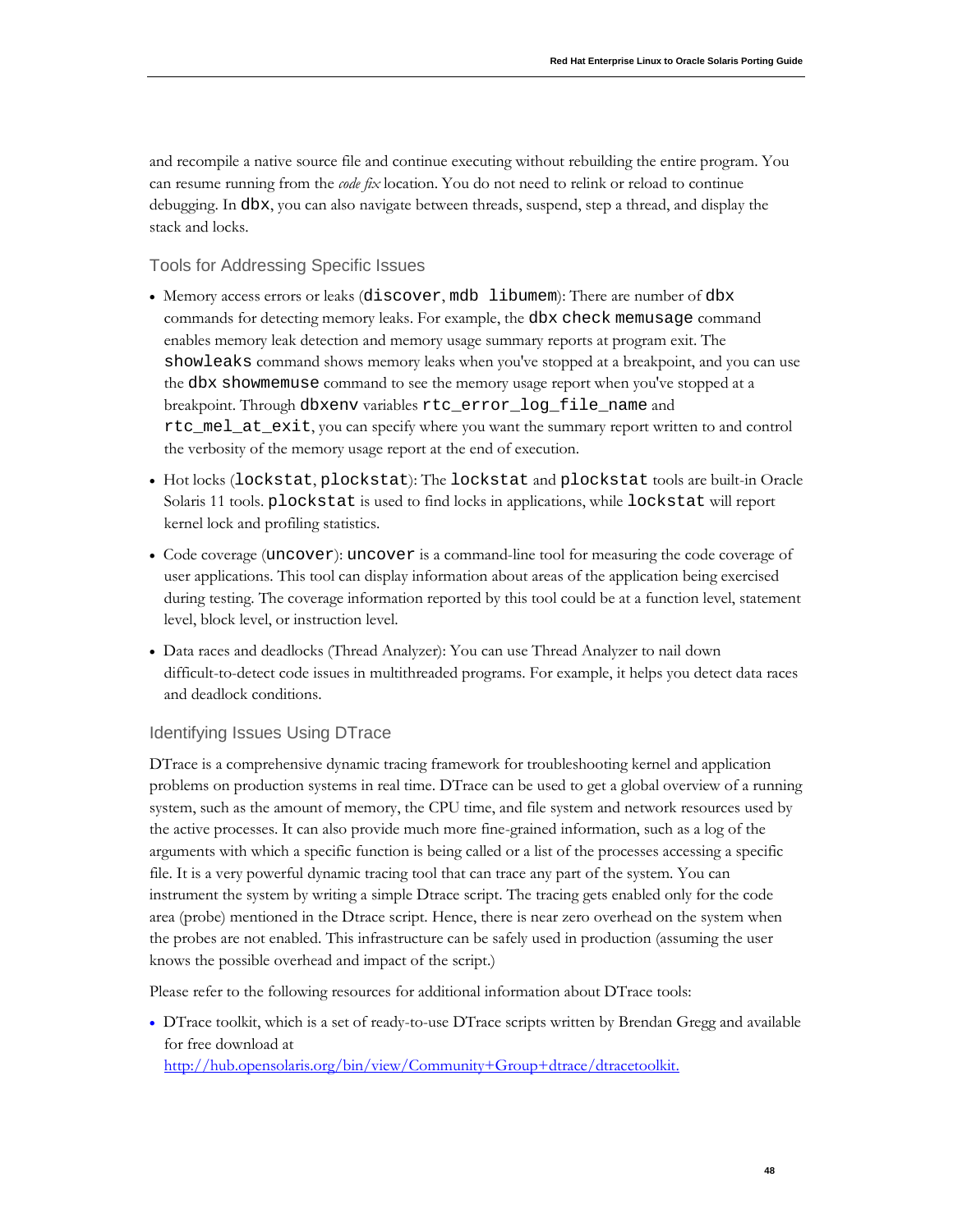• plockstat, which is a tool implemented using DTrace to print user-level lock statistics. This tool is very useful for analyzing and zeroing on lock contention issues in an application.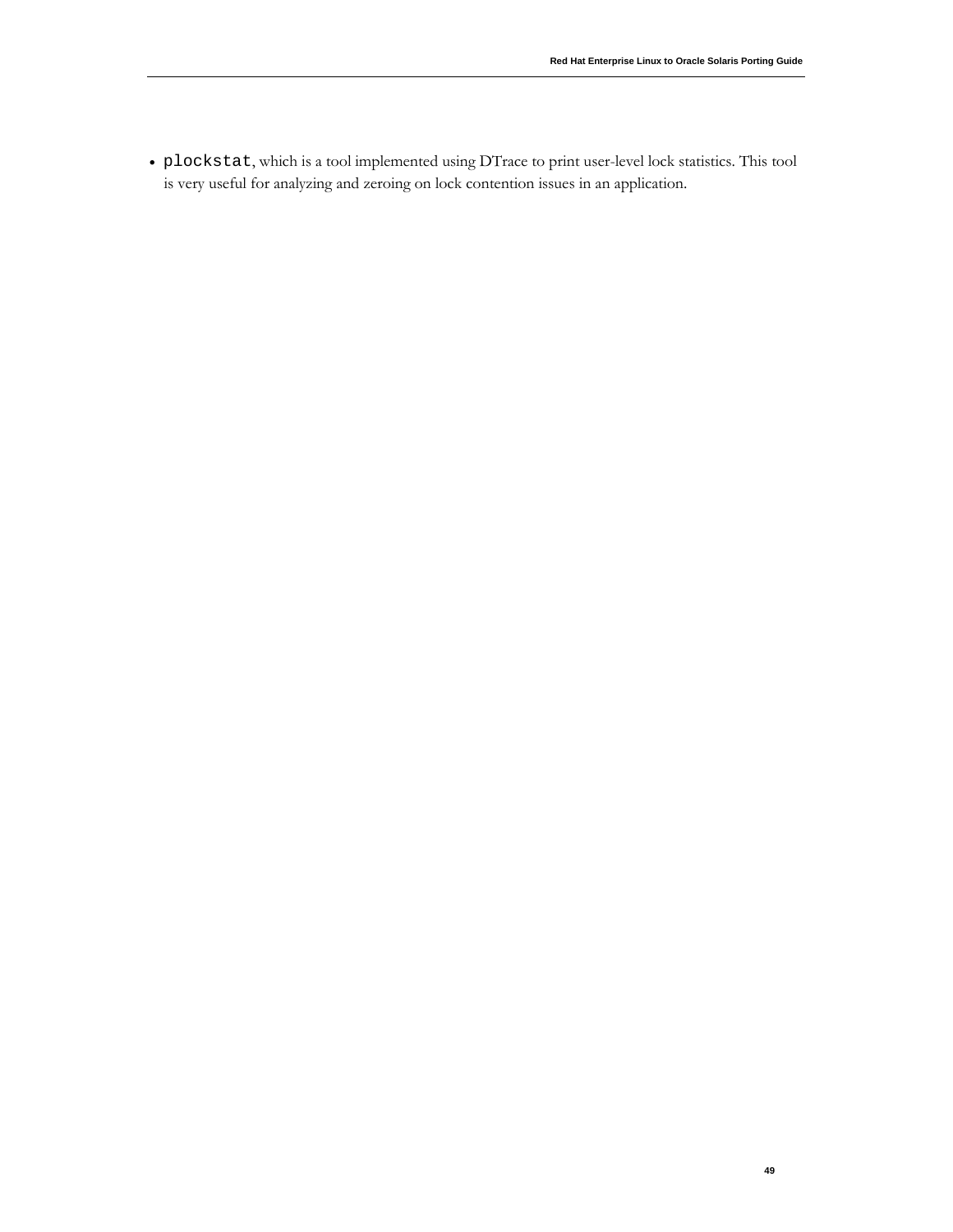# Chapter 5 Threads and Multiprocessing

# POSIX Compliance

The standard POSIX.1c threads extensions (IEEE Std 1003.1c-1995) defines APIs for creating and manipulating threads. *POSIX threads*, usually referred to as *Pthreads*, is a POSIX standard for threads. POSIX.1 specifies a set of interfaces (functions and header files) for threaded programming. Oracle Solaris Studio as well as GNU compilers support the POSIX threads programming model.

# Linux Threading Model

On RHEL, two threading implementations have been provided over time by the GNU C library (glibc). Both of these are so-called 1:1 implementations, meaning that each thread maps to a kernel scheduling entity:

- LinuxThreads. This is the original Pthreads implementation. (Since glibc 2.4, this implementation is no longer supported.)
- NPTL (Native POSIX Threads Library). This is the modern Pthreads implementation.

By comparison with LinuxThreads, NPTL provides "closer" conformance to the requirements of the POSIX.1 specification and better performance when large numbers of threads are created. NPTL has been available since glibc 2.3.2 and requires features that are present in the Linux 2.6 kernel.

Since glibc 2.3.2, the getconf command can be used to determine a RHEL system's threading implementation, for example:

bash\$ getconf GNU\_LIBPTHREAD\_VERSION NPTL 2.12

With older glibc versions, a command such as the following should be sufficient to determine the default threading implementation:

bash\$ \$( ldd /bin/ls | grep libc.so | awk '{print \$3}' ) | egrep -i 'threads|nptl'

where npt1 refers to the native POSIX threads library by Ulrich Drepper et al.

# Selecting the Thread Implementation

On systems with a glibc version that supports both LinuxThreads and NPTL (for example, glibc 2.3.x), the LD\_ASSUME\_KERNEL environment variable can be used to override the dynamic linker's default choice of threading implementation. This variable tells the dynamic linker to assume that it is running on top of a particular kernel version. By specifying a kernel version that does not provide the support required by NPTL, you can force the use of LinuxThreads. The most likely reason for doing this is to run a (broken) application that depends on some nonconformant behavior in LinuxThreads, for example: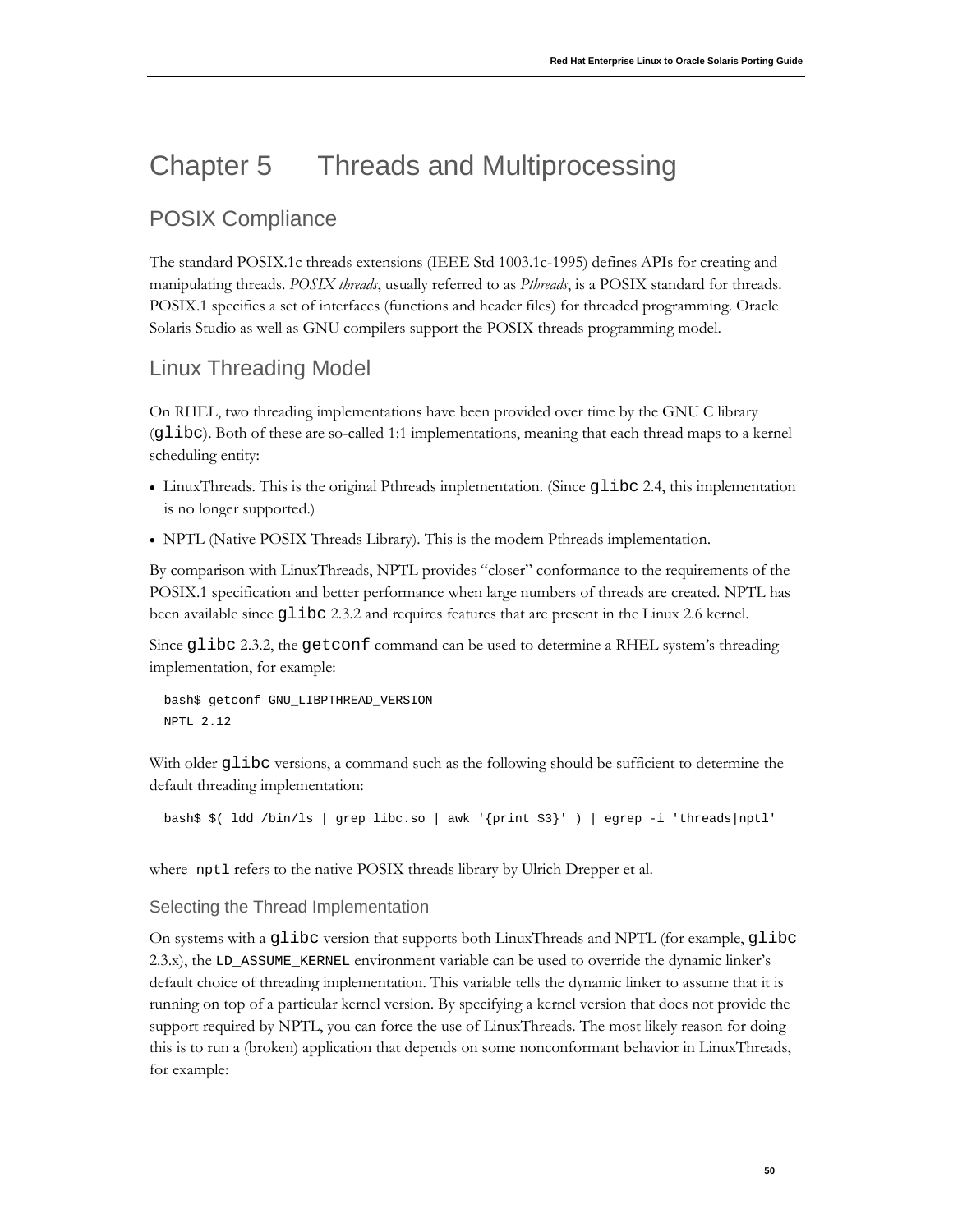bash\$ \$( LD\_ASSUME\_KERNEL=2.12 ldd /bin/ls | grep libc.so |awk '{print \$3}' ) | egrep -i 'threads|ntpl'

# Oracle Solaris Threading Model

Before the POSIX standard was ratified, the Oracle Solaris multithreading API was implemented in the Oracle Solaris libthread library, which was developed by Sun and later became the basis for the UNIX International (UI) threads standard.

- Oracle Solaris threads is a Sun Microsystems threads interface that is not POSIX threads–compliant. It's a predecessor of Pthreads. This implementation uses an MxN model (User X kernel threads). Based on performance studies and extensive workload analyses done for large enterprise customer workloads with very large numbers of processors, the MxN model was replaced with a 1:1 model starting with Oracle Solaris 9.
- Pthreads is a threads interface that is POSIX threads–compliant. Support for the POSIX standard was added with the libpthread API in the latter versions Oracle Solaris. The libthread and libpthread libraries were merged into the standard libc C library beginning in Oracle Solaris 10. Oracle Solaris uses a 1:1 (user:kernel) thread model in preference to the historic MxN implementation. By simplifying the underlying thread implementation, existing applications now can see dramatic performance and stability improvements without requiring recompilation.

While Oracle Solaris supports both Pthreads and Oracle Solaris threads, the Pthread model is recommended for new application development and porting efforts. Over 100 standards POSIX functions are available through the Pthreads API. See the pthreads man page for detailed information, including a comparison to the Oracle Solaris threading APIs.

It is possible to mix the two threading models, but this creates undue complexity and should be avoided. Both the libthread and libpthread libraries are maintained in Oracle Solaris to provide backward compatibility for both runtime and compilation environments. The libthread.so.1 and libpthread.so.1 shared objects are implemented as filters on libc.so.1. See the libthread(3LIB) and libpthread(3LIB) man pages for more information.

# Differences Between the Oracle Solaris and Linux Threading Models

Overall, from the migration perspective, the implementation differences on the two platforms primarily fall into two categories:

- Nonstandard interfaces. In the nonstandard interfaces category, falls the entire implementation coming from LinuxThreads (on RHEL) and libthread.so (the Solaris non-POSIX thread library). The interfaces exposed from these thread libraries can to some extent be mapped to functions in the POSIX thread library (which Oracle Solaris also provides).
- Standard interface. Since RHEL 6.0 and Oracle Solaris implement the same POSIX 1003.1c standard, migration to Oracle Solaris would not involve too much rework. Note that you will have to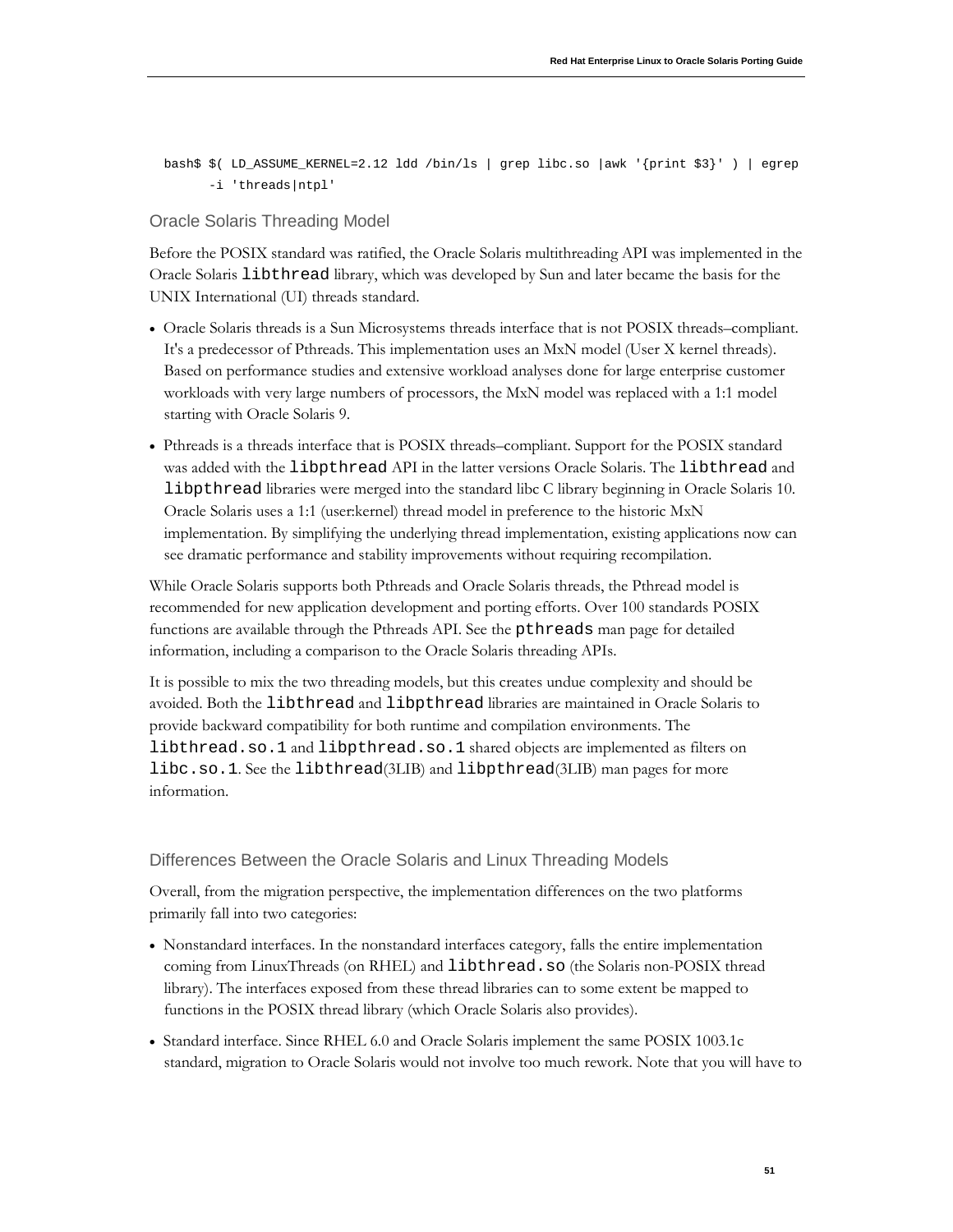take into account some minor differences in the interface, which are largely due to edge cases left unspecified by the standard or by permitted implementation dependences.

Traditionally, both the platforms supported both POSIX and non-POSIX threads, but for new application development and porting efforts on the latest versions of both operating systems, the POSIX (Pthreads) model is recommended. Hence, this discussion is hereafter limited to POSIX-compliant implementations only.

Oracle Solaris has a rich range of process scheduling features, and some of this is reflected in the threading model. (For example, Oracle Solaris pthreads has a priority attribute that RHEL pthreads lacks.) While most applications can do very well with the default scheduling, a large number of threads and mission-critical enterprise-class multiprocess applications can benefit from careful use of the various process scheduler features. For an introduction to the process scheduler, see [http://download.oracle.com/docs/cd/E19963-01/html/821-1460/rmfss-2.html.](http://download.oracle.com/docs/cd/E19963-01/html/821-1460/rmfss-2.html)As far as the schedular is concerned, it is worth noting that RHEL NPTL has one area of noncompliance: NPTL threads do not share a common nice value. Per POSIX standard, since all the threads are part of same process, they should have a common nice value.

| <b>FUNCTION</b>                                                                                  | <b>RHEL</b>                                                                                                          | <b>ORACLE SOLARIS 11</b>                                                                                                                                                                                                           |
|--------------------------------------------------------------------------------------------------|----------------------------------------------------------------------------------------------------------------------|------------------------------------------------------------------------------------------------------------------------------------------------------------------------------------------------------------------------------------|
| int<br>pthread_attr_init(pthread_attr_t<br>$*attr$ ;                                             | On Linux, these functions are<br>always assumed to succeed.                                                          | The pthread_attr_init() function will fail<br>with ENOMEM, if insufficient memory exists to<br>initialize the thread attributes object.                                                                                            |
| int.<br>pthread_attr_destroy(pthread_attr_<br>$t * attr)$ ;                                      |                                                                                                                      | The pthread_attr_destroy() function<br>might fail with EINVAL if attr is invalid.                                                                                                                                                  |
| int pthread_atfork(void<br>(*prepare)(void), void<br>(*parent)(void), void<br>$(*child)(void));$ | #include <pthread.h></pthread.h>                                                                                     | #include <sys types.h=""><br/>#include <unistd.h><br/>The parent and child fork handlers The prepare fork handler is called in LIFO (last-</unistd.h></sys>                                                                        |
|                                                                                                  | they were established by calls to<br>fork handlers shall be called in the preserve locking order.<br>opposite order. | shall be called in the order in which in first-out) order, whereas the parent and child<br>fork handlers are called in FIFO (first-in first-out)<br>pthread_atfork(). The prepare order. This calling order allows applications to |

#### **TABLE 5-1. IMPLEMENTATION-LEVEL DIFFERENCES**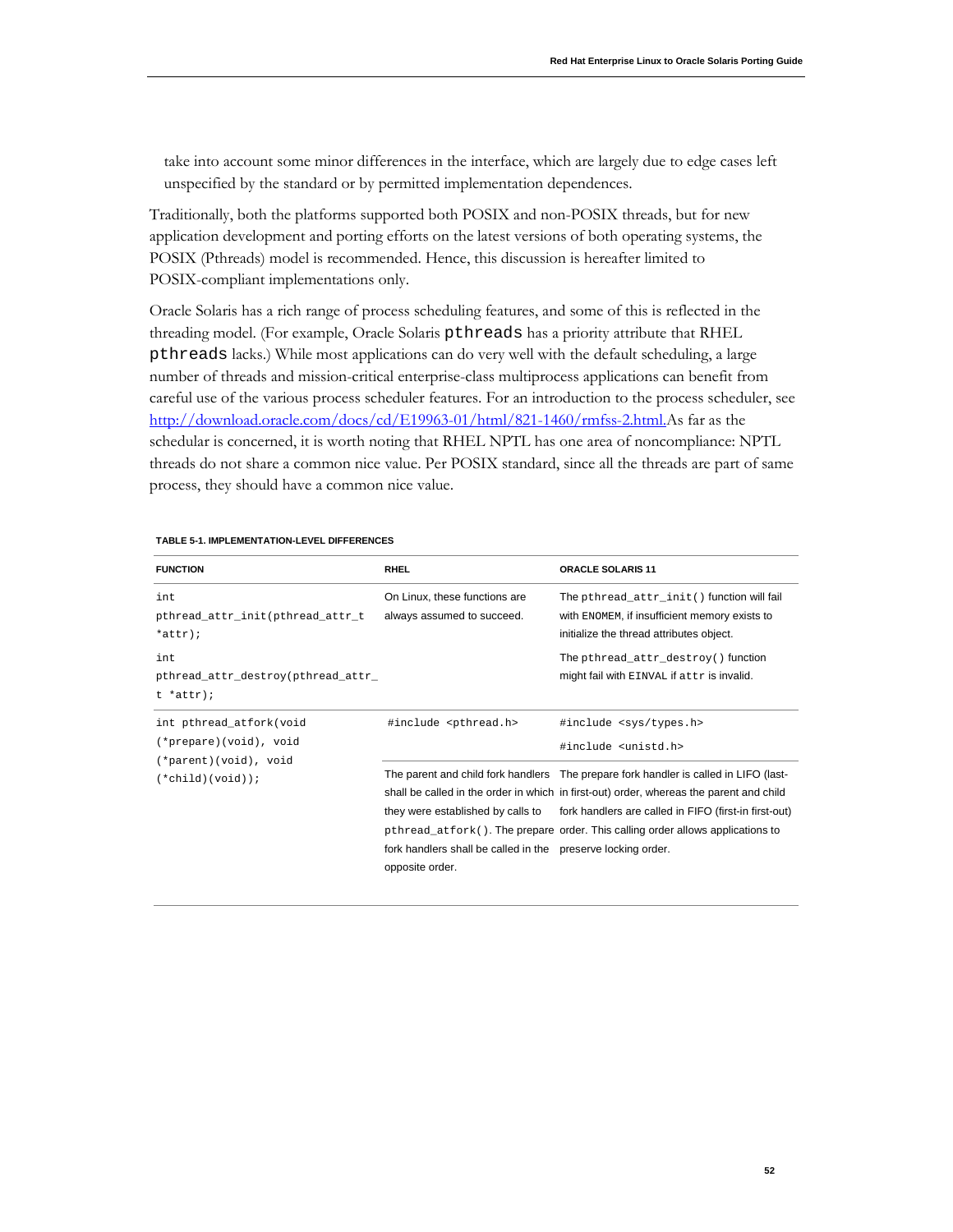| <b>FUNCTION</b>                                                   | RHEL                                 | ORACLE SOLARIS 11                                                                           |
|-------------------------------------------------------------------|--------------------------------------|---------------------------------------------------------------------------------------------|
| int pthread_cancel(pthread_t                                      | On Linux, cancellation is            | A thread acting on a cancellation request runs                                              |
| thread);                                                          | implemented using signals. Under     | with all signals blocked. All thread termination                                            |
|                                                                   | the NPTL threading                   | functions, including cancellation cleanup                                                   |
|                                                                   | implementation, the first real-time  | handlers and thread-specific data destructor                                                |
|                                                                   |                                      | signal (that is, signal 32) is used for functions, are called with all signals blocked. The |
|                                                                   |                                      | this purpose. On LinuxThreads, the cancellation processing in target_thread                 |
|                                                                   | second real-time signal is used if   | runs asynchronously with respect to the calling                                             |
|                                                                   | real-time signals are available;     | thread returning from pthread_cancel().                                                     |
|                                                                   | otherwise, SIGUSR2 is used.          |                                                                                             |
| void pthread_cleanup_push(void                                    | On Linux, cancellation is            | An exiting or cancelled thread runs with all                                                |
| $(*\text{routine})(\text{void } *), \text{ void } *\text{arg});$  | implemented using signals. Under     | signals blocked. All thread termination functions,                                          |
| void pthread_cleanup_pop(int                                      | the NPTL threading                   | including cancellation cleanup handlers, are                                                |
| execute)                                                          | implementation, the first real-time  | called with all signals blocked.                                                            |
|                                                                   | signal (tha this, signal 32) is used |                                                                                             |
|                                                                   | for this purpose. On LinuxThreads,   |                                                                                             |
|                                                                   | the second real-time signal is used  |                                                                                             |
|                                                                   | if real-time signals are available;  |                                                                                             |
|                                                                   | otherwise, SIGUSR2 is used.          |                                                                                             |
| pthread_create                                                    | int                                  | int pthread_create(pthread_t                                                                |
|                                                                   | pthread_create(pthread_t             | *restrict thread, const                                                                     |
|                                                                   | *thread, const                       | pthread_attr_t *restrict attr, void                                                         |
|                                                                   |                                      | pthread_attr_t *attr, void *(*start_routine)(void*), void                                   |
|                                                                   | *(*start routine) (void              | *restrict arg);                                                                             |
|                                                                   | *), void *arg);                      |                                                                                             |
| int pthread_kill(pthread_t thread, #include <signal.h></signal.h> |                                      | #include <signal.h></signal.h>                                                              |
| int sig);                                                         |                                      | #include <pthread.h></pthread.h>                                                            |

## **TABLE 5-1. IMPLEMENTATION-LEVEL DIFFERENCES**

#### **TABLE 5-2. DEFAULT THREAD ATTRIBUTES**

| <b>ATTRIBUTE</b>      | <b>RHEL</b>             | <b>ORACLE SOLARIS 11</b> | <b>COMMENT</b>                                                             |
|-----------------------|-------------------------|--------------------------|----------------------------------------------------------------------------|
| Contention scope      | PTHREAD SCOPE SYSTEM    | PTHREAD_SCOPE_PROCESS    | Resource competition within process                                        |
| Detach state          | PTHREAD CREATE JOINABLE | PTHREAD CREATE JOINABLE  | Joinable by other threads                                                  |
| Scheduling priority 0 |                         | $\Omega$                 |                                                                            |
| Guard size            | 4096 bytes              | PAGESIZE                 | Size of quard area for thread's stack                                      |
| Stack size            | 0x201000 bytes          | 1 or 2 megabytes         |                                                                            |
| Policy                | SCHED OTHER             | SCHED OTHER              | Traditional time-sharing policy thread                                     |
| Inherit scheduler     | PTHREAD INHERIT SCHED   | PTHREAD INHERIT SCHED    | Scheduling policy and parameters are<br>inherited from the creating thread |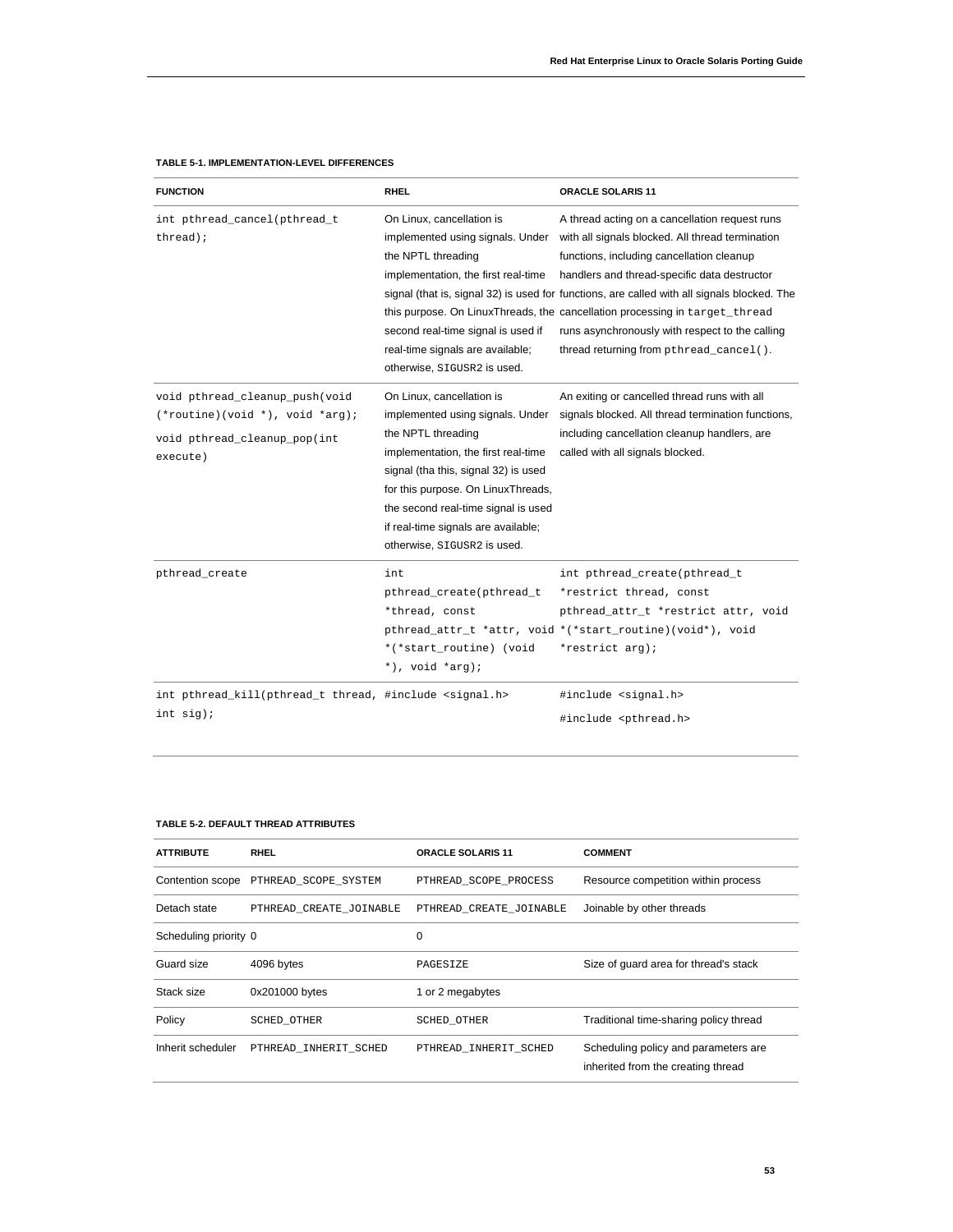# Signals in Threaded Applications

The RHEL POSIX thread implementation is process-centric. On RHEL, as far as signals are concerned, each thread is viewed as an independent process (LWP). The RHEL kernel does not really differentiate between threads and processes. As a matter of fact, within a single process, the threads share many resources such as virtual memory, file descriptors, global variables, and so on. Because of this basic difference, the signals might not get handled correctly (in a POSIX–compliant way) in RHEL by multithreaded applications. In RHEL, the signals are directly sent to individual threads and not to the process as a whole (this is a deviation from the POSIX standard). The POSIX standard mandates that the signal received by a process can be handled by any single thread within the targeted process. Programs that depend on this aspect of signal delivery might find issues with this difference in implementation. It is important to note that this issue has already been addressed in the latest RHEL kernel patches, so whether a multithreaded application would face this issue is entirely dependent on the application's base development platform.

# Getting the Most out of Oracle Solaris 11

# Support for Latest Hardware Technologies

Historically, throughput has been a measure of the comparative effectiveness of large commercial computers that run many programs concurrently. When Oracle's family of SPARC processors based on chip multithreading (CMT) technology was first introduced, the concept of throughput computing was presented as a means to cut the cost and complexity of network computing. The idea is to use CMT-enabled processors to maximize application workload throughput. This means maximizing the aggregate amount of work done in a given amount of time on both a per-processor and a per-system basis.

By combining multicore processors with CMT technology, we can increase the overall throughput of the processor (socket) by the number of cores on the processor. This approach enables increased performance at a lower cost because fewer systems are required, which also means reduced power consumption, lower maintenance and administration costs, and increased reliability due to fewer systems.

In a CMT processor, a single core typically contains eight or more hardware threads. The CMT processors execute multiple software threads simultaneously on these hardware threads and this, in turn, can help improve price/performance and reduce the total cost of ownership. Unlike traditional single-threaded processors and even most current multicore processors, hardware multithreaded processors, such as Oracle's SPARC T4 processors, allow rapid switching between active threads as other threads stall for memory. On a CMT processor, each core is designed to switch between multiple threads on each clock cycle. As a result, the processor's execution pipeline remains active doing useful work, even as memory operations for stalled threads continue in parallel.

Thread-rich applications, which are common in commercial workloads, benefit greatly from this model whether they comprise large multithreaded applications or large numbers of smaller single-threaded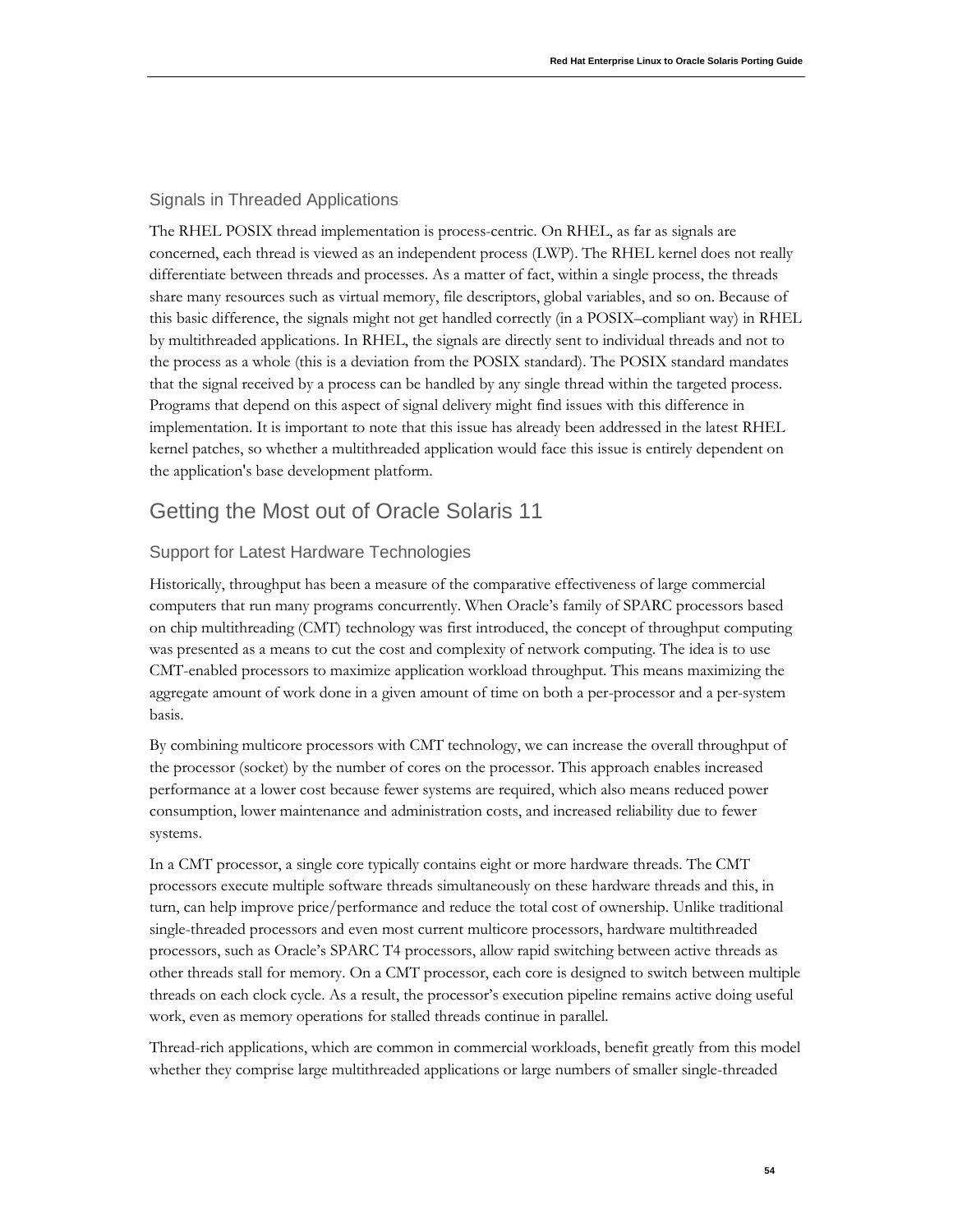applications. The number of simultaneous threads that can be accommodated is quite large. Oracle Solaris 11 provides specific features that take advantage of chip multithreading technology. Systems based on Oracle's CMT processors appear as a familiar SMP system to the operating system and the applications it supports.

- The operating system is designed to take advantage of latest hardware trends.Oracle Solaris is aware of the CMT processor hierarchy, enabling the scheduler to effectively balance the load across available pipelines. Even though it exposes the processor as multiple logical processors, the operating system understands the correlation between cores and the threads they support.
- There is better system control. Oracle Solaris can enable or disable individual processors. In the case of CMT processors, this ability extends to enabling or disabling individual cores and logical processors (hardware threads). In addition, standard operating system features such as processor sets provide the ability to define a group of logical processors and schedule processes or threads on the group.
- Oracle Solaris allows considerable flexibility for controlling process affinity. Processes and individual threads can be bound to either a processor or a processor set, if required or desired.

# OpenMP Support

Support for **OpenMP** in Oracle Solaris Studio compilers means that the compilers can look for OpenMP directives (pragma) in the source code in order to build a parallel version of the application. Similar to automatic parallelization, an Oracle Solaris Studio compiler does the additional work so that developers do not have to manage their own threads. OpenMP represents an incremental approach to parallelization with potentially fine granularity. OpenMP allows developers to set directives around specific loops to be optimized through threading while leaving other loops untouched. The other distinct advantage of this approach is that developers can derive a serial version and a parallel version of the application from the exact same code base, which can be helpful for debugging. Several compiler flags are available in Oracle Solaris Studio to support OpenMP.

- You can enable OpenMP with the -xopenmp compiler flag.
- Directives are recognized only when the flag is used.
- You can set the  $-xvpara$  compiler flag to report potential parallelization issues.
- You can set the -loopinfo compiler flag to instruct the compiler to provide details on which loops were parallelized.
- Set the OMP\_NUM\_THREADS or PARALLEL environment variables at runtime to take advantage of multiprocessor execution. These environment variables specify the number of processors available to the program. The variables are equivalent, and only one needs to be set.

# Auto Parallelization and Compile-Time Optimizations

Traditionally, most code was developed without support for parallel threads of execution, making it difficult to fully exploit advancements in the lasted hardware technologies. The latest Oracle Solaris Studio compilers provide mechanisms to let applications run multiple threads without requiring the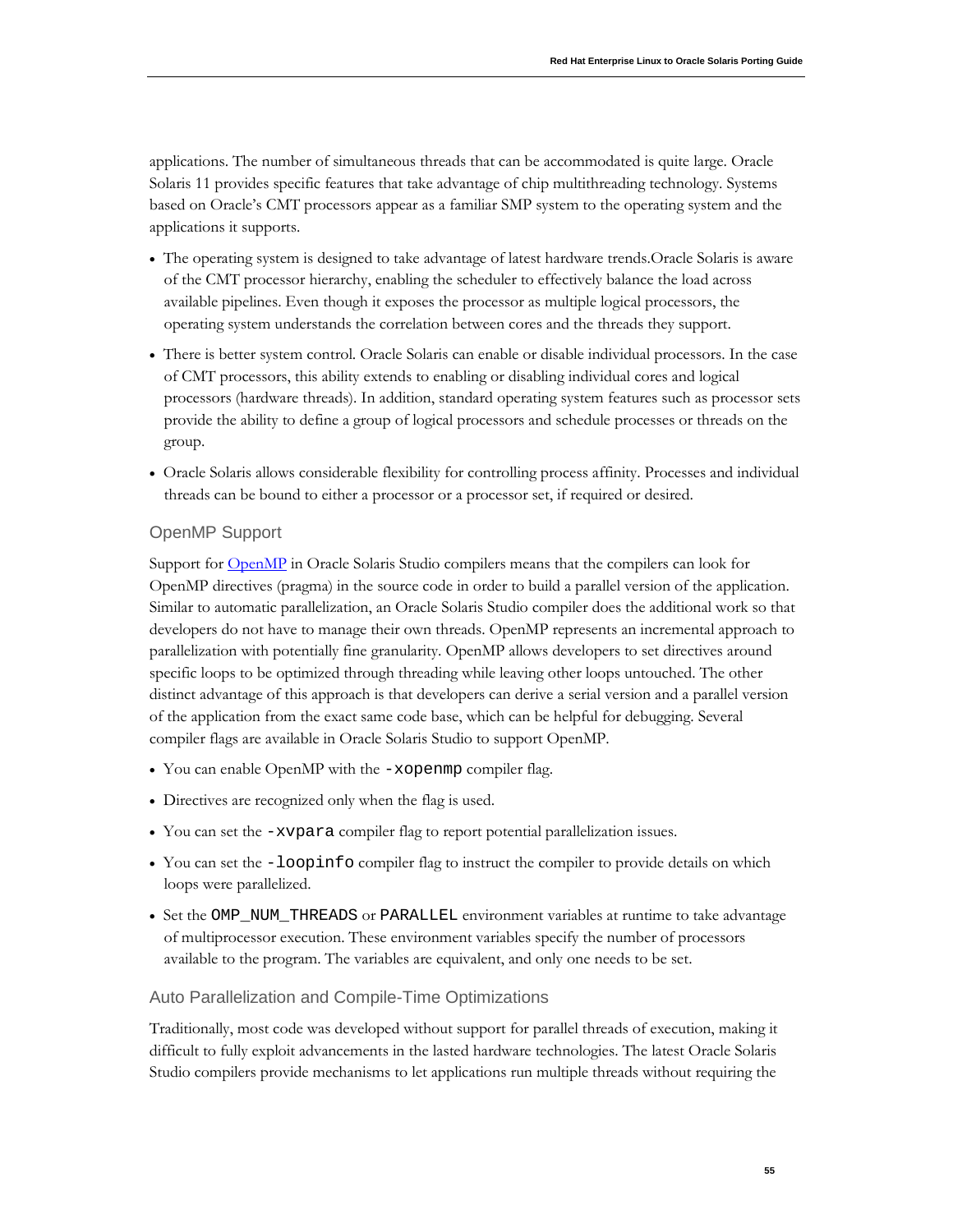developer to specify how. Within legacy code, execution loops, in particular, often represent opportunities for optimization where previously repetitive serial operations can be divided into multiple, independent execution threads. Several compiler flags are used with Oracle Solaris Studio compilers to govern automatic parallelization behavior:

- The -xautopar compiler flag tells the compiler to look for loops that can be safely parallelized in the code.
- The -xreduction compiler flag can be used to recognize and parallelize reduction operations that take a range of values and output a single value, such as summing all the values in an array.
- The -xloopinfo compiler flag can be specified to generate information about loops that the compiler has parallelized.

# Addressing Multithreaded Application Issues

# Using Thread Analyzer

The Oracle Solaris Studio Thread Analyzer is an advanced tool for application optimization, and it is designed to help ensure multithreaded application correctness. Specifically, the Thread Analyzer can help detect, analyze, and debug the special situations that can arise in multithreaded applications.

## Detecting Race Conditions and Deadlocks

Data races can cause incorrect or unpredictable results, and they can occur arbitrarily far way from where a problem seems to occur. Data races occur under the following conditions:

- Two or more threads in a single process concurrently access the same memory location.
- At least one of the threads is accessing the memory location for writing.
- The threads are not using any exclusive locks to control their accesses to that memory.

Deadlock conditions occur when one thread is blocked waiting on a resource held by a second thread, while the second thread is blocked waiting on a resource held by the first (or an equivalent situation with more threads involved).

To instrument the source code for the detection of data race and deadlock issues, the code is compiled with a special flag, executed under control of the collect -r command, and then loaded into the Thread Analyzer.

Applications are first compiled with the -xinstrument=datarace compiler flag. It is recommended that the -g flag also be set and that no optimization level be used to help ensure that the line numbers and call-stacks information are returned correctly.

The resulting application code is then executed within the collect -r command, allowing for the collection of key runtime information. Use the collect  $-r$  all option to run the program and create a data race detection and deadlock detection experiment during the execution of the process.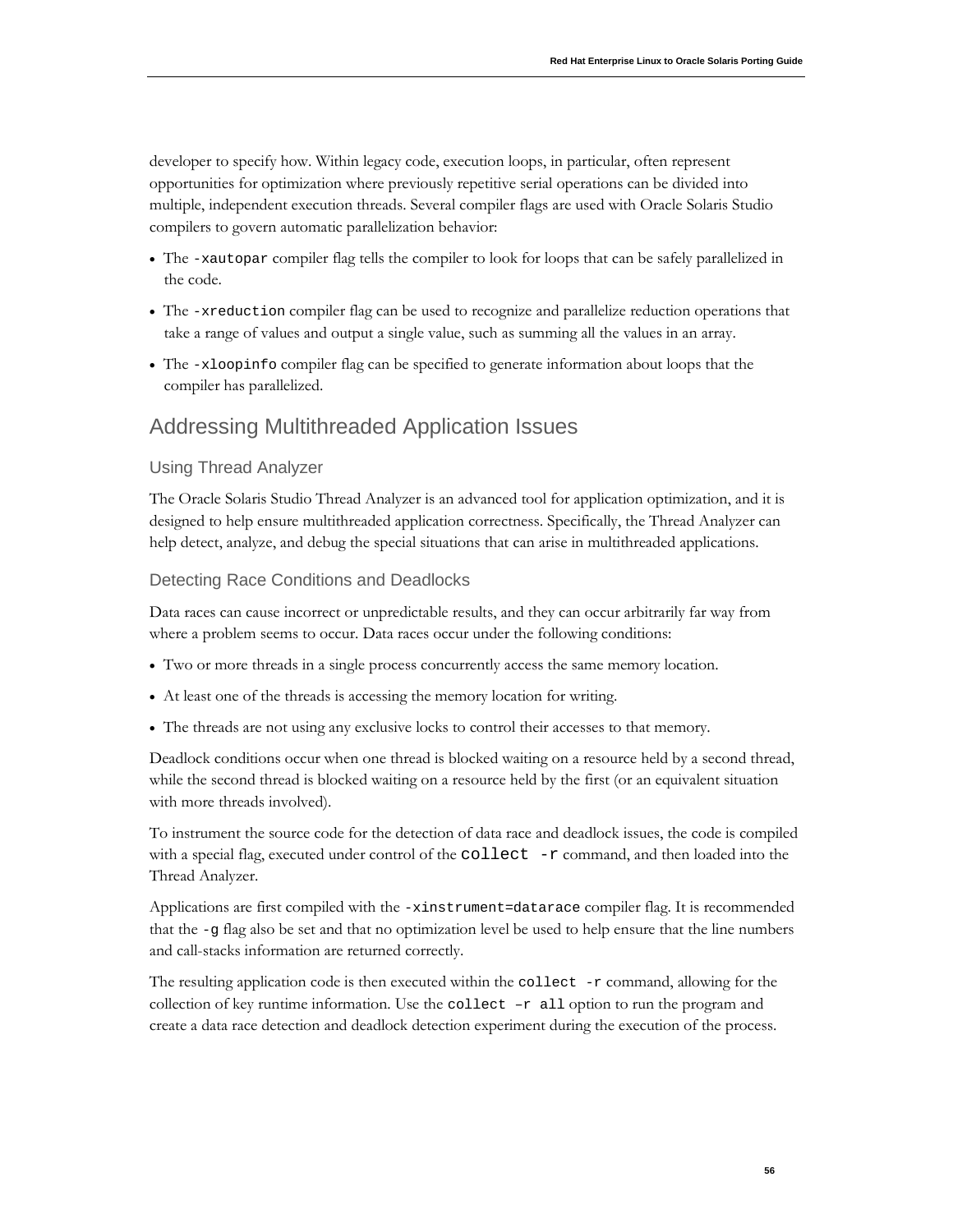% collect -r race *app params* % collect -r deadlock *app params*

Finally, the results of the experiment are loaded into the Thread Analyzer to identify data race and deadlock conditions.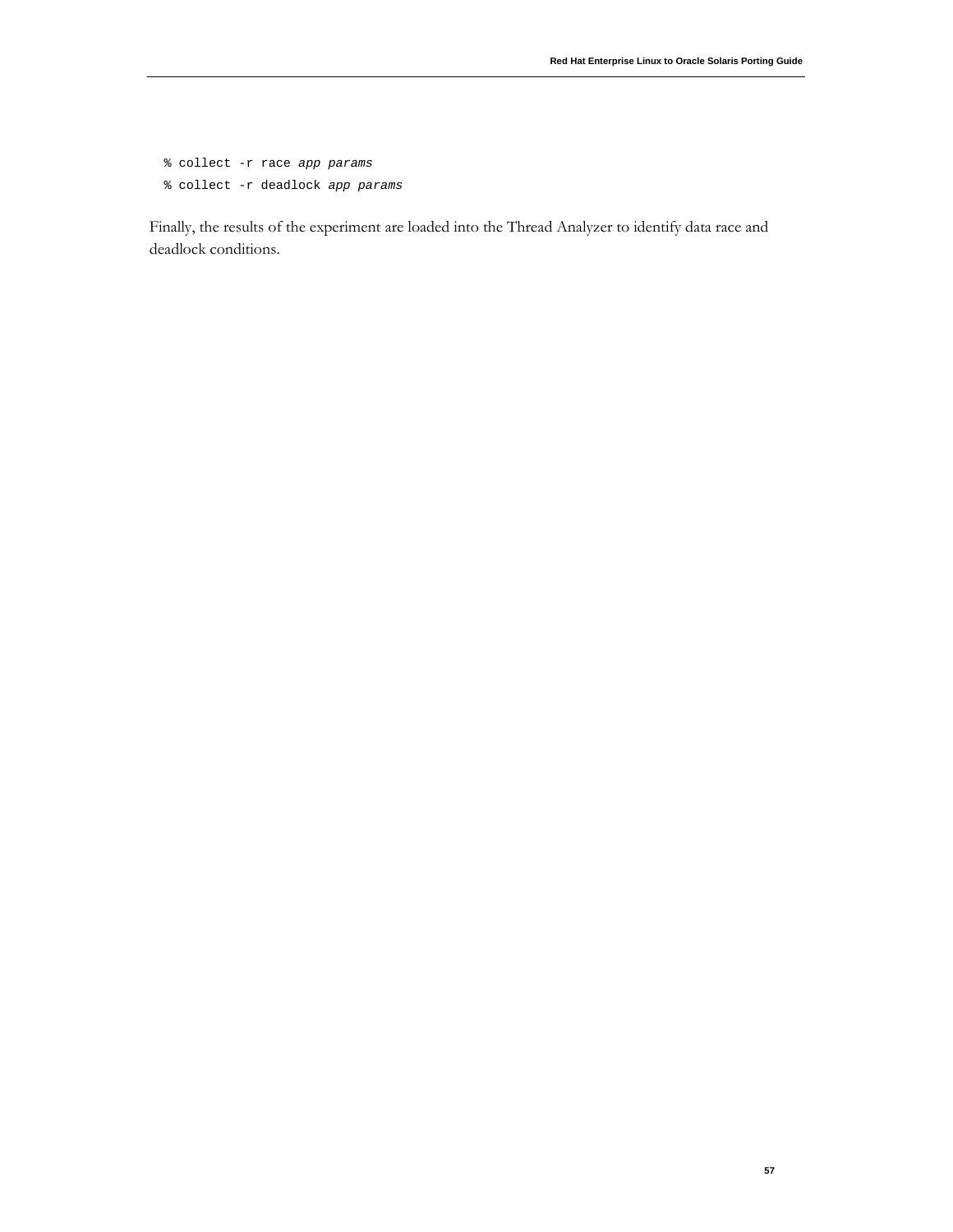# Chapter 6 Migrating the Device Drivers and Kernel

Device driver software is tightly coupled to the operating system it is running on. In order to develop a device driver, you need to have a thorough knowledge of the operating system architecture and internals. While writing the device drivers, the operating system (kernel) interfaces that your driver will use to access the hardware must be well studied. In Oracle Solaris, the set of driver interfaces that device drivers must use while communicating with the operating system and vice versa are called the Device Driver Interfaces (DDI) and Driver-Kernel Interfaces (DKI), and they are well documented and published on Oracle's Website.

A list of data structures that can be used to share the information between device drivers and kernel on Oracle Solaris 11 is available a[t http://docs.oracle.com/cd/E23824\\_01/html/821-1478/index.html.](http://docs.oracle.com/cd/E23824_01/html/821-1478/index.html)

Entry-point routines, their syntax, specification and return values are also documented:

- Kernel to the device driver interfaces[: http://docs.oracle.com/cd/E23824\\_01/html/821-](http://docs.oracle.com/cd/E23824_01/html/821-1476/index.html) [1476/index.html](http://docs.oracle.com/cd/E23824_01/html/821-1476/index.html)
- Device driver to kernel interface[s:http://docs.oracle.com/cd/E23824\\_01/html/821-](http://docs.oracle.com/cd/E23824_01/html/821-1477/index.html) [1477/index.html](http://docs.oracle.com/cd/E23824_01/html/821-1477/index.html)

The DDI and DKI are intended to standardize and document all interfaces between device drivers and the rest of the kernel.

Instead of going into details about DDI and DKI, this document will describe various issues, precautions, and platform-specific differences that developers must consider during migration from RHEL to Oracle Solaris 11.

# Migrating Kernel Modules and Device Drivers

Platform-specific differences in system administration commands for device drivers and kernel modules are shown in Table 6-1. Entry points and implementation differences are shown in Table 6.2.

| <b>RHEL</b>                                                                                                       | <b>ORACLE SOLARIS 11</b>                                                                                                                                                                                                 |
|-------------------------------------------------------------------------------------------------------------------|--------------------------------------------------------------------------------------------------------------------------------------------------------------------------------------------------------------------------|
| In Linux, kernel modules and device drivers are treated same.<br>Both of them can be added using modprobe command | In Oracle Solaris, different sets of commands needs to be used<br>to load kernel modules and device driver.<br>• Kernel modules are loaded using modload command.<br>• Device drivers can be added using add dry command |
|                                                                                                                   |                                                                                                                                                                                                                          |

#### **TABLE 6-1. INFRASTRUCTURE DIFFERENCES**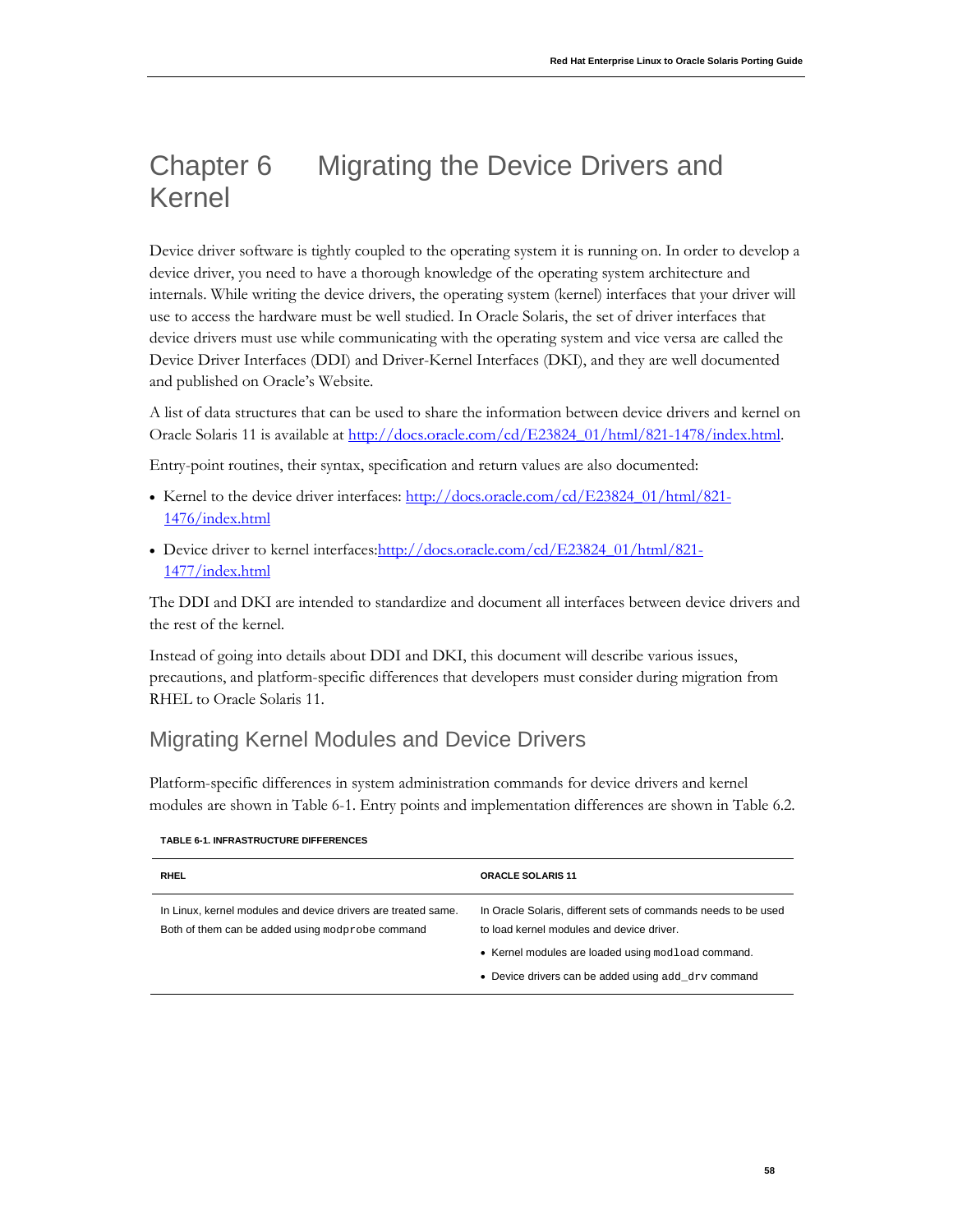#### **TABLE 6-2. ENTRY POINTS AND IMPLEMENTATION DIFFERENCES**

| RHEL                                                                                                                                                        | ORACLE SOLARIS 11                                                                                                                                                                                                      |
|-------------------------------------------------------------------------------------------------------------------------------------------------------------|------------------------------------------------------------------------------------------------------------------------------------------------------------------------------------------------------------------------|
| The kernel module daemon kmod execs modprobe.                                                                                                               | The kernel searches the linked list of modet 1 structures looking for<br>a match to the module name (mod_modname).                                                                                                     |
| modprobe looks through the file<br>/lib/modules/version/modules.dep to see if other<br>modules must be loaded before the requested module<br>may be loaded. | If a match is found, return the address of the existing structure;<br>otherwise, create a new one. Add a new modet1 structure to the<br>linked list.                                                                   |
| insmod is fired to load prerequisite modules.                                                                                                               | Dependencies are defined in the module code and maintained in<br>the modetl structure by pointers in mod_requisites (other<br>modules this module depends on) and mod_dependents<br>(modules that depend on this one). |
| The symbol table is retrieved via $query_model()$<br>system call.                                                                                           | The $\_info()$ function returns information about a loadable<br>module. Within this function, the call $mod\_info()$ has to be made.                                                                                   |
| insmod links prerequisite modules                                                                                                                           |                                                                                                                                                                                                                        |
| The create_module() syscall is invoked next, passing<br>the module's name and its final size.                                                               | Enter the kernel runtime linker, krtld, to create address space<br>segments and bindings, and load the object into memory.                                                                                             |
|                                                                                                                                                             | Allocate the module structure ().                                                                                                                                                                                      |
|                                                                                                                                                             | Allocate space for the module's symbols in the kernel's kobj_map<br>resource map.                                                                                                                                      |
|                                                                                                                                                             | Loop through the segments of the module being loaded, and<br>allocate and map space for text and data.                                                                                                                 |
|                                                                                                                                                             | Load the kernel object into memory, linking the object's segments<br>into the appropriate kernel address space segments.                                                                                               |
|                                                                                                                                                             | Set the mod_loaded bit in the module's modet1 structure, and<br>increment the mod_loadcnt.                                                                                                                             |
| insmod links the module to the kernel.                                                                                                                      | Create a link to the module's mod_linkage structure.                                                                                                                                                                   |
| insmod calls the init_module() system call.                                                                                                                 | Execute the module's mod_install function indirectly by looking<br>up the module _init() routine and calling it.                                                                                                       |
| To delete a module, the delete_module() system call<br>is made.                                                                                             | $_f$ ini() prepares a loadable module for unloading.                                                                                                                                                                   |
|                                                                                                                                                             | Within _fini(), a call to mod_remove() has to be placed. It is<br>also wise to catch the return values in order to report errors while<br>unloading the module.                                                        |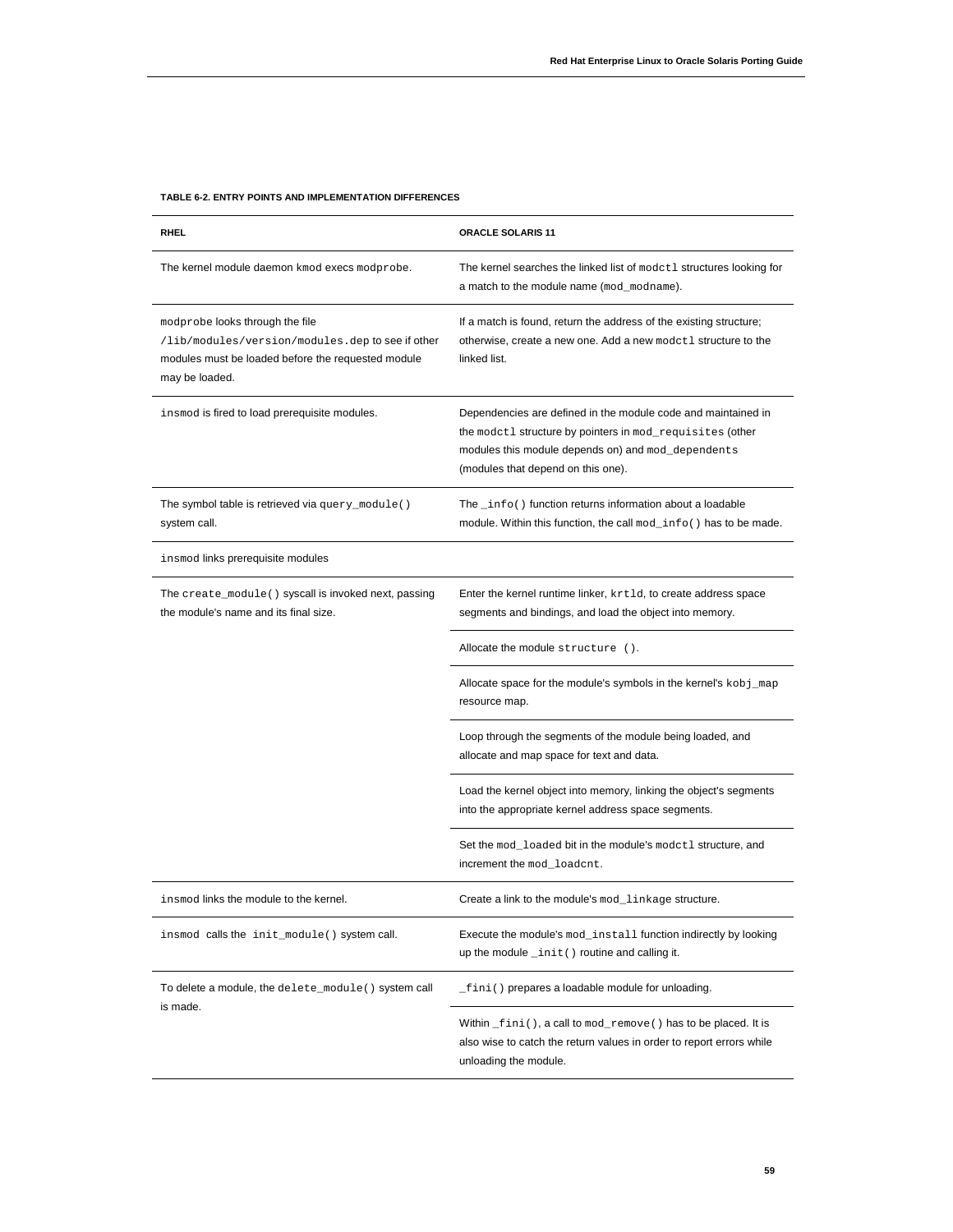# Device Driver Interface and Driver-Kernel Interface

The following table lists the differences in data structures used by kernel modules on the two platforms.

| <b>RHEL</b>                                                                                                                                     | <b>ORACLE SOLARIS 11</b>                                                                                                                                                                                                                                                                                                                                                   |
|-------------------------------------------------------------------------------------------------------------------------------------------------|----------------------------------------------------------------------------------------------------------------------------------------------------------------------------------------------------------------------------------------------------------------------------------------------------------------------------------------------------------------------------|
| query_module() in Linux is used to query the kernel for<br>various bits pertaining to modules.                                                  | The _info() function returns information about a loadable<br>module. Within this function, the call mod_info() has to be<br>made.                                                                                                                                                                                                                                          |
|                                                                                                                                                 | #include <sys modctl.h=""><br/>int mod_info(struct modlinkage *modlinkage,<br/>struct modinfo *modinfo);<br/>int _info(struct modinfo *modinfop)<br/>€<br/>return (mod_info(&amp;modlinkage, modinfop));<br/>ł</sys>                                                                                                                                                       |
| create_module() in Linux attempts to create a loadable<br>module entry and reserve the kernel memory that will be<br>needed to hold the module. | The primary data structures used in support of module loading<br>are the modet1 (module control) structure and module<br>structure. You can find the structure definitions for modet 1 and<br>module in /usr/include/sys/modctl.hand<br>/usr/include/sys/kobj.h, respectively.<br>#include <sys modctl.h=""><br/>int mod_install(struct modlinkage<br/>*modlinkage);</sys> |
|                                                                                                                                                 | int _init(void)<br>ſ<br>int i;                                                                                                                                                                                                                                                                                                                                             |
|                                                                                                                                                 | if $((i = mod_install(\&modlinkage)) !=$<br>0)<br>cmn_err(CE_NOTE, "Could not install<br>$module\n'$ ;<br>else<br>cmn_err(CE_NOTE, "flkm:<br>successfully installed");                                                                                                                                                                                                     |
|                                                                                                                                                 | return i;<br>ł                                                                                                                                                                                                                                                                                                                                                             |

## **TABLE 6-3. DATA STRUCTURE AND FUNCTION CALLS**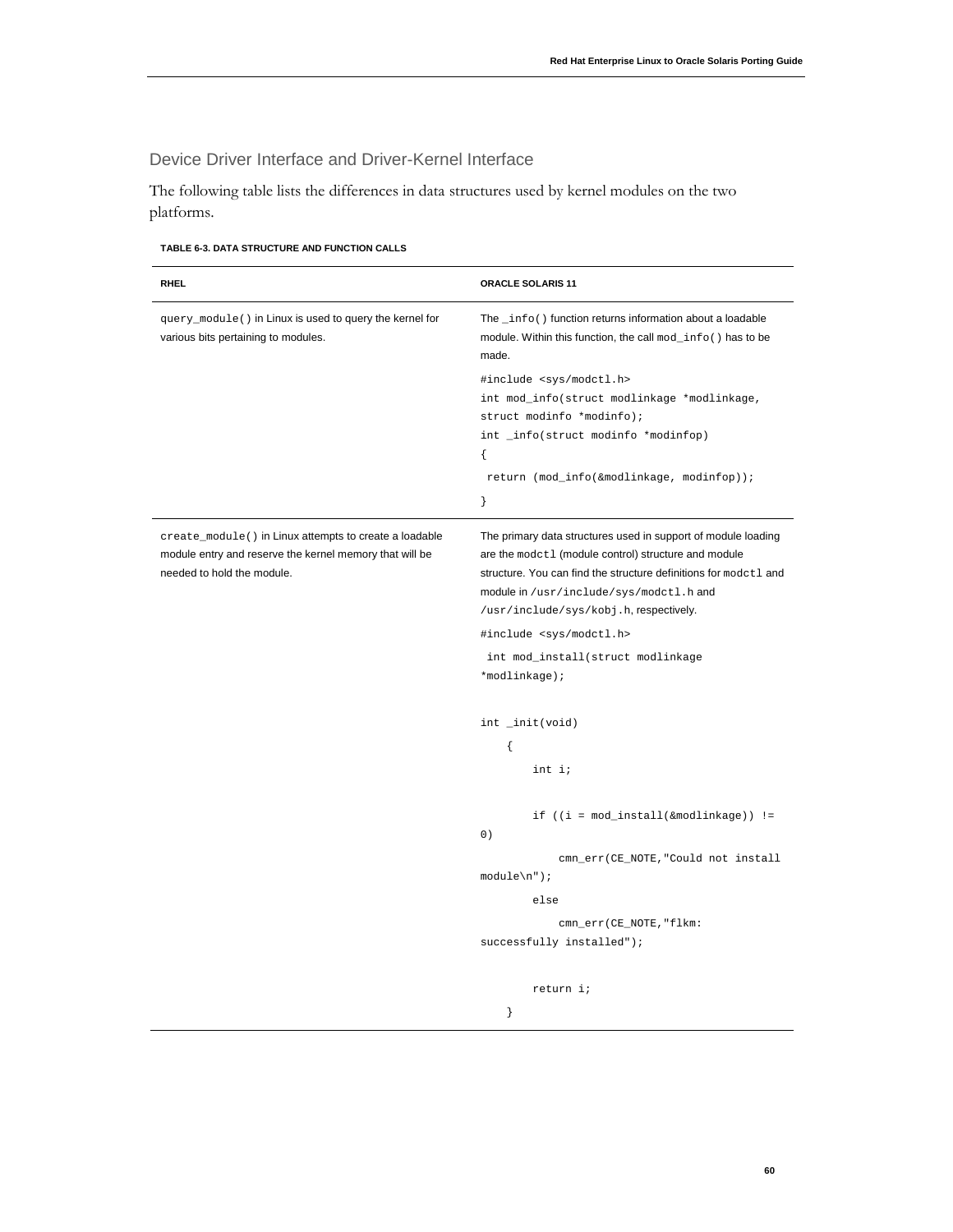| init_module() in Linux initializes a loadable module entry. | In Oracle Solaris, _init() initializes a loadable module.<br>Within an _init() call, you need to call another function<br>called mod_install() that takes the modlinkage struct<br>as an argument. |
|-------------------------------------------------------------|----------------------------------------------------------------------------------------------------------------------------------------------------------------------------------------------------|
| delete_module() in Linux deletes a loadable module.         | mod remove () is used to remove module in Oracle Solaris.<br>mod_remove() needs to be called from within _fini().                                                                                  |
|                                                             | #include <sys modctl.h=""><br/>int mod_remove(struct modlinkage *modlinkage);</sys>                                                                                                                |
|                                                             | int _fini(void)<br>€<br>int i;                                                                                                                                                                     |
|                                                             | if $((i = mod\_remove(\&modlinkage)) !=$<br>0)<br>cmn_err(CE_NOTE, "Could not remove                                                                                                               |
|                                                             | $module\n'$ ;<br>else<br>cmn_err(CE_NOTE, "flkm:                                                                                                                                                   |
|                                                             | successfully removed");<br>return i;                                                                                                                                                               |
|                                                             | }                                                                                                                                                                                                  |

# Necessary Compiler Options, Linker Options, and Linked Libraries

| <b>TABLE 6-4. COMPILATION STEPS AND MAKEFILE CHANGES</b> |  |  |
|----------------------------------------------------------|--|--|
|                                                          |  |  |

| <b>RHEL</b>                                                                                                                                                                                                                               | <b>ORACLE SOLARIS 11</b>                                                                                                                                                                                                                                                                                                                                           |
|-------------------------------------------------------------------------------------------------------------------------------------------------------------------------------------------------------------------------------------------|--------------------------------------------------------------------------------------------------------------------------------------------------------------------------------------------------------------------------------------------------------------------------------------------------------------------------------------------------------------------|
| A typical kernel module compilation command will look as<br>shown below:<br>qcc -02 -DMODULE -D KERNEL -W -Wall -<br>Wstrict-prototypes -Wmissing-prototypes -<br>isystem /lib/modules/`uname -r`/build/include<br>$-c$ flkm. $c$ -o flkm | Compiling a module is very simple. All you need to set are<br>some definitions that tell the included code this will be a kernel<br>module and not a normal executable. You should always link<br>your module's object file with the $-r$ option; otherwise, the<br>module will not load, because the kernel module linker will not<br>be able to link the module. |
|                                                                                                                                                                                                                                           | qcc -D KERNEL -DSVR4 -DSOL2 -O2 -c flkm.c ld -                                                                                                                                                                                                                                                                                                                     |
|                                                                                                                                                                                                                                           | o flkm -r flkm.o                                                                                                                                                                                                                                                                                                                                                   |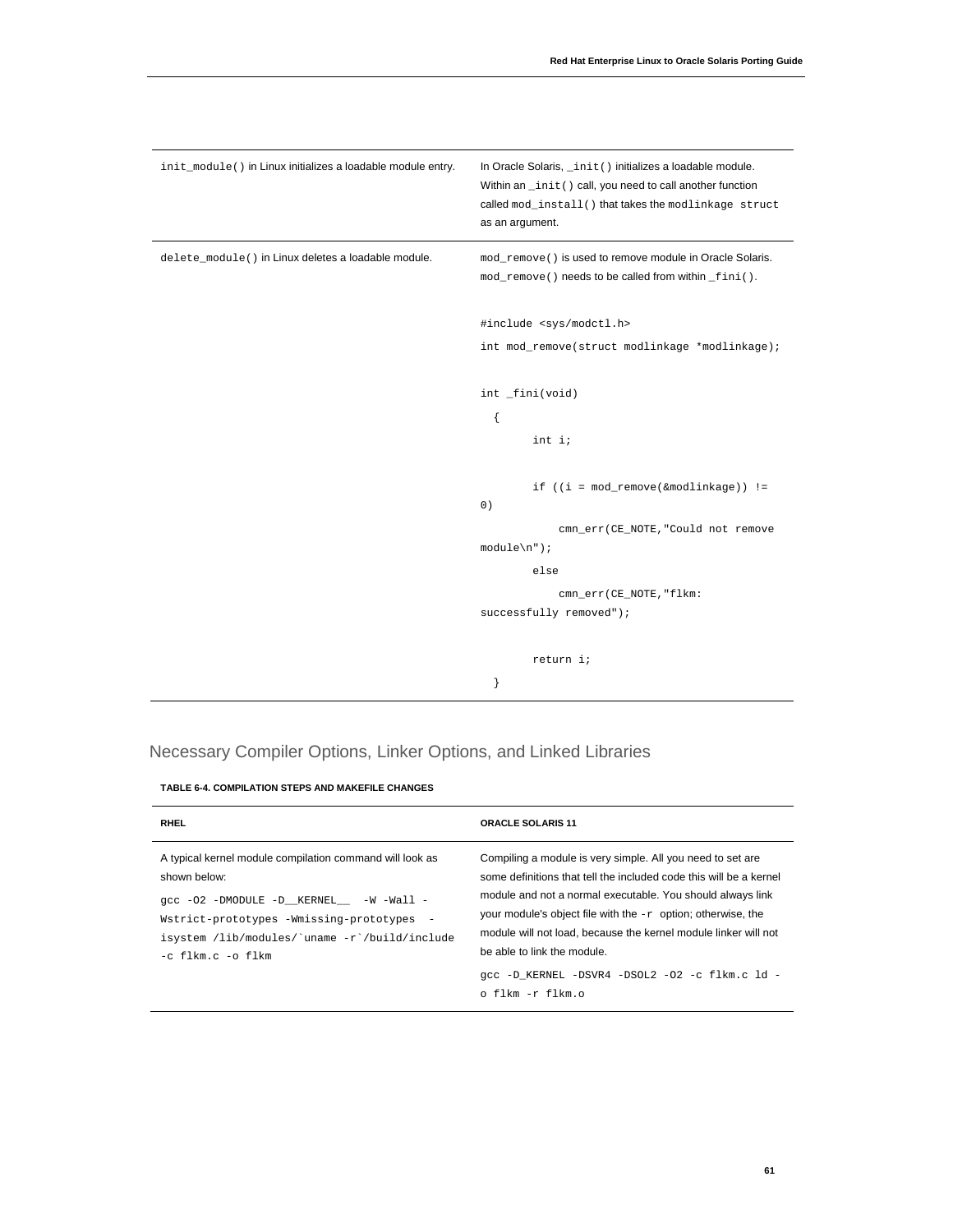# Best Practices for Porting Device Drivers and Kernel Modules

The porting of device drivers from one platform to the other might not be an easy job, because of one or more of the following reasons:

- To enhance functionality, in newer versions of an operating system, new members get added to the kernel data structures accessed by drivers, or the size of existing members gets redefined.
- The calling or return syntax of kernel functions gets changed.
- Driver developers do not use existing kernel functions when they are available, but instead they rely more on undocumented side effects. The issue arises particularly when these functions and their behavior are not maintained in the next release of an operating system.
- Architecture-specific code is scattered throughout the driver, when it should have been isolated. Isolating the portable code from nonportable helps reduce porting issues.

The Oracle Solaris DDI and DKI enable you to write platform-independent device drivers, that is, drivers which work on any machine that runs Oracle Solaris. These binary-compatible drivers enable you to more easily integrate any third-party hardware and software into any machine that runs Oracle Solaris. The DDI and DKI are architecture-independent, which enables the same driver to work across a diverse set of machine architectures (SPARC as well as x86).

The primary goal of the DDI and DKI is to facilitate both source and binary portability across successive releases of the operating systems on a particular machine. Based on your hardware and software support metric requirements, to achieve the goal of source and binary compatibility, the functions, routines, and structures specified in the DDI and DKI must be used taking the following facts into consideration.

- The DDI and DKI consist of several sections:
	- <sup>−</sup> Oracle Solaris SPARC-specific DDI: These interfaces are specific to the SPARC processor and might not be available on other processors supported by Oracle Solaris.
	- <sup>−</sup> Oracle Solaris x86-specific DDI: These interfaces are specific to the x86 processor and might not be available on other processors supported by Oracle Solaris.
	- <sup>−</sup> Oracle Solaris DDI: These interfaces are specific to Oracle Solaris.
	- <sup>−</sup> DKI-only: These interfaces are part of System V Release 4 and might not be supported in future releases of System V. There are only two interfaces in this class: segmap and hat qetkpfnum.
	- <sup>−</sup> DDI/DKI Architecture Independent: These interfaces are supported on all implementations of System V Release 4.
- Drivers that use only kernel facilities that are part of the DDI/DKI are known as DDI/DKI-compliant device drivers.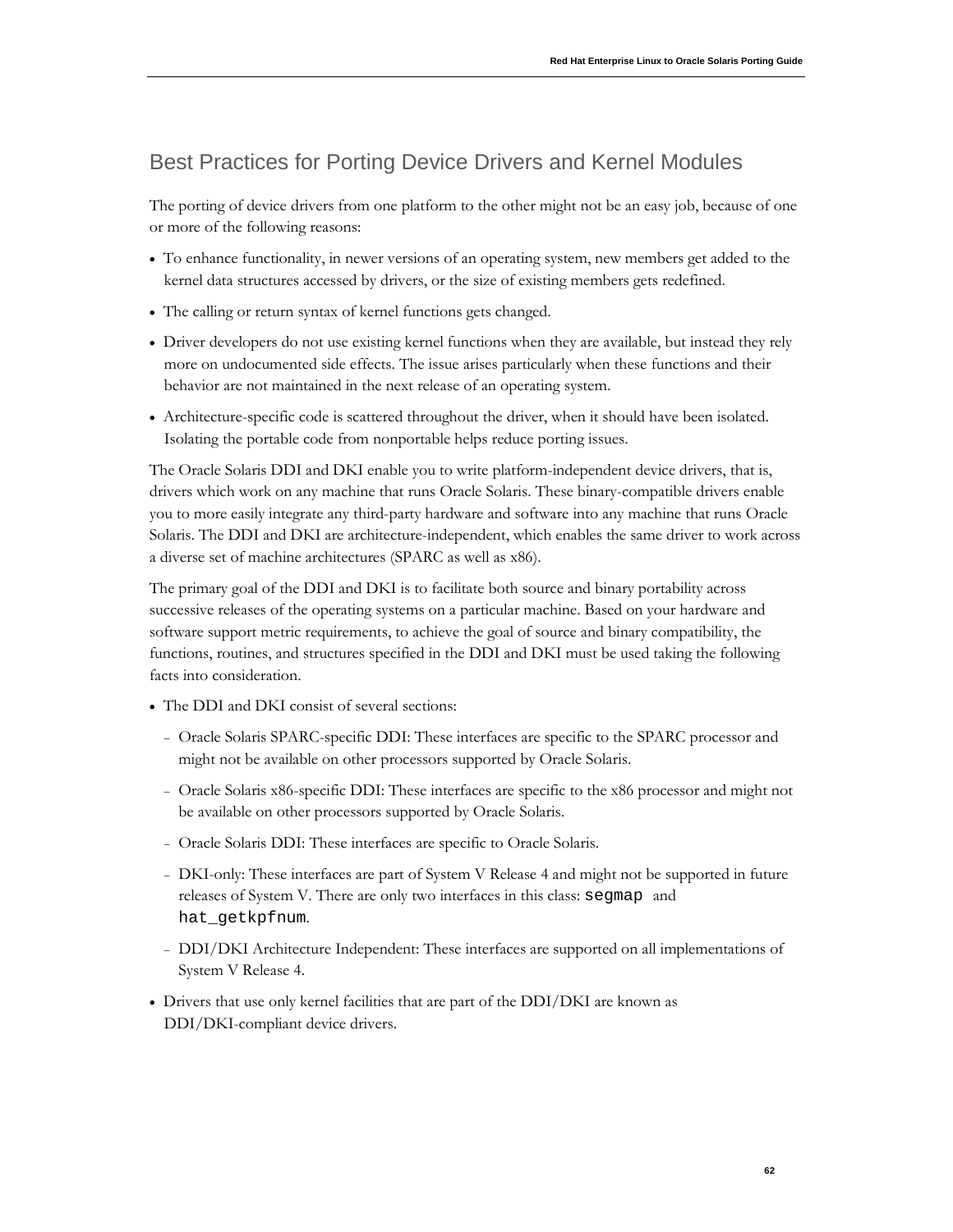# Chapter 7 Security

# Security Interfaces for Developers

For data centers hosting enterprise applications, security is of utmost importance. In most enterprises, security is considered one of the prime factors for making platform decisions. To build a secure environment, rather than looking at security as set of commands and features available in operating systems, it is necessary that the security features be designed into the core of an operating system. Built over decades, Oracle Solaris provides unmatched enterprise-class features you can depend on to protect your applications. Oracle Solaris 11 combines multiple security technologies—from networking, cryptographic capabilities, and trusted extensions to process and user rights as well as unmatched monitoring and auditing capabilities.

Irrespective of the hosting operating system (Linux or Oracle Solaris), to build a secure system, security administrators follow simple rules:

- Ensure physical security.
- Deploy stringent access controls.
- Simplify administration.
- Delegate appropriate (minimal) privileges.
- Use Oracle Solaris Trusted Extensions.
- Do minimal installs.
- Ensure strong defenses.

# Physical Security

The first and foremost layer of security you need to take into account is the physical security of the computer systems. How much physical security you need on a system is dependent on your situation and other logistics such as using shared labs, shared systems, deployments in a virtualized environment on a larger server, and so on. The various measures that need to be taken to ensure security involve things such as securing direct physical access to a machine and the security of connected peripheral and devices, as well as restricting access to system details such as BIOS passwords, screen-saver settings, password policies for console login, and so on.

# Delegate Minimal Privileges—Only as Appropriate

A privilege is a discrete right that can be granted to an application. With a privilege, a process can perform an operation that would otherwise be prohibited by the operating system. Legacy UNIX systems follow a superuser-based model. So a typical UNIX application will have checks for UID  $(0/\text{root})$  to test for the availability of specific privileges. This has drastically changed in Oracle Solaris. Oracle Solaris now implements a *least privilege model*, which gives a specified process only a subset of the superuser powers, not full access to all privileges.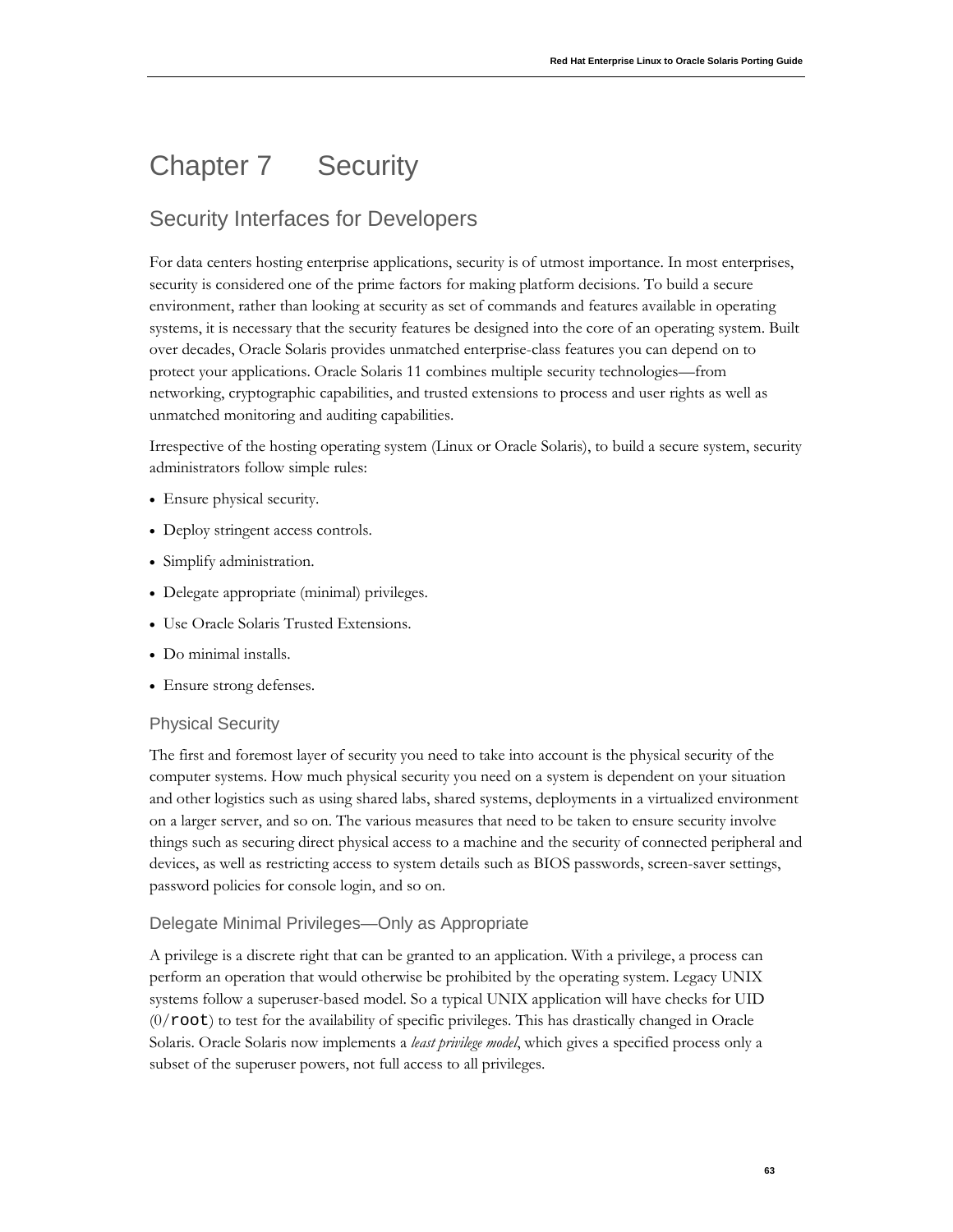The least privilege model includes nearly 50 fine-grained privileges as well as the basic privilege set. With the help of process privileges, system administrators now can delegate limited permission to users to override system security instead of giving users complete root access. On Oracle Solaris, a user does not have to become superuser to use a privileged application. In Oracle Solaris, privileges are enforced at the kernel level.

Authorizations can also be used to give additional permissions. An authorization is permission for performing a class of actions that are otherwise prohibited by the security policy. An authorization can be assigned to a role or a user. Authorizations are enforced at the user level.

On Oracle Solaris, when an application runs, privileges can be turned on or turned off programmatically. By default, when a new program is started, that program can potentially use all of the inheritable privileges of the parent process.

Appendix A provides a list of Oracle Solaris security privileges and their definitions.

## Oracle Solaris Trusted Extensions

If you need a highly stringent system security, using the Oracle Solaris Trusted Extensions feature is a good choice. Trusted Extensions software provides special security features and extends the capabilities of Oracle Solaris to enable you to define and implement a security policy on an Oracle Solaris system. You can get more information about Trusted Extensions at [http://docs.oracle.com/cd/E18752\\_01/html/819-0868.](http://docs.oracle.com/cd/E18752_01/html/819-0868)

## Ensure Strong Defenses

The internet comprises hundreds of thousands of networks that are interconnected without boundaries. In today's business environment, you will hardly find any standalone servers catering to meaningful business needs. Network sharing and data sharing have become an essential part of any enterprise system deployment. With the advancement of the internet and interconnected networks, network security has become essential. Part of almost every organizational network is accessible from other computers across the world and is, therefore, potentially vulnerable to threats from individuals who might not have any physical access.

Oracle Solaris provides a network security architecture that is based on standard industry interfaces. As security technologies evolve, application developers do not have to modify their code if they use the standardized interfaces. The Oracle Solaris network security architecture works with standard industry interfaces, such as PAM, GSS-API, SASL, PKCS#11. Using the network security architecture eliminates the need for developers to write, maintain, and optimize cryptographic algorithms. Optimized cryptographic mechanisms are provided in Oracle Solaris 11 as part of the operating system.

The cryptographic framework is the backbone of cryptographic services in Oracle Solaris. The framework provides standard PKCS #11 interfaces to accommodate consumers and providers of cryptographic services. The framework has two parts:

• A user cryptographic framework for user-level applications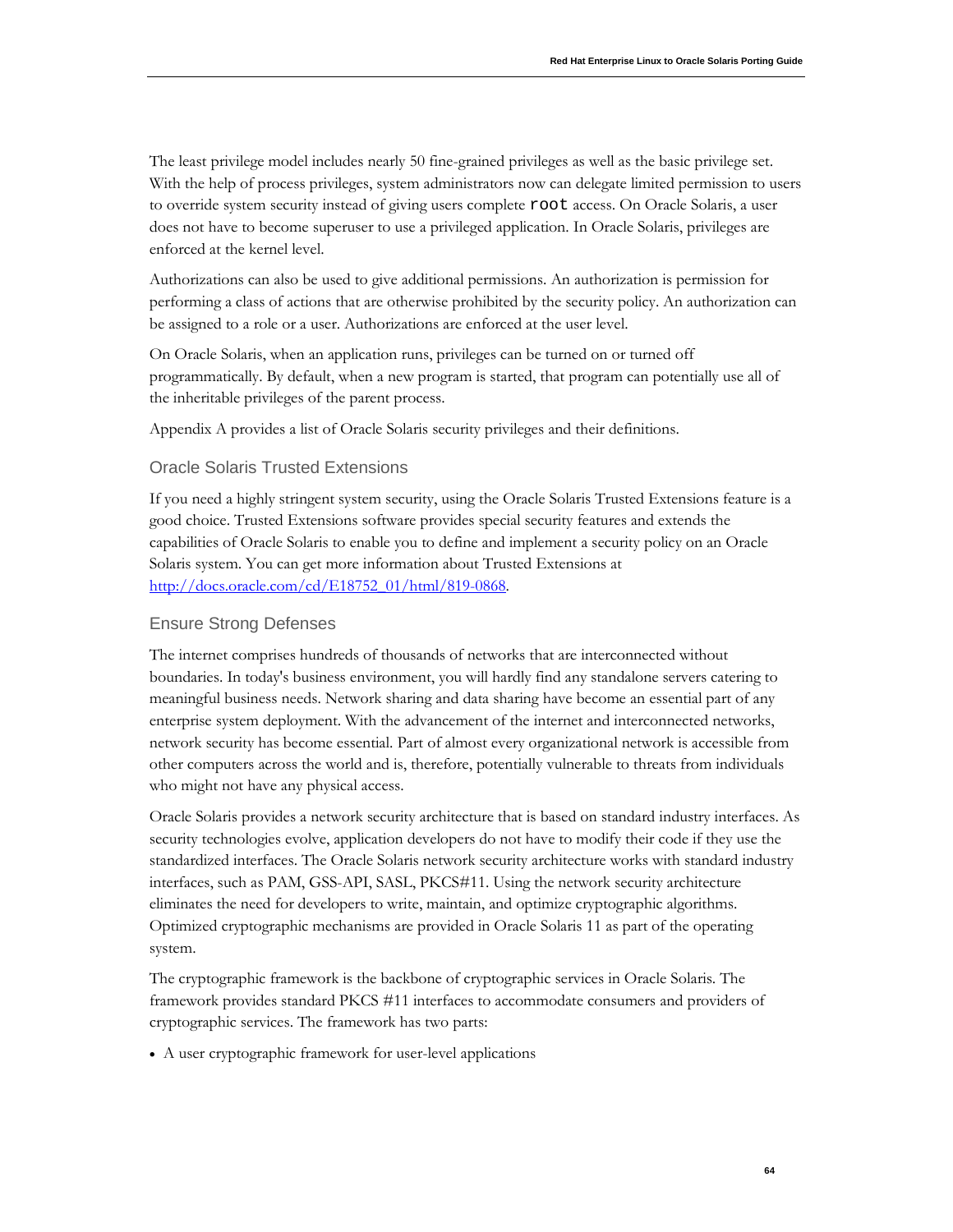• A kernel cryptographic framework for kernel-level modules

Note that consumers that are connected to the framework need not have any specific knowledge of the installed cryptographic mechanisms. Similarly, providers can be plugged into the framework and can support different types of consumers. You do not have to write consumer-specific code in the providers.

# Encryption Algorithms, Mechanisms, and Their Mapping

The Oracle Solaris cryptographic framework provides cryptographic services to users and applications through individual commands, user-level and kernel-level frameworks, and user and kernel programming interfaces. The cryptographic framework provides these cryptographic services to applications and kernel modules in a manner seamless to the end user. End users can also make use of direct cryptographic services, such as encryption and decryption of files.

With the availability of an onboard crypto accelerator on Oracle's SPARC T4 chip, all applications written to use the cryptographic framework can take advantage of this new hardware crypto accelerator without doing any additional work.

The following table lists the differences in function calls on the two platforms.

| <b>RHEL</b>                                                                        | <b>ORACLE SOLARIS 11</b>                                                           |  |
|------------------------------------------------------------------------------------|------------------------------------------------------------------------------------|--|
|                                                                                    | MD4                                                                                |  |
| unsigned char *MD4(const unsigned char *d,<br>unsigned long n, unsigned char *md); |                                                                                    |  |
| int $MD4\_Init (MD4_CTX *c);$                                                      | void MD4Init(MD4_CTX *context);                                                    |  |
| int MD4_Update(MD4_CTX *c, const void *data,<br>unsigned long len);                | void MD4Update(MD4_CTX *context, unsigned char<br>*input, unsigned int inlen);     |  |
| int MD4_Final(unsigned char *md, MD4_CTX *c);                                      | void MD4Final(unsigned char *output, MD4_CTX<br>*context);                         |  |
| MD <sub>5</sub>                                                                    |                                                                                    |  |
| unsigned char *MD5(const unsigned char *d,<br>unsigned long n, unsigned char *md); | void md5_calc(unsigned char *output, unsigned<br>char *input, unsigned int inlen); |  |
| int MD5_Init(MD5_CTX $*c$ );                                                       | void MD5Init(MD5_CTX *context);                                                    |  |
| int MD5_Update(MD5_CTX *c, const void *data,<br>unsigned long len);                | void MD5Update(MD5_CTX *context, unsigned char<br>*input, unsigned int inlen);     |  |

#### **TABLE 7-1. API AND IMPLEMENTATION DIFFERENCES**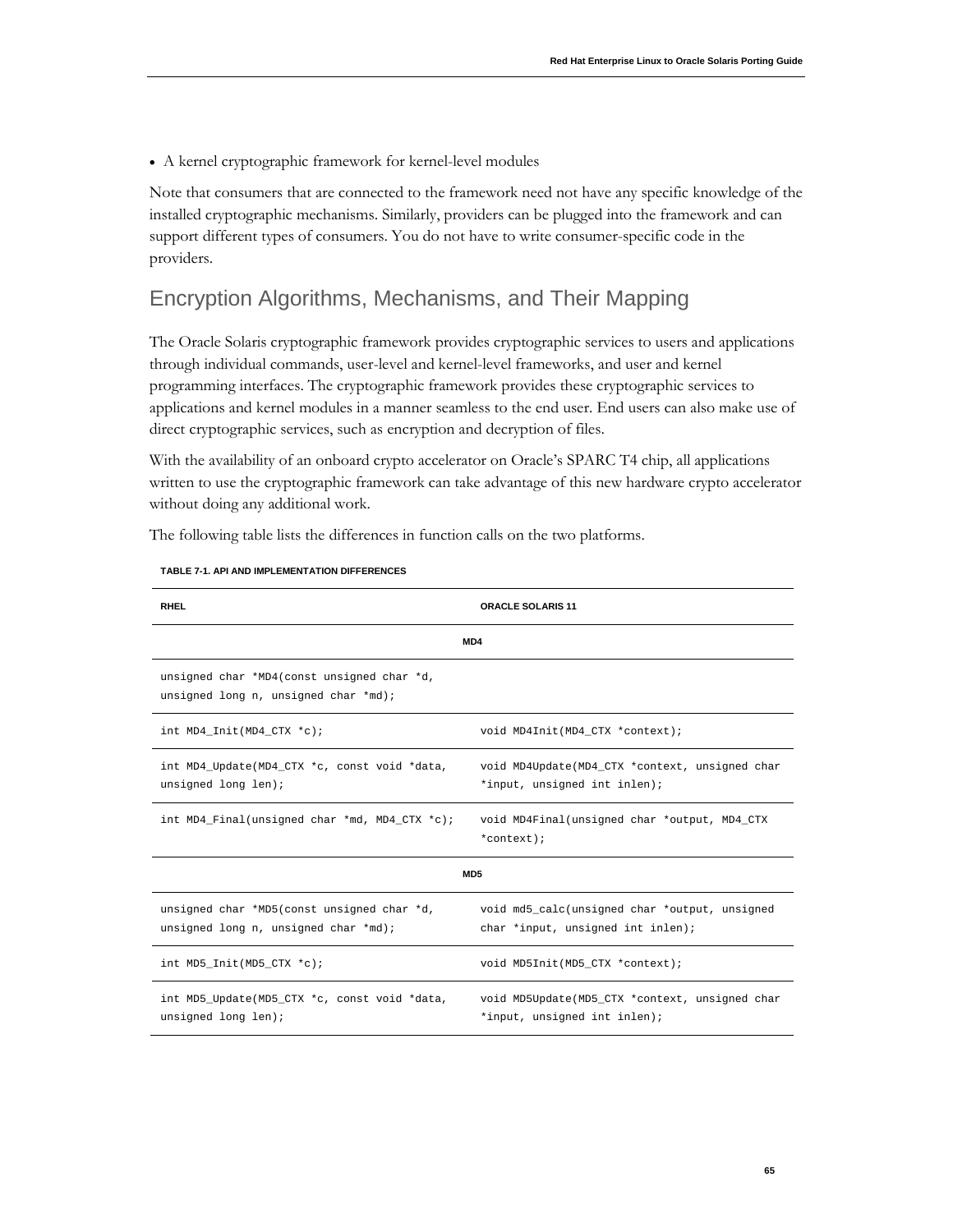| <b>RHEL</b>                                                                                                           | <b>ORACLE SOLARIS 11</b>                                                                                                            |
|-----------------------------------------------------------------------------------------------------------------------|-------------------------------------------------------------------------------------------------------------------------------------|
| int MD5_Final(unsigned char *md, MD5_CTX *c);                                                                         | void MD5Final(unsigned char *output, MD5_CTX<br>*context);                                                                          |
|                                                                                                                       | SHA1                                                                                                                                |
| unsigned char *SHA1(const unsigned char *d,<br>unsigned long n, unsigned char *md);                                   |                                                                                                                                     |
| $int$ SHA1_Init(SHA_CTX *c);                                                                                          | void SHAlInit(SHAl_CTX *context);                                                                                                   |
| int SHAl_Update(SHA_CTX *c, const void *data,<br>unsigned long len);                                                  | void SHAlUpdate(SHAl_CTX *context, unsigned<br>char *input, unsigned int inlen);                                                    |
| int SHAl_Final(unsigned char *md, SHA_CTX *c);                                                                        | void SHA1Final(unsigned char *output, SHA1_CTX<br>*context);                                                                        |
|                                                                                                                       | <b>RSA</b>                                                                                                                          |
| int RSA_get_ex_new_index(long argl, char<br>*argp, int (*new_func)(), int (*dup_func)(),<br>void $(*free\_func)())$ ; | int RSA_get_ex_new_index(long argl, void<br>*argp, CRYPTO_EX_new *new_func, CRYPTO_EX_dup<br>*dup_func, CRYPTO_EX_free *free_func); |
| int RSA_set_ex_data(RSA *r,int idx,char *arg);                                                                        | int RSA_set_ex_data(RSA *r, int idx, void<br>*arg);                                                                                 |
| char *RSA_get_ex_data(RSA *r, int idx);                                                                               | void *RSA_get_ex_data(RSA *r, int idx);                                                                                             |
|                                                                                                                       | typedef int CRYPTO_EX_new(void *parent, void<br>*ptr, CRYPTO_EX_DATA *ad, int idx, long argl,<br>void *argp);                       |
|                                                                                                                       | typedef void CRYPTO_EX_free(void *parent, void<br>*ptr, CRYPTO_EX_DATA *ad, int idx, long argl,<br>void *argp);                     |
|                                                                                                                       | typedef int CRYPTO_EX_dup(CRYPTO_EX_DATA *to,<br>CRYPTO_EX_DATA *from, void *from_d, int idx,<br>long argl, void *argp);            |
| RSA *RSA_new_method(ENGINE *engine);                                                                                  | RSA *RSA_new_method(RSA_METHOD *method);                                                                                            |
| CONSt RSA_METHOD<br>*RSA_get_default_method(void);                                                                    | RSA_METHOD *RSA_get_default_method(void);                                                                                           |
|                                                                                                                       | THE FOLLOWING IMPLEMENTATIONS ARE THE SAME ON BOTH THE PLATFORMS:                                                                   |

#### **TABLE 7-1. API AND IMPLEMENTATION DIFFERENCES**

DES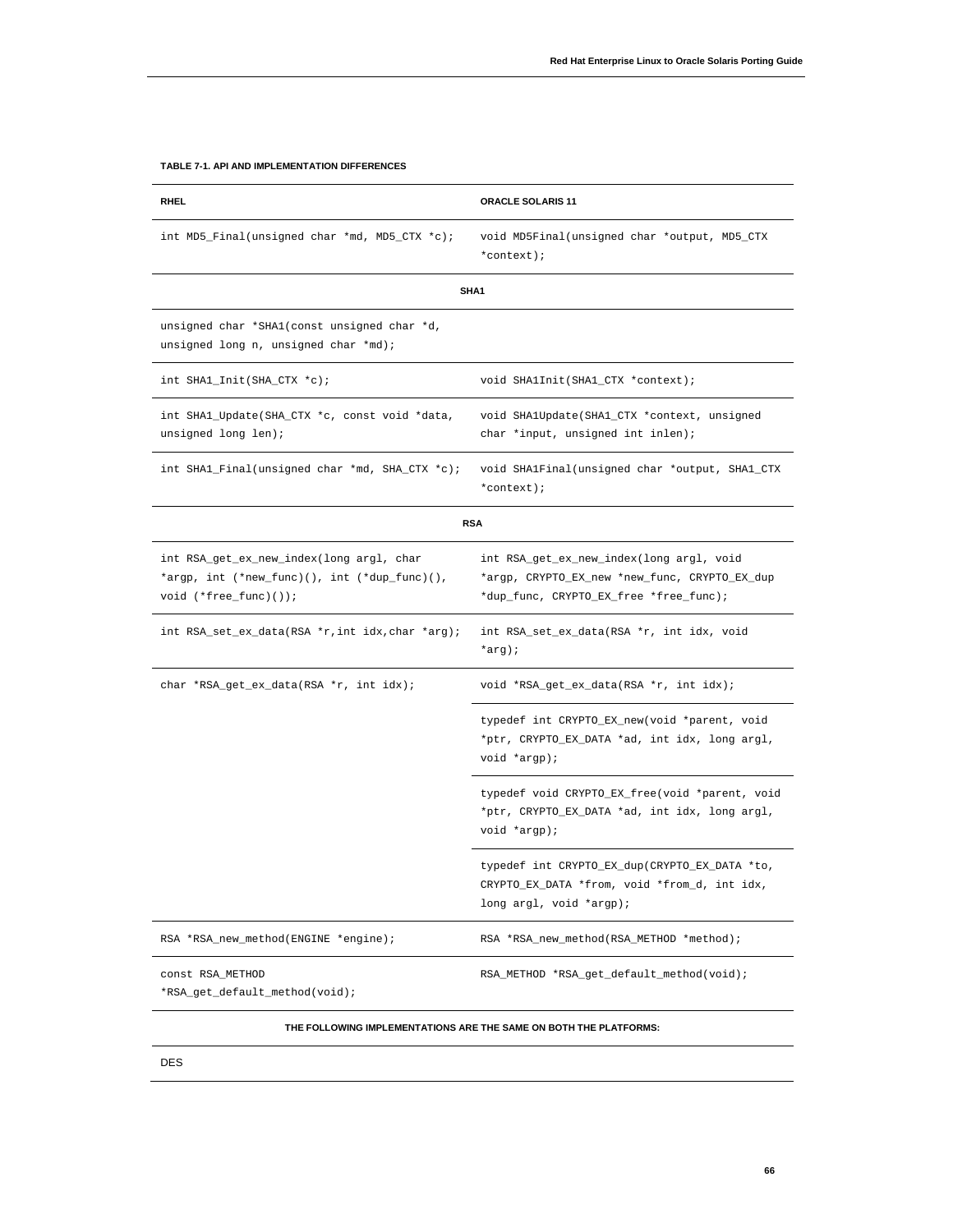| <b>RHEL</b>     | <b>ORACLE SOLARIS 11</b> |
|-----------------|--------------------------|
| <b>Blowfish</b> |                          |
| Arcfour or RC4  |                          |

**TABLE 7-1. API AND IMPLEMENTATION DIFFERENCES**

Table 7-2 shows the differences in names and locations of header files.

| <b>RHEL</b>                           | <b>ORACLE SOLARIS 11</b>   |  |
|---------------------------------------|----------------------------|--|
|                                       | MD4                        |  |
| #include <openssl md4.h=""></openssl> | #include <md4.h></md4.h>   |  |
| MD <sub>5</sub>                       |                            |  |
| #include <openssl md5.h=""></openssl> | #include <md5.h></md5.h>   |  |
| SHA <sub>1</sub>                      |                            |  |
| #include <openssl sha.h=""></openssl> | #include <shal.h></shal.h> |  |

# Using Hardware Accelerators and System-Provided Interfaces

The SPARC T4 processor from Oracle is designed with security as a focus and has crypto instruction accelerators integrated directly into each processor core. Integrating encryption capabilities directly inside the instruction pipeline of the processor eliminates the performance and cost barriers associated with secure computing.

The Oracle Solaris cryptographic framework can fully leverage hardware-assisted cryptographic acceleration provided by Oracle's SPARC T-Series processors as well as other third-party PKCS#11 based hardware security modules transparently. This and the following are examples of benefits provided by the integrated hardware and software stack provided by Oracle:

On Oracle Solaris 11, both Java and non-Java applications can delegate SSL/TLS and WS-Security tasks involved with compute-intensive public key encryption, bulk encryption, and digest operations to hardware via a Java PKCS#11 provider.

• The Oracle Solaris OpenSSL pkcs11 engine will automatically leverage hardware-assisted cryptographic acceleration support provided by SPARC T-Series processors and Intel Westmere (AES-NI) processors.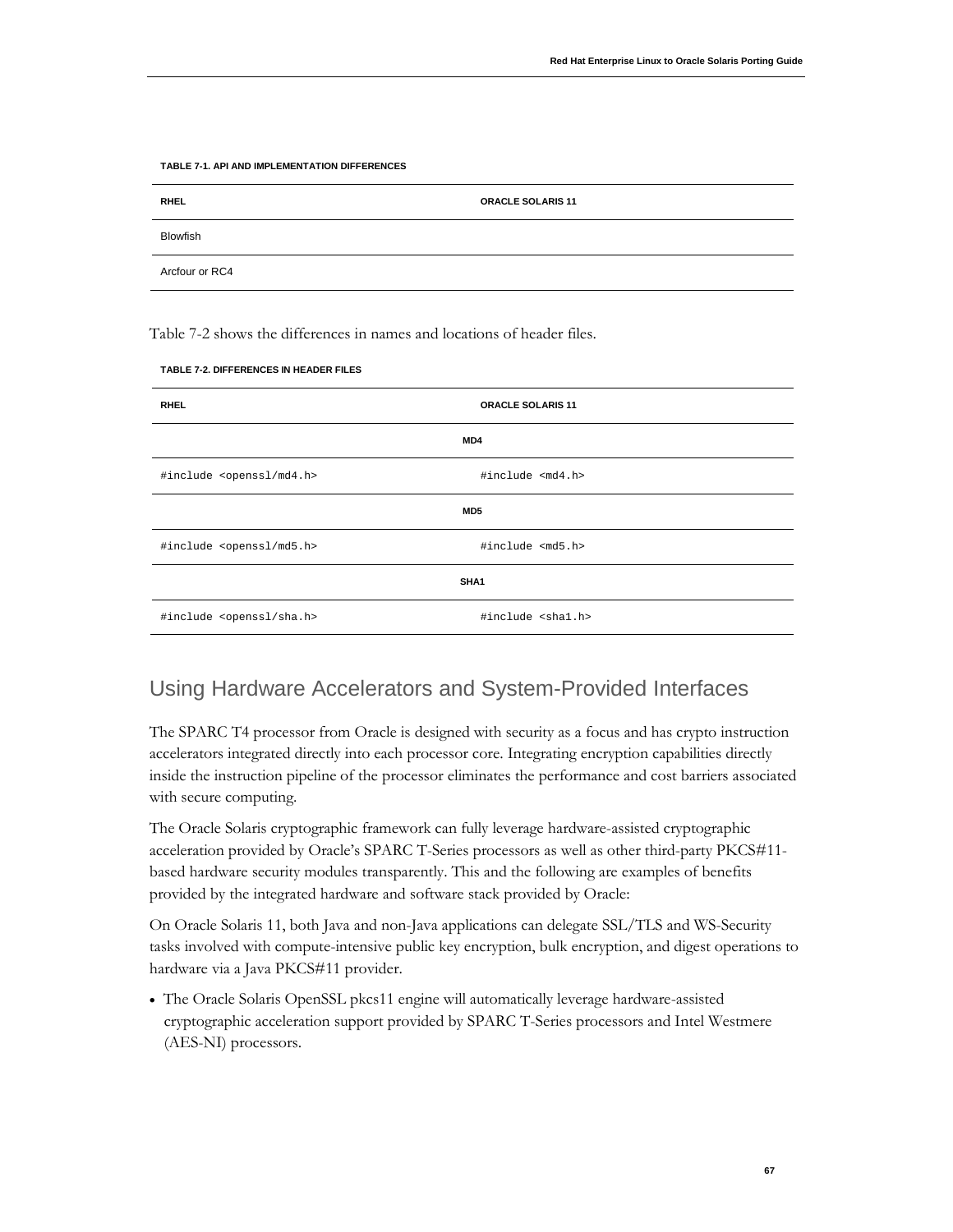• The hardware-assisted encryption can be used to enhance Oracle Database performance with Transparent Data Encryption (TDE) for column-level and table-space encryption.

For more information on hardware-assisted encryption and how to benefit from it without making fundamental changes to application code, see the "Oracle Advanced Security Transparent Data Encryption Best Practices" white paper a[t http://www.oracle.com/technetwork/database/focus](http://www.oracle.com/technetwork/database/focus-areas/security/twp-transparent-data-encryption-bes-130696.pdf)[areas/security/twp-transparent-data-encryption-bes-130696.pdf.](http://www.oracle.com/technetwork/database/focus-areas/security/twp-transparent-data-encryption-bes-130696.pdf)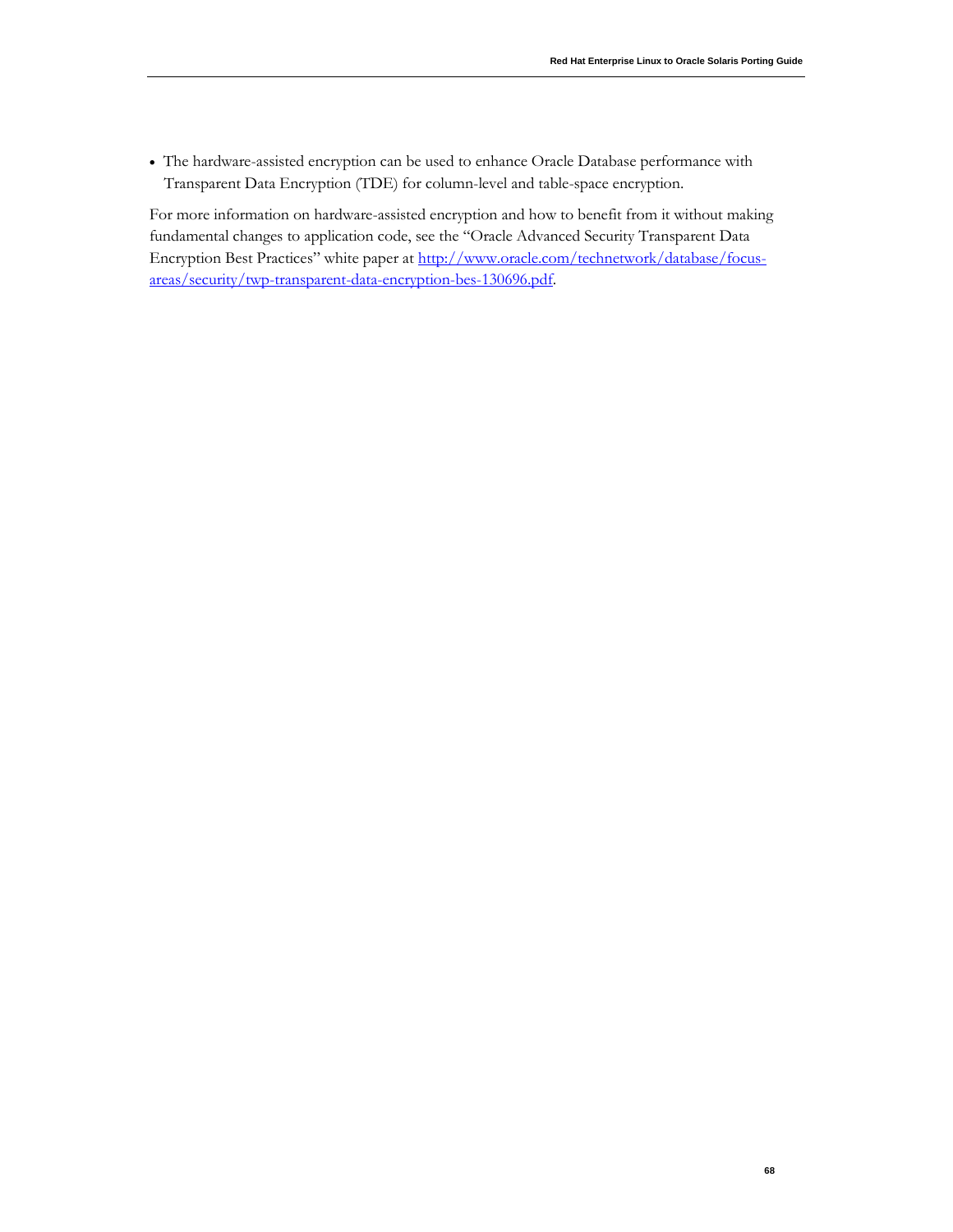# Chapter 8 Runtime Environment

Though RHEL and Oracle Solaris are UNIX-based operating systems, there are some fundamental differences in their runtime environments. One such difference which might affect application is the privilege models on the two systems. Oracle Solaris uses the new *least privilege model*, which gives a specified process only a subset of superuser powers, not full access to all privileges.

# User and Process Privileges and Permissions

Legacy UNIX systems follow a superuser-based model. Hence, either an application is designed to run as a "normal user" and have very limited privileges or it will have to run directly as the root user and have almost all privileges. Typically, an application ported from such legacy operating systems might have checks for UID  $(0/\text{root})$  to test for the availability of specific privileges. On the other hand, on Oracle Solaris, which uses the least privilege model, a user can have some of the 50 fine-grained privileges.

The Oracle Solaris least privilege model conveniently enables normal users to do things such as bind to lower-numbered ports, start daemon processes, and so on. On the other hand, it also protects the system against programs that previously ran with full root privileges because they needed very limited access, for example, mounting a file system. Hence, setuid root binaries and daemons that run with full root privileges on RHEL are rarely necessary under the Oracle Solaris least privilege model.

While migrating an application from RHEL to Oracle Solaris per security best practices, try running the application as a normal least privileged user, and then add necessary privileges to the process. In order to determine which privilege is missing for a given application, use the debugging functionality of ppriv in the shell, for example:

```
User1>/usr/bin/ppriv -D $$ // Enable ppriv debugging
User1>./my_net_application arg1 //Execute the application
     my_net_application[2885]: missing privilege "net_icmpaccess" (euid = 2002, 
           syscall = 230) for "devpolicy" needed at so_socket+0xa4
    my_net_application: icmp socket: Permission denied
User1>ppriv -N $$ //Disable ppriv debugging
```
From this, it is now evident that the PRIV\_NET\_ICMPACCESS privilege is not available for UID 2002. Once granted, my\_net\_application will start running successfully.

The role-based access control (RBAC) facility in Oracle Solaris 11 gives you the opportunity to deliver fine-grained security in new and modified applications. RBAC is an alternative to the all-or-nothing security model of traditional superuser-based systems. With RBAC, an administrator can assign privileged functions to specific user accounts (or special accounts called *roles*). RBAC can also be used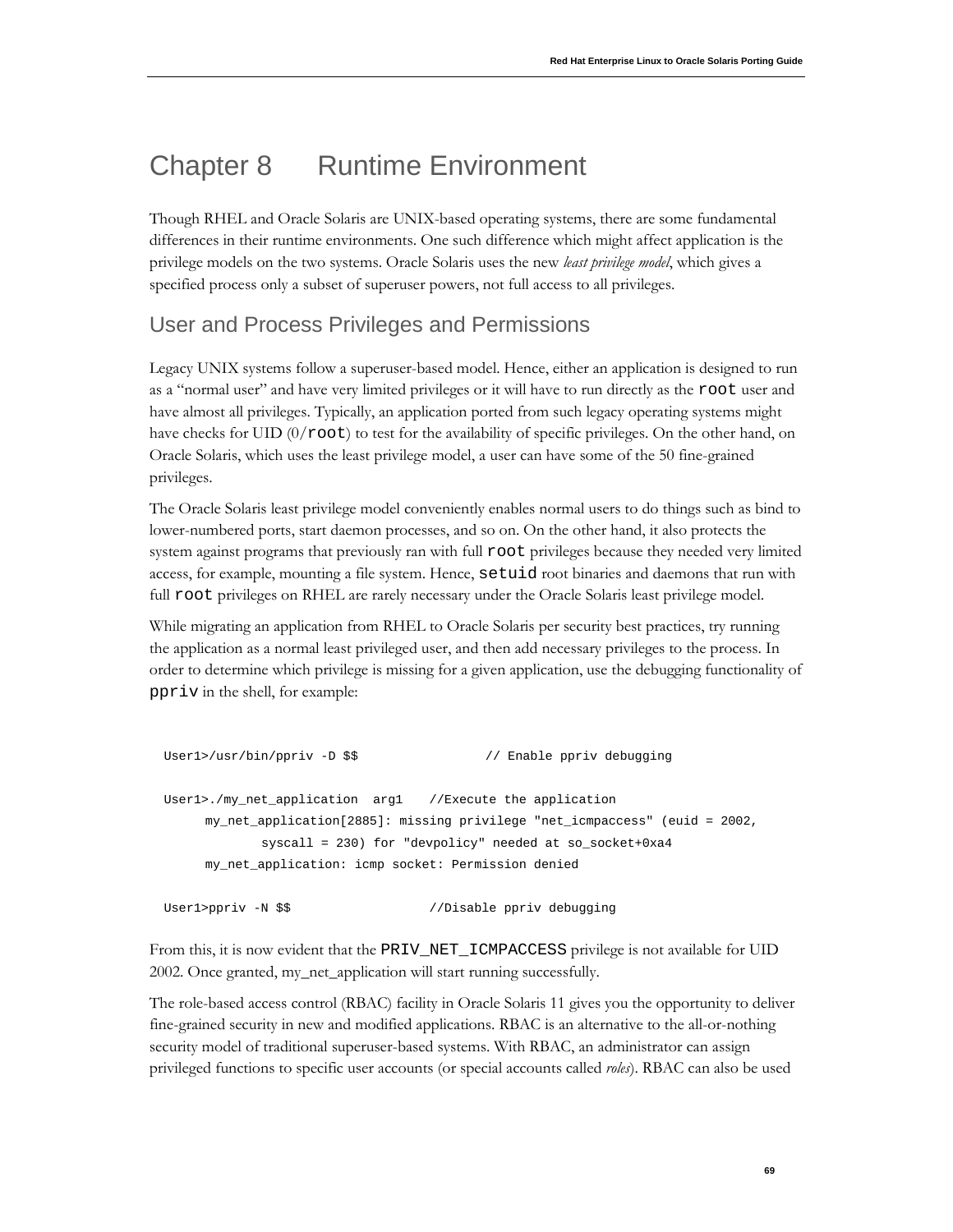with the least privilege model to more securely run daemons such as httpd, which need to bind to privileged ports. Many such programs do not actually need root access for anything other than listening on a port below 1024, so granting the role to a user that runs the process net\_privaddr would remove the need for ever running the process with EUID 0.

Oracle Solaris RBAC configuration is controlled through four main files:

/etc/security/exec\_attr, /etc/security/prof\_attr, /etc/security/auth\_attr, and /etc/user\_attr.

- exec\_attr specifies the execution attributes associated with profiles. This generally includes the user and group IDs, commands, and default/limit privileges.
- prof\_attr specifies a collection of execution profile names, descriptions, and other attributes.
- auth\_attr specifies authorization definitions and descriptions.
- user\_attr specifies user and role definitions along with their assigned authorizations, profiles, and projects.

For security reasons, by default, only root has the privilege to use DTrace. To allow a group of users to use DTrace, a system administrator would either create a role that had access to the DTrace privileges or assign the privilege directly to the user.

To create a support role and grant appropriate privileges, use the following steps:

```
#roleadd -u 201 -d /export/home/support -P "Process Management" support
#rolemod -K defaultpriv=basic,dtrace_kernel,dtrace_proc,dtrace_user support
```
Now the users with the role support can use su to access support (after providing the appropriate password) and run the necessary DTrace commands.

Instead of adding roles and making the users access the role via su, a system administrator can also directly assign privileges to a user:

#usermod -K defaultpriv=basic,dtrace\_kernel,dtrace\_proc,dtrace\_user USER1

**Note**: The user must be logged out in order for the command above to succeed.

Privilege awareness is a mechanism that allows legacy applications to retain full compatibility with the traditional *full privilege model*. Each process also has a privilege awareness state that can be set to *privilege aware* (PA) or *not-privilege aware* (NPA). Legacy applications that are NPA will appear to be granted all privileges (in the set L) if EUID, RUID, or SUID are 0 (root). Note that when a process calls exec, the kernel tries to relinquish privilege awareness.

In Oracle Solaris, although most of the normal setuid/setgid executables have been rewritten to be privilege aware (PA), they still have their setuid*/*setgid flags set. This is necessary for the program to first gain the appropriate root privilege and then drop the unnecessary ones. However, this would require the program to be fully privilege aware and some setuid*/*setgid programs might not have been ported yet.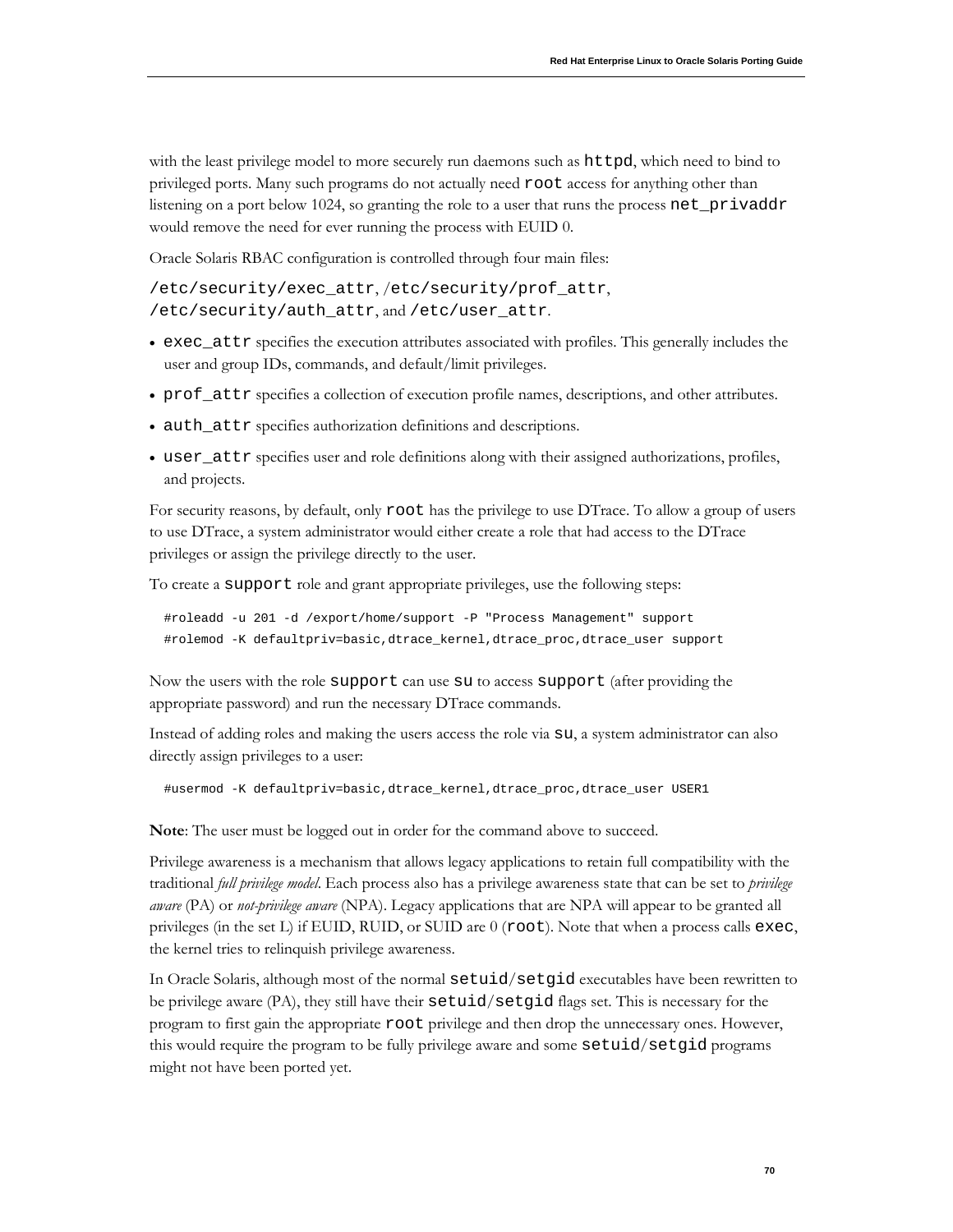# Resource Controls and Runtime Limits

When moving from RHEL to Oracle Solaris 11, one reason an application might face problems is a difference in the *resource limits* on the two platforms. The following information can be used to determine if any changes are required on your system.

#### Resource Limits on RHEL

On typical RHEL, the  $ipcs -1$  command will show the following output. Comments have been added following the // to show what the parameter names are.

| # ipcs -l                                                |           |           |
|----------------------------------------------------------|-----------|-----------|
| $-----$ Shared Memory Limits $-----$                     |           |           |
| $max$ number of segments = 4096                          | // SHMMNI |           |
| $max$ seg size (kbytes) = 67108864                       | // SHMMAX |           |
| max total shared memory (kbytes) = 17179869184 // SHMALL |           |           |
| min seg size (bytes) = $1$                               |           |           |
| $----$ Semaphore Limits $----$                           |           |           |
| $max$ number of arrays = 128                             | // SEMMNI |           |
| $max$ semaphores per array = 250                         | // SEMMSL |           |
| max semaphores system wide = 32000<br>// SEMMNS          |           |           |
| $max$ ops per semop call = 32                            | // SEMOPM |           |
| semaphore max value = $32767$                            |           |           |
| $-----$ Messages: Limits $-----$                         |           |           |
| $max$ queues system wide = 15493                         |           | // MSGMNI |
| $max$ size of message (bytes) = 65536                    |           | // MSGMAX |
| default max size of queue (bytes) = $65536$ // MSGMNB    |           |           |

To modify these kernel parameters on RHEL, edit the /etc/sysctl.conf file. The following lines are examples of what should be placed into the file:

```
kernel.sem=250 256000 32 1024
#Example shmmax for a 64-bit system
kernel.shmmax=1073741824
#Example shmall for 90 percent of 16 GB memory
kernel.shmall=3774873 
kernel.msgmax=65535
kernel.msgmnb=65535
```
You need to run sysctl with the -p parameter, to load in sysctl settings from the default file /etc/sysctl.conf.

#sysctl –p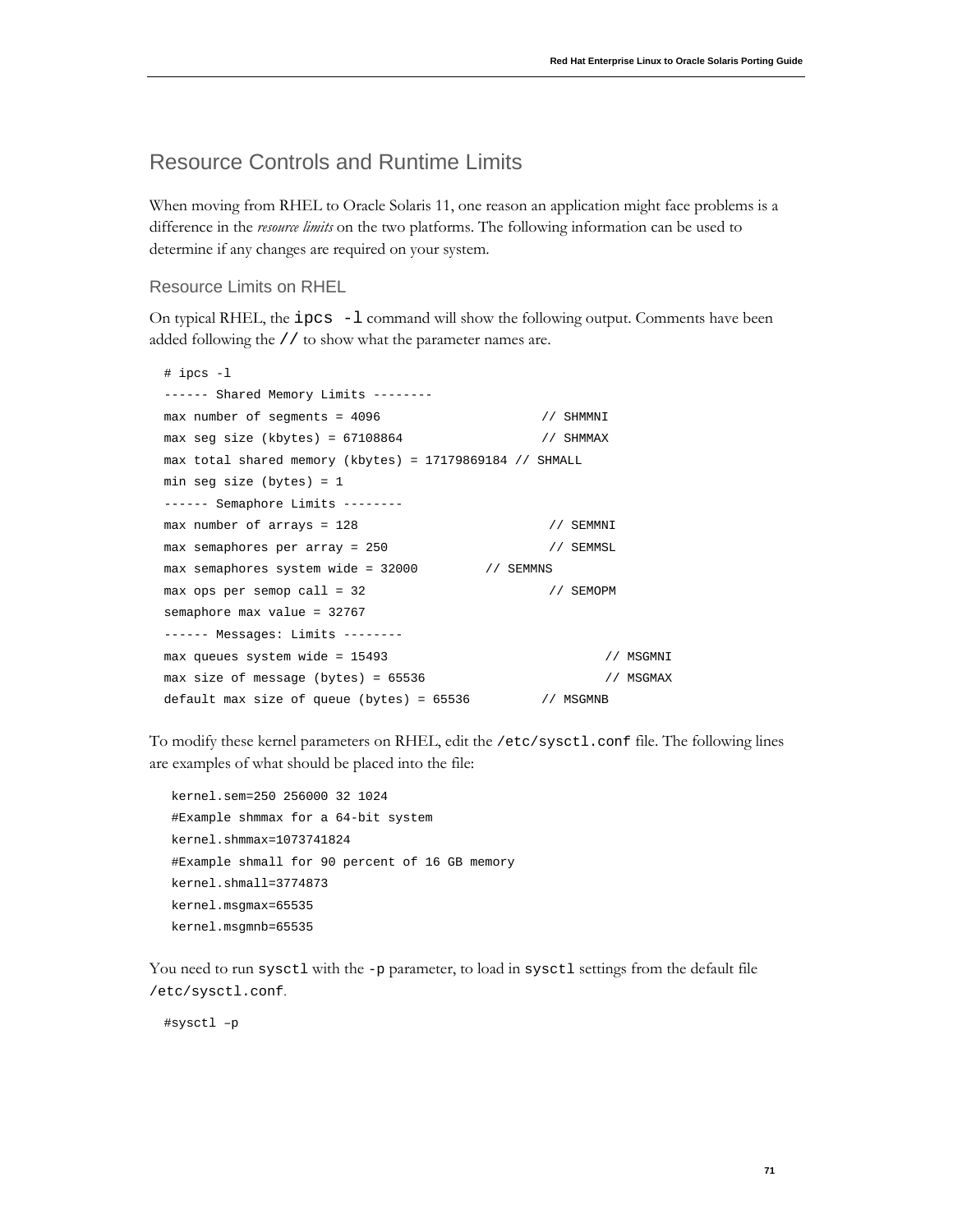On RHEL, after reboot, the rc.sysinit initialization script reads the /etc/sysctl.conf file automatically.

# Resource Limits on Oracle Solaris 11

On Oracle Solaris 11, the default resource limits are set very high compared to previous Oracle Solaris releases. The /etc/system file provides a static mechanism for adjusting the values of kernel parameters. Values specified in this file are read at boot time and are applied. Any changes that are made to the file are not applied to the operating system until the system is rebooted.

You can use the sysdef command to see the values of system-V IPC settings, STREAMS tunables, and process resource limits.

The /etc/project file contains settings for multiple resource controls for each project as well as multiple threshold values for control. Use proj\* (projadd, projdel, projmod, projects) commands to view and modify various values. For more details on Oracle Solaris resource controls, refer to [http://docs.oracle.com/cd/E23824\\_01/html/821-1460/rmctrls-1.html.](http://docs.oracle.com/cd/E23824_01/html/821-1460/rmctrls-1.html)

# Migrating Scripts

UNIX applications and development environments commonly use scripts. This includes shell scripts (such as those written for the K shell), Perl scripts, and scripts written in other languages. If the scripting language used on RHEL is also supported in Oracle Solaris 11, migrating the scripts is a straightforward exercise.

When migrating from RHEL to Oracle Solaris 11, particularly in the context of migrating legacy scripts, the availability of popular GNU commands, along with corresponding similar command-line options*,* is critical in determining the migration effort. Fortunately, for many of these utilities, the legacy Oracle Solaris versions as well as the GNU versions are readily available on the Oracle Solaris system if you install some of the optional packages on top of the default installation.

Equivalent Commands, Options, and Alternatives on Oracle Solaris 11

Table 8-1 provides a summary of key command differences between RHEL and Oracle Solaris 11. You can get detailed information on these and other commands in the Oracle Solaris 11 man pages.

| <b>RHEL</b> | <b>LEGACY COMMANDS ON</b><br><b>ORACLE SOLARIS 11</b> | <b>INCOMPATIBLE OPTIONS</b><br><b>WITH LEGACY COMMAND</b>                                            | EQUIVALENT GNU UTILITY PACKAGE NAME ON<br>ON ORACLE SOLARIS 11 | <b>ORACLE SOLARIS 11</b> |
|-------------|-------------------------------------------------------|------------------------------------------------------------------------------------------------------|----------------------------------------------------------------|--------------------------|
| /usr/bin/ar | /usr/bin/ar                                           | $-D$ $-1$ $-$ f $-N$ $-$ o $-P$                                                                      | /usr/bin/gar: link text/doctools<br>to /usr/qnu/bin/ar         |                          |
| /bin/chqrp  | /usr/bin/chqrp                                        | -c --dereference -- /usr/bin/gchgrp:<br>no-preserve-root -- link to<br>preserve-root --<br>reference | /usr/gnu/bin/chgrp                                             | system/xopen/xcu4        |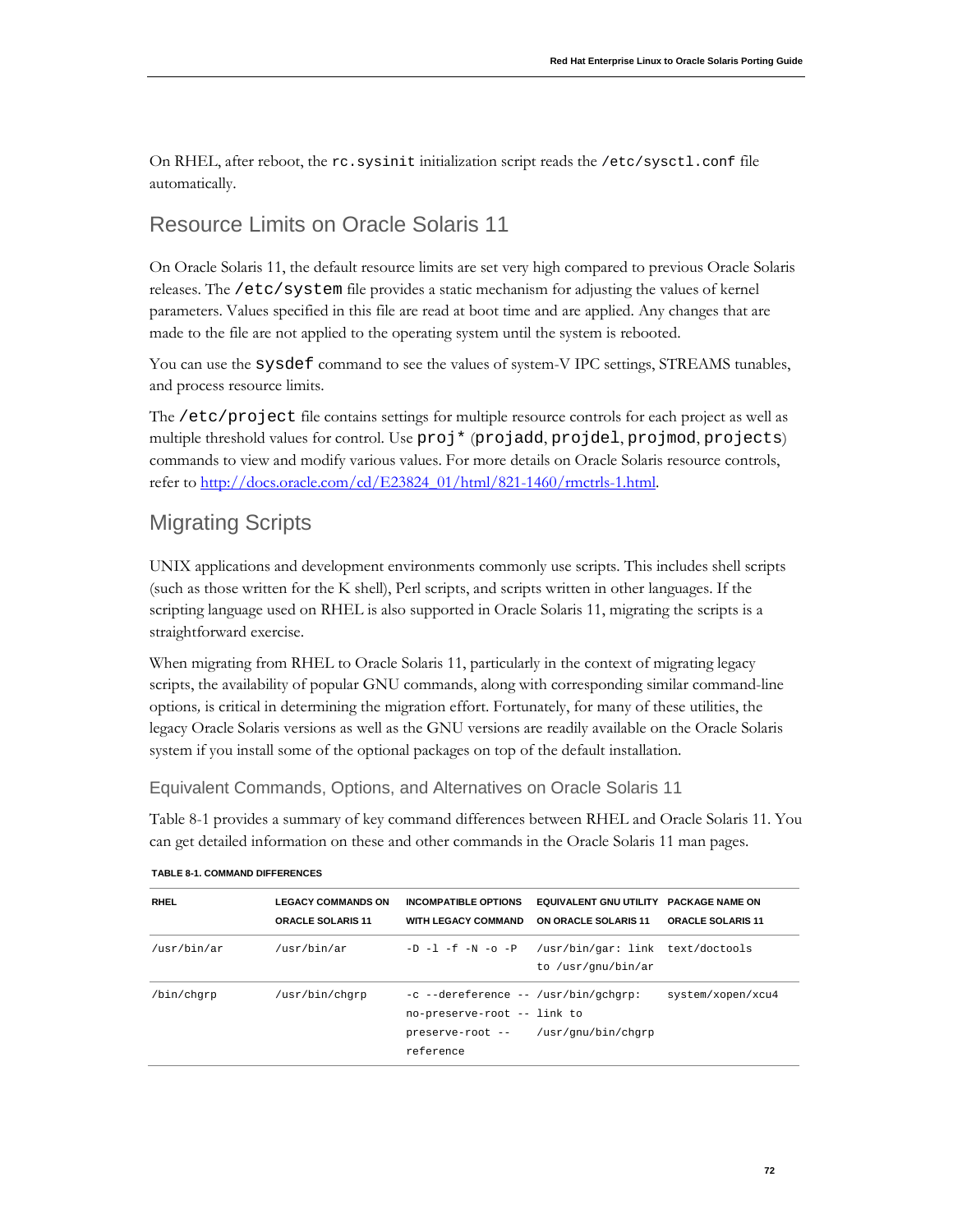| <b>RHEL</b>     | <b>LEGACY COMMANDS ON</b><br><b>ORACLE SOLARIS 11</b> | <b>INCOMPATIBLE OPTIONS</b><br><b>WITH LEGACY COMMAND</b>                                                                                                                                                        | EQUIVALENT GNU UTILITY PACKAGE NAME ON<br>ON ORACLE SOLARIS 11 | <b>ORACLE SOLARIS 11</b> |
|-----------------|-------------------------------------------------------|------------------------------------------------------------------------------------------------------------------------------------------------------------------------------------------------------------------|----------------------------------------------------------------|--------------------------|
| /bin/chown      | /usr/bin/chown                                        | --dereference --<br>from --no-preserve- link to<br>root --preserve-<br>root                                                                                                                                      | /usr/bin/gchown:<br>/usr/gnu/bin/chown                         | system/xopen/xcu4        |
| /usr/bin/cmp    | /usr/bin/cmp                                          | -b                                                                                                                                                                                                               | /usr/bin/gcmp: link text/gnu-diffutils<br>to /usr/gnu/bin/cmp  |                          |
| /usr/bin/comm   | /usr/bin/comm                                         | --check-order --<br>nocheck-order --<br>output-delimiter                                                                                                                                                         | /usr/bin/gcomm:<br>link to<br>/usr/gnu/bin/comm                | system/core-os           |
| /bin/cp         | /usr/bin/cp                                           | -a --backup -b --<br>copy-contents -d -l to /usr/gnu/bin/cp<br>--preserve -c --no-<br>preserve --parents<br>--reflink --remove-<br>destination --<br>sparse --strip-<br>trailing-slashes -s<br>-S -t -u -v -x -Z | /usr/bin/gcp: link                                             | system/xopen/xcu4        |
| /usr/bin/csplit | /usr/bin/csplit                                       | $-b - z$                                                                                                                                                                                                         | /usr/bin/gcsplit:<br>link to<br>/usr/gnu/bin/csplit            | system/core-os           |
| /bin/cut        | /usr/bin/cut                                          | --complement --<br>output-delimiter                                                                                                                                                                              | /usr/bin/gcut: link system/core-os<br>to /usr/gnu/bin/cut      |                          |
| /bin/date       | /usr/bin/date                                         | $-d-f-r-R --rfc-$<br>$3339 - s$                                                                                                                                                                                  | /usr/bin/gdate:<br>link to<br>/usr/gnu/bin/date                | runtime/ruby-18          |
| /bin/df         | /usr/bin/df link to -B -H -i -T -x<br>/usr/sbin/df    |                                                                                                                                                                                                                  | /usr/bin/gdf: link<br>to /usr/gnu/bin/df                       | system/core-os           |
| /usr/bin/diff3  | /usr/bin/diff3                                        | $-A - m - L - i - a - -$<br>diff-program                                                                                                                                                                         | /usr/bin/gdiff3:<br>link to<br>/usr/gnu/bin/diff3              | text/gnu-diffutils       |
| /usr/bin/du     | /usr/bin/du                                           | -c --files0-from -- to /usr/gnu/bin/du<br>$si$ -1 -P -0 -S -X -<br>-exclude --max-<br>depth --time --<br>time-style                                                                                              | --apparent-size -b /usr/bin/gdu: link system/xopen/xcu4        |                          |
| /bin/echo       | /usr/bin/echo                                         | -n -e -E                                                                                                                                                                                                         | /usr/bin/gecho:<br>link to<br>/usr/gnu/bin/echo                | runtime/ruby-18          |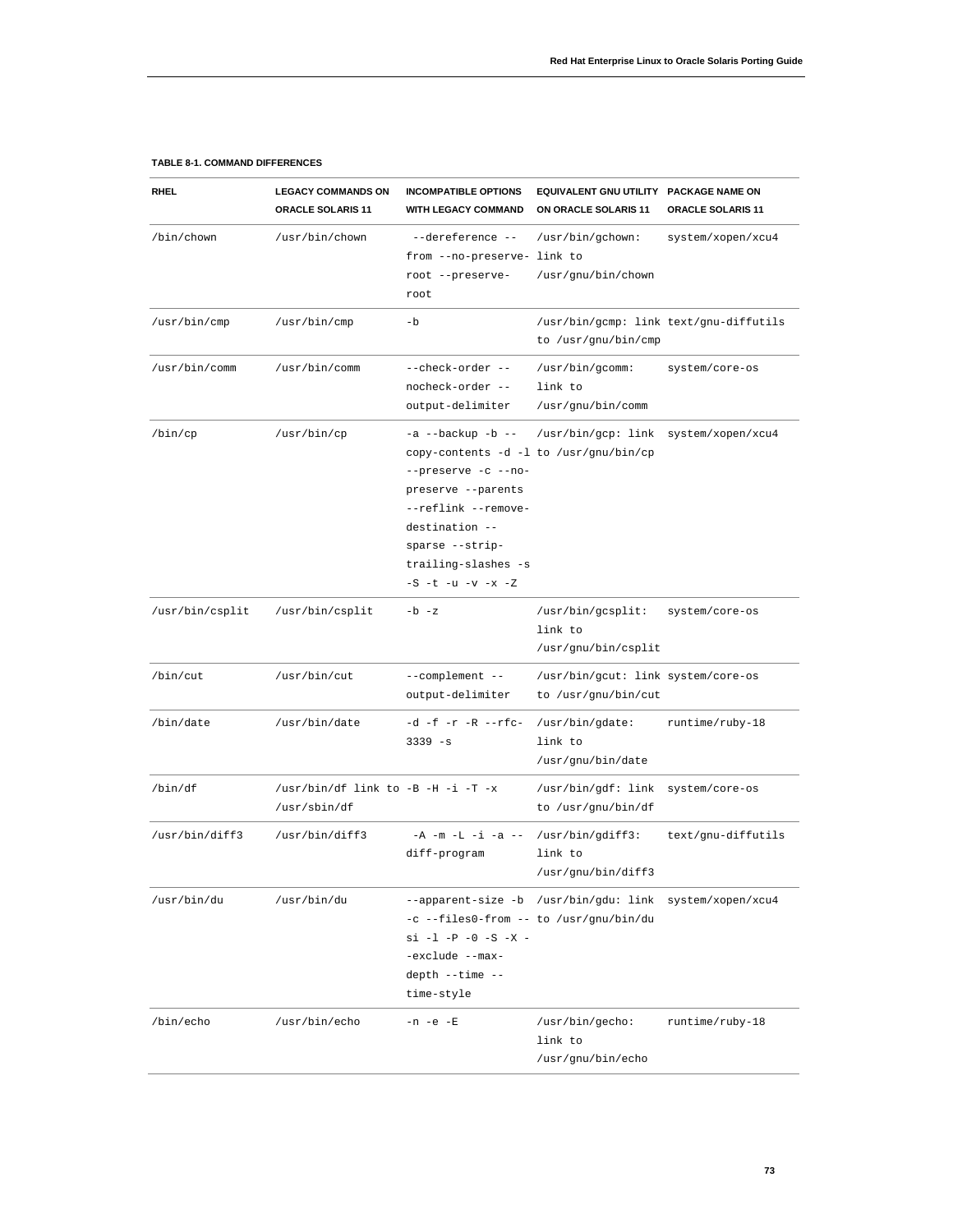| RHEL            | <b>LEGACY COMMANDS ON</b><br><b>ORACLE SOLARIS 11</b> | <b>INCOMPATIBLE OPTIONS</b><br><b>WITH LEGACY COMMAND</b>                                                                                                                                                                                     | EQUIVALENT GNU UTILITY PACKAGE NAME ON<br>ON ORACLE SOLARIS 11                  | <b>ORACLE SOLARIS 11</b> |
|-----------------|-------------------------------------------------------|-----------------------------------------------------------------------------------------------------------------------------------------------------------------------------------------------------------------------------------------------|---------------------------------------------------------------------------------|--------------------------|
| /bin/env        | /usr/bin/env                                          | $-0 - u$                                                                                                                                                                                                                                      | /usr/bin/genv: link runtime/ruby-18<br>to /usr/gnu/bin/env                      |                          |
| /usr/bin/expand | /usr/bin/expand                                       | -i                                                                                                                                                                                                                                            | /usr/bin/gexpand:<br>link to<br>/usr/gnu/bin/expand                             | system/core-os           |
| /usr/bin/fmt    | /usr/bin/fmt                                          | $-p-t-u$                                                                                                                                                                                                                                      | /usr/bin/gfmt: link system/core-os<br>to /usr/gnu/bin/fmt                       |                          |
| /usr/bin/fold   | /usr/bin/fold                                         | $-\mathbf{C}$                                                                                                                                                                                                                                 | /usr/bin/gfold:<br>link to<br>/usr/gnu/bin/fold                                 | image/editor/bitmap      |
| /bin/grep       | /usr/bin/grep                                         | -G -P -y --color -L /usr/bin/ggrep:<br>$-m$ -o $-$ label $-u$ -Z link to<br>-A -C -a --binary- /usr/gnu/bin/grep<br>files -d --exclude<br>--exclude-from --<br>exclude-dir -I --<br>include -R --line-<br>buffered --mmap -U<br>$-\mathbf{z}$ |                                                                                 | developer/quilt          |
| /usr/bin/id     | /usr/bin/id                                           | $-Z$                                                                                                                                                                                                                                          | /usr/bin/gid: link system/fru-id<br>to /usr/gnu/bin/id                          |                          |
| /usr/bin/join   | /usr/bin/join                                         | --check-order --<br>nocheck-order                                                                                                                                                                                                             | /usr/bin/gjoin:<br>link to<br>/usr/gnu/bin/join                                 | network/chat/ircii       |
| /bin/kill       | /usr/bin/kill                                         | $-1 -a -p$                                                                                                                                                                                                                                    | /usr/bin/gkill:<br>link to<br>/usr/gnu/bin/kill                                 | runtime/ruby-18          |
| /bin/ln         | /usr/bin/ln                                           | $L - S - t$                                                                                                                                                                                                                                   | --backup -b -d -i - /usr/bin/gln: link file/gnu-coreutils<br>to /usr/gnu/bin/ln |                          |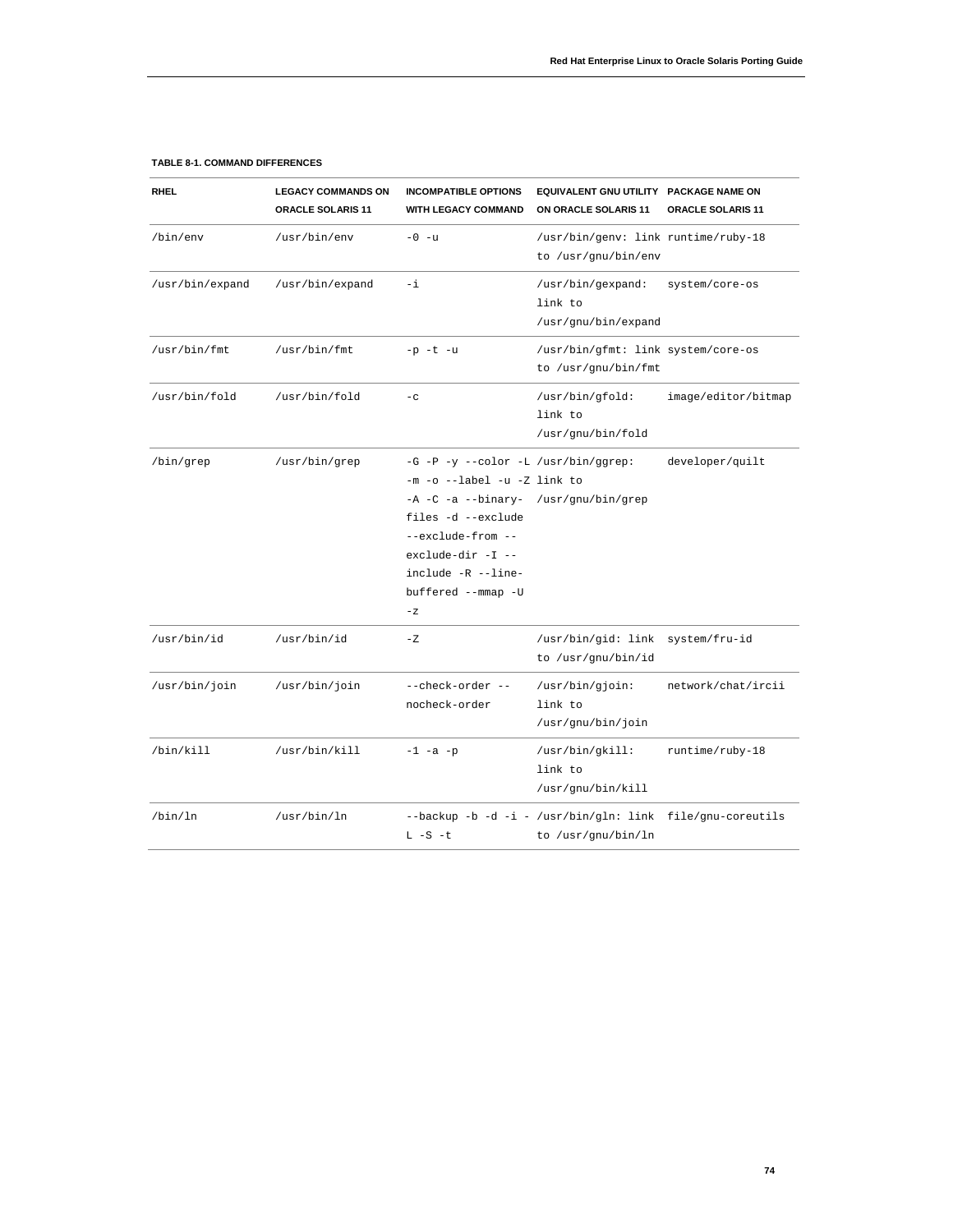| <b>RHEL</b>     | <b>LEGACY COMMANDS ON</b><br>ORACLE SOLARIS 11 | <b>INCOMPATIBLE OPTIONS</b><br><b>WITH LEGACY COMMAND</b>                                                                                                                                         | EQUIVALENT GNU UTILITY PACKAGE NAME ON<br>ON ORACLE SOLARIS 11                                         | ORACLE SOLARIS 11 |
|-----------------|------------------------------------------------|---------------------------------------------------------------------------------------------------------------------------------------------------------------------------------------------------|--------------------------------------------------------------------------------------------------------|-------------------|
| /bin/ls         | /usr/bin/ls                                    | first $-G$ --<br>dereference-<br>command-line-<br>symlink-to-dir --<br>indicator-style -I<br>-N --show-control-<br>chars $-Q$ --quoting-<br>style --sort -X --<br>$l$ context $-Z$ --<br>scontext | --author --format - /usr/bin/gls: link driver/audio/audiol<br>-group-directories- to /usr/gnu/bin/ls s |                   |
| /usr/bin/m4     | /usr/bin/m4                                    | $-i$ -P -Q --warn-<br>g -G -L -F -R -d --<br>debugfile -1 -t                                                                                                                                      | /usr/bin/gm4: link developer/macro/gnu<br>$macro-sequence -I - to /usr/gnu/bin/m4$                     | $-m4$             |
| /bin/mkdir      | /usr/bin/mkdir                                 | $-v - Z$                                                                                                                                                                                          | /usr/bin/gmkdir:<br>link to<br>/usr/gnu/bin/mkdir                                                      | system/core-os    |
| /bin/mktemp     | /usr/bin/mktemp                                | --suffix --tmpdir                                                                                                                                                                                 | /usr/bin/gmktemp:<br>link to<br>/usr/gnu/bin/mktemp                                                    | system/core-os    |
| /usr/bin/msgfmt | /usr/bin/msgfmt                                | --csharp-resources link to<br>-P --stringtable-<br>input --check-<br>format --check-<br>header --check-<br>domain -C --check-<br>accelerators -a --<br>no-hash --<br>statistics                   | -j --java2 --csharp /usr/bin/gmsgfmt:<br>--tcl --qt -r -l -d /usr/gnu/bin/msgfmt                       | text/locale       |
| /bin/mv         | /usr/bin/mv                                    | $-$ backup $-b$ $-$<br>strip-trailing-<br>slashes -S -t -u -v                                                                                                                                     | /usr/bin/gmv: link x11/keyboard/data-<br>to /usr/gnu/bin/mv                                            | xkb               |
| /usr/bin/od     | /usr/bin/od                                    | -w --traditional                                                                                                                                                                                  | /usr/bin/god: link system/xopen/xcu4<br>to /usr/gnu/bin/od                                             |                   |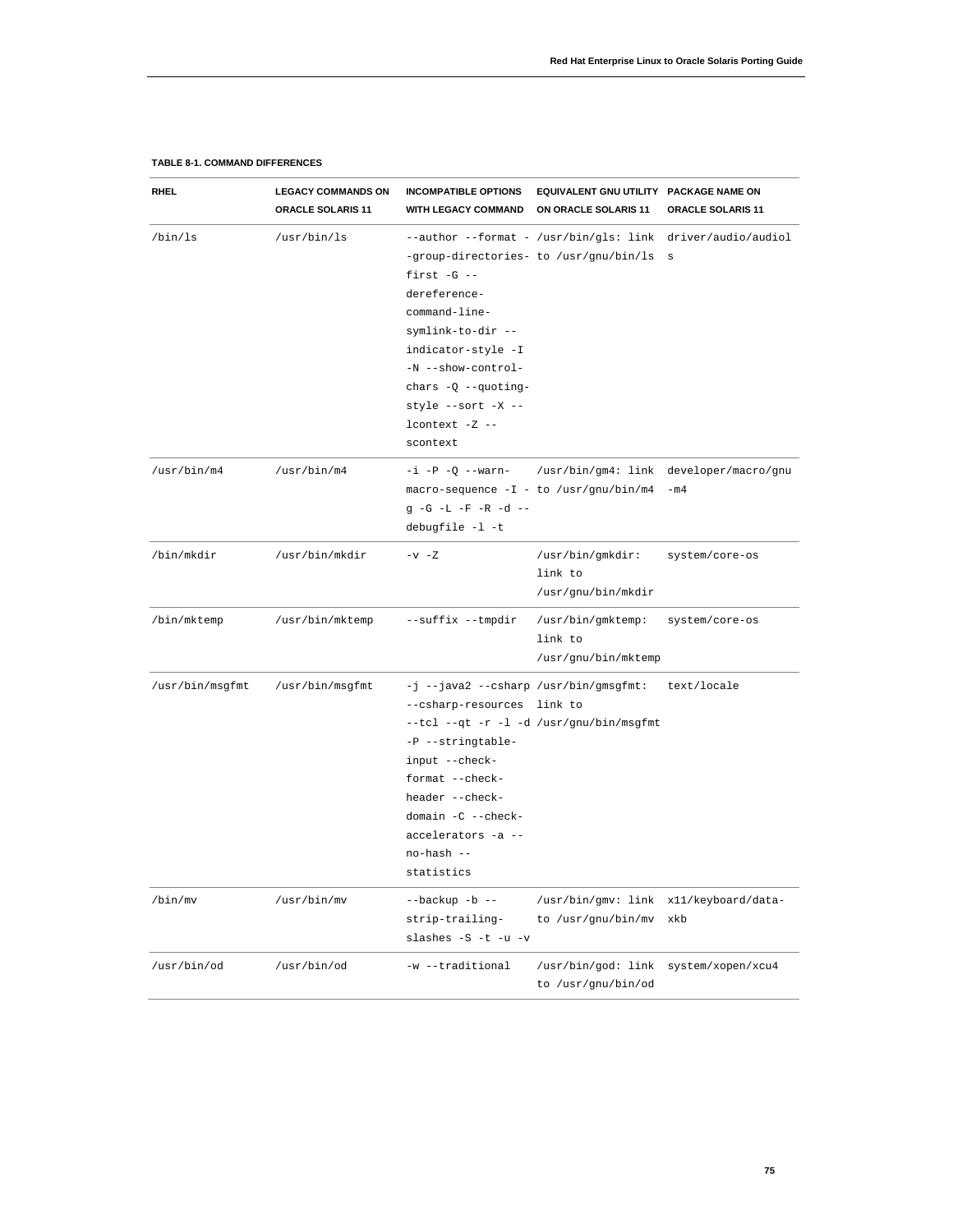| RHEL             | <b>LEGACY COMMANDS ON</b><br><b>ORACLE SOLARIS 11</b> | <b>INCOMPATIBLE OPTIONS</b><br><b>WITH LEGACY COMMAND</b>                                                            | EQUIVALENT GNU UTILITY PACKAGE NAME ON<br>ON ORACLE SOLARIS 11               | <b>ORACLE SOLARIS 11</b>   |
|------------------|-------------------------------------------------------|----------------------------------------------------------------------------------------------------------------------|------------------------------------------------------------------------------|----------------------------|
| /usr/bin/pathchk | /usr/bin/pathchk                                      | -P --portability                                                                                                     | /usr/bin/gpathchk:<br>link to<br>/usr/gnu/bin/pathch<br>k                    | system/core-os             |
| /usr/bin/pr      | /usr/bin/pr                                           | $-J - N - v - W$                                                                                                     | /usr/bin/gpr: link<br>to /usr/gnu/bin/pr                                     | text/groff/groff-<br>core  |
| /usr/bin/refer   | /usr/bin/refer                                        | $-C - P - S - f - i - t - /usr/bin/grefer$<br>$\mathbb{R}$                                                           | link to<br>/usr/gnu/bin/refer                                                | text/doctools              |
| /bin/rm          | /usr/bin/rm                                           | one-file-system -- to /usr/gnu/bin/rm<br>no-preserve-root --<br>preserve-root                                        | -I --interactive -- /usr/bin/grm: link system/xopen/xcu4                     |                            |
| /usr/bin/sdiff   | /usr/bin/sdiff                                        | $-i$ -b -W -I --<br>strip-trailing-cr - link to<br>a -t -d -H --diff-<br>program                                     | /usr/bin/gsdiff:<br>/usr/gnu/bin/sdiff                                       | text/gnu-diffutils         |
| /usr/bin/size    | /usr/bin/size                                         | $-A$ --format -d --<br>radix --common -t - link to<br>-target                                                        | /usr/bin/gsize:<br>/usr/gnu/bin/size                                         | developer/gnu-<br>binutils |
| /bin/sort        | /usr/bin/sort                                         | $-g - h - R$ --random-<br>source --sort -V -- link to<br>batch-size $-C$ --<br>compress-program --<br>files0-from -s | /usr/bin/gsort:<br>/usr/gnu/bin/sort                                         | system/xopen/xcu4          |
| /usr/bin/split   | /usr/bin/split                                        | -C -d --verbose                                                                                                      | /usr/bin/gsplit:<br>link to<br>/usr/gnu/bin/split                            | system/core-os             |
| /usr/bin/strings | /usr/bin/strings                                      | --encoding --target link to                                                                                          | -f --bytes --radix /usr/bin/gstrings:<br>/usr/gnu/bin/string<br>$\mathtt{s}$ | developer/gnu-<br>binutils |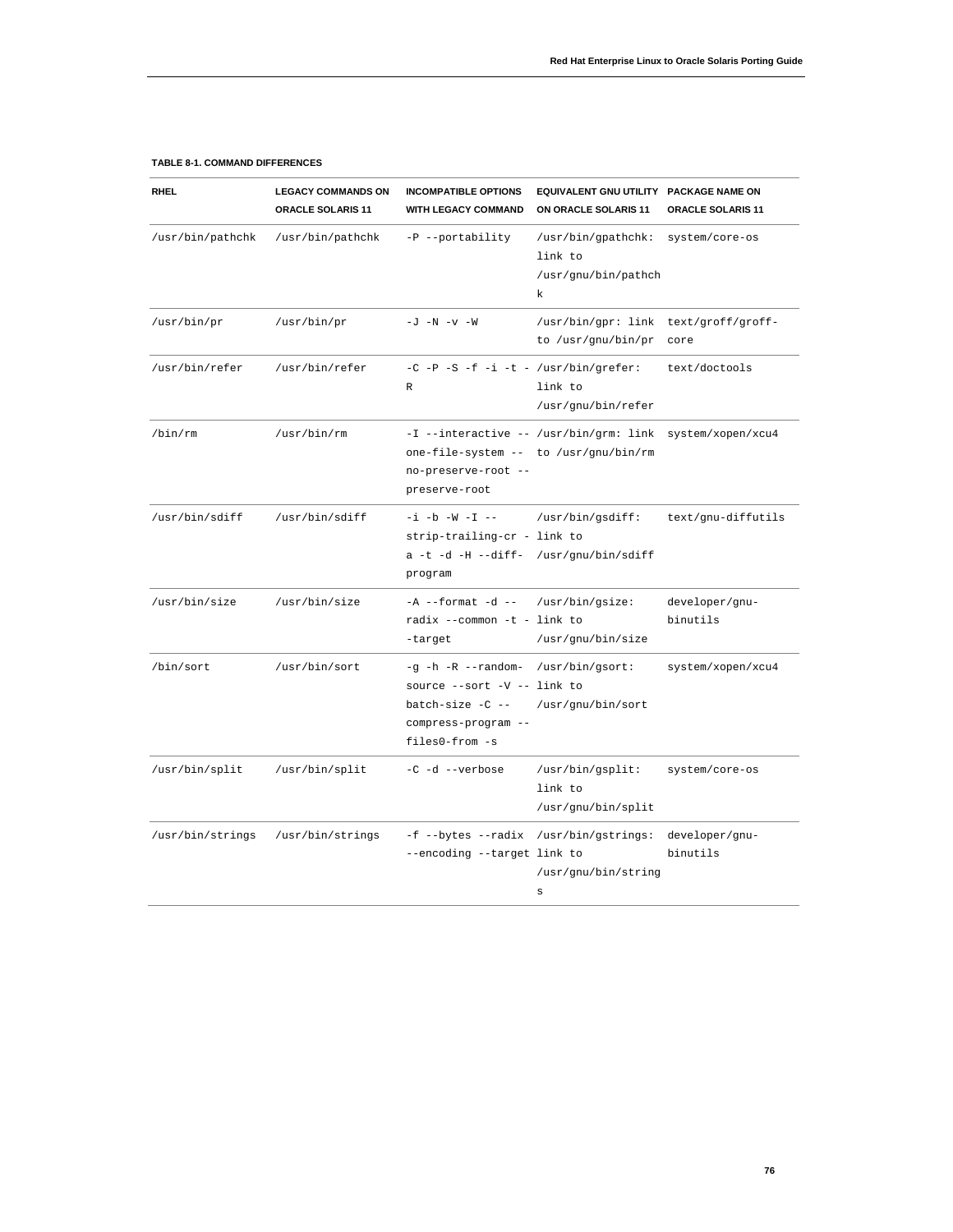| <b>RHEL</b>    | <b>LEGACY COMMANDS ON</b><br>ORACLE SOLARIS 11 | <b>INCOMPATIBLE OPTIONS</b><br><b>WITH LEGACY COMMAND</b>                                                                                                                                                                                                                                                                                          | EQUIVALENT GNU UTILITY PACKAGE NAME ON<br>ON ORACLE SOLARIS 11 | ORACLE SOLARIS 11                       |
|----------------|------------------------------------------------|----------------------------------------------------------------------------------------------------------------------------------------------------------------------------------------------------------------------------------------------------------------------------------------------------------------------------------------------------|----------------------------------------------------------------|-----------------------------------------|
| /usr/bin/strip | /usr/bin/strip                                 | -F --target --info /usr/bin/gstrip:<br>-I --input-target - link to<br>0 --output-target - /usr/gnu/bin/strip<br>R --remove-section<br>--strip-all -g -S -<br>d --strip-debug --<br>strip-unneeded -K -<br>-keep-symbol -N --<br>strip-symbol -o -p<br>--preserve-dates -w<br>---discard-all -X -<br>-keep-file-symbols<br>--only-keep-debug -<br>V |                                                                | developer/gnu-<br>binutils              |
| /bin/stty      | /usr/bin/stty                                  | $-F$                                                                                                                                                                                                                                                                                                                                               | /usr/bin/gstty:<br>link to<br>/usr/gnu/bin/stty                | system/xopen/xcu4                       |
| /usr/bin/tail  | /usr/bin/tail                                  | -F --max-unchanged- /usr/bin/gtail:<br>stats --pid --retry link to                                                                                                                                                                                                                                                                                 | /usr/gnu/bin/tail                                              | system/xopen/xcu4                       |
| /bin/tar       | /usr/bin/tar link<br>to /usr/sbin/tar          | Several parameters are<br>not available                                                                                                                                                                                                                                                                                                            | /usr/bin/gtar: link runtime/perl-512<br>to /usr/gnu/bin/tar    |                                         |
| /bin/touch     | /usr/bin/touch                                 | $-h$ $-$ time                                                                                                                                                                                                                                                                                                                                      | /usr/bin/gtouch:<br>link to<br>/usr/gnu/bin/touch              | file/gnu-coreutils                      |
| /usr/bin/tput  | /usr/bin/tput                                  | $-V$                                                                                                                                                                                                                                                                                                                                               | /usr/bin/gtput:<br>link to<br>/usr/gnu/bin/tput                | system/core-os                          |
| /usr/bin/tr    | /usr/bin/tr                                    | -t                                                                                                                                                                                                                                                                                                                                                 | /usr/bin/gtr: link text/groff<br>to /usr/gnu/bin/tr            |                                         |
| /bin/uname     | /usr/bin/uname link -o<br>to /usr/sbin/uname   |                                                                                                                                                                                                                                                                                                                                                    | /usr/bin/guname:<br>link to<br>/usr/gnu/bin/uname              | system/core-os                          |
| /usr/bin/uniq  | /usr/bin/uniq                                  | $^-\mathrm{Z}$                                                                                                                                                                                                                                                                                                                                     | /usr/bin/guniq:<br>link to<br>/usr/gnu/bin/uniq                | system/core-os                          |
| /usr/bin/wc    | /usr/bin/wc                                    | --files0-from                                                                                                                                                                                                                                                                                                                                      | /usr/bin/gwc: link<br>to /usr/gnu/bin/wc                       | system/kernel                           |
| /usr/bin/who   | /usr/bin/who                                   | --lookup                                                                                                                                                                                                                                                                                                                                           | to /usr/gnu/bin/who e-toolkit                                  | /usr/bin/gwho: link system/dtrace/dtrac |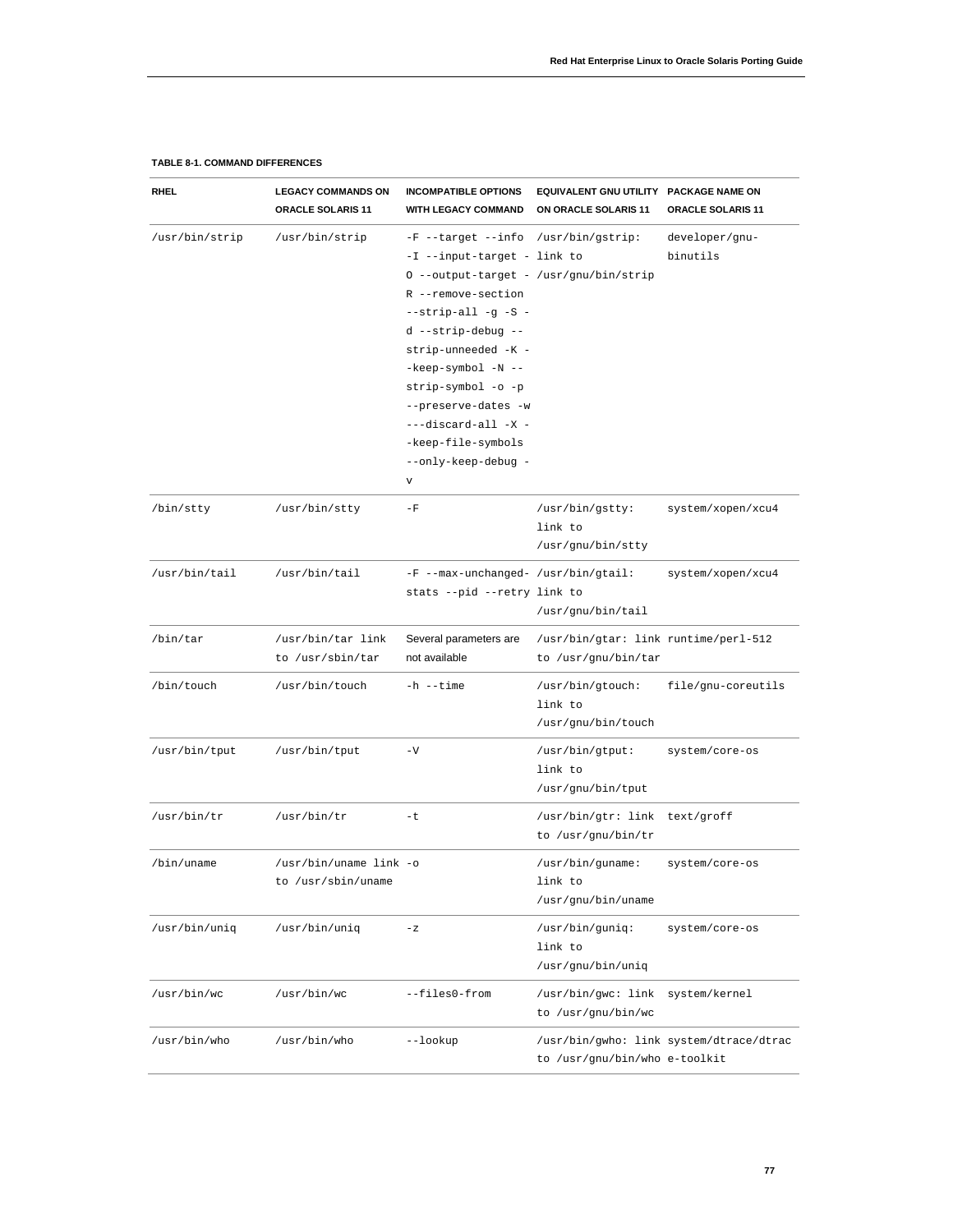| <b>RHEL</b>     | <b>LEGACY COMMANDS ON</b><br><b>ORACLE SOLARIS 11</b> | <b>INCOMPATIBLE OPTIONS</b><br><b>WITH LEGACY COMMAND</b> | <b>EQUIVALENT GNU UTILITY</b><br>ON ORACLE SOLARIS 11                                                                                                  | <b>PACKAGE NAME ON</b><br><b>ORACLE SOLARIS 11</b> |
|-----------------|-------------------------------------------------------|-----------------------------------------------------------|--------------------------------------------------------------------------------------------------------------------------------------------------------|----------------------------------------------------|
| /usr/bin/xargs  | /usr/bin/xargs                                        | $-a$ $-d$ $-P$                                            | /usr/bin/gxargs:<br>link to<br>/usr/gnu/bin/xargs                                                                                                      | file/gnu-findutils                                 |
| /usr/bin/zenity | /usr/bin/zenity                                       | --no-wrap                                                 |                                                                                                                                                        | gnome/zenity                                       |
| /bin/more       | /usr/bin/more                                         | -num                                                      |                                                                                                                                                        | system/xopen/xcu4                                  |
| /usr/bin/atrm   | /usr/bin/atrm                                         | -d                                                        | -d is not a necessary<br>argument; instead of $-1$ ,<br>atrm command can be<br>used.                                                                   | system/core-os                                     |
| /usr/bin/atq    | /usr/bin/atq                                          | -1 -d                                                     | $-1$ is not a necessary<br>argument; instead of $-d$ ,<br>at.rm command can be<br>used.                                                                | system/core-os                                     |
| /usr/bin/at     | /usr/bin/at                                           | $-d - v$                                                  | Instead of -d, atrm can system/xopen/xcu4<br>be used; instead of at -<br>v in Linux, at -1 can be<br>used in Oracle Solaris to<br>find execution time. |                                                    |
| /usr/bin/rup    | /usr/bin/rup                                          | $-d - s$                                                  | Instead of the $-d$ and $-s$<br>options in Linux, a<br>combination of options for<br>the date command can<br>be used.                                  | network/legacy-<br>remote-utilities                |

## Managing Services and Daemons on RHEL

A UNIX daemon is a program that runs in the background and is independent of control from a terminal. Daemons can either be started by a process (such as a system startup script, where there is no controlling terminal) or by users at a terminal without tying up the terminal.

The init daemon is the system and service manager for RHEL. It is one of the first processes RHEL starts when it boots. It has a PID of 1 and is the ancestor of all processes. On RHEL, services are started and stopped through init scripts in the /etc/init.d directory. Many of these services are launched by the init daemon when the system is booted.

Many System V UNIX variants use scripts in the /etc/rcN.d/ directories to control which services should be started in the various run levels. Since this model involved having multiple copies of the same script in many different directories, RHEL adopted the standard of putting all service control scripts in the /etc/init.d/ directory and using symbolic links to these scripts in the various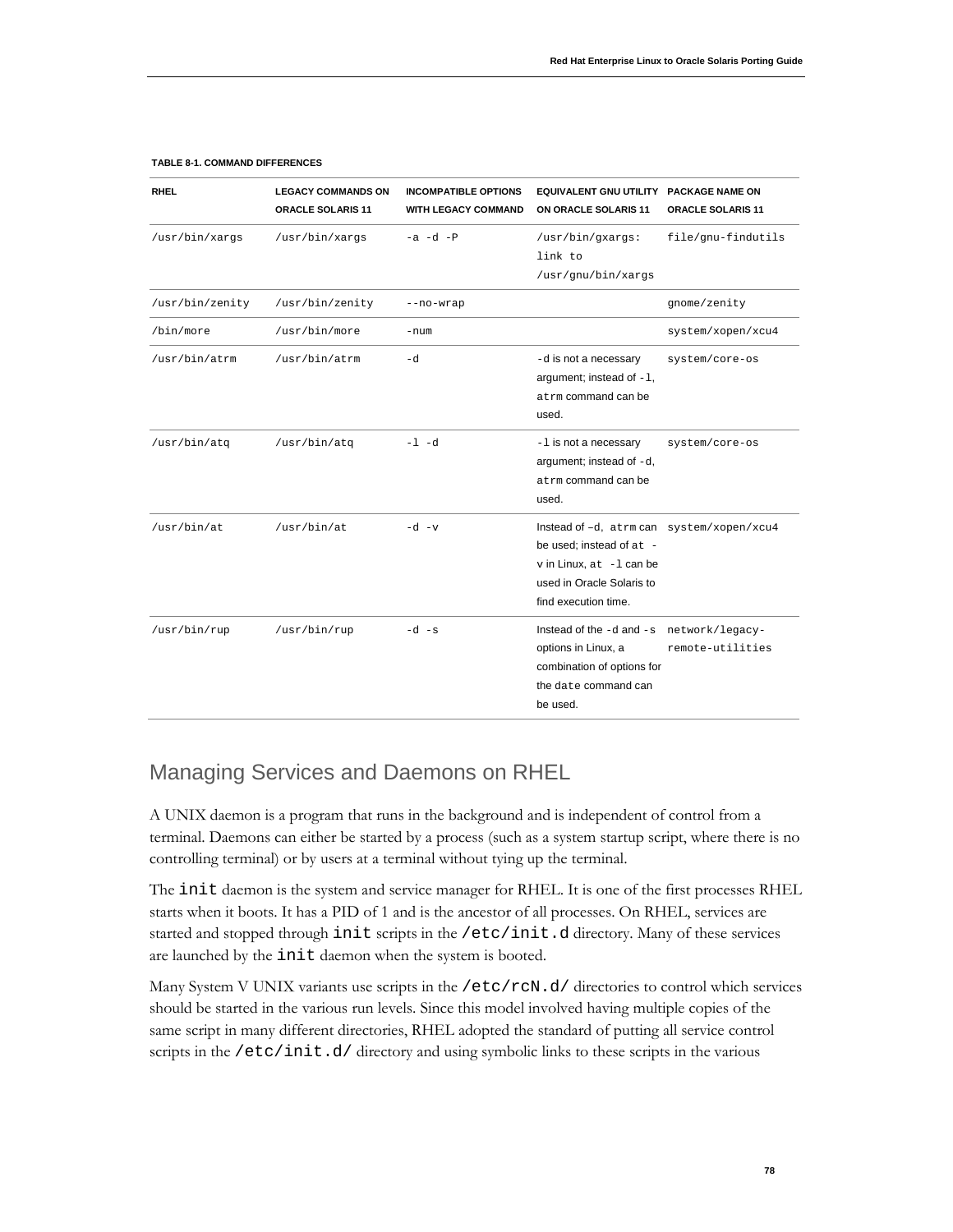/etc/rcN.d/ directories. With this arrangement, now it is possible to have centralized commands such as chkconfig and /sbin/services manage all services from a single interface.

#### RHEL Service Management

In RHEL, the /sbin/service utility provides a consistent interface for executing the init scripts. The init scripts provide a consistent interface for managing a service by providing options to start, stop, restart, query status, and reload and to perfrom other actions on services. Since nearly all services on a server need high privileges, you need to log in as root to control them.

You can view the current state of all services with the -status-all option of the service utility:

```
#/sbin/service –status-all
abrtd (pid 1762) is running...
acpid (pid 1477) is running...
atd (pid 1817) is running...
```
The run-level information for these services (that is, the system run level at which the service will be started) can be queried and modified with the chkconfig utility.

For example, to see the current settings for the crond service, execute the following command:

```
#/sbin/chkconfig --list crond
  crond 0:off 1:off 2:on 3:on 4:on 5:on 6:off
```
This shows that the crond service will be automatically started at boot time for run-levels 2, 3, 4, and 5.

To set the service to not start for run levels 3 and 4, you can use the chkconfig utility as shown below:

#/sbin/chkconfig --level 34 crond off

To disable a specific daemon, you need to execute the command shown below:

#/sbin/chkconfig *daemon-name* off

Replace *daemon-name* with the name of the service you wish to disable.

### Managing and Controlling Service Dependencies

RHEL has all service control scripts in  $/$ etc $/$ init.d $/$ , and then the run level at which each of these services is started is controlled using symbolic links to these scripts in the various /etc/rcN.d/ directories.

Let's look at what happens when we enable crond only in run level 5.

We run the following command to accomplish this: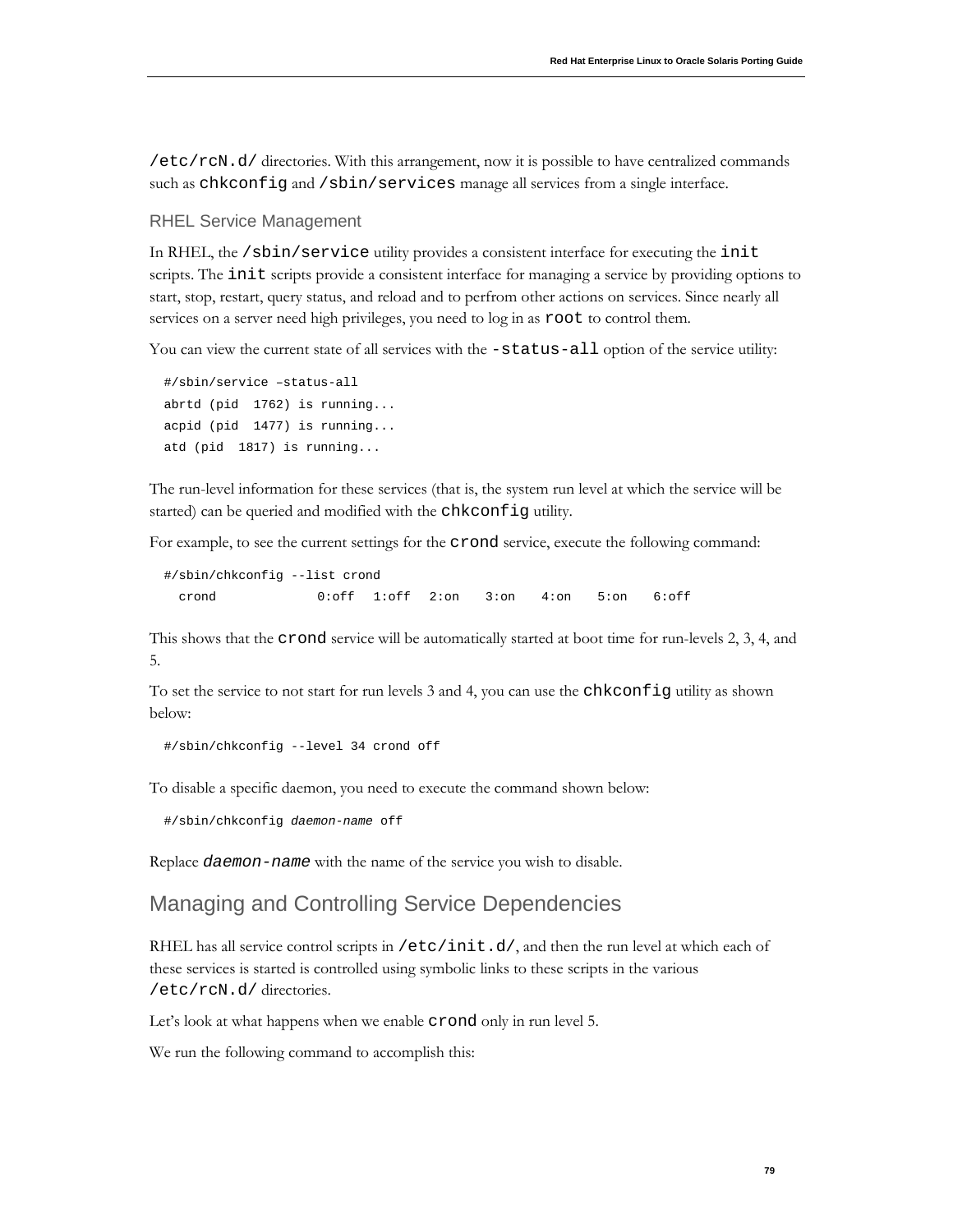```
#/sbin/chkconfig --list crond
  crond 0:off 1:off 2:on 3:on 4:on 5:on 6:off
# /sbin/chkconfig crond --level 234 off
# /sbin/chkconfig --list crond
  crond 0:off 1:off 2:off 3:off 4:off 5:on 6:off
```
Now you can go to directories /etc/rc2.d/, /etc/rc3.d/, and /etc/rc4.d/ to confirm that the link to the crond startup script really got deleted.

Let's look at a typical service startup script to understand how services are controlled:

```
##sample crond startup script##
#! /bin/sh
case "$1" in
     start)
          rh_status_q && exit 0
         $1 ;;
     stop)
          rh_status_q || exit 0
          $1
          ;;
     restart)
          $1
          ;;
     reload)
          rh_status_q || exit 7
          $1
#### /crond ####
```
Now, based on the user inputs, the appropriate part of the script gets executed.

## Oracle Solaris Service Management Facility (SMF)

Oracle Solaris Service Management Facility (SMF) provides an infrastructure that augments the traditional UNIX startup scripts, init run levels, and configuration files. With the availability of SMF on Oracle Solaris 11, system administrators can use simple commands to easily identify, observe, and manage services on the system.

An Oracle Solaris service is any long-lived software object with a well-defined state and start and stop controls that has a relationship to and dependencies on other services in the system. SMF can be configured to build a self-healing service infrastructure. Through SMF, failing services can be automatically restarted whenever possible, reducing the need for human intervention. If manual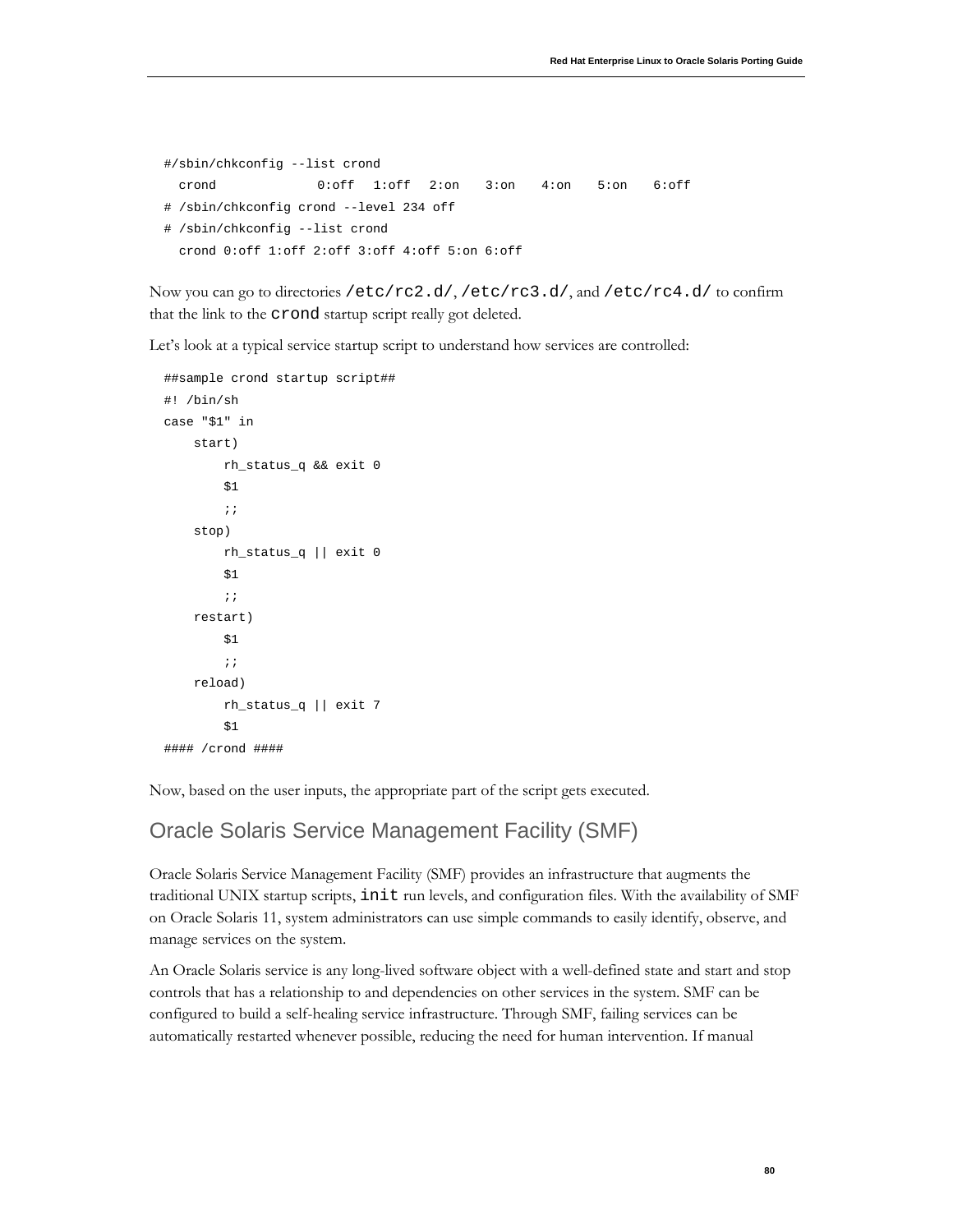intervention is required, system administrators can quickly identify the root cause of the service's failure and significantly reduce system down time.

By moving to SMF on Oracle Solaris 11, system administrators will be able to perform the following tasks through a single framework:

- Observe and manage system-wide services.
- Provide consistent configuration handling.
- Automatically restart failed services in the appropriate order of dependency.
- Identify misbehaved or failed services.
- Securely delegate administrative tasks to non-root users.
- Preserve compatibility with legacy services.
- Automatically configure system administration jobs such as backup, restore, and so on.

#### Managing Services Through SMF

Here are some of the most important SMF commands and their purpose:

- svcs: Reports a service's status.
- svcadm: Used for service management, for example, for starting, stopping, and restoring services.
- svccfg: Used to import, export,and modify service configurations.
- svcprop: Used to list the properties of a service.
- inetadm: Used to manage inetd services.SMF provides a uniform mechanism for managing system services. SMF defines a set of actions that can be invoked on a service by an administrator. These actions include commands to enable, disable, refresh, or restart a service.

For example, you can view the current state of all services with the following command:

| #svcs -a   |          |                                   |
|------------|----------|-----------------------------------|
| STATE      | STIME    | FMRI                              |
| legacy_run | $Mar_12$ | lrc://etc/rc2 d/S10lu             |
| legacy_run | Mar 12   | lrc:/etc/rc2 d/S20sysetup         |
| legacy_run | Mar 12   | lrc:/etc/rc2_d/S47pppd            |
| online     | Mar 12   | svc:/system/svc/restarter:default |
| online     | Mar 12   | svc:/network/loopback:default     |
| online     | Mar 12   | svc:/network/tnctl:default        |
| $\cdot$    |          |                                   |
|            |          |                                   |

You can start the cron daemon with the following command:

#svcadm enable cron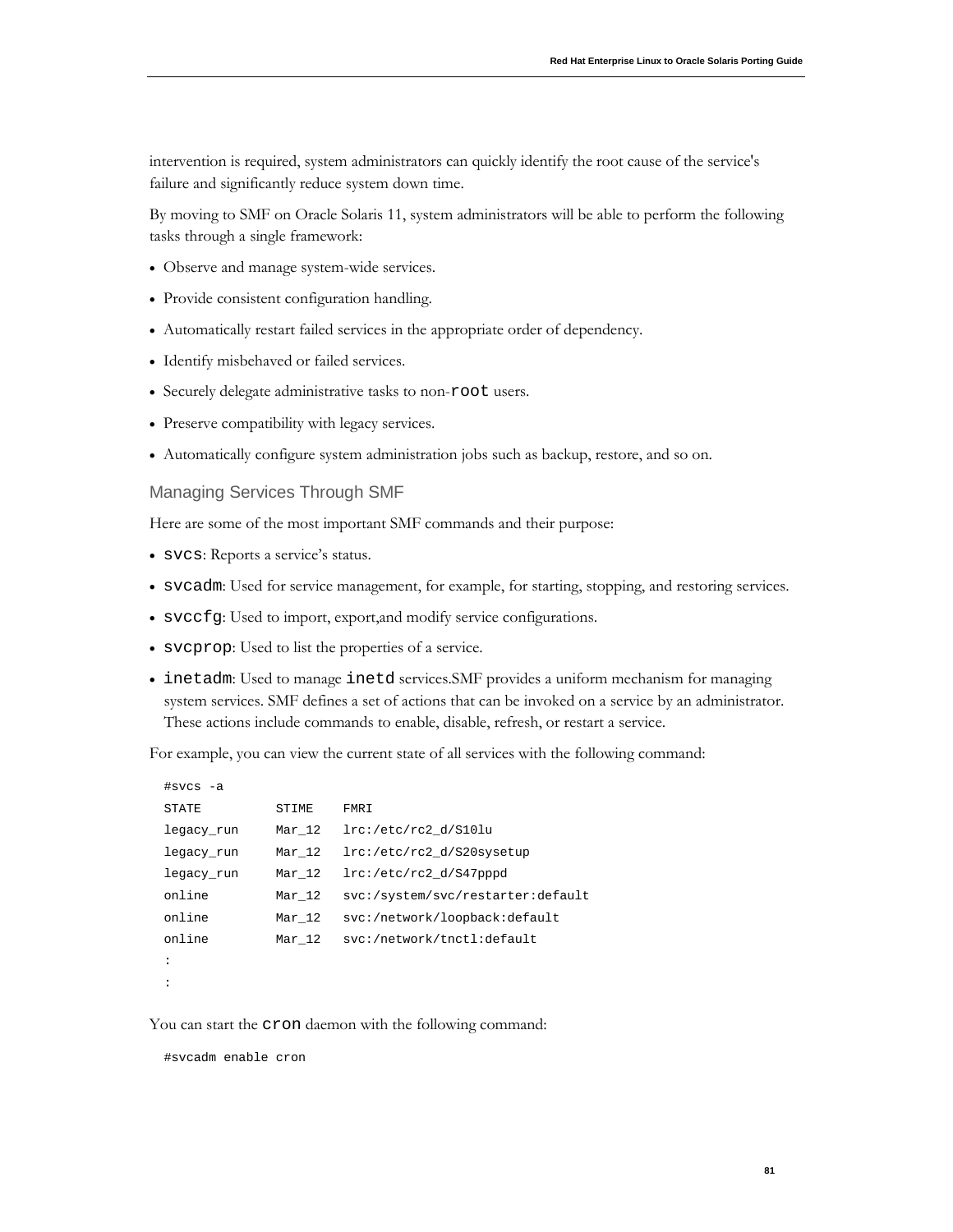You can disable a service with the following command, where *service name* is the name of the service that you want to disable:

#svcadm disable *service name*

### Managing Service Dependencies in Oracle Solaris

SMF provides a simple mechanism for defining the relationships among various services so that dependent services can be automatically restarted when necessary. Information necessary to manage each service is stored in the service repository. This information allows the restarter to move the service from one state to another state. Each service is managed by a service restarter, which carries out the administrative actions.

The service configuration repository provides a per-service snapshot at the time each service is successfully started so that fallback is possible. This capability helps you debug service configuration problems easily.

The fundamental unit of administration in the SMF framework is the service instance. Each SMF service has the potential to have multiple versions of it configured, as well multiple instances of the same version running on a single system.

An instance is a specific configuration of a service, for example, a Web server is a service and a specific Web server daemon that is configured to listen on port 8080 is an instance. Each instance of the Web server service can be configured to have different specifications. The Web service will have system-wide configuration settings, and each instance can choose to override specific configuration.

## Migrating to SMF

Migrating services from RHEL to Oracle Solaris SMF is not a difficult task because SMF preserves compatibility with legacy services. *Legacy* refers to /etc/rc\*.d, /etc/init.d, and /etc/inittab scripts, which are popularly used in RHEL environments. Legacy services can continue to work as they did previously, but you will be able to observe these services with SMF. However, to exploit all the advantages of SMF, such as self-healing capabilities or service restart, you need to convert the scripts to SMF manifests.

### Service Manifests

Information regarding services, service properties, property groups, and instances is added to the SMF repository. This information is stored in a *service manifest* that SMF uses when managing services as well as when determining the root causes of service failures. The service manifest also describes the conditions under which failed services may be automatically restarted. A separate service manifest is required per service/application. Oracle Solaris provides some service manifests by default. Optionally, you can customize these manifests or write your own for other services.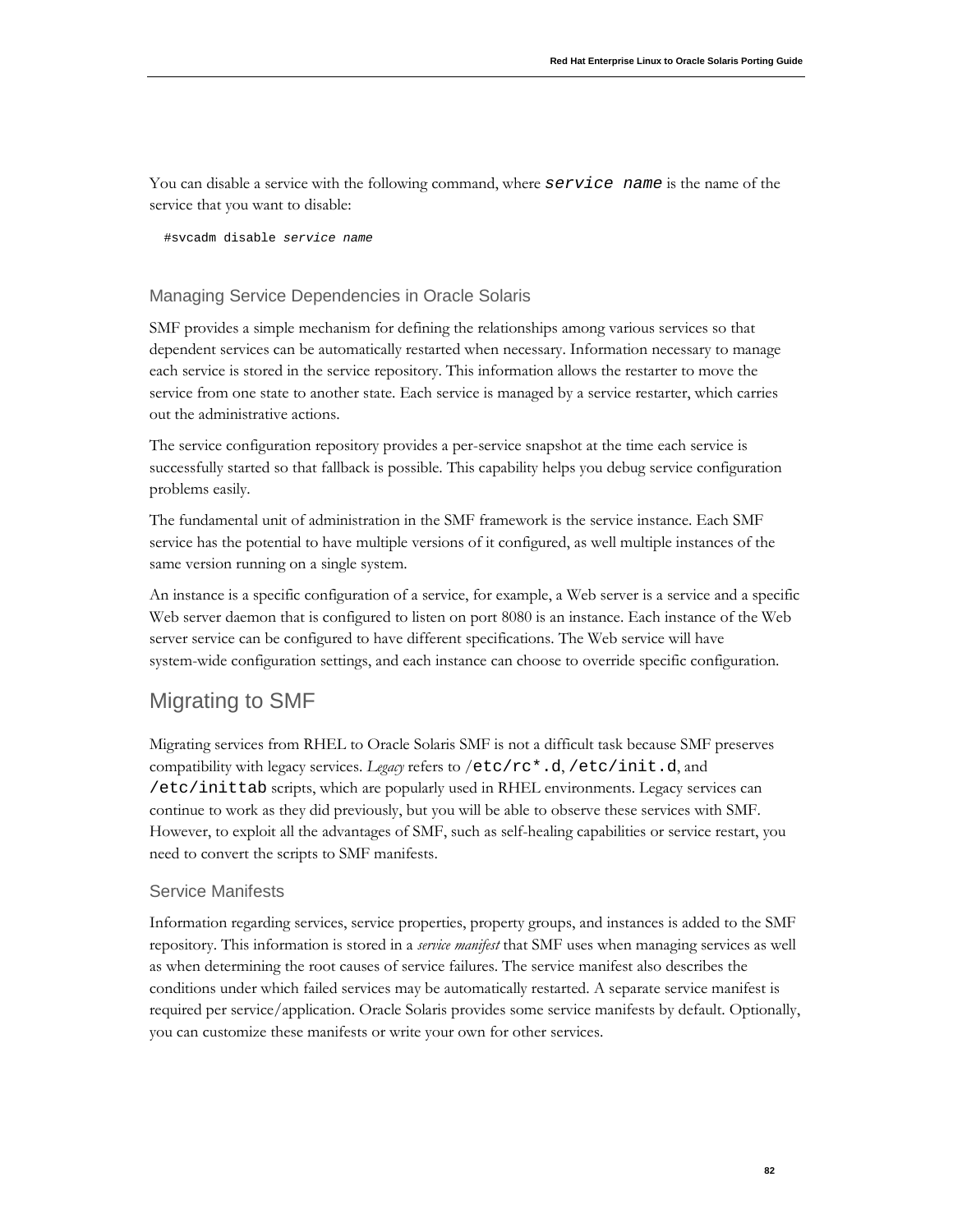Leveraging SMF Facilities in Oracle Solaris 11

The Oracle Solaris 11 SMF facility can be leveraged to do many new administrative tasks. For example, many manual configuration tasks can be moved to SMF. This includes the migration of several system, network, and naming service configurations to SMF.

The following key changes are introduced in the latest Oracle Solaris 11 release:

- The /etc/default/init file is now read-only on Oracle Solaris.
- Locale and time zone configuration has migrated to SMF. The svc:/system/timezone:default SMF service is used to set a system's time zone. Hence, all changes to environment variables should be managed through the new svc:/system/environment:init SMF service.

**Note**: To use the svc:/system/environment:init SMF service, make sure that the skip\_init\_upgrade property is set to true.

• A system's identify (node name) is now configured through the config/nodename service property of the svc:/system/identity:node SMF service.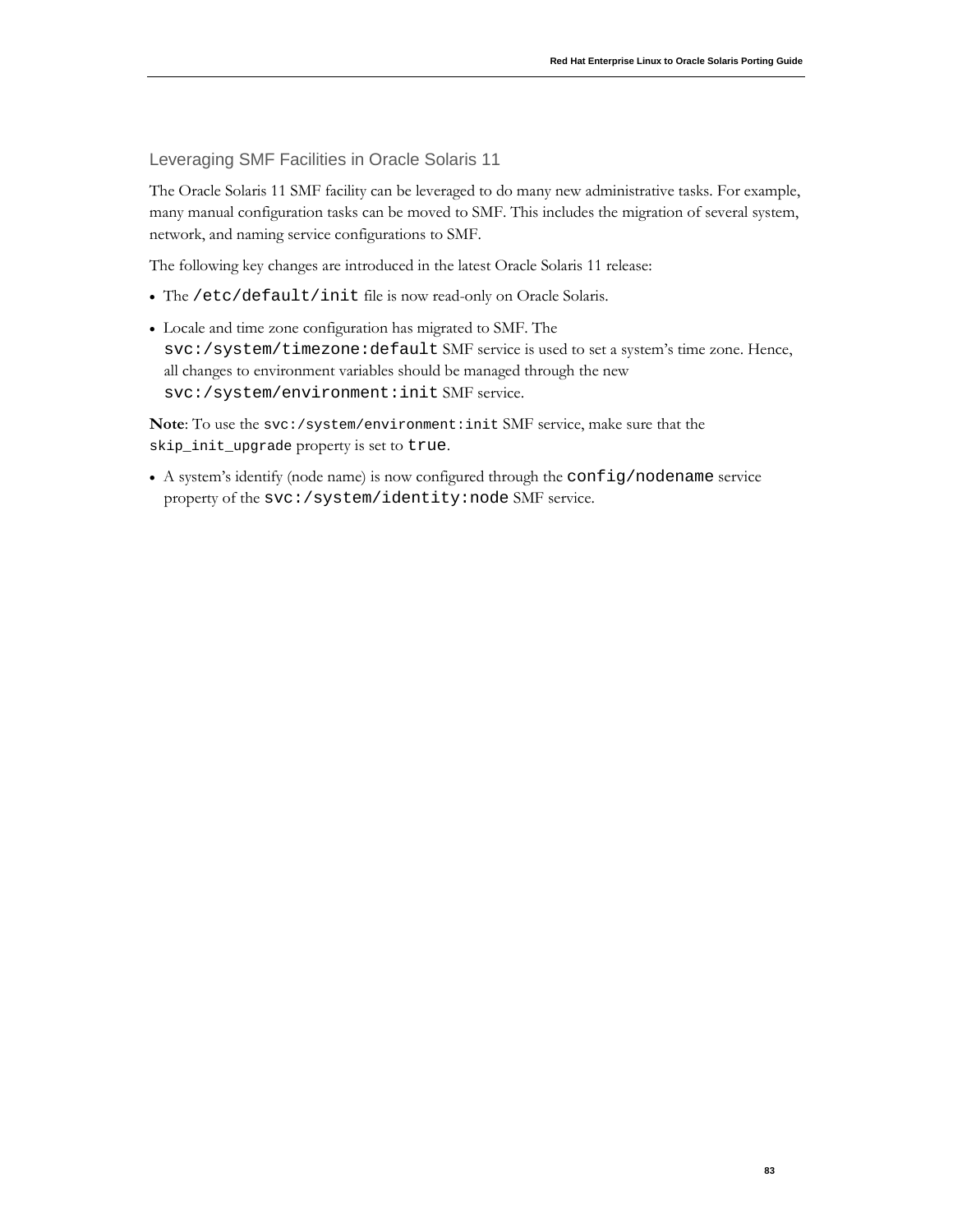# Chapter 9 Infrastructure Differences

Most enterprise applications have a great deal in common—no matter what the application does or who uses it. Almost every enterprise application requires services such as authentication, logging, persistence, security, and so on. In most applications, each service is either developed by the application developer, or reused after customizing the offerings provided by different vendors, or implemented by leveraging the frameworks provided by the operating system.

Applications developed using a framework are interoperable with market standards. Generally, a framework provided by the operating system ensures conformance with the standards, maintainability, and upgradability as well as availability across multiple platforms at lower cost. Software is all about reusability and adapting to change. A framework provides the certainty that you are developing an application that is in full compliance with the business rules, that is structured, and that is portable, maintainable, and upgradable with changing business rules and compliance requirements.

In short, if instead of having a custom-built implementation, your application uses a framework provided by the operating system, for example, a security framework, file system framework, cryptographic framework, or hot-plug framework, migration from one platform to another becomes simple. Most frameworks available on RHEL are available on Oracle Solaris 11 and maintains similar, if not the same, interfaces.

This chapter is intended for developers of system-entry applications that provide authentication, account management, session management, and password management through Pluggable Authentication Modules (PAM) modules. The goal of this chapter is to describe differences in implementation and things to consider while migrating an application from RHEL to Oracle Solaris 11.

# Pluggable Authentication Module (PAM)

PAM provides system-entry applications with authentication and related security services for managing accounts, sessions, and passwords. Applications such as login, rlogin, and telnet are typical consumers of PAM services. The framework provides a uniform way for authentication-related activities to take place. This approach enables application developers to use PAM services without having to know the semantics of the policy. Algorithms are centrally supplied and can be modified independently of individual applications.

The PAM library libpam(3LIB) is the central element in the PAM architecture. It exports an API, pam(3PAM), that applications can call for authentication, account management, credential establishment, session management, and password changes. The libpam library imports a master configuration file, pam.conf, that specifies the PAM module requirements for each available service. It also imports a Service Provider Interface (SPI), pam\_sm(3PAM), which is exported by the service modules.

RHEL and Oracle Solaris 11 provide similar PAM infrastructures. Though similar functionality is available on both the platforms, there are subtle differences in the two implementations.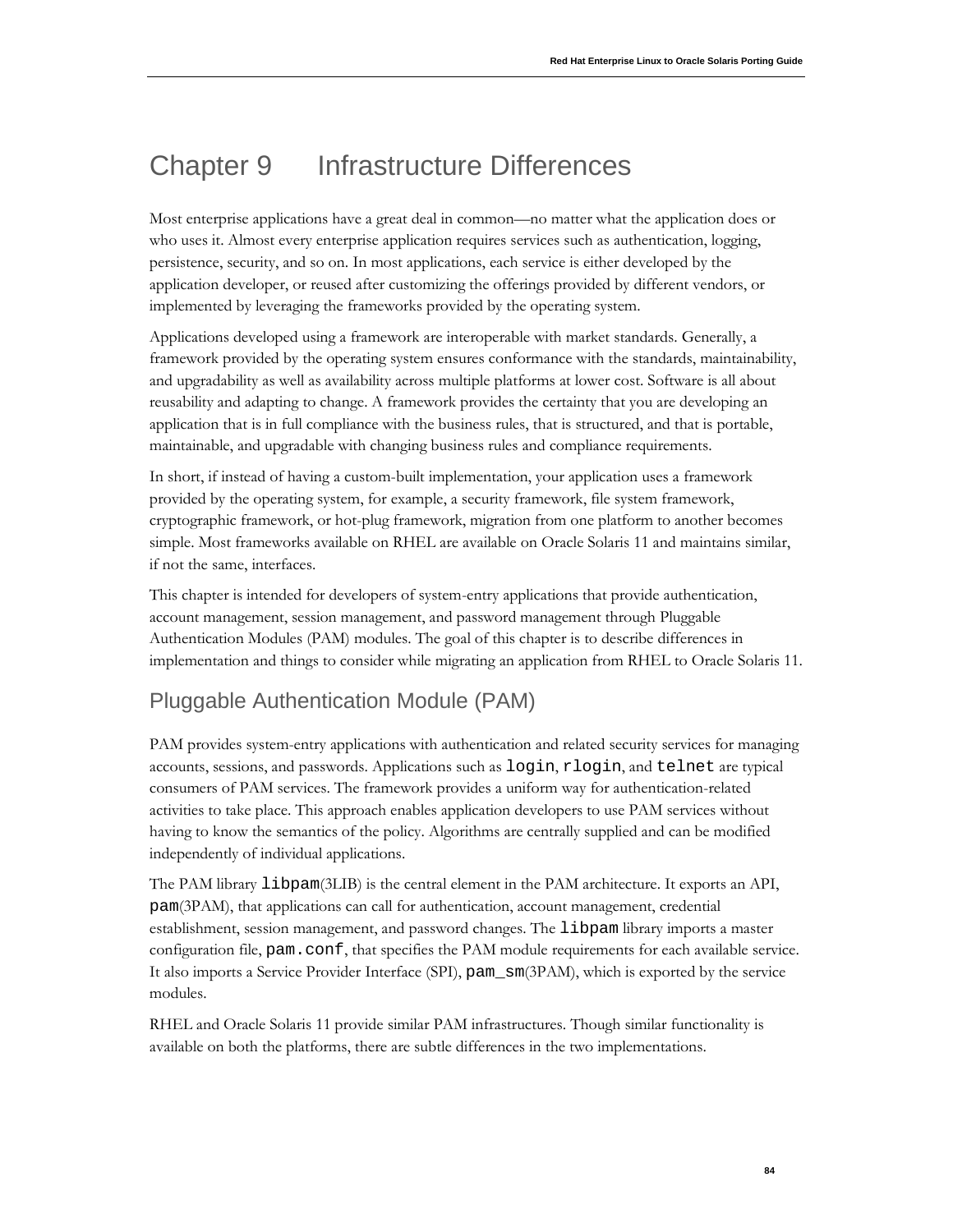# PAM Configuration and Differences

The following table lists the PAM-related system administration command differences on the two platforms.

#### **TABLE 9-1. INFRASTRUCTURE DIFFERENCES**

| <b>RHEL</b>                                                                                                                                                                                                                                                                                        | <b>ORACLE SOLARIS 11</b>                                                                                                                                                                                                                                                                                                                                                                     |
|----------------------------------------------------------------------------------------------------------------------------------------------------------------------------------------------------------------------------------------------------------------------------------------------------|----------------------------------------------------------------------------------------------------------------------------------------------------------------------------------------------------------------------------------------------------------------------------------------------------------------------------------------------------------------------------------------------|
| The Linux-PAM configuration file is located in<br>/etc/pam.conf.<br>Alternatively, PAM configuration can be set by editing<br>individual configuration files located in the /etc/pam.d/<br>directory.<br>The presence of the /etc/pam.d directory will cause<br>Linux-PAM to ignore /etc/pam.conf. | On Oracle Solaris 11, a configuration file named<br>/etc/pam.conf is used to configure the service modules for<br>various system services.<br>On Oracle Solaris, all PAM-related configurations can be done<br>by editing the single file /etc/pam.conf.<br>There is no need for the /etc/pam.d directory on Oracle<br>Solaris 11.                                                           |
| The supported PAM control values for Linux in the pam.conf<br>file and individual PAM configuration files are:                                                                                                                                                                                     | On Oracle Solaris, the supported control values in<br>/etc/pam.conf file are:                                                                                                                                                                                                                                                                                                                |
| required                                                                                                                                                                                                                                                                                           | required                                                                                                                                                                                                                                                                                                                                                                                     |
| requisite                                                                                                                                                                                                                                                                                          | requisite                                                                                                                                                                                                                                                                                                                                                                                    |
| sufficient                                                                                                                                                                                                                                                                                         | sufficient                                                                                                                                                                                                                                                                                                                                                                                   |
| optional                                                                                                                                                                                                                                                                                           | optional                                                                                                                                                                                                                                                                                                                                                                                     |
| include                                                                                                                                                                                                                                                                                            | include                                                                                                                                                                                                                                                                                                                                                                                      |
| substack                                                                                                                                                                                                                                                                                           | binding                                                                                                                                                                                                                                                                                                                                                                                      |
|                                                                                                                                                                                                                                                                                                    | Note: When binding is specified, if the service module returns<br>success and no preceding required modules returned<br>failures, immediately return success without calling any<br>subsequent modules.<br>If a failure is returned, treat the failure as a required module<br>failure, and continue to process the PAM stack.<br>Control value substack is not available in Oracle Solaris. |

### Migrating Custom PAM Modules—Developer's Perspective

To understand the implementation level differences between the two operating systems, let's first look at how PAM works. Table 9-2 lists the sequence of function calls that happen during invocation of a typical PAM module.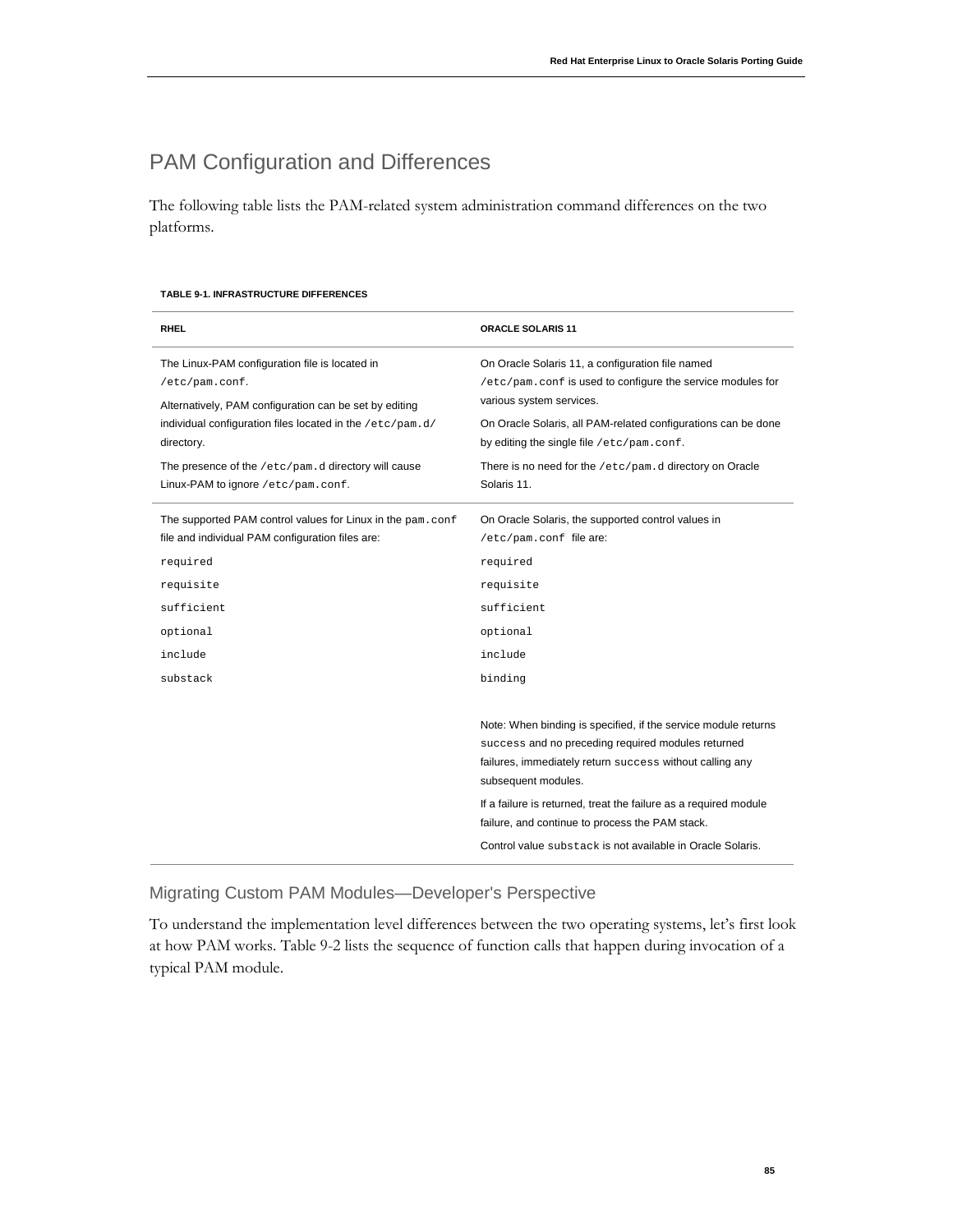#### **TABLE 9-2. SEQUENCE OF FUNCTION CALLS DURING PAM INVOCATION**

| STEP-BY-STEP SEQUENCE                                                                                                                              | ACTUAL SEQUENCE OF FUNCTION CALLS                                                                                                                                                                                                 |
|----------------------------------------------------------------------------------------------------------------------------------------------------|-----------------------------------------------------------------------------------------------------------------------------------------------------------------------------------------------------------------------------------|
| The application initializes the library with a call to<br>pam_start().                                                                             | The server calls pam_start(3) to initialize the PAM library,<br>specify its service name and the target account, and register a<br>suitable conversation function.                                                                |
|                                                                                                                                                    | #include <security pam_appl.h=""></security>                                                                                                                                                                                      |
|                                                                                                                                                    | Int pam_start(const char *service, const<br>char *user,<br>const struct pam_conv *pam_conv,                                                                                                                                       |
|                                                                                                                                                    | pam_handle_t **pamh);                                                                                                                                                                                                             |
|                                                                                                                                                    | The server obtains various information relating to the<br>transaction (such as the applicant's user name and the name<br>of the host the client runs on) and submits it to PAM using<br>pam_set_item(3).                          |
|                                                                                                                                                    | #include <security pam_appl.h=""></security>                                                                                                                                                                                      |
|                                                                                                                                                    | Int pam_set_item(pam_handle_t *pamh, int<br>item_type, const void *item);                                                                                                                                                         |
|                                                                                                                                                    | The server calls $pam_authenticate(3)$ to authenticate the<br>applicant.                                                                                                                                                          |
|                                                                                                                                                    | #include <security pam_appl.h=""></security>                                                                                                                                                                                      |
|                                                                                                                                                    | int pam_authenticate(pam_handle_t *pamh,<br>int flags);                                                                                                                                                                           |
| Once a user has been authenticated, the pam_acct_mgmt ()<br>function is used to establish whether the user is permitted to<br>log in at this time. | The server calls $pam\_acct\_mgmt(3)$ to verify that the<br>requested account is available and valid. If the password is<br>correct but has expired, pam_acct_mgmt(3) will return<br>PAM_NEW_AUTHTOK_REQD instead of PAM_SUCCESS. |
|                                                                                                                                                    | #include <security pam_appl.h=""></security>                                                                                                                                                                                      |
|                                                                                                                                                    | int pam_acct_mgmt(pam_handle_t *pamh, int<br>flags);                                                                                                                                                                              |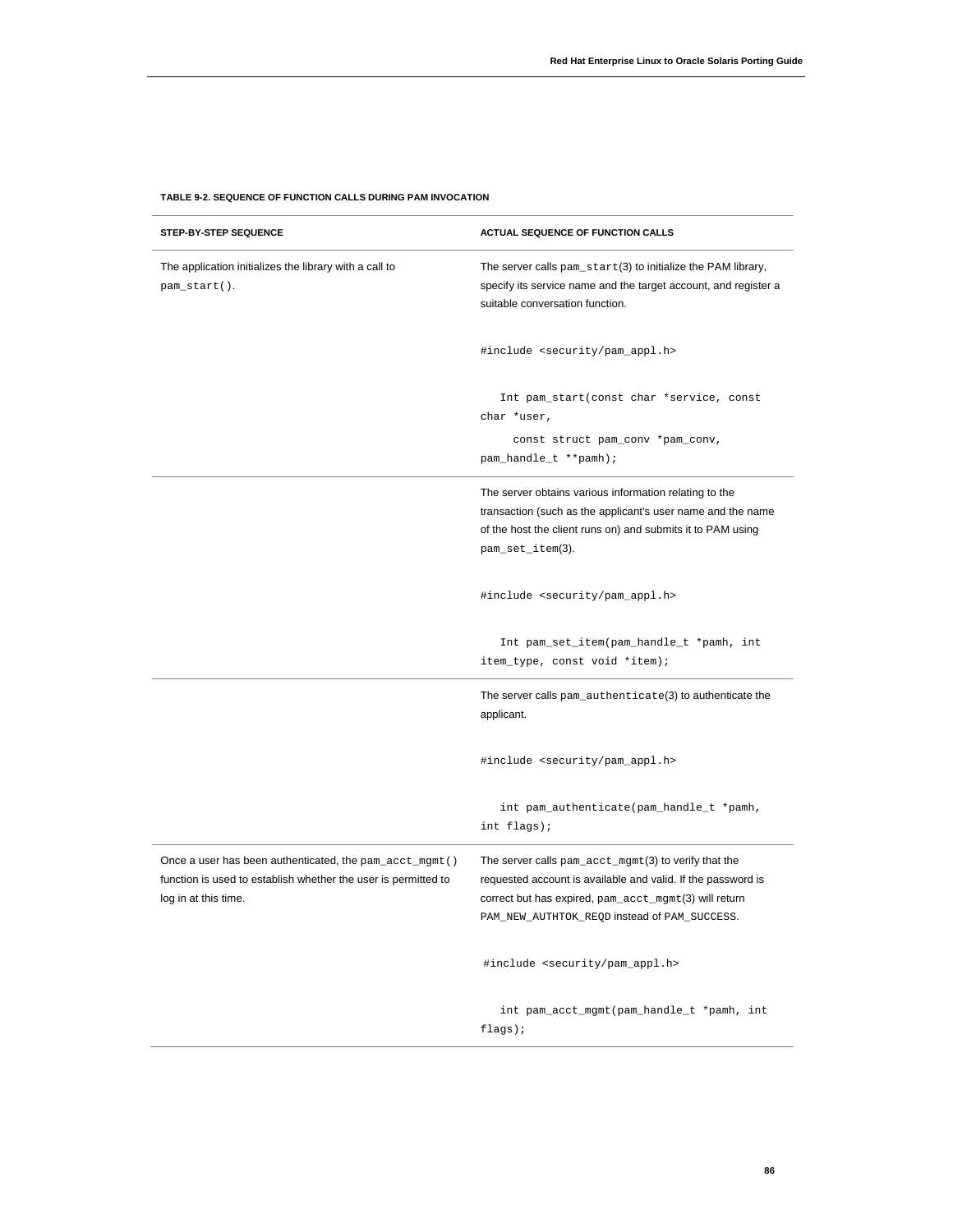#### **TABLE 9-2. SEQUENCE OF FUNCTION CALLS DURING PAM INVOCATION**

| STEP-BY-STEP SEQUENCE                                                                                                                                                                                                                                                                               | <b>ACTUAL SEQUENCE OF FUNCTION CALLS</b>                                                                                                                                                                                                                          |
|-----------------------------------------------------------------------------------------------------------------------------------------------------------------------------------------------------------------------------------------------------------------------------------------------------|-------------------------------------------------------------------------------------------------------------------------------------------------------------------------------------------------------------------------------------------------------------------|
| Modules of account-management type can be used to restrict<br>users from logging in at certain times of the day or week or for<br>enforcing password expiration. In this case, users are<br>prevented from gaining access to the system until they have                                             | If the previous step returned PAM_NEW_AUTHTOK_REQD, the<br>server now calls pam_chauthtok(3) to force the client to<br>change the authentication token for the requested account.                                                                                 |
| successfully updated their password with the<br>pam_chauthtok() function.                                                                                                                                                                                                                           | #include <security pam_appl.h=""></security>                                                                                                                                                                                                                      |
|                                                                                                                                                                                                                                                                                                     | Int pam_chauthtok(pam_handle_t *pamh, const<br>int flags);                                                                                                                                                                                                        |
| pam_setcred() establishes and releases the PAM-<br>configurable identity of the user. This can include credentials<br>such as access tickets and supplementary group<br>memberships.                                                                                                                | Now that the applicant has been properly authenticated, the<br>server calls pam_setcred(3) to establish the credentials of<br>the requested account. It is able to do this because it acts on<br>behalf of the arbitrator and holds the arbitrator's credentials. |
| pam_open_session() and pam_close_session() mark<br>the beginning and end of the PAM-authenticated session.<br>Session initialization and termination typically include tasks<br>such as making a system resource available (mounting the<br>user's home directory) and establishing an audit trail. | Once the correct credentials have been established, the server<br>calls pam_open_session(3) to set up the session.<br>#include <security pam_appl.h=""></security>                                                                                                |
|                                                                                                                                                                                                                                                                                                     | Int pam_open_session(pam_handle_t *pamh,<br>int flags);                                                                                                                                                                                                           |
|                                                                                                                                                                                                                                                                                                     | Once the server is done serving the client, it calls<br>pam_close_session(3) to tear down the session.                                                                                                                                                            |
|                                                                                                                                                                                                                                                                                                     | #include <security pam_appl.h=""></security>                                                                                                                                                                                                                      |
|                                                                                                                                                                                                                                                                                                     | int pam_close_session(pam_handle_t *pamh, int<br>flags);                                                                                                                                                                                                          |
| With a call to $pam\_end($ ), the login application breaks its<br>connection to the PAM library. The PAMs are unloaded, and<br>the dynamically allocated memory is scrubbed and returned to<br>the system.                                                                                          | Finally, the server calls pam_end(3) to notify the PAM library<br>that it is done and that it can release whatever resources it has<br>allocated in the course of the transaction.                                                                                |
|                                                                                                                                                                                                                                                                                                     | #include <security pam_appl.h=""></security>                                                                                                                                                                                                                      |
|                                                                                                                                                                                                                                                                                                     | int pam_end(pam_handle_t *pamh, int status);                                                                                                                                                                                                                      |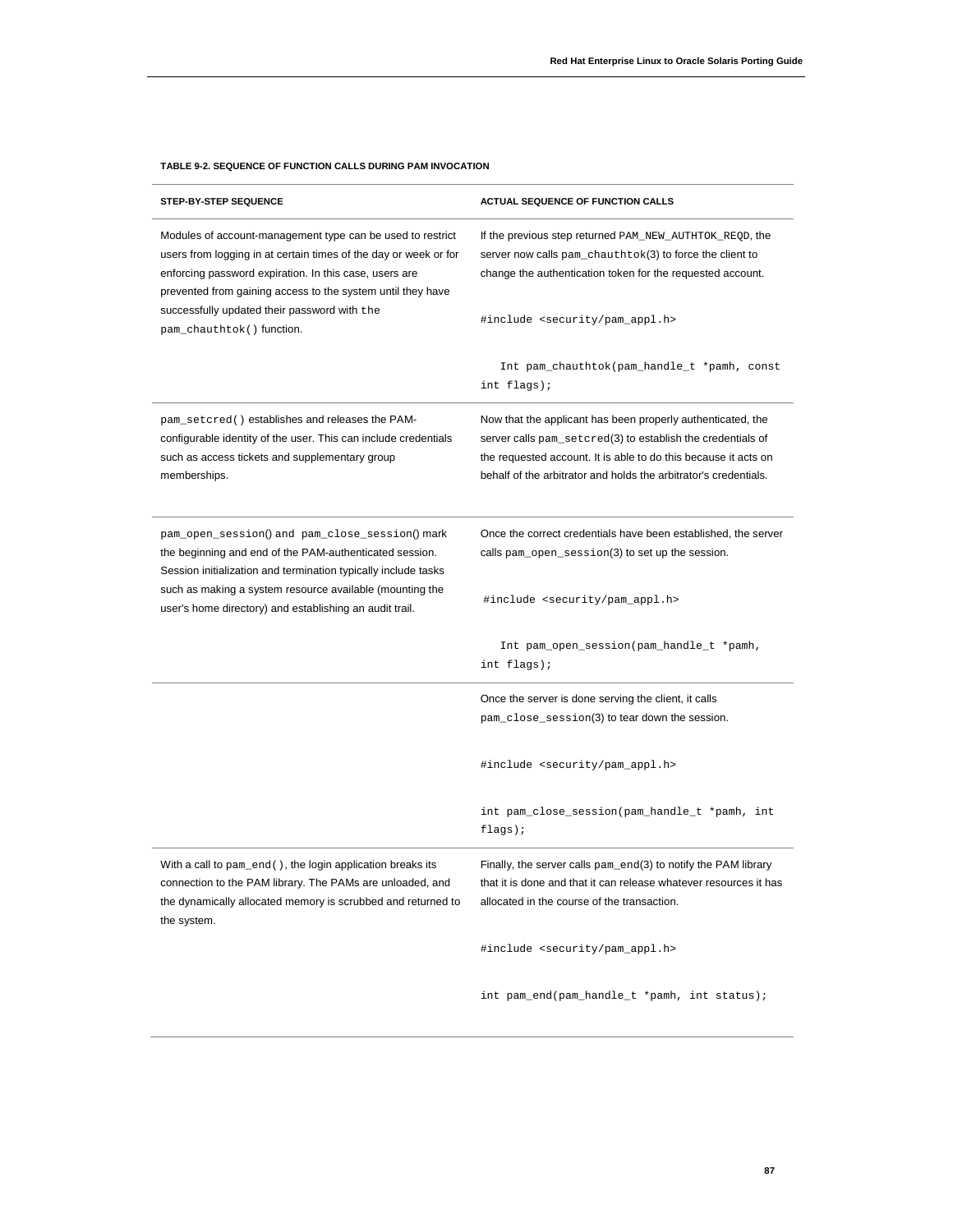### Differences in PAM Data Structures and Function Calls

The following table lists the differences in data structures used by PAM on the two platforms.

| <b>RHEL</b>                                                                                           | <b>ORACLE SOLARIS 11</b>                                                                                                                                           |
|-------------------------------------------------------------------------------------------------------|--------------------------------------------------------------------------------------------------------------------------------------------------------------------|
| Inside pam_start(), structure pam_message is defined                                                  | In Oracle Solaris, pam_message is defined as follows:                                                                                                              |
| as follows:                                                                                           | struct pam_message{                                                                                                                                                |
| struct pam_message {                                                                                  | int<br>msg_style;                                                                                                                                                  |
| int msg_style;                                                                                        | *msg; $// \sim \sim \sim \sim$ Not<br>char                                                                                                                         |
| const char *msg;                                                                                      | defined as const                                                                                                                                                   |
| $\}$ ;                                                                                                | $\}$ ;                                                                                                                                                             |
| Linux-PAM interprets the msg argument as entirely equivalent                                          | Oracle Solaris PAM implementation interprets this argument as                                                                                                      |
| to the following prototype:                                                                           | a pointer to a pointer to an array of num_msg_pam_message                                                                                                          |
| const struct pam_message *msg[]                                                                       | structures.                                                                                                                                                        |
| The pam_set_item() and pam_get_item() functions in<br>Linux are defined under security/pam_modules.h. | In Oracle Solaris, pam_set_item() and pam_get_item are<br>located in security/pam_appl.h.                                                                          |
|                                                                                                       | item_type values supported in pam_set_item() are as<br>follows:                                                                                                    |
|                                                                                                       | PAM_AUSER, PAM_AUTHTOK, PAM_CONV, PAM_OLDAUTHTOK,<br>PAM_RESOURCE, PAM_RHOST, PAM_RUSER, PAM_SERVICE,<br>PAM_TTY, PAM_USER, PAM_USER_PROMPT, and<br>PAM_REPOSITORY |
|                                                                                                       | The item_type PAM_SERVICE can be set only by<br>pam_start() and is read-only to both applications and<br>service modules.                                          |
|                                                                                                       | For security reasons, the item_type PAM_AUTHTOK and<br>PAM_OLDAUTHTOK are available only to the module providers.                                                  |
|                                                                                                       | Return value PAM_BAD_ITEM is missing in Oracle Solaris;<br>instead, it has PAM_OPEN_ERR - dlopen() failed when<br>dynamically loading a service module.            |
|                                                                                                       | PAM_SYMBOL_ERR means a symbol was not found.                                                                                                                       |
|                                                                                                       | PAM_SERVICE_ERR means there was an error in a service<br>module.                                                                                                   |
|                                                                                                       | PAM_CONV_ERR indicates a conversation failure.                                                                                                                     |

#### **TABLE 9-3. DATA STRUCTURE AND FUNCTION CALLS**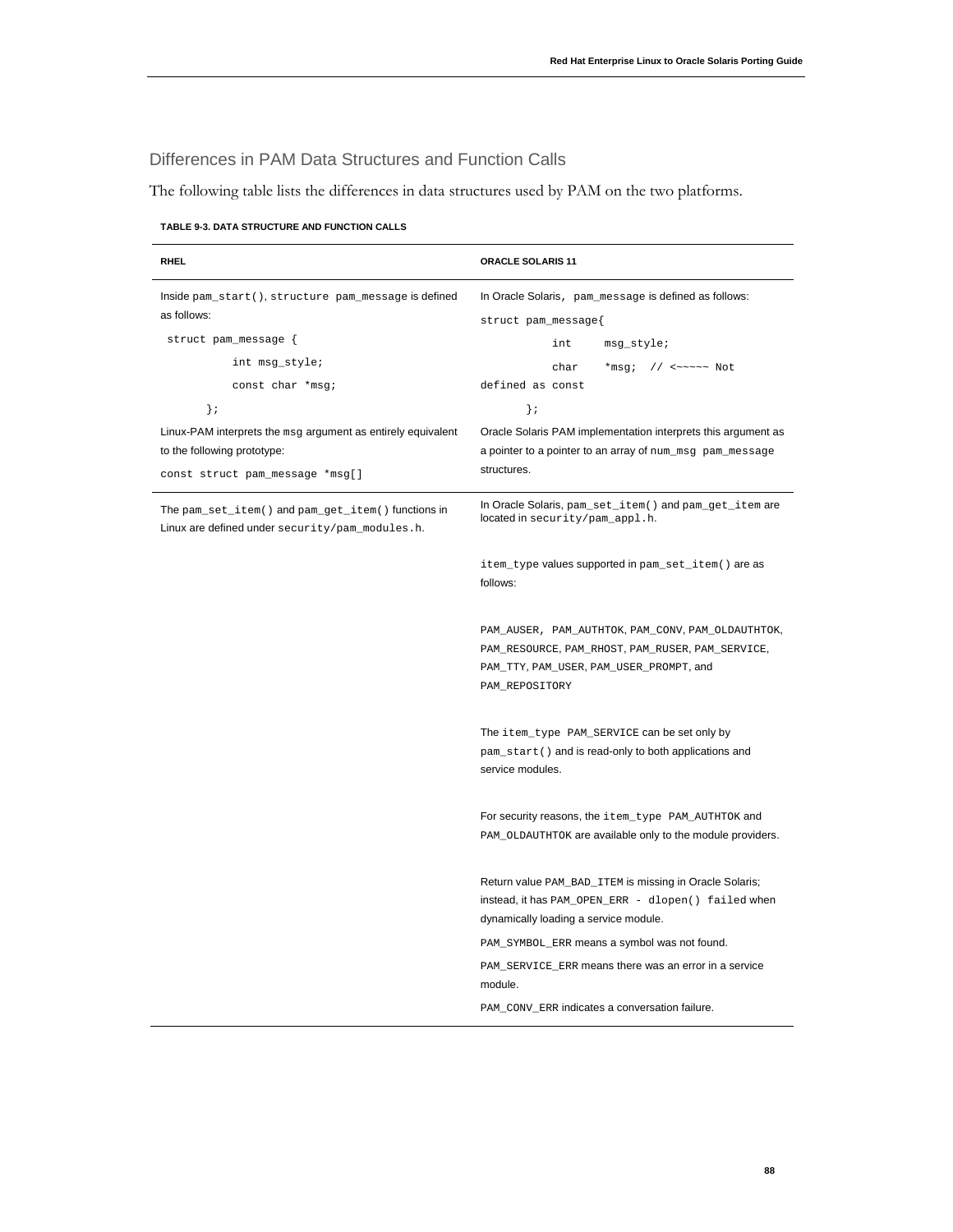## Necessary Compiler Option, Linker Options, and Linked Libraries

| <b>TABLE 9-4. COMPILATION STEPS AND MAKEFILE CHANGES</b> |  |  |
|----------------------------------------------------------|--|--|
|                                                          |  |  |

| <b>RHEL</b>                                       | <b>ORACLE SOLARIS 11</b>              |
|---------------------------------------------------|---------------------------------------|
| # gcc -fPIC -c pam module.c                       | # cc -o pam module -lpam pam module.c |
| # gcc -shared -o pam module.so pam module.o -lpam | pam module conv.c                     |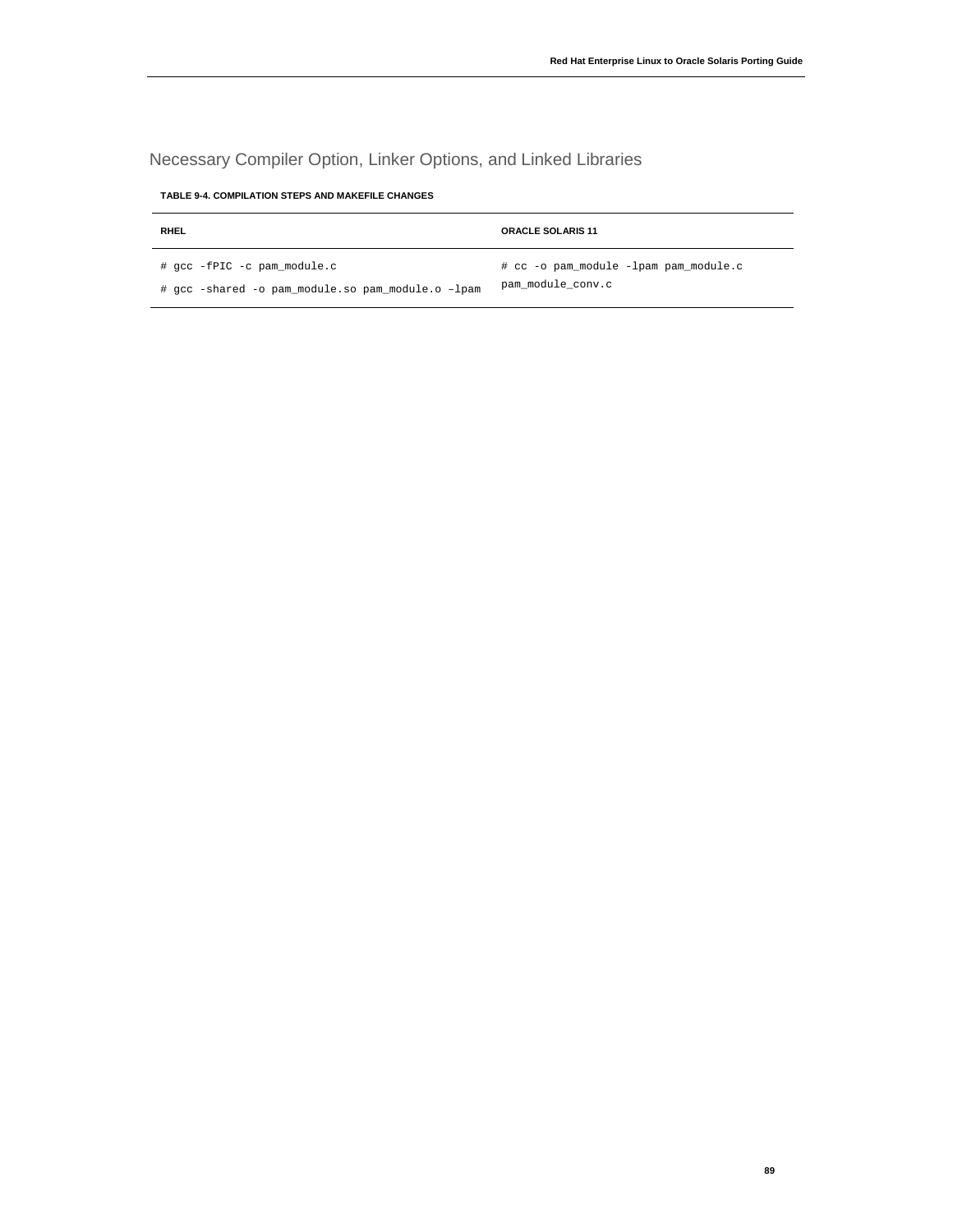# Chapter 10 Packaging and Distributing **Applications**

With increasing trends towards consolidation using virtualization, system administrators are required to manage large volumes of software often with complex interdependencies on a varied set of hardware platforms. Keeping the systems running smoothly at data centers with complex software dependencies on varied hardware platforms is becoming a complex and challenging task every day. Proper management of system software can help ensure a well-known, tested, and consistent system state across a variety of systems in the data center. For most enterprise IT organizations, significant effort goes into upgrading operating system software to appropriate patch levels to benefit from bug fixes, security updates, or new hardware driver support.

While a simple application might consist of only a few executable files, most enterprise software applications are more complex. A typical application or utility will consist of several executable files, libraries, scripts, configuration files, and documentation notes and guides. All these files—and information about where to place them in the file system and what permissions they have on the installed system—are put in what is referred to as a *package*. There are many packaging formats popularly used by software vendors. Some are easier to use than others. The choice of packaging mechanism depends on the application requirements as well as upgrade and maintainability requirements. Your application packaging needs can be met by simple packaging mechanisms, such as tarballs, or you might need complex and advanced packaging mechanisms, such as RPM or IPS.

# Packaging on RHEL

On RHEL, RPM is the powerful package manager that provides the infrastructure for installation, upgrade, and removal of packages. Typically, each package bundles an application along with all the necessary binaries and documentation associated with that application. For example, the Apache Web server comes with a number of configuration files, a large set of documentation files, and the Apache Web server itself. All of this fits into one RPM package. One of the main advantages of the RPM system is that each. rpm file holds a complete package. For example, let's look at the GCC package that contains the GNU Compiler Collection version 4.4, which you'll need in order to compile C code.

The file that holds the GCC package is named gcc-4.4.5-6.el6.rpm.

Based on the RPM naming convention, this package represents GCC package version 4.4.5, 6th build of an RPM package, for i686 (Intel) architecture systems. The RPM manager is a very powerful tool; with a single command you can copy a . rpm file to another Linux system and install it, getting the complete contents of the package, or you can use other commands to remove or update the package.

RPM files mainly contain four sections, as follows:

### • **Identification area**:

The identification area contains file type information, a.k.a. the RPM package, the version of the RPM packing system, and so on.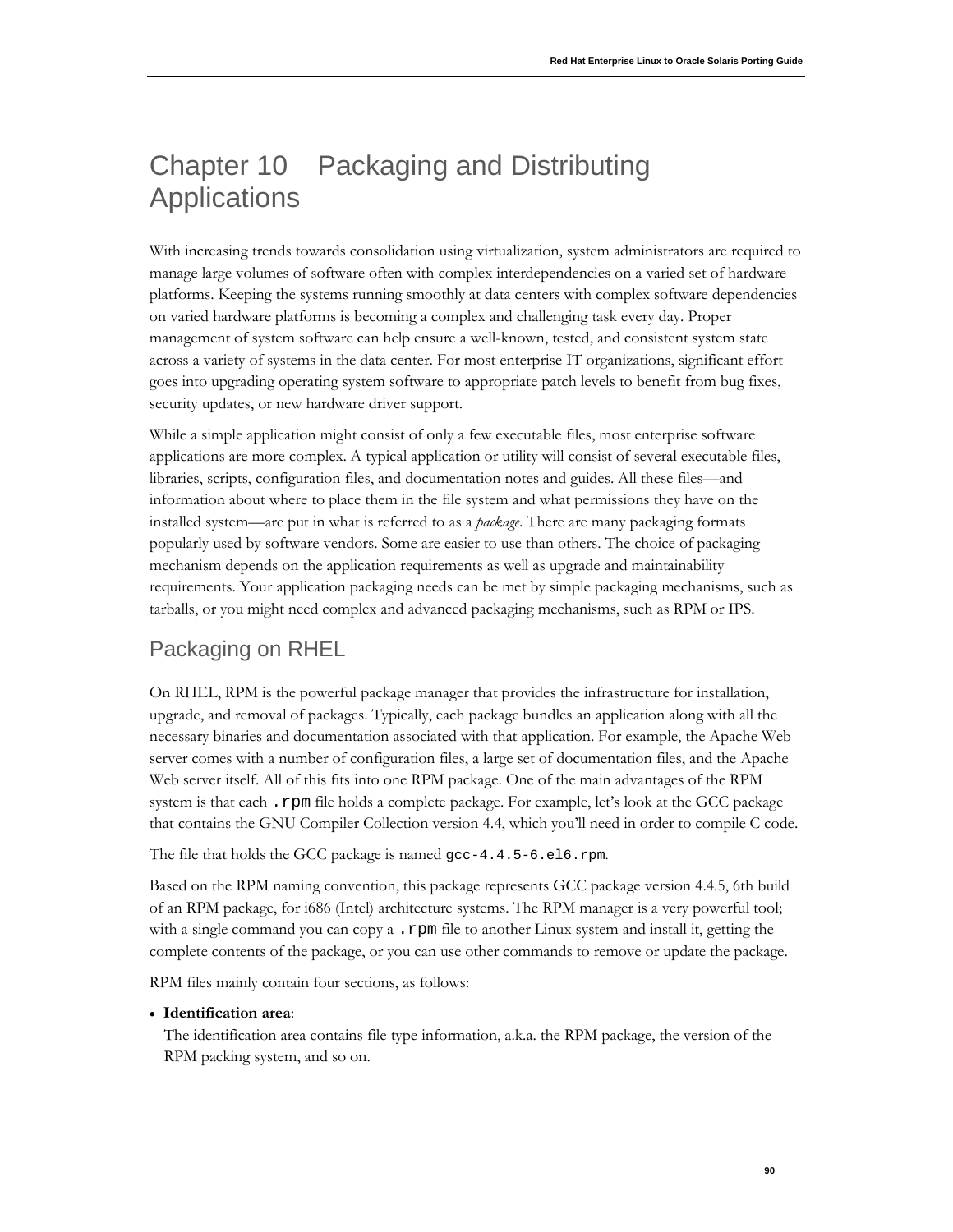### • **Signature**:

The signature contains size, checksums, and other such package signatures.

### • **Tagged data**:

Tags are grouped together at the top of the file in a section known as the *preamble*. The tagged data gives information about the contents of the package; this section contains mandatory and optional information (tags), for example, the NAME tag (mandatory) holds the package name, the PRE tag (optional) holds a pre-installation script (the script that the rpm command runs prior to installing the files).

The tags within a package follow a specific format: tag:data*.* The tag is separated from its associated data by a colon.

Typical tag types found in an RPM package include the following:

- <sup>−</sup> Package naming tags
- <sup>−</sup> Architecture-specific tags
- <sup>−</sup> Operating system tags
- <sup>−</sup> Dependency tags
- <sup>−</sup> Directory-related tags
- <sup>−</sup> Source and patch tags
- <sup>−</sup> Descriptive tags

Under each of these categories, there can be several flags. For example, under the Dependency tag category, there are tags such as the requires tag, the conflicts tag, the provides tag, and son on.

#### • **Payload**:

The payload section specifies the files to be installed on the target system.

#### Categories of RPM Packages

RPM packages can mainly be divided into two categories:

• **Binary packages (RPMs)**:

A binary RPM is compiled for a particular architecture, for example, the GCC compiler and tools compiled for an Intel i686 target. You would need separate packages for each targeted platform; the same package won't work on other hardware platforms.

### • **Source Code Packages (RPMs)**:

These RPMs packages provide the source code for other packages.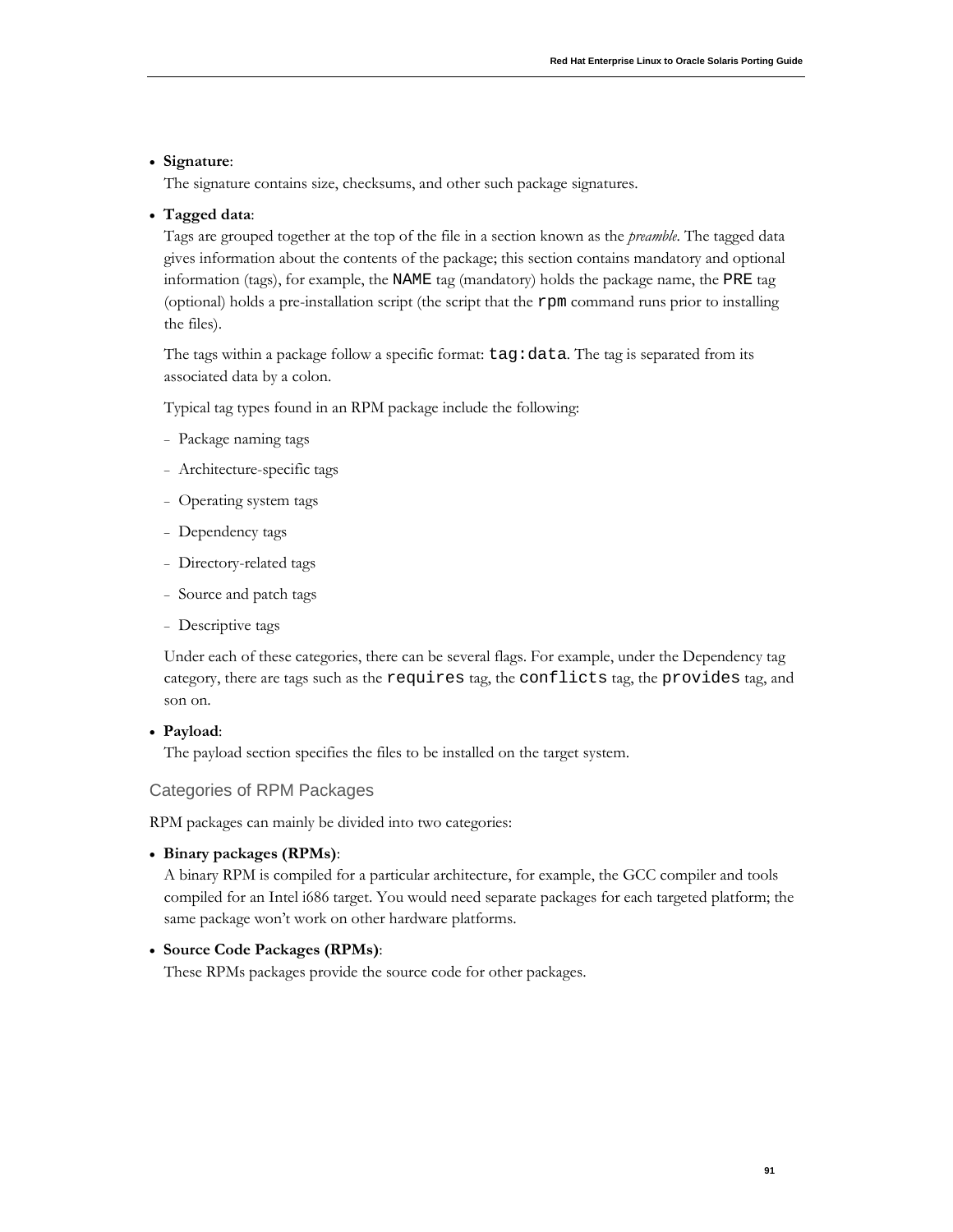# Packaging on Oracle Solaris 11

Oracle Solaris 11 takes a new approach to package management that greatly simplifies the process of managing patches and updates to help reduce the risk of operating system maintenance issues. Based on extensive customer feedback about patch and upgrade processes for Oracle Solaris 10, Oracle engineers completely redesigned the software packaging system in Oracle Solaris 11. Oracle Solaris 11 represents a significant change for system administrators because of its new software packaging model—the Image Packaging System (IPS).

As the Oracle Solaris operating system evolved to include new technologies, such as Oracle Solaris Zones, ZFS, and Service Management Facility, previously used processes for managing system updates and upgrades became more complex. With thousands of operating system instances installed in some of today's large virtualized data centers, manual methods of tracking and installing patches can result in errors that negatively affect application service availability and data center security.

IPS is a comprehensive delivery framework that spans the complete software lifecycle addressing software installation, updates, system upgrades, and the removal of software packages. In contrast to the SVR4 packaging model used in earlier Oracle Solaris releases, IPS eliminates the need for patching. Relying on the use of software repositories, IPS dramatically changes how an administrator updates system and application software. IPS relies on *network accessible* or *locally available* software repositories as a delivery mechanism, which is similar to how other operating systems (for example, RHEL) supply software updates. During a package install, IPS performs automatic dependency checking and adds additional packages, such as libraries, that might be required.

Administrators can easily set up and manage local repositories to deploy both OS and application packages within network-restricted environments. Repositories are also easily mirrored, allowing an administrator to optimize for more efficient access.

The default network-accessible repository for Oracle Solaris 11 is at [http://pkg.oracle.com/solaris/release.](http://pkg.oracle.com/solaris/release) This repository contains updates for each new release of Oracle Solaris. Significant bug fixes, security updates, and new software might be provided at any time, at Oracle's discretion, for users to install.

The support repository is available at [https://pkg.oracle.com/solaris/support.](https://pkg.oracle.com/solaris/support) The support repository provides the latest bug fixes and updates. Access is restricted to users with current Oracle Solaris support contracts.

### Preparing an Application for Packaging

IPS is a framework that enables you to list, search, install, update, and remove software packages for the Oracle Solaris 11 operating system. A single IPS command can update your image to a new operating system release.

Once your application is built and ready for packaging, the first step in packing is to create a manifest file. The manifest file provides basic metadata about the package, for example, name, version, category, description, what files and directories are included, what dependencies need to be installed for the package, and so on. In the manifest file, packages can also specify what services to restart after the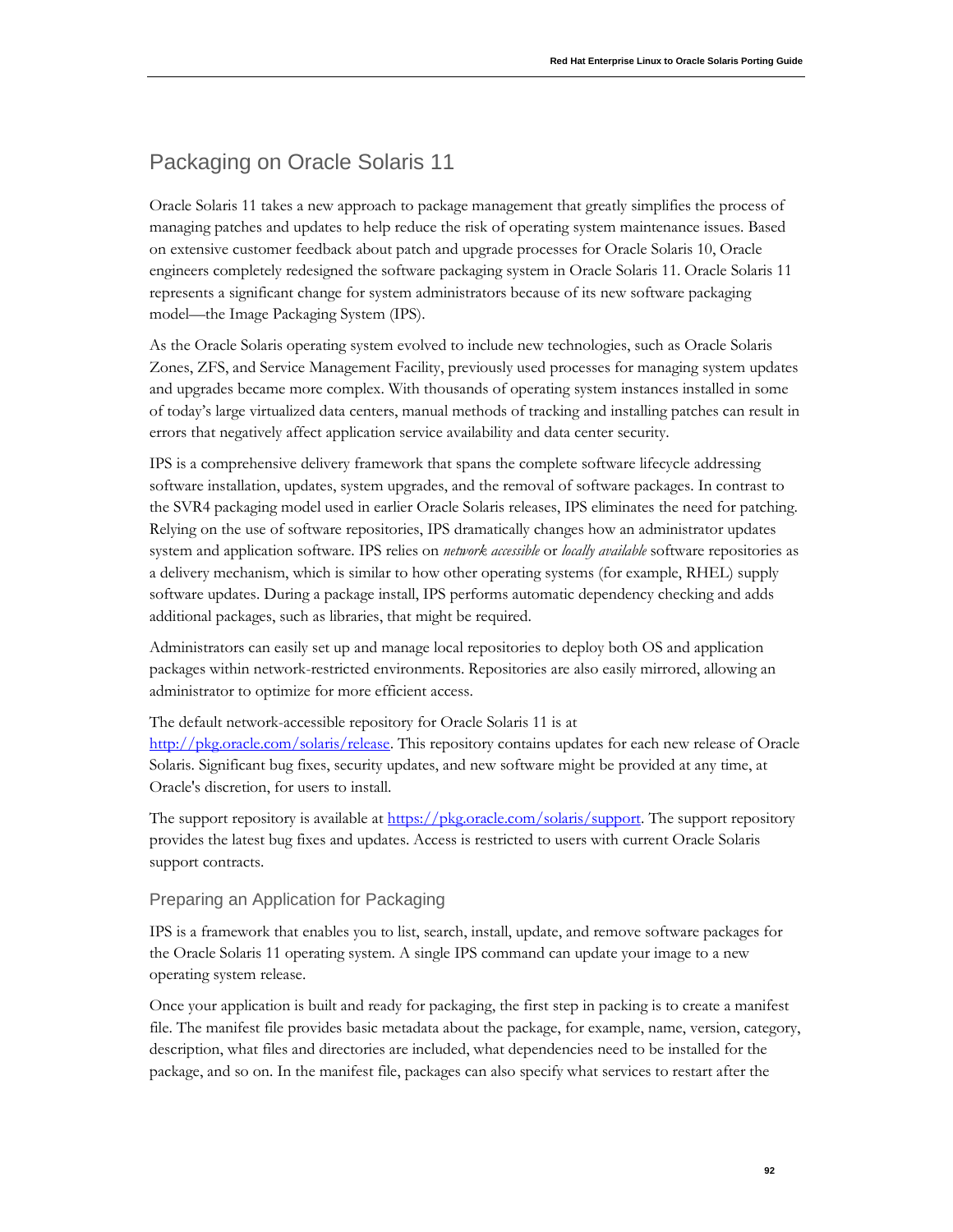installation in order to refresh the system configuration. They can also specify actions such as creating users and groups as part of the package installation process.

The package manifest can be divided into three different parts:

#### • **Package metadata**:

This section is conceptually similar to "tagged data (header)" in RPM packages. Similar to RPM packages, this will have mandatory and optional elements. Here are the typical set of attributes defined as part of package metada:

- pkg.fmri—package name and version
- variant.arch—the architectures that the package supports
- pkg.description—package description
- pkg.summary—package summary
- info.classification—a grouping scheme used by package manager

#### • **Package contents**:

This specifies what files, directories, and links will be installed as part of the package. Here you can also specify things such as the directory on the destination system to which the files will get copied, the user, the group ownership, the permissions, and son on.

#### • **Package dependencies**:

Here you can specify the list of files and packages that must be present on the system before installing this package. Typically, dependency generation is composed of two separate steps: First, determine the files on which this software depends. Next, determine the packages that contain the required files. There are IPS commands to generate and validate the dependency information. IPS allows you to specify various types of dependencies on packages:

- <sup>−</sup> Require—If this type of dependency is specified, the dependent package or its higher versions must be installed before this package can be installed.
- <sup>−</sup> Optional—If this type of dependency is specified, the dependent package or its higher version is installed if it is available.
- <sup>−</sup> Conditional—This type of dependency is most often used to install optional extensions to a package if the requisite base packages are present on the system.
- <sup>−</sup> Group—Group dependency is used to create a group of packages.
- <sup>−</sup> Origin—This dependency is used to resolve upgrade issues.

Packaging is a vast and intricate subject. In this chapter, we will restrict our scope to major implementation differences between the two platforms to help in the migration from RHEL RPM to Oracle Solaris 11 IPS.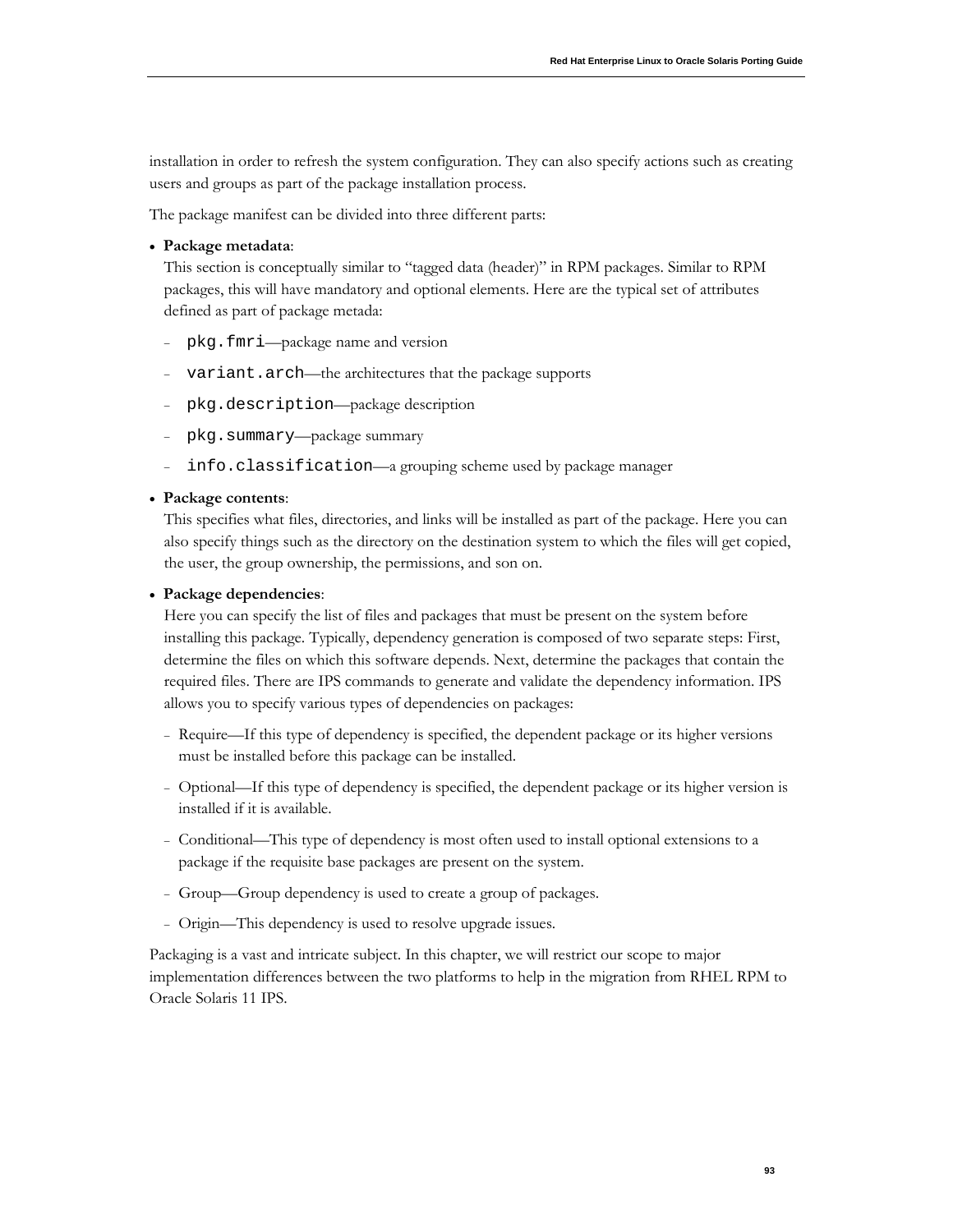# Implementation Differences for Packaging

The following table lists out the basic infrastructure-level differences for packaging on both the platforms.

#### **TABLE 10-1. INFRASTRUCTURE DIFFERENCES**

| <b>RHEL</b>                                                                                                                                                                                                                                                                                                      | <b>ORACLE SOLARIS 11</b>                                                                                                                                                                                                                                                                                                                                                                                                                                                                                                             |
|------------------------------------------------------------------------------------------------------------------------------------------------------------------------------------------------------------------------------------------------------------------------------------------------------------------|--------------------------------------------------------------------------------------------------------------------------------------------------------------------------------------------------------------------------------------------------------------------------------------------------------------------------------------------------------------------------------------------------------------------------------------------------------------------------------------------------------------------------------------|
| RPM packages are provided as compressed archive files that<br>contain one or more files, as well as instructions specifying<br>installation information about those files, including the<br>ownerships and permissions that should be applied to each<br>file during installation.                               | An IPS package is made of a series of actions. Actions are<br>described in the manifest of a package and they are used for<br>defining the files and directories of the package, setting<br>package attributes, declaring dependencies on other<br>packages, creating users and groups, and installing device<br>drivers. Actions represent the installable objects on a system.<br>Every action consists primarily of its name and a key attribute.<br>Together, these refer to a unique object as it follows a version<br>history. |
| Package files have four-part names, which typically look<br>something like this:<br>kernel-smp-2.6.32.9-3.i686.rpm<br>Here, the four parts of each name are separated from each<br>other by dashes or periods. The structure of the package file<br>name is as follows:<br>name-version-release.architecture.rpm | Each IPS package is represented by a Fault Management<br>Resource Identifier (FMRI). For example, the FMRI<br>pkg://solaris/system/library@0.5.11,5.11-<br>0.151.0.1:20101105T004750Z consists of the following<br>sequence of information:<br>* Scheme: pkq<br>* Publisher: Oracle Solaris<br>* Category: system<br>* Package name: library<br>* Version string, which consists of four components :<br>Component version : 5.11<br>$\bullet$ Build version: $5.11$                                                                 |
|                                                                                                                                                                                                                                                                                                                  | • Branch version: $151.0.1$<br>Timestamp in ISO-8601 basic format:<br>20101105T004750Z                                                                                                                                                                                                                                                                                                                                                                                                                                               |

# Package Administration and Managing Dependencies and Upgrades

Table 10-2 shows the differences in commands and sequence of steps required to administer packages on the two platforms.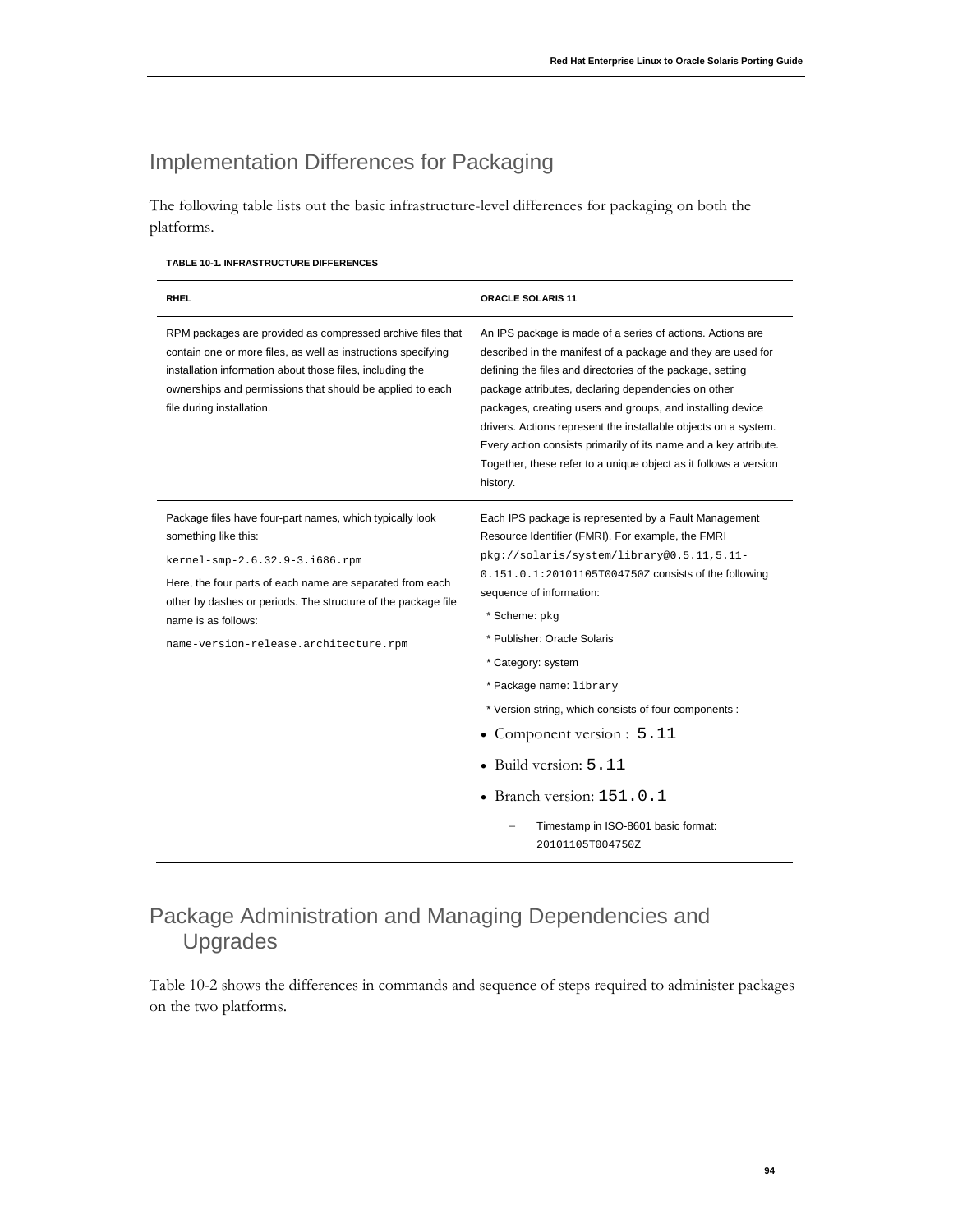| <b>RHEL</b>                                                                                                                                                                                                              | <b>ORACLE SOLARIS 11</b>                                                                                                                                                    |
|--------------------------------------------------------------------------------------------------------------------------------------------------------------------------------------------------------------------------|-----------------------------------------------------------------------------------------------------------------------------------------------------------------------------|
| To install or upgrade a package, use the -U command-line<br>option:<br>#rpm -U filename.rpm<br>The $-$ -test option tells the $r$ pm command to test the<br>installation or upgrade process but not to install the file: | For installing package, use the following:<br>#pkg install<br>To preview an installation without actually doing it, use the<br>following:<br># pkg install -nv package_name |
| #rpm -U --test filename.rpm                                                                                                                                                                                              | To update and automatically accept license agreements, if<br>there are any, use the following:<br>#pkg update --accept                                                      |
| To remove a package (erase in RPM terminology), use the $-e$<br>command-line option:<br>#rpm -e package_name                                                                                                             | To remove a package, use the following:<br>#sudo pkg uninstall package_name                                                                                                 |
| To list every RPM package installed on your system, use a<br>command like the following.<br>#rpm -qa                                                                                                                     | To list packages, use the following:<br>#pkg list                                                                                                                           |
| Use the $r$ pm $-q$ command to quickly verify a package has<br>been installed:<br>#rpm -q package_name                                                                                                                   | To verify whether a package is installed, use the following:<br>#pkg verify -v package_name                                                                                 |
| The $-i$ option with an $r$ pm query command tells the $r$ pm<br>command to output descriptive information about the package.<br>#rpm -qi package_name                                                                   | To get information about a package, use the following:<br>#pkg info package_name                                                                                            |
| The $-1$ (ell) option queries all the files in a package:<br>#rpm -ql package_name                                                                                                                                       | To list files in a package, use the following:<br>#pkg contents package_name                                                                                                |

#### **TABLE 10-2. SYSTEM ADMINISTRATION**

# Building a Package in Oracle Solaris

To understand the implementation-level differences between the two operating systems, let's look at the sequence of steps you need to follow while creating and publishing a new package. Table 10-3 shows the steps required for creating a package and Table 10-4 shows the steps for publishing a package.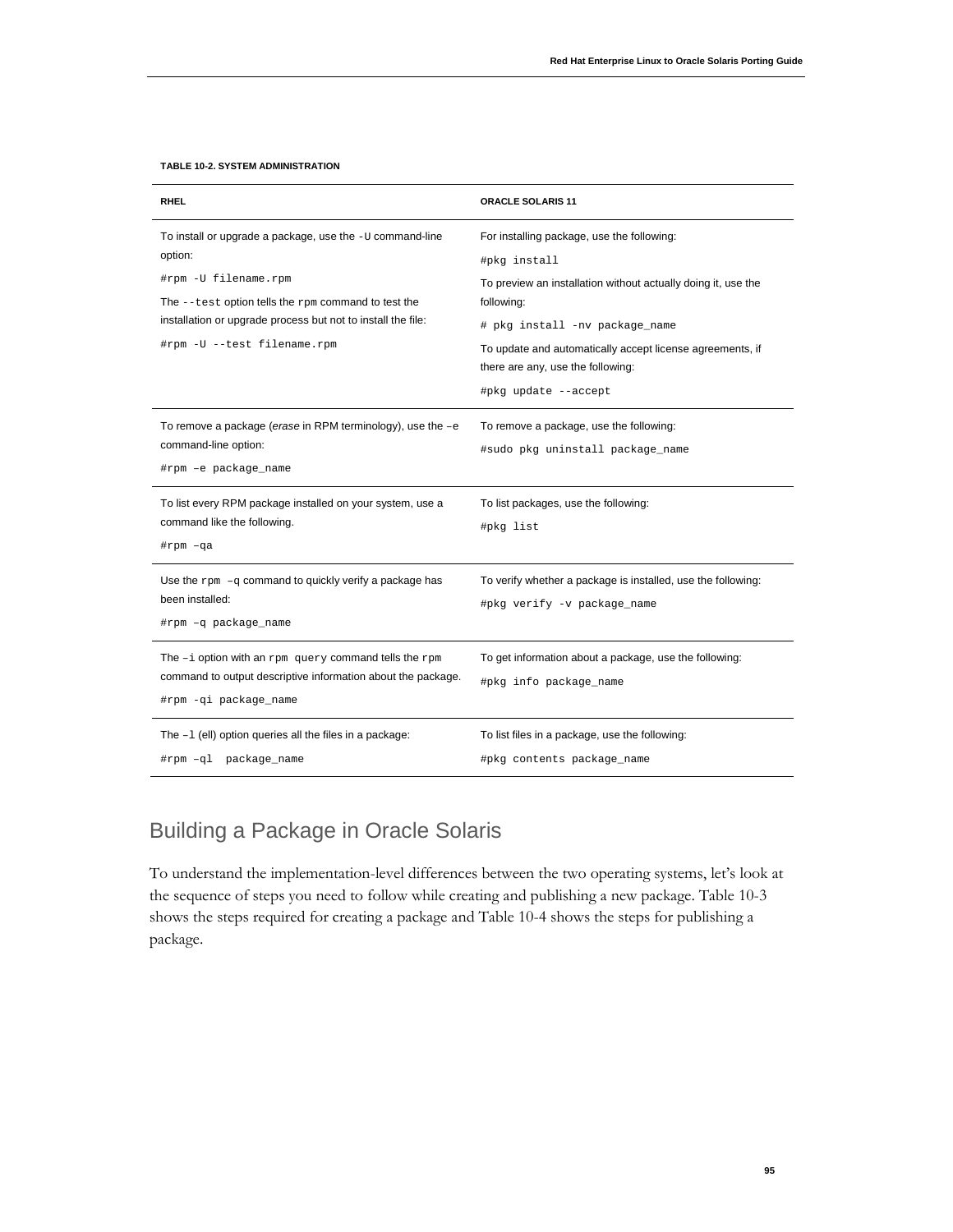#### **TABLE 10-3. CREATING A PACKAGE**

| <b>RHEL</b>                                                                                                                                                                                                                                                                                                                                                                                                                                                                                                                                                                                                                                                                                                                                                                                                                                                               | <b>ORACLE SOLARIS 11</b>                                                                                                                                                                                                                                                                                                                                                                                                                                                                                                                                                                                                                                                                                                                                                                                                                                                                                                                                                                                                                                                                                                                                                                                                                                                                                            |
|---------------------------------------------------------------------------------------------------------------------------------------------------------------------------------------------------------------------------------------------------------------------------------------------------------------------------------------------------------------------------------------------------------------------------------------------------------------------------------------------------------------------------------------------------------------------------------------------------------------------------------------------------------------------------------------------------------------------------------------------------------------------------------------------------------------------------------------------------------------------------|---------------------------------------------------------------------------------------------------------------------------------------------------------------------------------------------------------------------------------------------------------------------------------------------------------------------------------------------------------------------------------------------------------------------------------------------------------------------------------------------------------------------------------------------------------------------------------------------------------------------------------------------------------------------------------------------------------------------------------------------------------------------------------------------------------------------------------------------------------------------------------------------------------------------------------------------------------------------------------------------------------------------------------------------------------------------------------------------------------------------------------------------------------------------------------------------------------------------------------------------------------------------------------------------------------------------|
| On RHEL, consider that a tar file of the source is<br>created and put in the /path name/dir-name<br>directory. The specification (spec) file is created,<br>which contains information about the package and<br>has the following sections:<br>• The prep section (short for prepare) defines the<br>commands necessary to prepare for the build.<br>• The build section contains the commands for<br>building the software. Usually, this will include<br>just a few commands, since most of the real<br>instructions appear in the makefile.<br>• The install section holds the commands<br>necessary to install the newly built application or<br>library.<br>• The clean section cleans up the files that the<br>commands in the other sections create.<br>• The files section lists the files that go into the<br>binary RPM along with the defined file attributes. | Let us look at steps to create a package for a sample application.<br>Step 1-In Oracle Solaris 11, first create a workspace and a prototype<br>area where you want to create the package:<br>oracle@solaris_11:~\$ cd ~/work<br>oracle@solaris_11:~/work\$ mkdir proto_inst<br>Extract the sample application source code:<br>oracle@solaris_11:~/work\$ tar -zxf my_sample_src.tar.gz<br>oracle@solaris_11:~/work\$ ls<br>my_sample_src/ proto_inst/<br>Step 2—Configure, compile, and install the sample application using the<br>following commands:<br>oracle@solaris_11:~/work\$ cd my_sample_src<br>Set the sample application target install drectories:<br>oracle@solaris_11:~/work/my_sample_src \$ ./configure<br>exec_prefix=~/work/proto_inst prefix=/usr<br>Compile the sample application sources:<br>oracle@solaris_11X:~/work/my_sample_src \$ make<br>Install the sample application:<br>oracle@solaris_11X:~/work/my_sample_src \$ make install<br>We are now ready to take the next step to create an IPS package from the<br>files that were just installed in the proto_install area.<br>oracle@solaris_11X:~/work/my_sample_src \$ cd<br>~/work/proto_inst<br>oracle@solaris_11X:~/work/proto_inst \$ls<br>bin/ doc/ lib/ man/ scripts/<br>oracle@solaris_11X:~/work/proto_inst \$ cd ~/work/ |
|                                                                                                                                                                                                                                                                                                                                                                                                                                                                                                                                                                                                                                                                                                                                                                                                                                                                           | oracle@solaris_11X:~/work \$<br>Step 3-Create package metadata:<br>cat > my_sample.txt << EOF<br>set name=pkg.fmri<br>value=developer/versioning/my_sample@2_4_1_0_1                                                                                                                                                                                                                                                                                                                                                                                                                                                                                                                                                                                                                                                                                                                                                                                                                                                                                                                                                                                                                                                                                                                                                |

```
value=developer/versioning/my_sample@2.4.1,0.1
set name=pkg.description value="my_sample is a sample 
application"
set name=pkg.summary value="mysample is a popular 
opensource sample application"
set name=variant.arch value=$(ARCH)
set name=info.classification 
value="org.opensolaris.category.2008:Development/sample 
application"
EOF
```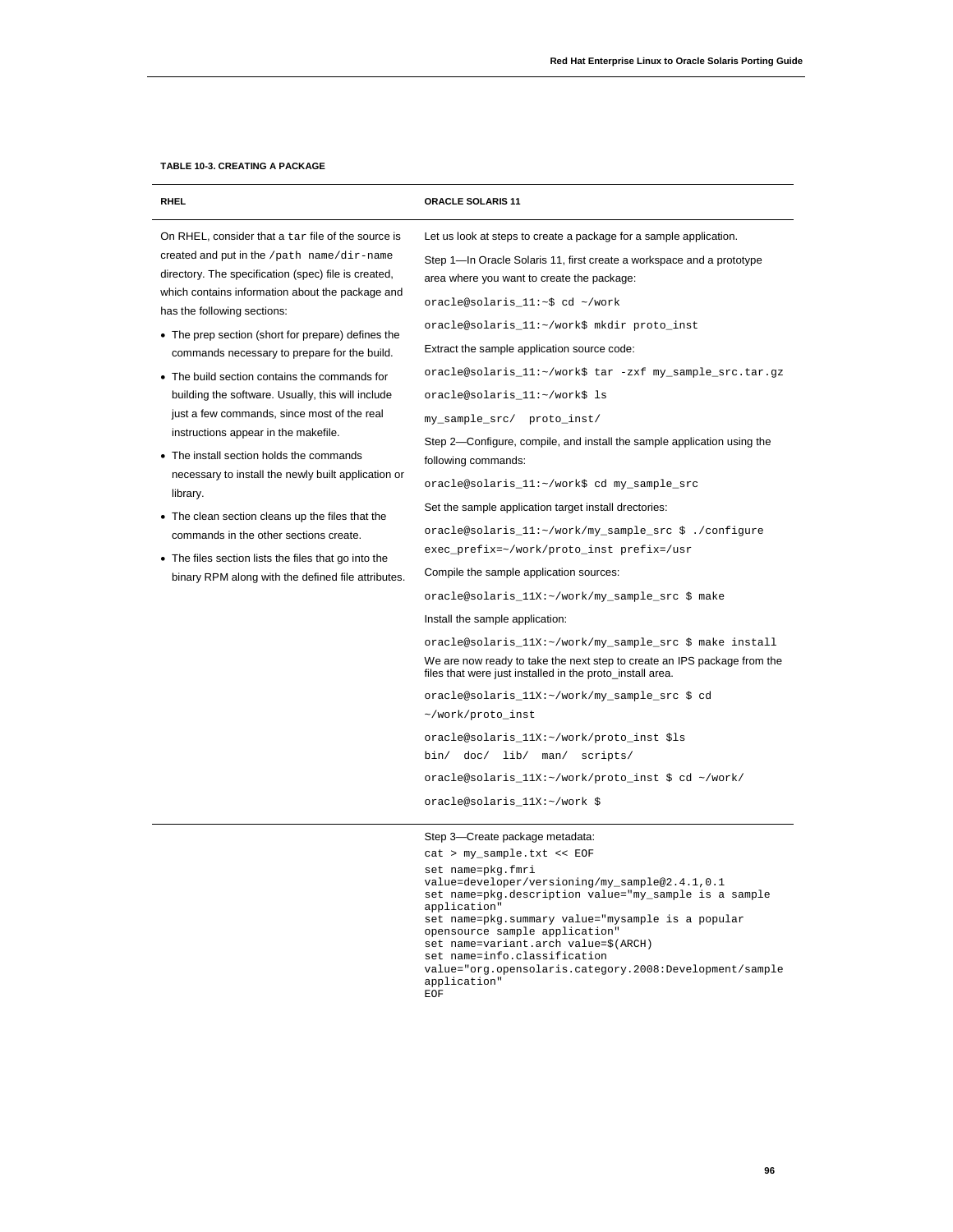#### **TABLE 10-3. CREATING A PACKAGE**

| <b>RHEL</b>                                                                                                                                                                                                                                                                                                                                                     | <b>ORACLE SOLARIS 11</b>                                                                                                                                                                                                                                                                                                                                               |
|-----------------------------------------------------------------------------------------------------------------------------------------------------------------------------------------------------------------------------------------------------------------------------------------------------------------------------------------------------------------|------------------------------------------------------------------------------------------------------------------------------------------------------------------------------------------------------------------------------------------------------------------------------------------------------------------------------------------------------------------------|
|                                                                                                                                                                                                                                                                                                                                                                 | Step 4-Specify package contents<br>Use the command pkgsend generate to parse through proto area<br>recursively and specify what all constitutes the package<br>oracle@solaris 11X:~/work \$ pkgsend<br>generate proto_install   pkgfmt ><br>my sample.p5m.1                                                                                                            |
| The find-requires and find-provides<br>scripts in /usr/lib/rpm can determine Perl,<br>Python, and Tcl script dependencies and other<br>dependencies, such as Java package<br>dependencies, automatically. The find-<br>requires script determines requires<br>dependencies automatically, and the find-<br>provides script determines provides<br>dependencies. | Step 5: Generated package dependencies using the pkgdepend<br>generate command:<br>oracle@solaris_11X:~/work \$ pkgdepend generate -md<br>$\text{proto}\_ \text{install}$ my_sample.p5m.1 $\text{pkgfmt}$ > my_sample_depend<br>Step 6: Resolve package dependancies using the following command:<br>oracle@solaris_11:~/work \$ pkgdepend resolve<br>my sample depend |
| The rpmbuild command is used to build RPMs:<br>\$rpmbuild -bBuildStage spec_file<br>To build a binary RPM, use the -bb option to the<br>rpmbuild command:<br>\$ rpmbuild -bb spec file                                                                                                                                                                          | After exexuting the above command, my_sample_depend.res will be<br>created. This file can now be used to publish the packge on the IPS<br>repository.                                                                                                                                                                                                                  |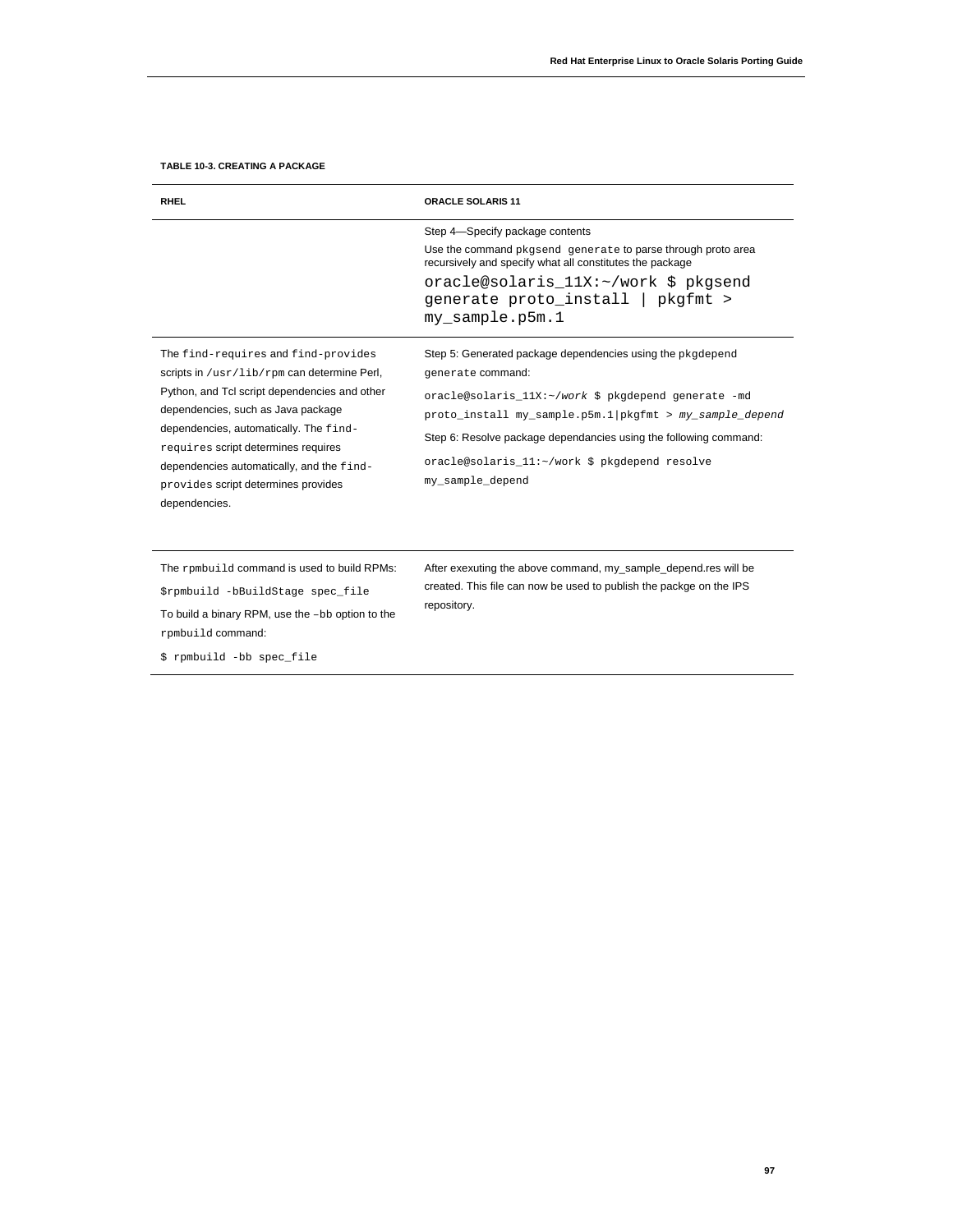#### **TABLE 10-4. PUBLISHING A PACKAGE**

| <b>RHEL</b>                                                                                                                        | ORACLE SOLARIS 11                                                                                                                                                                        |
|------------------------------------------------------------------------------------------------------------------------------------|------------------------------------------------------------------------------------------------------------------------------------------------------------------------------------------|
| Once the package is ready, it can be published on<br>a Web server so it can be downloaded by end<br>users like any other download. | Suppose we have a repository named example.com.<br>To publish the package, ensure that it is read/write, not the default (read-<br>only). To accomplish this, run the following command: |
|                                                                                                                                    | oracle@solaris_11:~/work \$ svccfg -s pkg/server setprop<br>pkg/readonly=false                                                                                                           |
|                                                                                                                                    | Restart the server for the changes to take effect:                                                                                                                                       |
|                                                                                                                                    | oracle@solaris_11:~/work \$ svcadm restart<br>pkg/server:default                                                                                                                         |
|                                                                                                                                    | To publish the package, use the following command:                                                                                                                                       |
|                                                                                                                                    | oracle@solaris_11:~/work \$ pkgsend publish -s<br>http://example.com:9001 -d ./proto_inst                                                                                                |
|                                                                                                                                    | my_sample_depend                                                                                                                                                                         |
|                                                                                                                                    | PUBLISHED                                                                                                                                                                                |
|                                                                                                                                    | Now the package has successfully been published.                                                                                                                                         |
|                                                                                                                                    | We can now check the status of our repository again to determine whether<br>our package got published:                                                                                   |
|                                                                                                                                    | oracle@solaris_11:~/work \$ pkgrepo info -s                                                                                                                                              |
|                                                                                                                                    | http://example.com:9001                                                                                                                                                                  |
|                                                                                                                                    | PUBLISHER<br><b>UPDATED</b><br>PACKAGES STATUS                                                                                                                                           |
|                                                                                                                                    | online<br>example.com 1<br>date                                                                                                                                                          |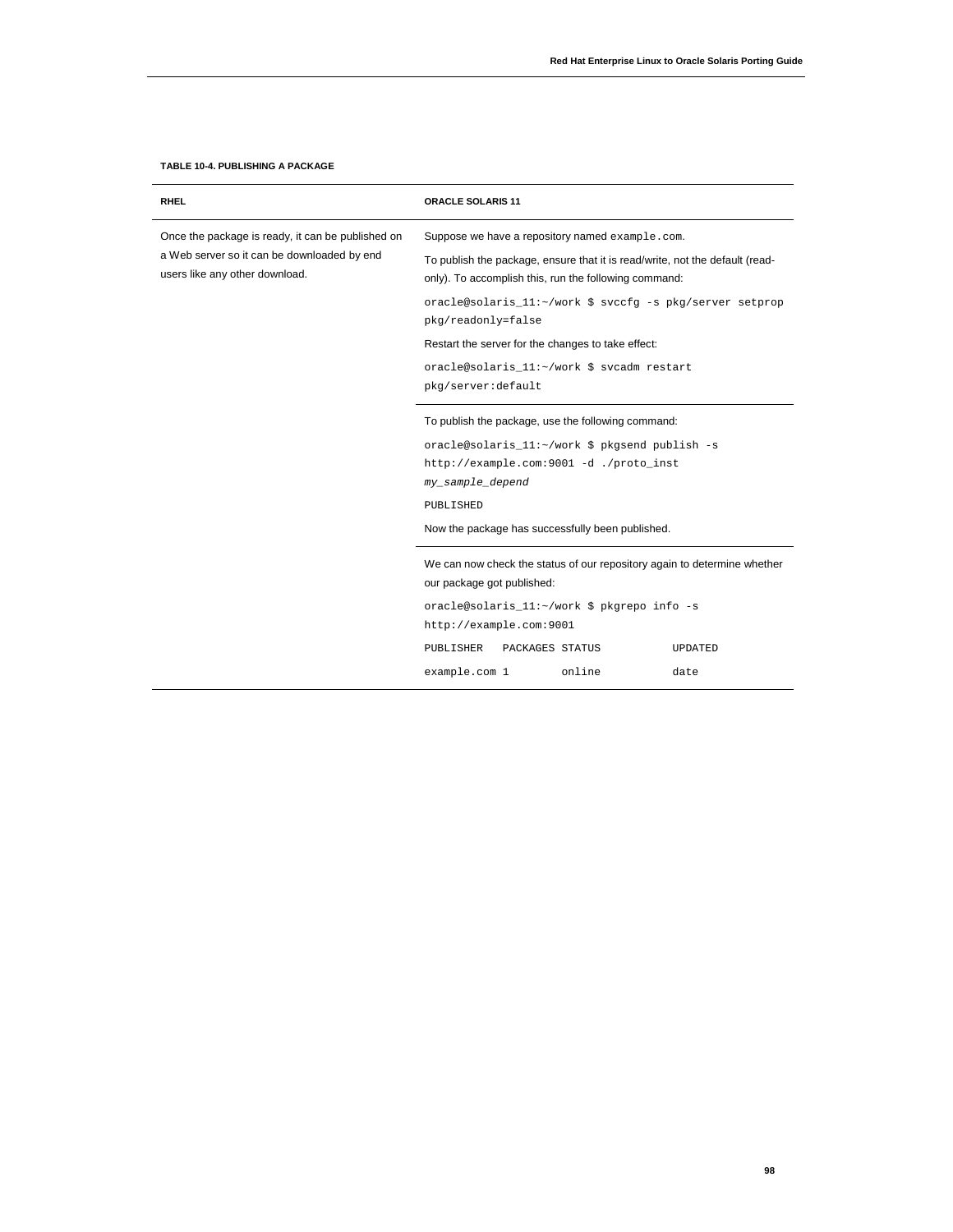# Appendix A Security and Privileges

The Oracle Solaris 11 security privileges are defined in Table A-1.

| <b>PRIVILEGE NAME</b>  | <b>DESCRIPTION</b>                                                                                                                                                                                     |
|------------------------|--------------------------------------------------------------------------------------------------------------------------------------------------------------------------------------------------------|
| PRIV_CONTRACT_EVENT    | Allow a process to request reliable delivery of events to an event<br>endpoint.                                                                                                                        |
|                        | Allow a process to include events in the critical event set term of<br>a template, which could be generated in volume by the user.                                                                     |
| PRIV_CONTRACT_OBSERVER | Allow a process to observe contract events generated by contracts<br>created and owned by users other than the process's effective user<br>ID.                                                         |
|                        | Allow a process to open contract event endpoints belonging to<br>contracts created and owned by users other than the process's<br>effective user ID.                                                   |
| PRIV_CPC_CPU           | Allow a process to access per-CPU hardware performance<br>counters.                                                                                                                                    |
| PRIV_DTRACE_KERNEL     | Allow DTrace kernel-level tracing.                                                                                                                                                                     |
| PRIV_DTRACE_PROC       | Allow DTrace process-level tracing. Allow process-level tracing<br>probes to be placed and enabled in processes to which the user<br>has permissions.                                                  |
| PRIV_DTRACE_USER       | Allow DTrace user-level tracing. Allow use of the syscall and<br>profile DTrace providers to examine processes to which the<br>user has permissions.                                                   |
| PRIV_FILE_CHOWN        | Allow a process to change a file's owner user ID. Allow a process<br>to change a file's group ID to one other than the process's effective<br>group ID or one of the process's supplemental group IDs. |
| PRIV_FILE_CHOWN_SELF   | Allow a process to give away its files. A process with this privilege<br>will run as if { _POSIX_CHOWN_RESTRICTED} is not in effect.                                                                   |
| PRIV_FILE_DAC_EXECUTE  | Allow a process to execute an executable file whose permission<br>bits or ACL would otherwise disallow the process execute<br>permission.                                                              |
| PRIV_FILE_DAC_READ     | Allow a process to read a file or directory whose permission bits or<br>ACL would otherwise disallow the process read permission.                                                                      |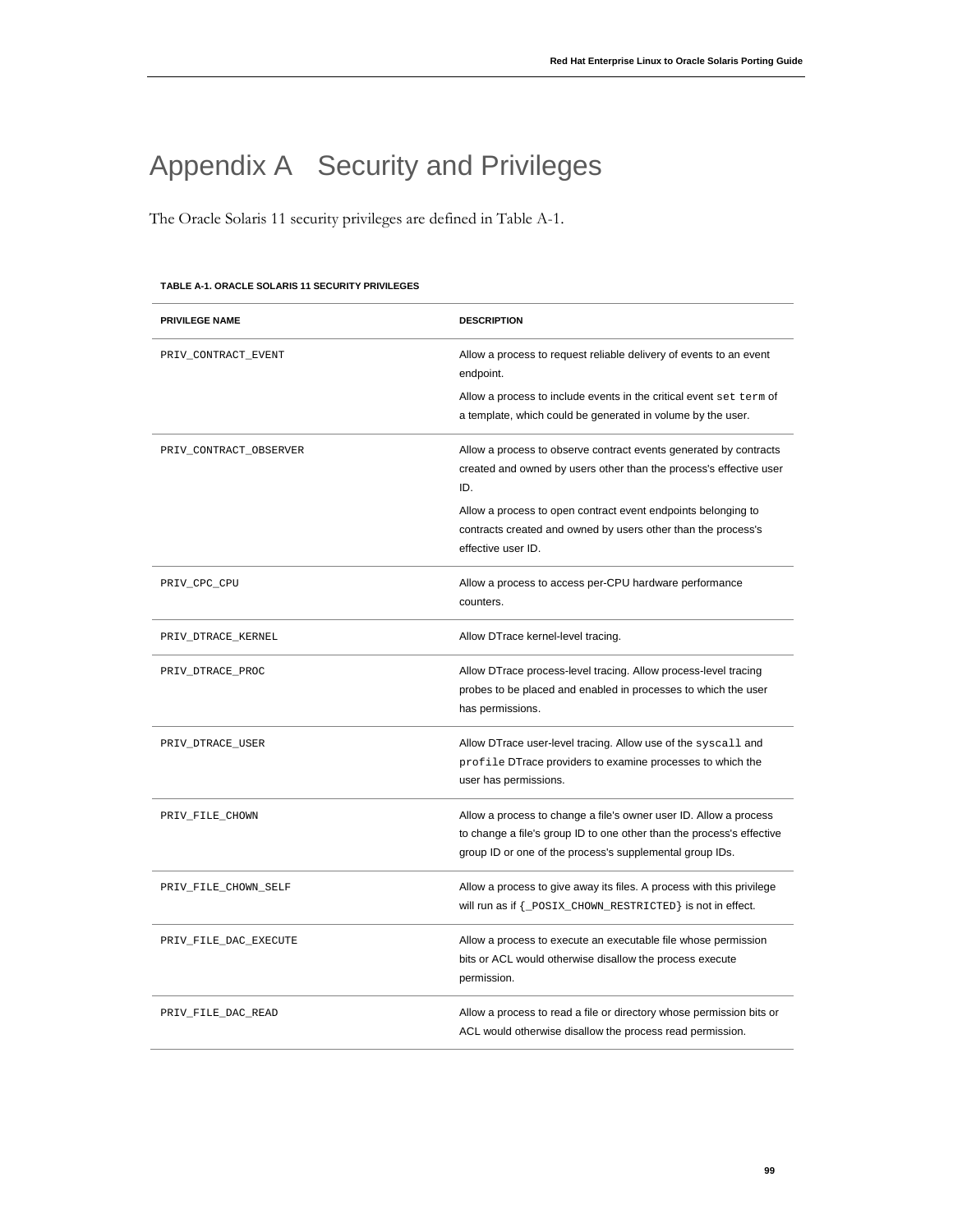| <b>PRIVILEGE NAME</b>  | <b>DESCRIPTION</b>                                                                                                                                                                                                                                                                                                                                                                                                                                                                                                                                                                                                                              |
|------------------------|-------------------------------------------------------------------------------------------------------------------------------------------------------------------------------------------------------------------------------------------------------------------------------------------------------------------------------------------------------------------------------------------------------------------------------------------------------------------------------------------------------------------------------------------------------------------------------------------------------------------------------------------------|
| PRIV_FILE_DAC_SEARCH   | Allow a process to search a directory whose permission bits or ACL<br>would not otherwise allow the process search permission.                                                                                                                                                                                                                                                                                                                                                                                                                                                                                                                  |
| PRIV_FILE_DAC_WRITE    | Allow a process to write a file or directory whose permission bits or<br>ACL do not allow the process write permission. All privileges are<br>required to write files owned by UID 0 in the absence of an<br>effective UID of 0.                                                                                                                                                                                                                                                                                                                                                                                                                |
| PRIV_FILE_DOWNGRADE_SL | Allow a process to set the sensitivity label of a file or directory to a<br>sensitivity label that does not dominate the existing sensitivity label.<br>This privilege is interpreted only if the system is configured with<br><b>Trusted Extensions.</b>                                                                                                                                                                                                                                                                                                                                                                                       |
| PRIV_FILE_LINK_ANY     | Allow a process to create hardlinks to files owned by a UID<br>different from the process's effective UID.                                                                                                                                                                                                                                                                                                                                                                                                                                                                                                                                      |
| PRIV_FILE_OWNER        | Allow a process that is not the owner of a file to modify that file's<br>access and modification times. Allow a process that is not the<br>owner of a directory to modify that directory's access and<br>modification times. Allow a process that is not the owner of a file or<br>directory to remove or rename a file or directory whose parent<br>directory has the "save text image after execution" (sticky) bit set.<br>Allow a process that is not the owner of a file to mount a namefs<br>upon that file. Allow a process that is not the owner of a file or<br>directory to modify that file's or directory's permission bits or ACL. |
| PRIV_FILE_SETID        | Allow a process to change the ownership of a file or write to a file<br>without the set-user-ID and set-group-ID bits being cleared.<br>Allow a process to set the $set$ -group-ID bit on a file or directory<br>whose group is not the process's effective group or one of the<br>process's supplemental groups. Allow a process to set the<br>set-user-ID bit on a file with different ownership in the presence<br>of PRIV_FILE_OWNER. Additional restrictions apply when creating<br>or modifying a setuid 0 file.                                                                                                                          |
| PRIV_FILE_UPGRADE_SL   | Allow a process to set the sensitivity label of a file or directory to a<br>sensitivity label that dominates the existing sensitivity label.                                                                                                                                                                                                                                                                                                                                                                                                                                                                                                    |
| PRIV_GRAPHICS_ACCESS   | Allow a process to make privileged ioctls to graphics devices.<br>Typically only an xserver process needs to have this privilege. A<br>process with this privilege is also allowed to perform privileged<br>graphics device mappings.                                                                                                                                                                                                                                                                                                                                                                                                           |
| PRIV_GRAPHICS_MAP      | Allow a process to perform privileged mappings through a graphics<br>device.                                                                                                                                                                                                                                                                                                                                                                                                                                                                                                                                                                    |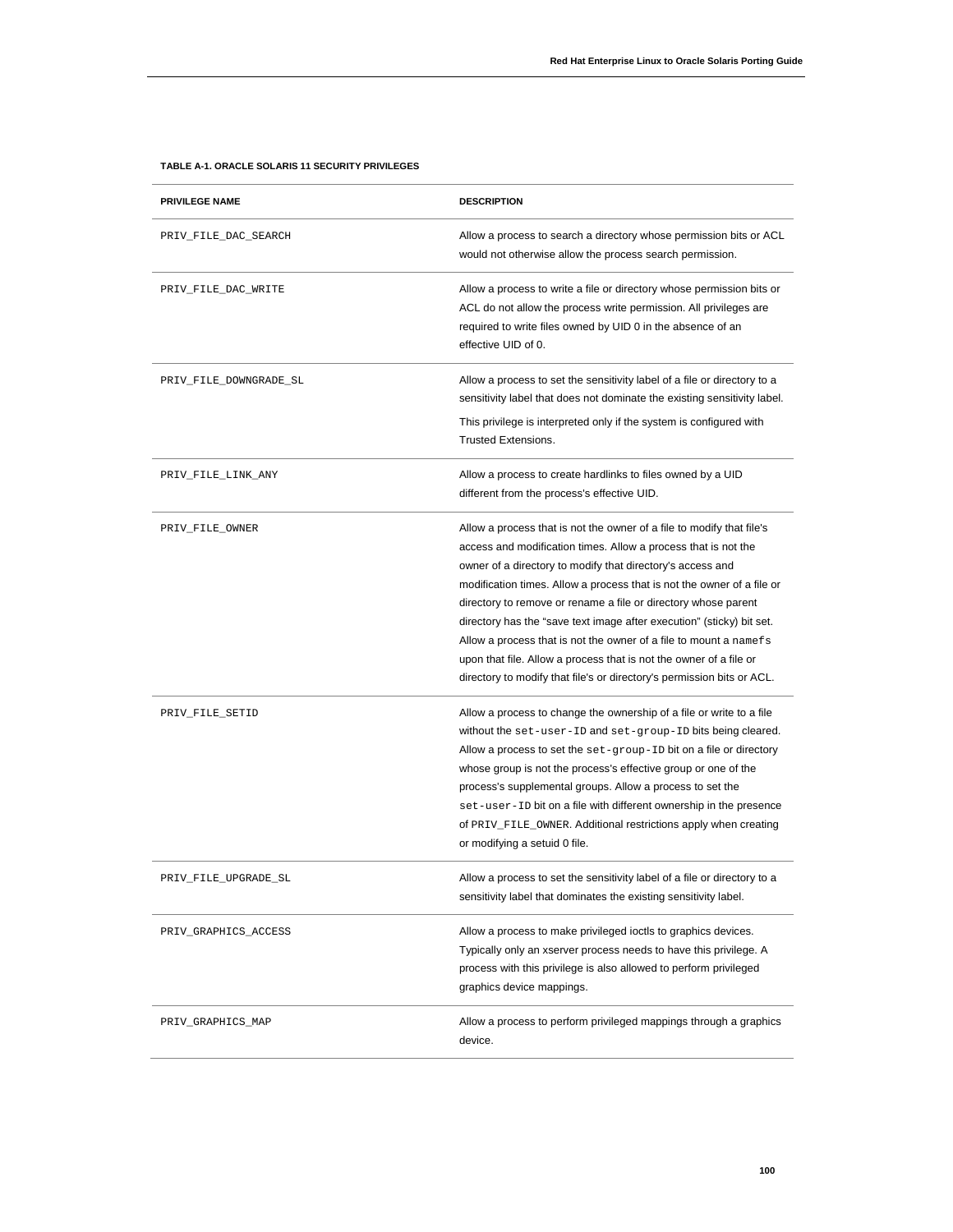| <b>PRIVILEGE NAME</b> | <b>DESCRIPTION</b>                                                                                                                                                                                                                                                                                                                                                                                                                                                                                                                                                |
|-----------------------|-------------------------------------------------------------------------------------------------------------------------------------------------------------------------------------------------------------------------------------------------------------------------------------------------------------------------------------------------------------------------------------------------------------------------------------------------------------------------------------------------------------------------------------------------------------------|
| PRIV_IPC_DAC_READ     | Allow a process to read a System V IPC message queue,<br>semaphore set, or shared memory segment whose permission bits<br>would not otherwise allow the process read permission.                                                                                                                                                                                                                                                                                                                                                                                  |
| PRIV_IPC_DAC_WRITE    | Allow a process to write a System V IPC message queue,<br>semaphore set, or shared memory segment whose permission bits<br>would not otherwise allow the process write permission.                                                                                                                                                                                                                                                                                                                                                                                |
| PRIV_IPC_OWNER        | Allow a process that is not the owner of a System V IPC message<br>queue, semaphore set, or shared memory segment to remove,<br>change ownership of, or change the permission bits of the<br>message queue, semaphore set, or shared memory segment.                                                                                                                                                                                                                                                                                                              |
| PRIV_NET_ACCESS       | Allow a process to open a TCP, UDP, SDP, or SCTP network<br>endpoint.                                                                                                                                                                                                                                                                                                                                                                                                                                                                                             |
| PRIV_NET_BINDMLP      | Allow a process to bind to a port that is configured as a multilevel<br>port (MLP) for the process's zone. This privilege applies to both<br>shared address and zone-specific address MLPs. See<br>tnzonecfg(4) from the Trusted Extensions manual pages for<br>information on configuring MLP ports.<br>This privilege is interpreted only if the system is configured with<br><b>Trusted Extensions.</b>                                                                                                                                                        |
| PRIV_NET_ICMPACCESS   | Allow a process to send and receive ICMP packets.                                                                                                                                                                                                                                                                                                                                                                                                                                                                                                                 |
| PRIV_NET_MAC_AWARE    | Allow a process to set the NET_MAC_AWARE process flag by using<br>setpflags (2). This privilege also allows a process to set the<br>SO_MAC_EXEMPT socket option by using<br>setsockopt (3SOCKET). The NET_MAC_AWARE process flag and<br>the SO_MAC_EXEMPT socket option both allow a local process to<br>communicate with an unlabeled peer if the local process's label<br>dominates the peer's default label, or if the local process runs in<br>the global zone.<br>This privilege is interpreted only if the system is configured with<br>Trusted Extensions. |
| PRIV_NET_PRIVADDR     | Allow a process to bind to a privileged port number. The privilege<br>port numbers are 1-1023 (the traditional UNIX privileged ports) as<br>well as those ports marked as udp/tcp_extra_priv_ports<br>with the exception of the ports reserved for use by NFS.                                                                                                                                                                                                                                                                                                    |
| PRIV_NET_RAWACCESS    | Allow a process to have direct access to the network layer.                                                                                                                                                                                                                                                                                                                                                                                                                                                                                                       |
| PRIV_PROC_AUDIT       | Allow a process to generate audit records. Allow a process to get<br>its own audit pre-selection information.                                                                                                                                                                                                                                                                                                                                                                                                                                                     |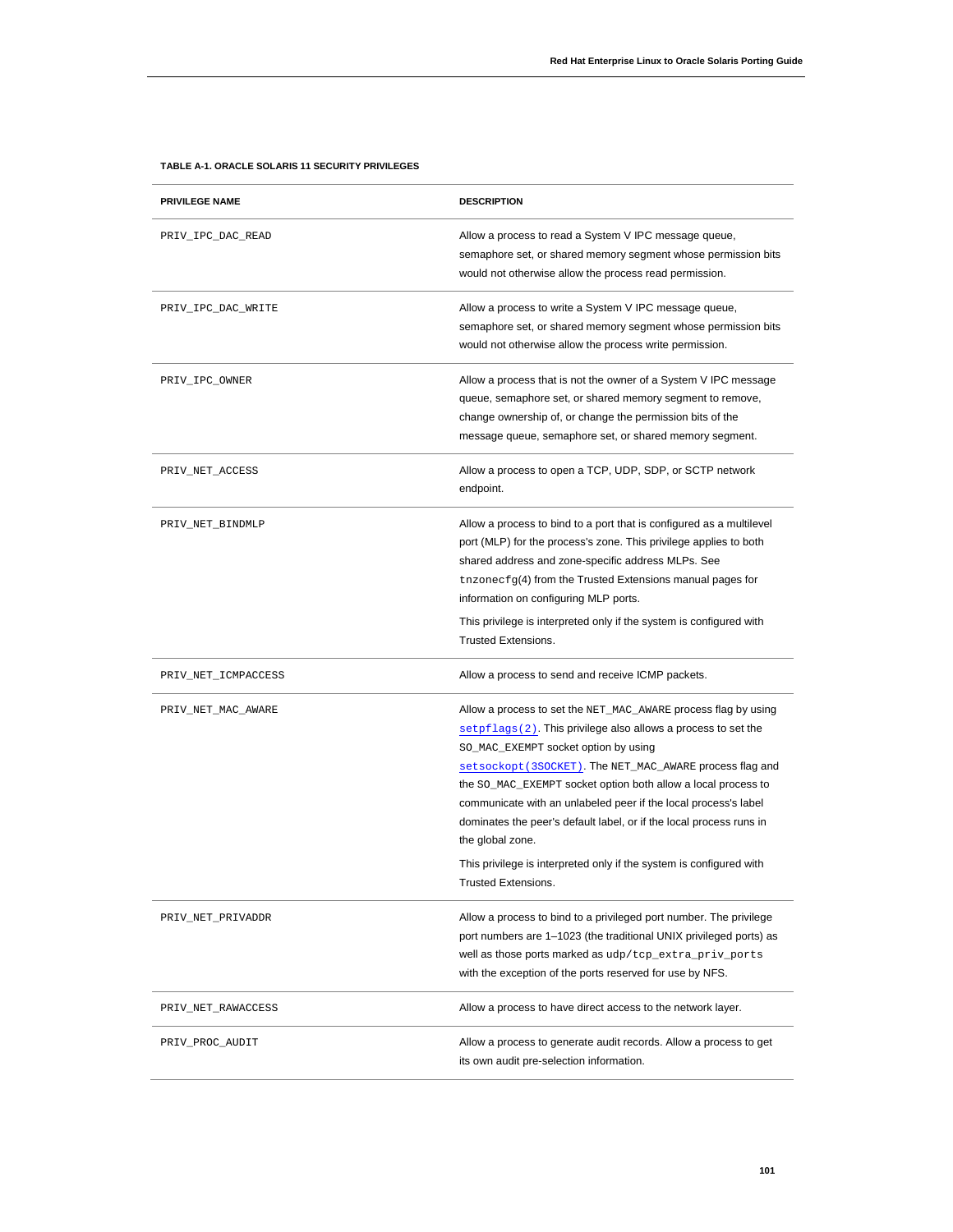| <b>PRIVILEGE NAME</b>   | <b>DESCRIPTION</b>                                                                                                                                                                                                                                                                                                                                                                                                                                                                                                                                                                                      |
|-------------------------|---------------------------------------------------------------------------------------------------------------------------------------------------------------------------------------------------------------------------------------------------------------------------------------------------------------------------------------------------------------------------------------------------------------------------------------------------------------------------------------------------------------------------------------------------------------------------------------------------------|
| PRIV_PROC_CHROOT        | Allow a process to change its root directory.                                                                                                                                                                                                                                                                                                                                                                                                                                                                                                                                                           |
| PRIV_PROC_CLOCK_HIGHRES | Allow a process to use high-resolution timers.                                                                                                                                                                                                                                                                                                                                                                                                                                                                                                                                                          |
| PRIV_PROC_EXEC          | Allow a process to call $exec(2)$ .                                                                                                                                                                                                                                                                                                                                                                                                                                                                                                                                                                     |
| PRIV_PROC_FORK          | Allow a process to call $fork(2)$ , $fork(2)$ , or $vfork(2)$ .                                                                                                                                                                                                                                                                                                                                                                                                                                                                                                                                         |
| PRIV_PROC_INFO          | Allow a process to examine the status of processes other than<br>those to which it can send signals. Processes that cannot be<br>examined cannot be seen in / proc and appear not to exist.                                                                                                                                                                                                                                                                                                                                                                                                             |
| PRIV_PROC_LOCK_MEMORY   | Allow a process to lock pages in physical memory.                                                                                                                                                                                                                                                                                                                                                                                                                                                                                                                                                       |
| PRIV_PROC_OWNER         | Allow a process to send signals to other processes and inspect and<br>modify the process state in other processes, regardless of<br>ownership. When modifying another process, additional restrictions<br>apply: The effective privilege set of the attaching process must be a<br>superset of the target process's effective, permitted, and inheritable<br>sets; the limit set must be a superset of the target's limit set; if the<br>target process has any UID set to 0, all privileges must be asserted<br>unless the effective UID is 0. Allow a process to bind arbitrary<br>processes to CPUs. |
| PRIV_PROC_PRIOCNTL      | Allow a process to elevate its priority above its current level. Allow<br>a process to change its scheduling class to any scheduling class,<br>including the RT class.                                                                                                                                                                                                                                                                                                                                                                                                                                  |
| PRIV_PROC_SESSION       | Allow a process to send signals or trace processes outside its<br>session.                                                                                                                                                                                                                                                                                                                                                                                                                                                                                                                              |
| PRIV_PROC_SETID         | Allow a process to set its UIDs at will, assuming UID 0 requires all<br>privileges to be asserted.                                                                                                                                                                                                                                                                                                                                                                                                                                                                                                      |
| PRIV_PROC_TASKID        | Allow a process to assign a new task ID to the calling process.                                                                                                                                                                                                                                                                                                                                                                                                                                                                                                                                         |
| PRIV_PROC_ZONE          | Allow a process to trace or send signals to processes in other<br>zones. See $zones(5)$ .                                                                                                                                                                                                                                                                                                                                                                                                                                                                                                               |
| PRIV_SYS_ACCT           | Allow a process to enable and disable and manage accounting<br>through $\text{acct}(2)$ .                                                                                                                                                                                                                                                                                                                                                                                                                                                                                                               |
| PRIV_SYS_ADMIN          | Allow a process to perform system administration tasks such as<br>setting the node and domain name and specifying $\frac{1}{1}$ $\frac{1}{1}$<br>and $nscd(1M)$ settings.                                                                                                                                                                                                                                                                                                                                                                                                                               |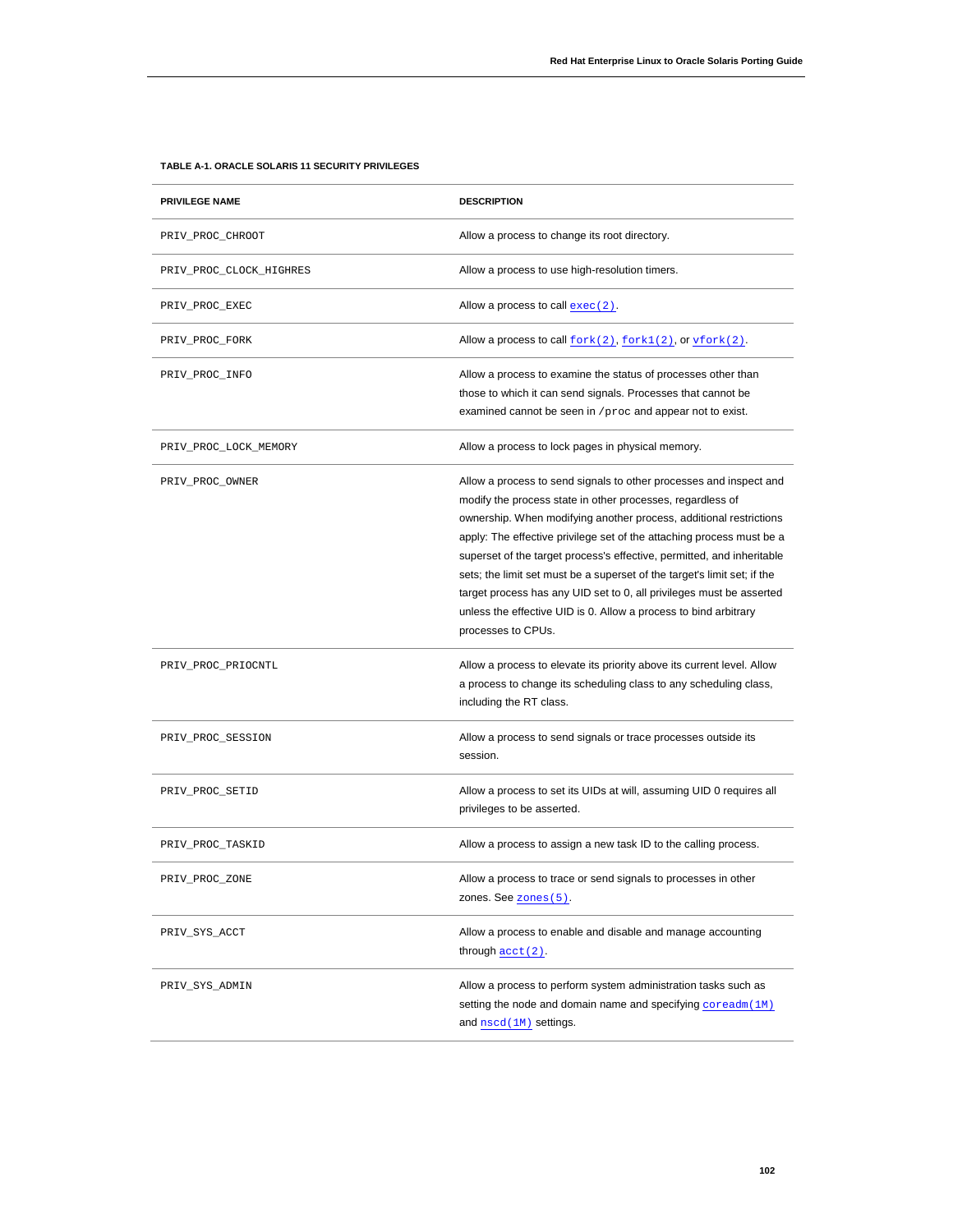| <b>PRIVILEGE NAME</b> | <b>DESCRIPTION</b>                                                                                                                                                                                                                                                                                                                                                   |
|-----------------------|----------------------------------------------------------------------------------------------------------------------------------------------------------------------------------------------------------------------------------------------------------------------------------------------------------------------------------------------------------------------|
| PRIV_SYS_AUDIT        | Allow a process to start the (kernel) audit daemon. Allow a process<br>to view and set audit state (audit user ID, audit terminal ID, audit<br>sessions ID, audit pre-selection mask). Allow a process to turn off<br>and on auditing. Allow a process to configure the audit parameters<br>(cache and queue sizes, event-to-class mappings, and policy<br>options). |
| PRIV_SYS_CONFIG       | Allow a process to perform various system configuration tasks.<br>Allow file system-specific administrative procedures, such as file<br>system configuration ioctls, quota calls, creation and deletion of<br>snapshots, and manipulating the PCFS boot sector.                                                                                                      |
| PRIV_SYS_DEVICES      | Allow a process to create device-special files. Allow a process to<br>successfully call a kernel module that calls the kernel<br>$\frac{div}{ }$ priv(9F) function to check for allowed access. Allow a<br>process to open the real console device directly. Allow a process to<br>open devices that have been exclusively opened.                                   |
| PRIV_SYS_IPC_CONFIG   | Allow a process to increase the size of a System V IPC message<br>queue buffer.                                                                                                                                                                                                                                                                                      |
| PRIV_SYS_LINKDIR      | Allow a process to unlink and link directories.                                                                                                                                                                                                                                                                                                                      |
| PRIV_SYS_MOUNT        | Allow a process to mount and unmount file systems that would<br>otherwise be restricted (that is, most file systems except namefs).<br>Allow a process to add and remove swap devices.                                                                                                                                                                               |
| PRIV_SYS_IP_CONFIG    | Allow a process to configure a system's network interfaces and<br>routes. Allow a process to configure network parameters for<br>TCP/IP using ndd. Allow a process access to otherwise restricted<br>TCP/IP information using ndd. Allow a process to configure IPsec.<br>Allows a process to pop anchored STREAMs modules with a<br>matching zoneid.                |
| PRIV_SYS_NET_CONFIG   | Allow a process to do all that PRIV_SYS_IP_CONFIG allows, plus<br>the following: Push the rpcmod STREAMS module, insert and<br>remove STREAMS modules on locations other than the top of the<br>module stack, and configure data links (NICs).                                                                                                                       |
| PRIV_SYS_NFS          | Allow a process to provide NFS service: Start NFS kernel threads,<br>perform NFS-locking operations, bind to NFS reserved ports 2049<br>$(nfs)$ and port 4045 (lockd).                                                                                                                                                                                               |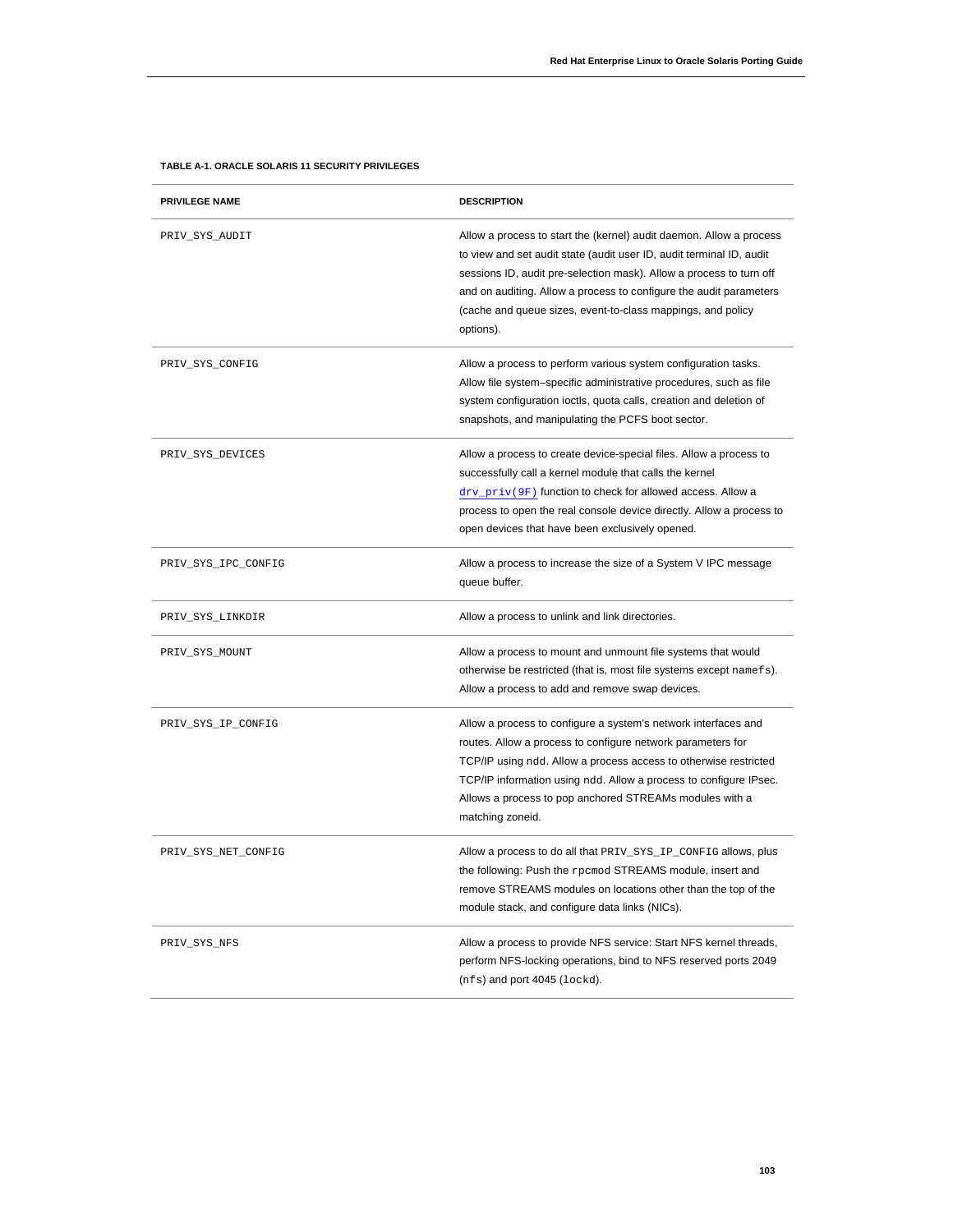## **PRIVILEGE NAME DESCRIPTION** PRIV\_SYS\_RES\_CONFIG Allow a process to create and delete processor sets, assign CPUs to processor sets and override the PSET\_NOESCAPE property. Allow a process to change the operational status of CPUs in the system using  $p\_online(2)$ . Allow a process to configure file system quotas. Allow a process to configure resource pools and bind processes to pools. PRIV\_SYS\_RESOURCE Allow a process to exceed the resource limits imposed on it by [setrlimit\(2\)](http://docs.oracle.com/docs/cd/E19253-01/816-5167/setrlimit-2/index.html) an[d setrctl\(2\).](http://docs.oracle.com/docs/cd/E19253-01/816-5167/setrctl-2/index.html) PRIV\_SYS\_SUSER\_COMPAT Allow a process to successfully call a third-party loadable module that calls the kernel suser() function to check for allowed access. This privilege exists only for third-party loadable module compatibility and is not used by Oracle Solaris proper. PRIV\_SYS\_TIME **Allow** a process to manipulate system time using any of the appropriate system calls:  $\frac{\text{stim}(2)}{\text{stim}(2)}$ , and [ntp\\_adjtime\(2\)](http://docs.oracle.com/docs/cd/E19253-01/816-5167/ntp-adjtime-2/index.html). PRIV\_SYS\_TRANS\_LABEL Allow a process to translate labels that are not dominated by the process's sensitivity label to and from an external string form. This privilege is interpreted only if the system is configured with Trusted Extensions. PRIV\_WIN\_COLORMAP Allow a process to override colormap restrictions. Allow a process to install or remove colormaps. Allow a process to retrieve colormap cell entries allocated by other processes. This privilege is interpreted only if the system is configured with Trusted Extensions. PRIV\_WIN\_CONFIG Allow a process to configure or destroy resources that are permanently retained by the X server. Allow a process to use SetScreenSaver to set the screen saver timeout value. Allow a process to use ChangeHosts to modify the display access control list. Allow a process to use GrabServer. Allow a process to use the SetCloseDownMode request that can retain window, pixmap, colormap, property, cursor, font, or graphic context resources. This privilege is interpreted only if the system is configured with

Trusted Extensions.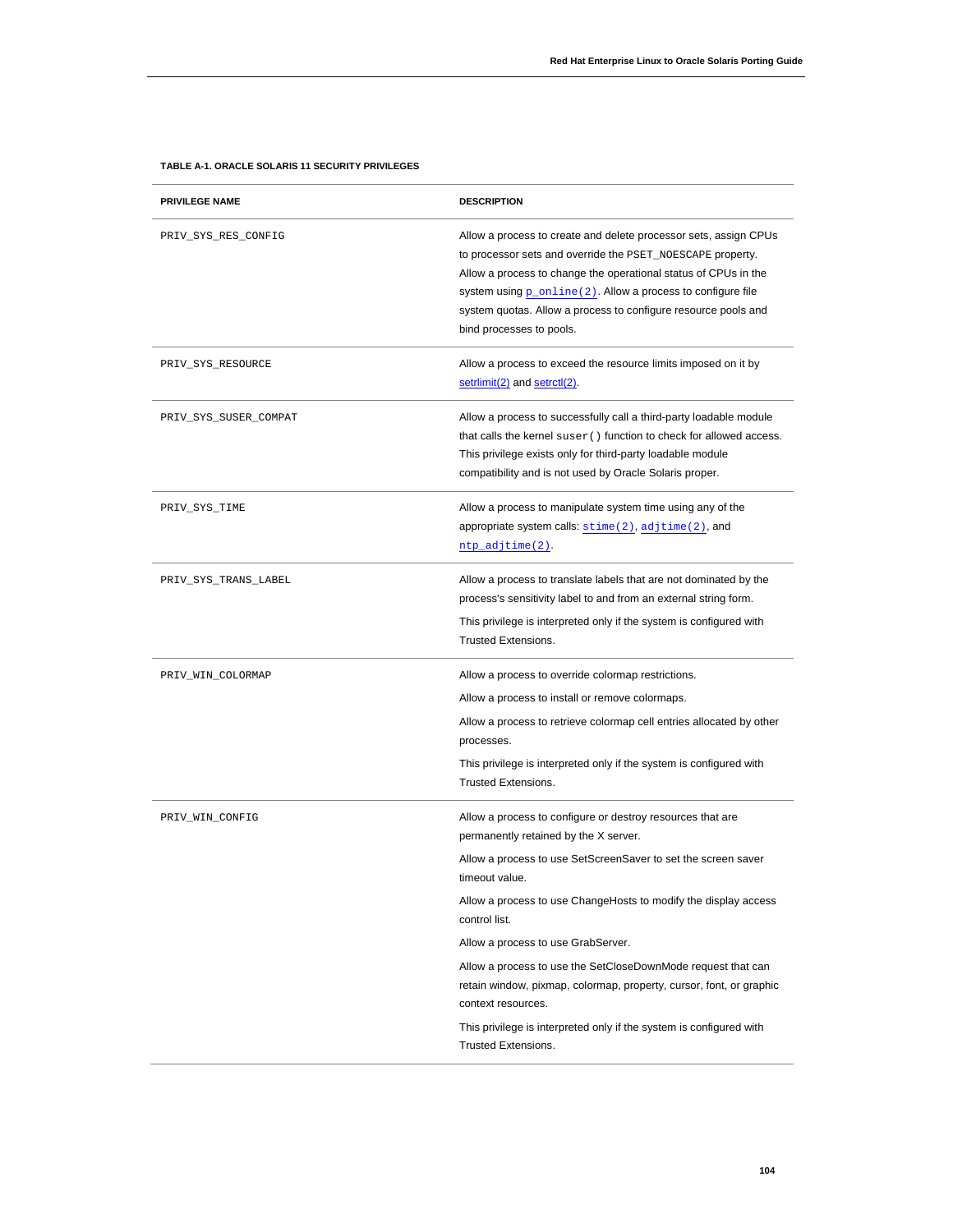| <b>PRIVILEGE NAME</b> | <b>DESCRIPTION</b>                                                                                                                                                                                                                                                                                                                                                                                           |
|-----------------------|--------------------------------------------------------------------------------------------------------------------------------------------------------------------------------------------------------------------------------------------------------------------------------------------------------------------------------------------------------------------------------------------------------------|
| PRIV_WIN_DAC_READ     | Allow a process to read from a window resource that it does not<br>own (one that has a different user ID).                                                                                                                                                                                                                                                                                                   |
|                       | This privilege is interpreted only if the system is configured with<br><b>Trusted Extensions.</b>                                                                                                                                                                                                                                                                                                            |
| PRIV_WIN_DAC_WRITE    | Allow a process to write to or create a window resource that it does<br>not own (one that has a different user ID). A newly created window<br>property is created with the window's user ID.<br>This privilege is interpreted only if the system is configured with                                                                                                                                          |
|                       | <b>Trusted Extensions.</b>                                                                                                                                                                                                                                                                                                                                                                                   |
| PRIV_WIN_DEVICES      | Allow a process to perform operations on window input devices.<br>Allow a process to get and set keyboard and pointer controls.<br>Allow a process to modify pointer button and key mappings.<br>This privilege is interpreted only if the system is configured with<br>Trusted Extensions.                                                                                                                  |
| PRIV_WIN_DGA          | Allow a process to use the direct graphics access (DGA) X protocol<br>extensions. Direct process access to the frame buffer is still<br>required. Thus, the process must have MAC and DAC privileges<br>that allow access to the frame buffer, or the frame buffer must be<br>allocated to the process.<br>This privilege is interpreted only if the system is configured with<br><b>Trusted Extensions.</b> |
| PRIV_WIN_DOWNGRADE_SL | Allow a process to set the sensitivity label of a window resource to<br>a sensitivity label that does not dominate the existing sensitivity<br>label.<br>This privilege is interpreted only if the system is configured with<br><b>Trusted Extensions.</b>                                                                                                                                                   |
| PRIV_WIN_FONTPATH     | Allow a process to set a font path.<br>This privilege is interpreted only if the system is configured with<br><b>Trusted Extensions.</b>                                                                                                                                                                                                                                                                     |
| PRIV_WIN_MAC_READ     | Allow a process to read from a window resource whose sensitivity<br>label is not equal to the process sensitivity label.<br>This privilege is interpreted only if the system is configured with<br><b>Trusted Extensions.</b>                                                                                                                                                                                |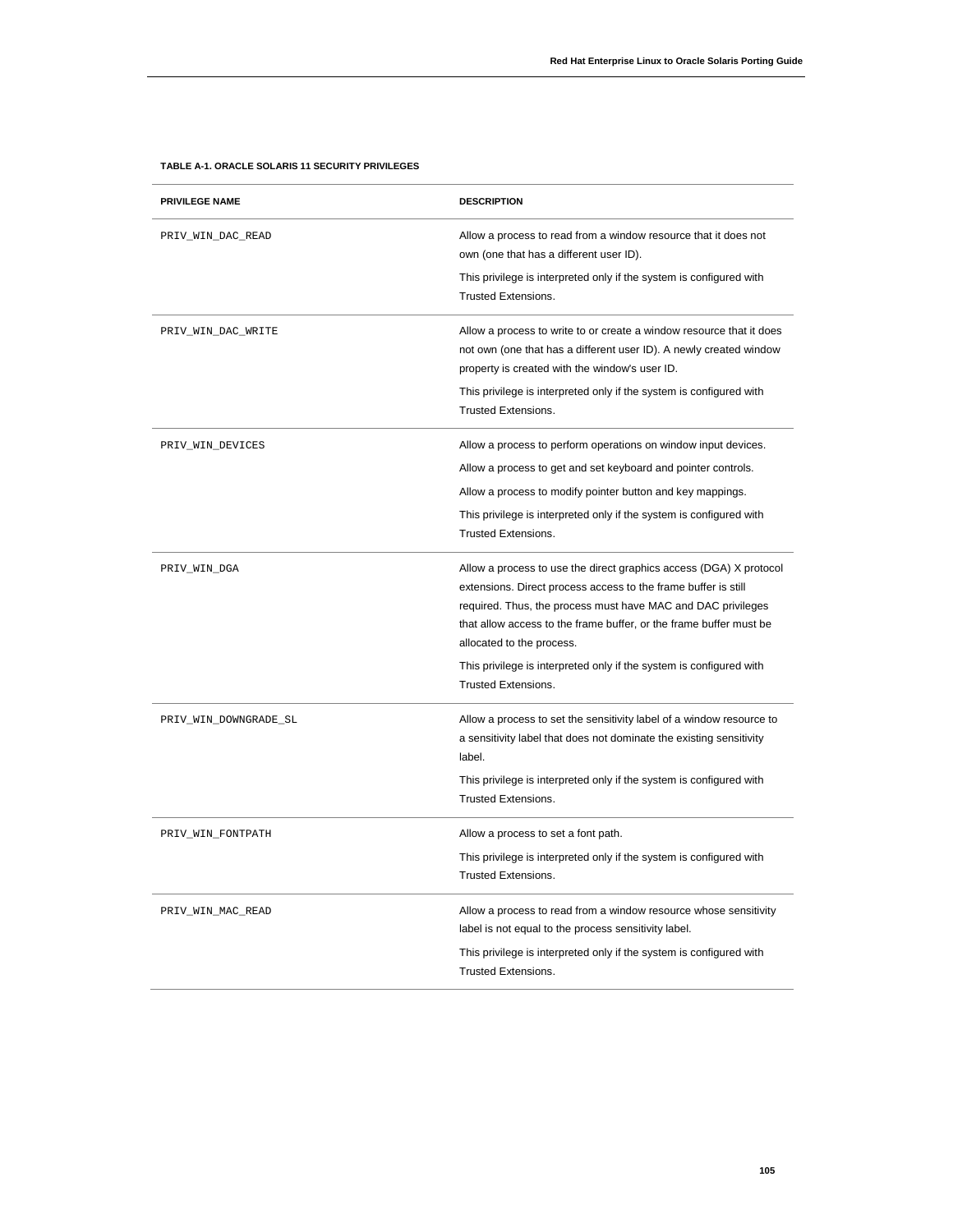| <b>PRIVILEGE NAME</b> | <b>DESCRIPTION</b>                                                                                                                                                                                       |
|-----------------------|----------------------------------------------------------------------------------------------------------------------------------------------------------------------------------------------------------|
| PRIV_WIN_MAC_WRITE    | Allow a process to create a window resource whose sensitivity<br>label is not equal to the process sensitivity label. A newly created<br>window property is created with the window's sensitivity label. |
|                       | This privilege is interpreted only if the system is configured with<br><b>Trusted Extensions.</b>                                                                                                        |
| PRIV WIN SELECTION    | Allow a process to request inter-window data moves without the<br>intervention of the selection confirmer                                                                                                |
|                       | This privilege is interpreted only if the system is configured with<br><b>Trusted Extensions</b>                                                                                                         |
| PRIV WIN UPGRADE SL   | Allow a process to set the sensitivity label of a window resource to<br>a sensitivity label that dominates the existing sensitivity label.                                                               |
|                       | This privilege is interpreted only if the system is configured with<br><b>Trusted Extensions</b>                                                                                                         |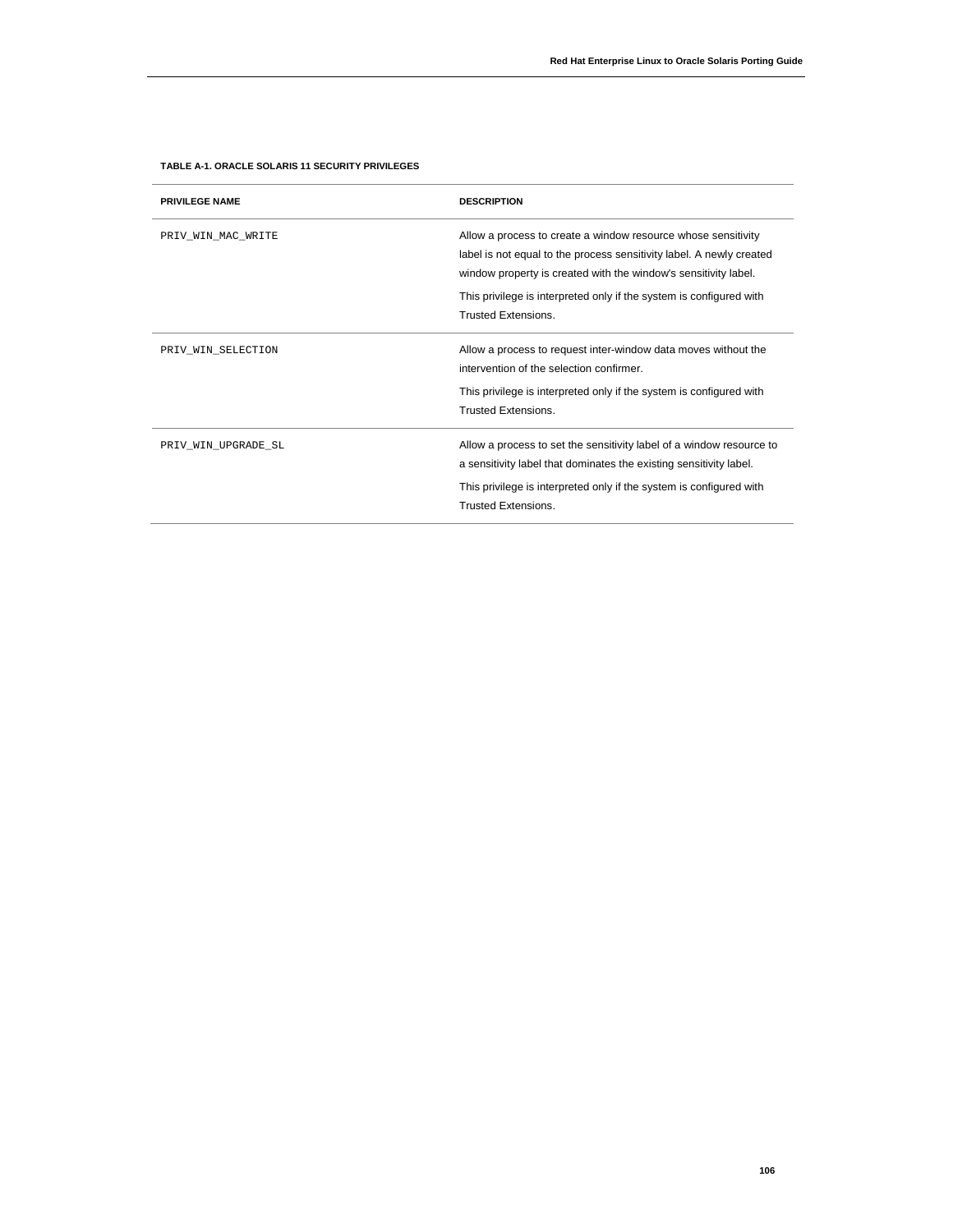# Appendix B GCC to Oracle Solaris Studio Compiler Flag Mapping

The compiler flags shown in Table B-1 remain the same for both GCC and Oracle Solaris Studio.

| <b>GCC OPTION</b> | ORACLE SOLARIS STUDIO 12.3 OPTION | <b>DESCRIPTION</b>                                                                                                                                                                    |
|-------------------|-----------------------------------|---------------------------------------------------------------------------------------------------------------------------------------------------------------------------------------|
| -###              | $-$ ###                           | Similar to $-\#$ , but the stages are not actually executed.                                                                                                                          |
|                   | -A name=token -Aname[ (token)]    | Associate name as a predicate with the specified token<br>as if by the #assert preprocessing directive.                                                                               |
| $-\mathbf{C}$     | $-C$                              | Prevents the preprocessor from removing comments.                                                                                                                                     |
| $-c$              | $-c$                              | Directs the compiler to compile, but not to link.                                                                                                                                     |
| $-Dname[ = val]$  | $-Dname[ = val]$                  | Defines a preprocessor macro.                                                                                                                                                         |
| $-E$              | $-E$                              | Runs only the preprocessor on source files.                                                                                                                                           |
| -Wc, arg          | $-Wc$ , arg                       | Tells the compiler to pass $arg$ as an argument to the tool<br>named by $c$ .                                                                                                         |
| $-w$              | $-w$                              | Suppresses warnings.                                                                                                                                                                  |
| $-S$              | $-S$                              | Directs the compiler to produce an assembly source file.                                                                                                                              |
| -s                | $-\mathbf{s}$                     | Removes all symbolic debugging information from the<br>output file.                                                                                                                   |
|                   |                                   | For Intel, use the Linux strip utility on the executable.                                                                                                                             |
| -Uname            | -Uname                            | Undefines the preprocessor symbol name.                                                                                                                                               |
| -lname            | $-lname$                          | Links with library libname.a (Or.so).                                                                                                                                                 |
| $-0$              | $-0$                              | Turns on the default optimization level $(-x_0)^2$ for Oracle<br>Solaris, -01 for GCC, -02 for Intel).                                                                                |
| -o file           | $-o$ $file$                       | Specifies the output file.                                                                                                                                                            |
| -p                | -p                                | Prepares object code to collect data for profiling with<br>prof (1).                                                                                                                  |
| $-Ldir$           | $-Ldir$                           | Adds dir to the library search directory.                                                                                                                                             |
| -g                | $-g$                              | Generates debugging information.                                                                                                                                                      |
| -H                | $-H$                              | Prints the path name of each of the header files being<br>compiled.                                                                                                                   |
| -I[ dir]          | $-I[dir]$                         | Adds an include search directory.                                                                                                                                                     |
| $-$<br>I $-$      | $-\mathbb{I}$ -                   | Any directories you specify with $-I$ options before the<br>$-I$ - option are searched only for the case of $\#$ include<br>"file"; they are not searched for #include <file>.</file> |

#### **TABLE B-1. COMPILER FLAGS THAT REMAIN THE SAME**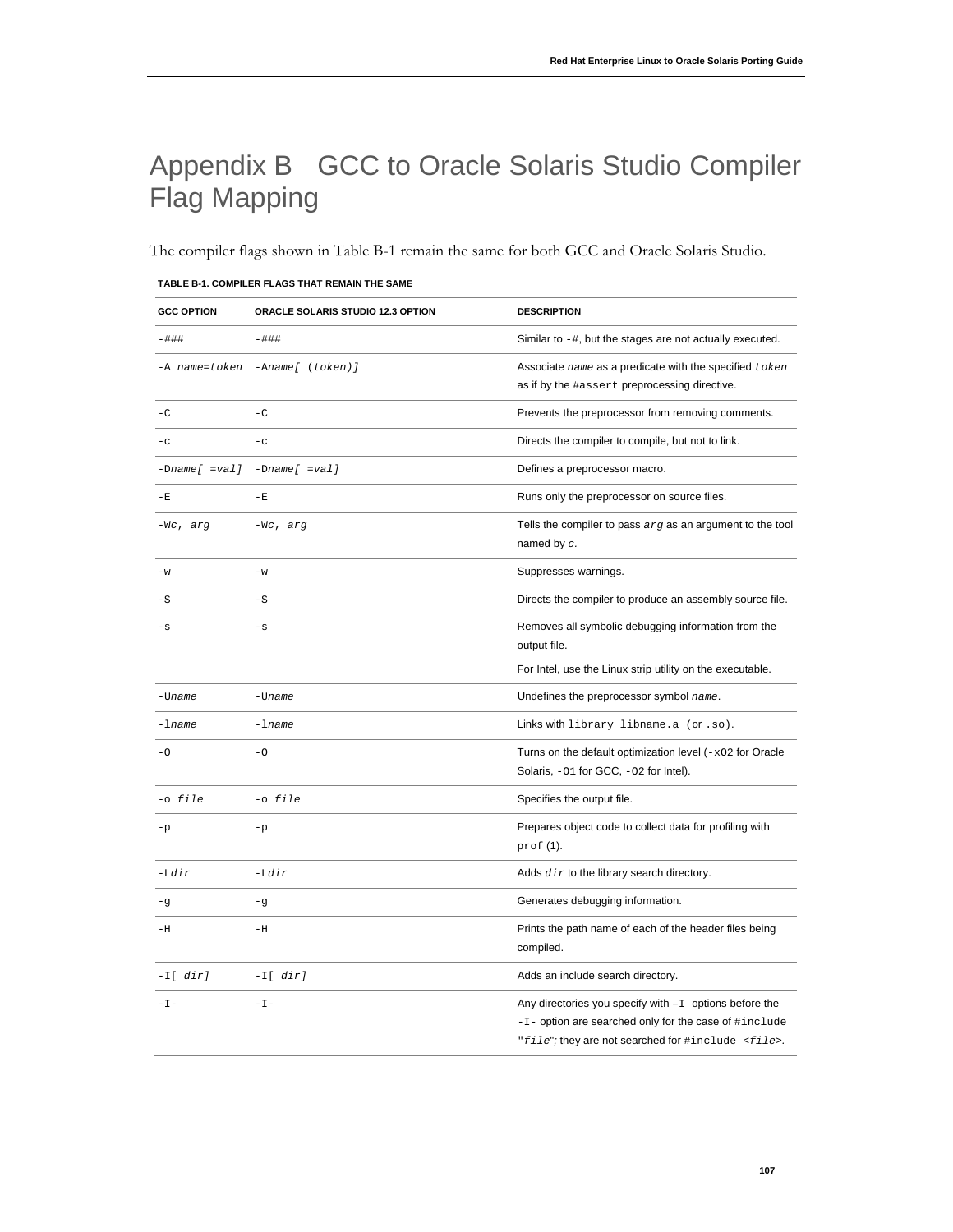## **TABLE B-1. COMPILER FLAGS THAT REMAIN THE SAME**

| <b>GCC OPTION</b> | <b>ORACLE SOLARIS STUDIO 12.3 OPTION</b> | <b>DESCRIPTION</b>              |
|-------------------|------------------------------------------|---------------------------------|
| $-0$ [ $n$ ]      | $-x0$ [ $n$ ]                            | Selects the optimization level. |